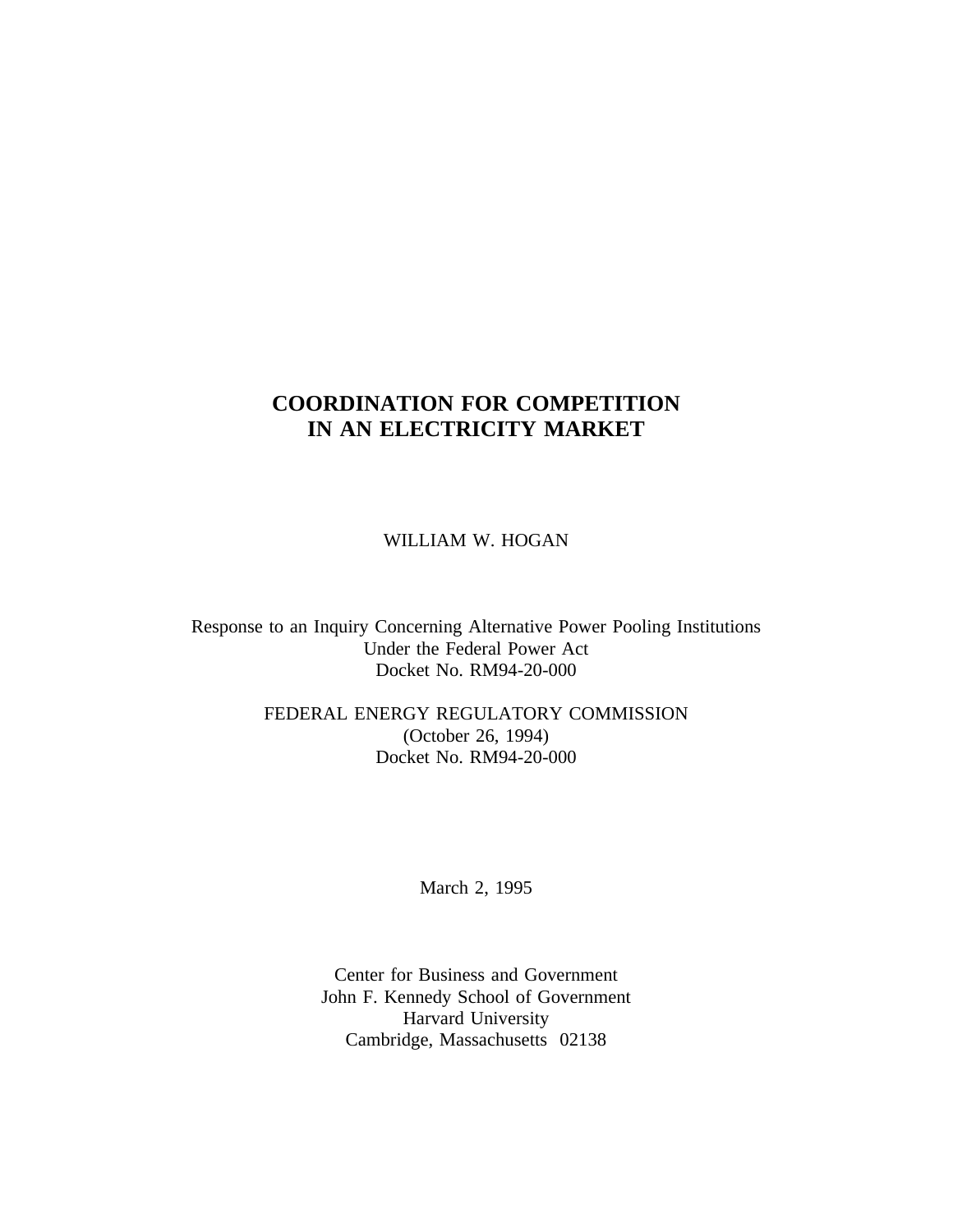# **COORDINATION FOR COMPETITION IN AN ELECTRICITY MARKET**

# **William W. Hogan March 2, 1995**

# **Response to an Inquiry Concerning Alternative Power Pooling Institutions Under the Federal Power Act Docket No. RM94-20-000**

#### **EXECUTIVE SUMMARY**

Coordination through a well designed pool-based electricity market can be a large part of the solution to the problems of promoting open access and competition. Experience in other countries strongly supports this conclusion and the key elements travel well. Analysis of the underlying conditions of electricity supply highlights the role of effective pooling arrangements in cutting through the complexity of the electricity system and exploiting the benefits of coordination *for* competition.

The "Poolco" model embodies the lessons of best practice found elsewhere and provides a coherent framework for addressing the key elements of efficient pricing, open access, and market choices, all while preserving the necessary requirements for operating reliability. This generic Poolco model has been advanced by public and private utilities in different locations and different circumstances. The broad attraction of the Poolco proposal across the country and in other nations stems in part from the gradual recognition that the Poolco is not a radical proposal. Rather, Poolco recognizes what exists today and what must happen under any system for a competitive electricity market.

Any efficient system for organizing the electricity market should include least-cost dispatch as a centerpiece. To be sure, the least-cost dispatch concentrates only on the short-run and the greater part of the value of a competitive system is to be found in the long-run decisions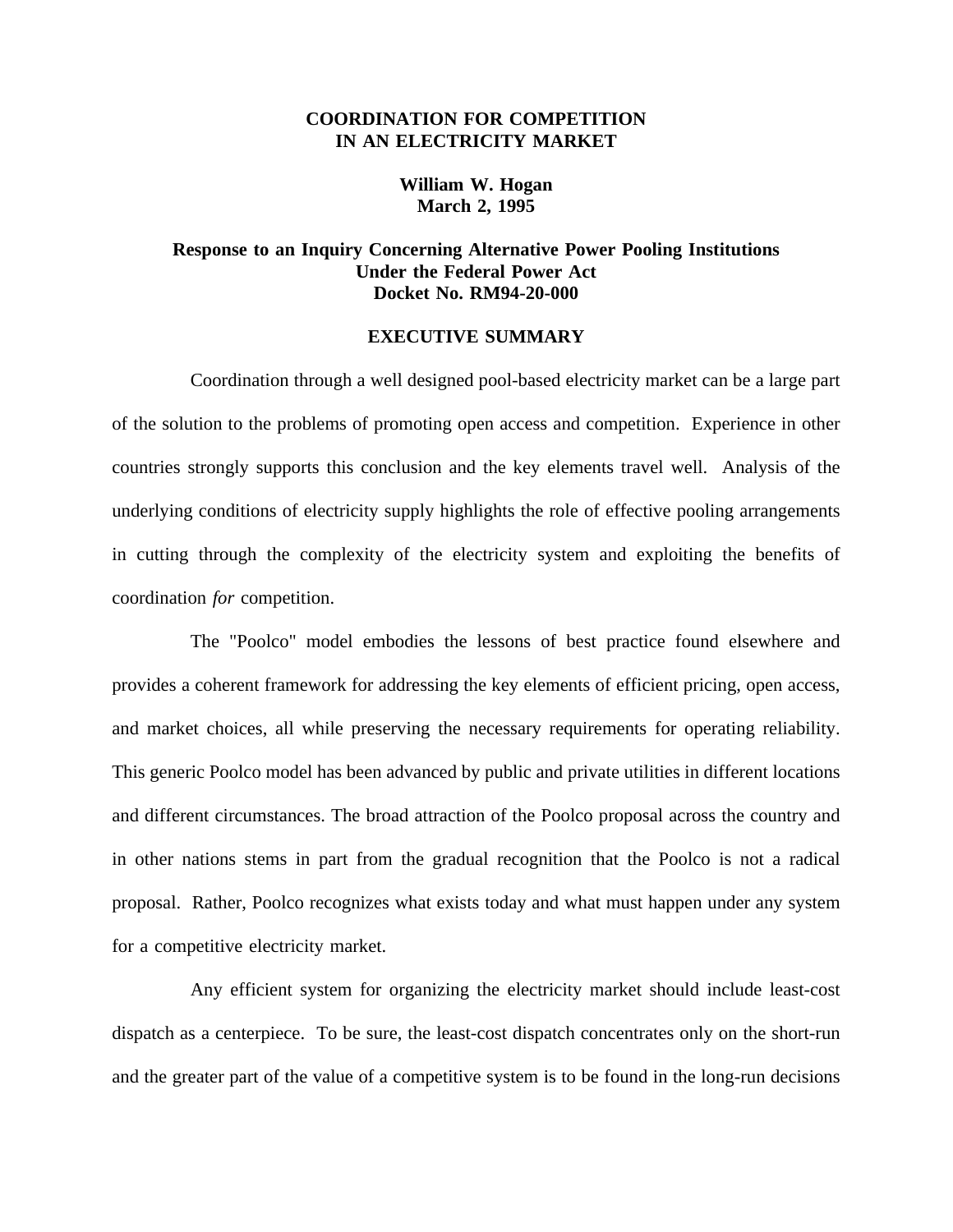that will control contracting and investment. However, least-cost dispatch based on participant bids is the ideal short-run outcome that would appear in a competitive market if it were possible for all the many participants to define the appropriate property rights and conduct all the complex trades in the network. Because of the complexity of these trades and the lack of workable definitions of key physical property rights, the common judgment is that a system operator is needed to coordinate the dispatch, at least for some fraction of the flexible plants. Since the operator must function to provide coordination services, least-cost dispatch provides the natural framework that replicates as close as possible the ideal outcome of the short-term competitive market. The Poolco model accepts and builds on this least-cost dispatch. And working from this starting point, the other features needed for the market can be derived within a consistent framework. The bidding prices and least-cost dispatch provide naturally the level playing field for all market participants, both large and small. There is no special advantage to size in benefitting from dispatch diversity and acquiring backup supplies. These services are available to all on the same basis. The separation of ownership from control guarantees open access to the dispatch and related services to facilitate entry and the pursuit of the forces of competition.

The difficulty in defining property rights, which are so essential for efficient operation of a competitive market, centers on the long-term use of the transmission system. Under current technology, it is not possible to assure physical rights to use the transmission grid. For any physical right to move power from one location to another in a sufficiently complicated network, there is some patterns of loads and dispatch that would foreclose the right. Hence, the network is very unlike the usual model of a single transmission line. Although physical transmission rights cannot be guaranteed, the Poolco least-cost dispatch provides the foundation for a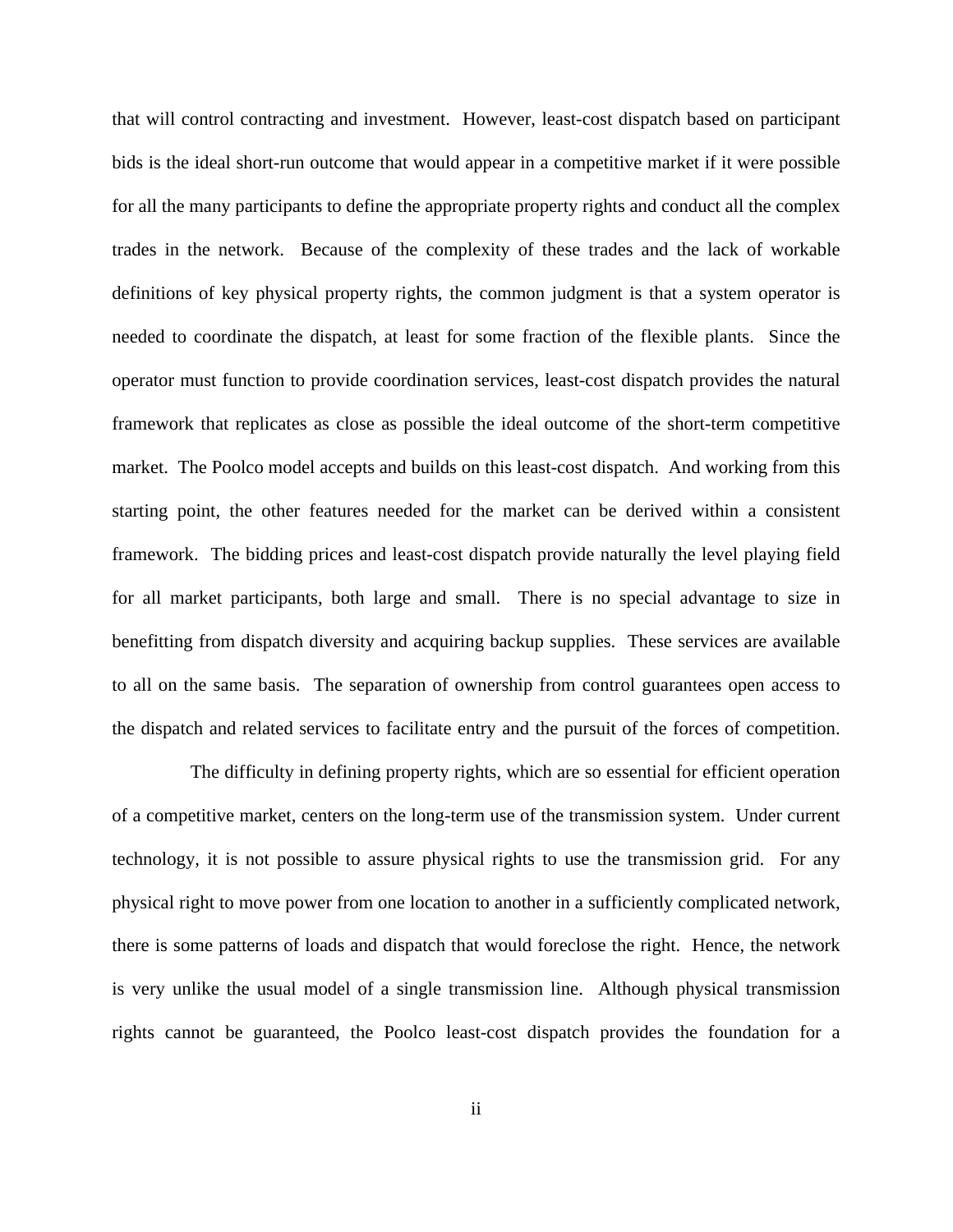transmission contract that serves essentially the same purpose as a physical right by defining a financial transaction that does not depend on matching physical flows in the actual dispatch. Transmission congestion contracts can be defined for a financial payment equal to the difference in congestion costs between locations. Such a transmission contract would allow a generator to arrange a power contract with a distant customer and be assured of the delivered cost of the power. Through the Poolco dispatch, the system operator would collect congestion payments whenever the system is constrained, and in turn disburse the congestion payments to the holders of the transmission congestion contracts. The Poolco would keep none of the payments, and participants with long-term transmission contracts could fully protect the ability to deliver power at an agreed price, just as if there were physical delivery from the contract source to the contract destination. However, unlike the physical transmission rights, the transmission congestion contracts are well defined, can use the full capacity of the network, and are consistent with actual flows moving according to the least-cost dispatch. Furthermore, the ability to honor the contracts does not depend on the configuration of the inputs and outputs. The transmission congestion contracts provide a workable way to untangle the network and convert short-run opportunity cost prices into long-term transmission arrangements.

The national discussion of the Poolco model has produced a number of questions or concerns about possible failings of the approach that on closer inspection appear to be based on a misunderstanding or misinterpretation of the Poolco design. A brief summary of each suggests the possible source and a clarification of the misunderstanding. Describing what is not sharpens the description of what is included in the Poolco model. The Poolco model does not interfere with the market, it merely adapts the interference that is unavoidable to facilitate open access and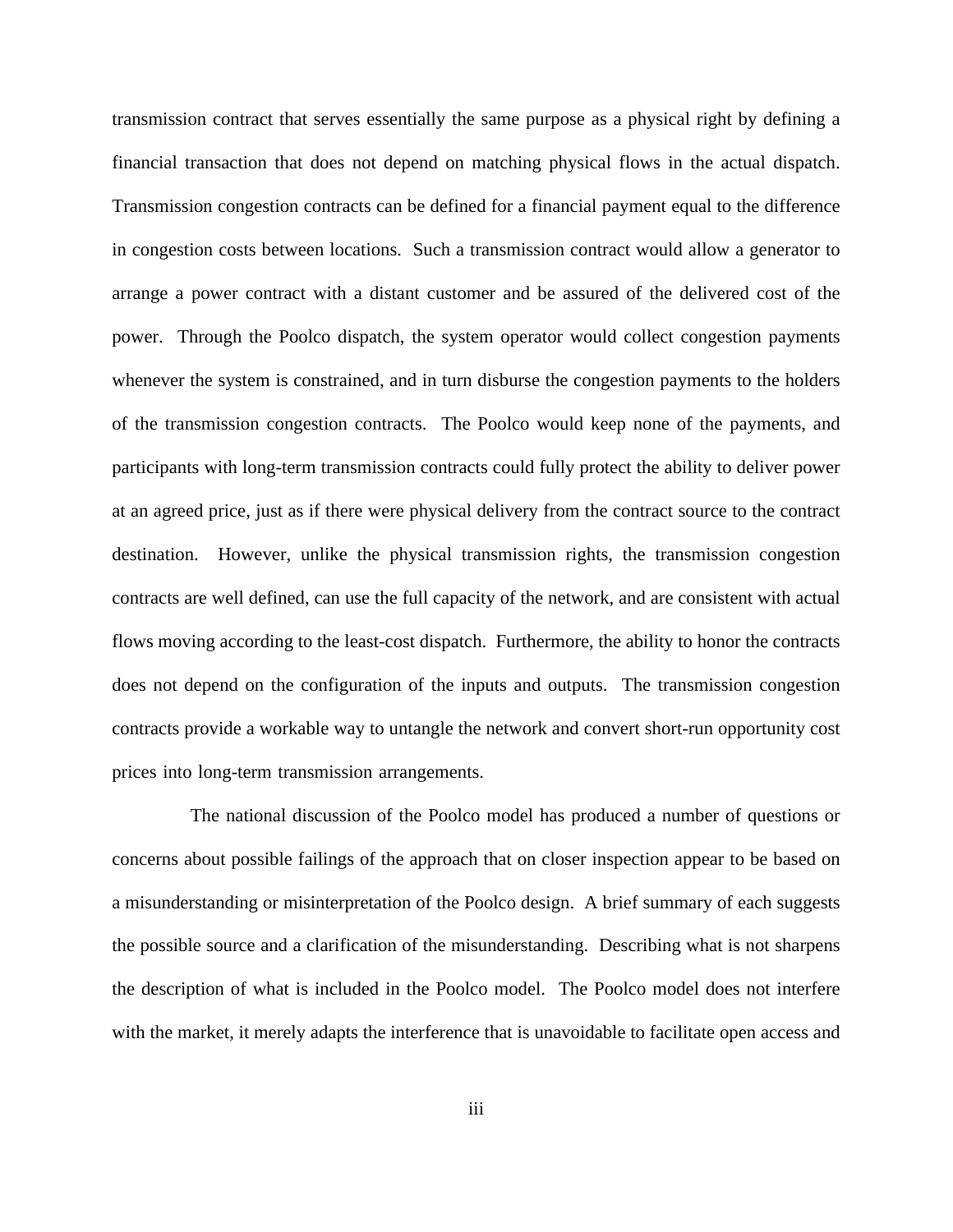competition for all. Participation in the Poolco least-cost dispatch can be voluntary and there is no limitation on the scope of commercial contracts. Of course, physical delivery of power through the network is not optional, and everyone in the market must follow the rules for power dispatch and payment for transmission services. However, within these rules, any contract between any parties in the market can be implemented under the generic Poolco model. For power transactions self-nominated and subject only to transmission charges, any contract can be arranged in a form that is virtually identical to the traditional conceptual model of direct delivery of power between the supplier and the customer. In the case of power bought and sold through the economic dispatch, any contract that supplier and customer could design could be implemented through the device of a contract for differences. The Poolco model provides a simple and efficient framework for implementing the full range of commercial contracts while easing the requirements for the necessary non-discriminatory access to backup power, reference prices and other system services needed to support a competitive electricity market.

The Poolco model does not add barriers or increase the potential for market dominance. Most importantly, the Poolco model does not create nor does it enhance the concentration of ownership of generation. Through open access, the Poolco model removes barriers to entry without erecting any new barriers. Where remaining concentrations of ownership exist, the Poolco provides a framework for dealing with the effects. Where market power exists, Poolco makes the situation better, not worse.

Furthermore, implementation of the Poolco model need not be a cause for bureaucratic delay. Virtually everything that is contained in the Poolco model is in place within the existing utilities or must be created in any event to support comparable access in the competitive market.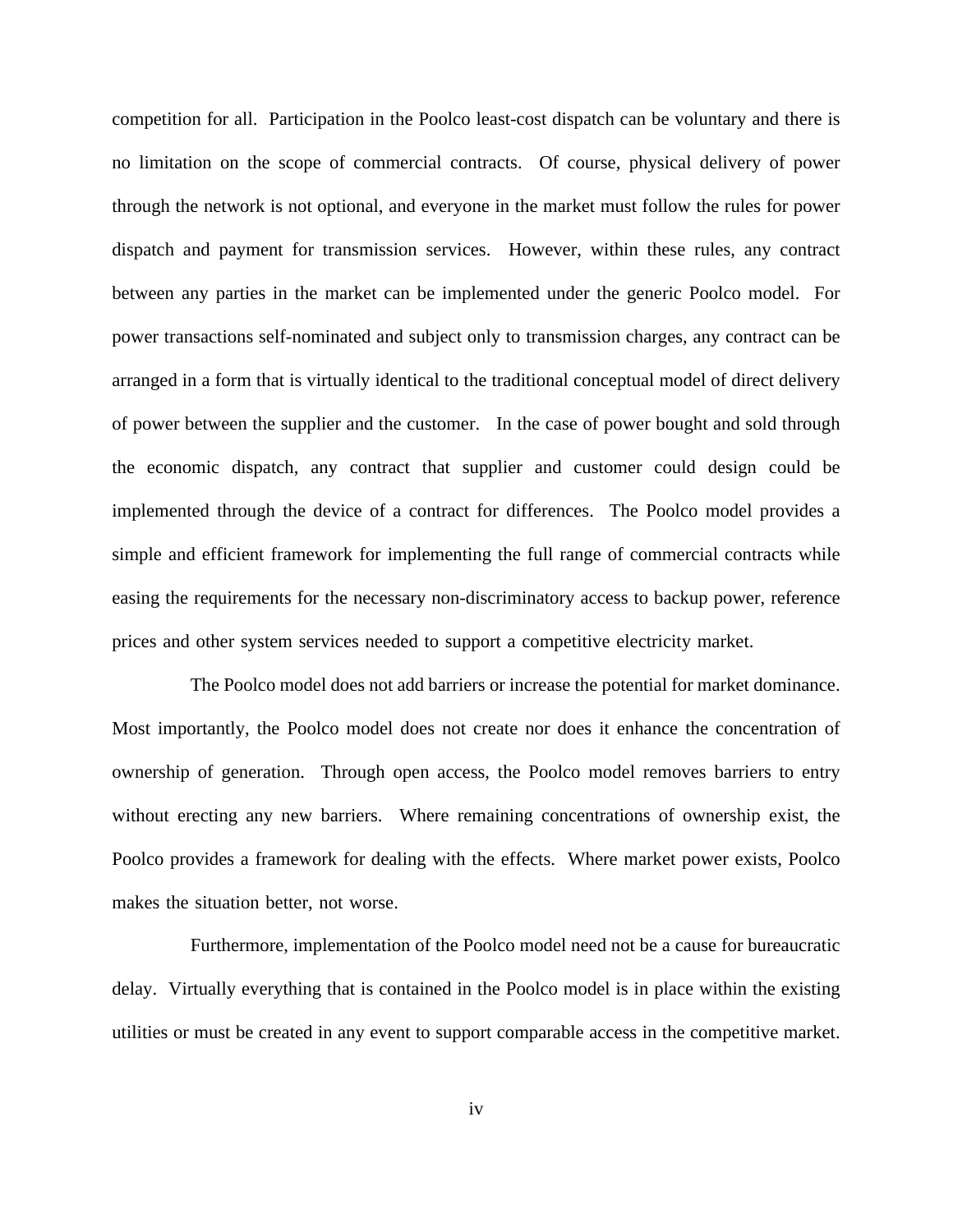The Poolco model is not new and complex so much as new and different. The present industry access and pricing system is both complex and inconsistent with the incentives of the competitive market. By contrast, the Poolco model is built from a consistent model of an efficient competitive market and captures within the economic dispatch the principal and inescapable complexity of the network interactions. "A theory should be a simple as possible, and no simpler." The Poolco model is simpler than the status quo, and may be the simplest model that is consistent with the economics of the industry and the Commission's stated public policy objectives. Importantly, the Poolco model has a theory; it is not a collection of ad hoc band aids for a status quo that cannot be put back together again. The Poolco model does not start with revenue recovery and work backwards along a contract path made up of megawatt miles, leading to inefficient operations and pricing. Rather, the Poolco model starts with efficient operations and pricing, and works forward through a network to revenue recovery under long-term contracts.

The integrated framework of the Poolco model provides the several interconnected features of least-cost dispatch, separation of ownership and control, separation of physical and financial transactions, a framework for transmission pricing, and a framework for long-term transmission contracts to support a competitive market. The pieces fit together into a coherent whole while leaving the maximum degree of commercial flexibility. Regulators would oversee access to the essential facilities and implementation of broader public policies, the Poolco operator would coordinate the dispatch to handle the complicated network interactions, and the electricity market would be free to respond to the forces of competition.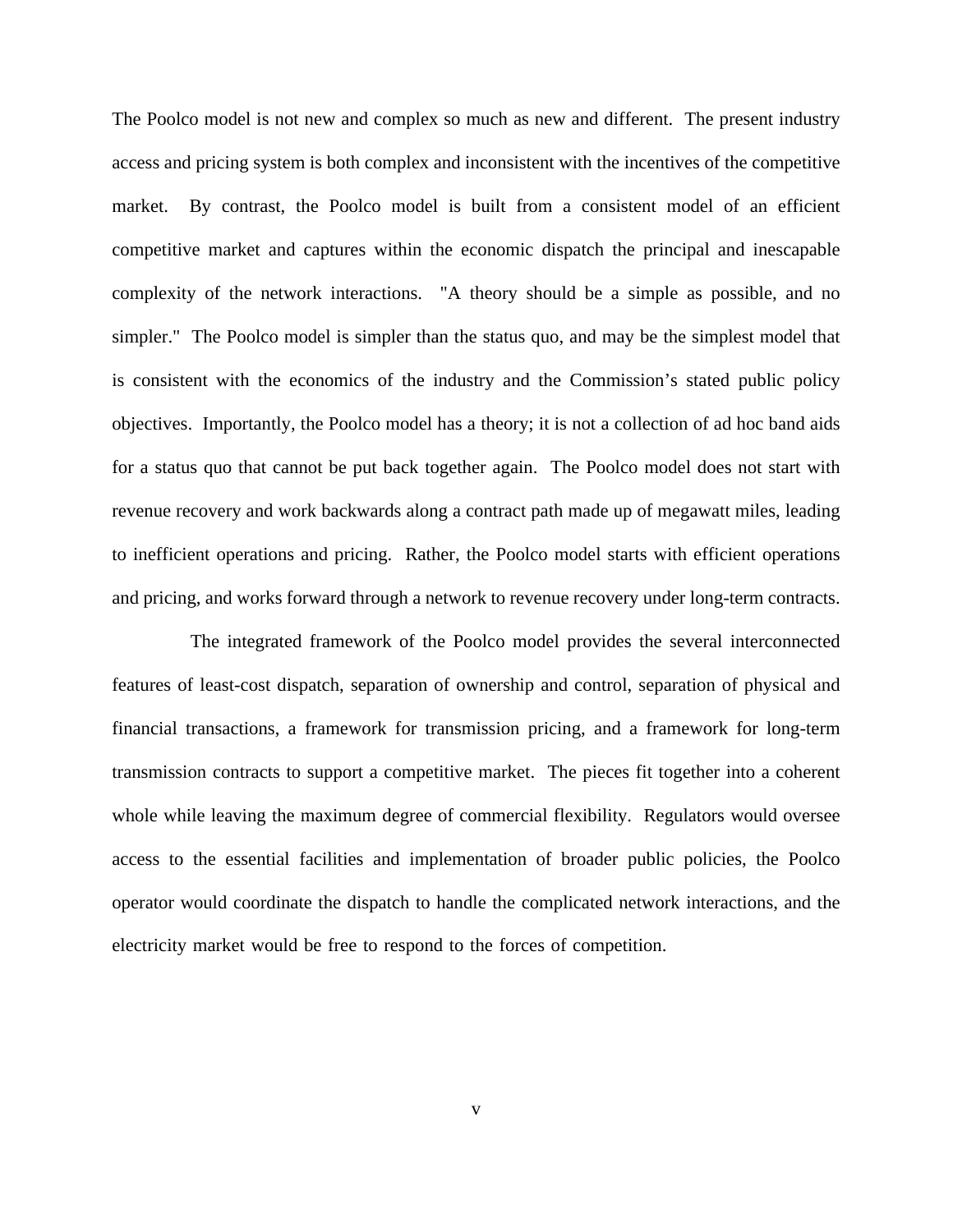# **COORDINATION FOR COMPETITION IN AN ELECTRICITY MARKET**

# William W. Hogan<sup>1</sup>

### **March 2, 1995**

# **Response to an Inquiry Concerning Alternative Power Pooling Institutions Under the Federal Power Act Docket No. RM94-20-000**

"... we must consider whether we are appropriately balancing our dual objectives of promoting coordination and competition."2

"The importance of effective Pooling arrangements in a competitive [Electric Supply Industry] cannot be overstated."<sup>3</sup>

### **INTRODUCTION**

Coordination through a well designed pool-based electricity market can be a large part

of the solution to the problems of promoting open access and competition. The Federal Energy

Regulatory Commission (FERC), looking ahead to the unfolding restructuring of the electricity

<sup>&</sup>lt;sup>1</sup> Thornton Bradshaw Professor of Public Policy and Management, John F. Kennedy School of Government, Harvard University, and Director, Putnam, Hayes & Bartlett, Inc., Cambridge MA. This paper draws on work for the Harvard Electricity Policy Group and the Harvard-Japan Project on Energy and the Environment. Many individuals have provided helpful comments and advice on this and related papers, especially Robert Arnold, John Ballance, Ashley Brown, Jim Bushnell, Doug Foy, Don Garber, Scott Harvey, William Hieronymus, Sally Hunt, Jere Jacobi, Jim Kritikson, Dale Landgren, Amory Lovins, Thomas Parkinson, Howard Pifer, William Reed, Larry Ruff, Susan Pope, Michael Schnitzer, Irwin Stelzer, Steve Stoft, Julie Voeck and Carter Wall. The author is or has been a consultant on electric market reform and transmission issues for British National Grid Company, General Public Utilities Corporation, Duquesne Light Company, Electricity Corporation of New Zealand, National Independent Energy Producers, New York Power Pool, New York Utilities Collaborative, San Diego Gas & Electric Corp., Trans Power of New Zealand, and Wisconsin Electric Power Company. The views presented here are not necessarily attributable to any of those mentioned, and any remaining errors are solely the responsibility of the author.

<sup>2</sup> Federal Energy Regulatory Commission, Inquiry Concerning Alternative Power Pooling Institutions Under the Federal Power Act, Docket No. RM94-20-000, October 26, 1994, p. 2.

<sup>3</sup> J. Moen, "Electric Utility Regulation, Structure and Competition. Experiences from the Norwegian Electric Supply Industry (ESI)," Norwegian Water Resources and Energy Administration, NVE, Oslo, April 1994, p. II-5. Jan Moen is the Norwegian electricity industry regulator.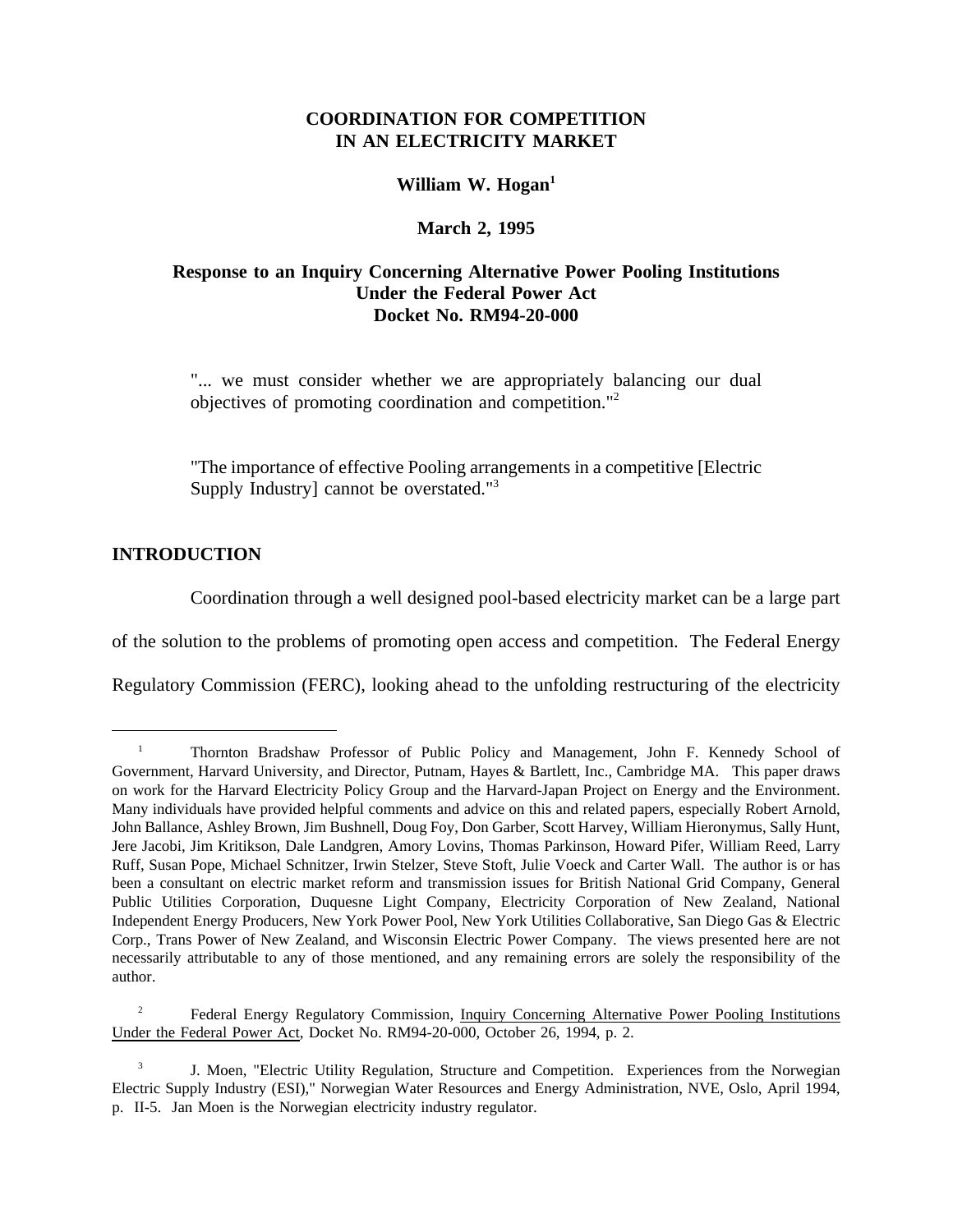industry in the United States, anticipates a possible clash between coordination and competition, seen as competing objectives that must be balanced. However, looking back at the creation of a competitive electricity market in Norway, the Norwegian regulator sees no inherent conflict and cites effective pooling arrangements as essential for successful operation of a competitive electricity market. This experience is not unique to Norway, and the key elements travel well. Analysis of the underlying conditions of electricity supply highlights the role of pooling arrangements in avoiding the clashes and exploiting the benefits of coordination *for* competition.

The Commission will read much about the details of the implementation of pool-based competitive electricity markets. There is a certain degree of flexibility in the particulars of implementation, but the core ideas enjoy a coherence that derives from a strong foundation in the basic physics and economics of electricity supply. The purpose of this paper is not to elaborate all the details but rather to explore the core ideas as they fit together to provide a consistent framework for approaching many of the problems that confront the industry and its regulators. The discussion is divided into several parts. First, an outline of the basic principles sets the stage for the analysis that leads to a pool-based market as the natural way to support a competitive electricity industry linking pools, generation competition, customer access to the wholesale market, network interactions, transmission pricing, transmission congestion contracts and the level playing field for all participants in the market. Second, a discussion of some of the misunderstandings about the pool-based market model helps clarify what the proposal is by describing what it is not. Third, a brief discussion of a related problems such as regulation of essential facilities, treatment of market power, and compatible methods for providing customer choice without stranding assets clarifies the relation with a pool-based system that can support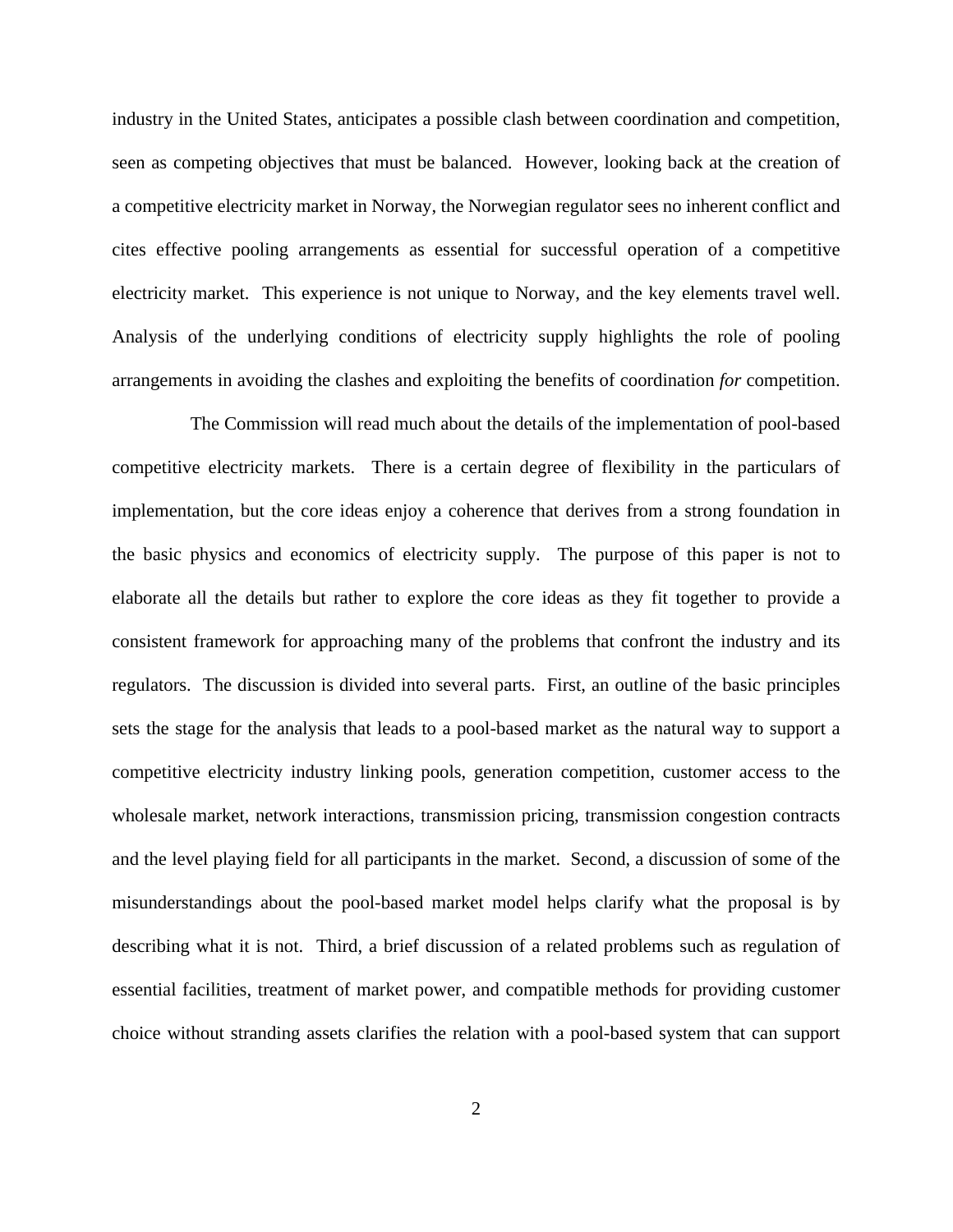complementary approaches to these remaining problems. Finally, subsequent sections cover a illustrations of the principal features of the competitive market, pool operations and transmission access. An appendix develops numerous examples of pricing in a network to demonstrate the problems in electricity networks and the solutions found in the Poolco model. Summary responses to the list of FERC questions follow the appendix.

#### **COORDINATION FOR COMPETITION**

A concern with the role of coordination arises naturally from consideration of analogies with other markets where the invisible hand of competition is allowed to operate. In the typical market, explicit coordination of the actions of market participants is feared as a bar to the competitive forces seen as so essential for improved efficiency, both in short run operations and long run innovations. However, in the case of electricity, operational problems arise in the form of network interactions, sometimes referred to as "loop flow," that can greatly complicate the play of competitive forces. Even under the assumption of a workably competitive generation market there remains the challenge of allowing generators to compete through the interaction via the transmission network.

#### **Visible Hand**

Contrary to the presumption underlying the extreme version of the invisible hand model for electricity dispatch, the electric system with current technology requires the very visible hand of the system operator to manage the short-term power flows and associated operation of generating plants. The basic coordination functions will always be there, somewhere. A system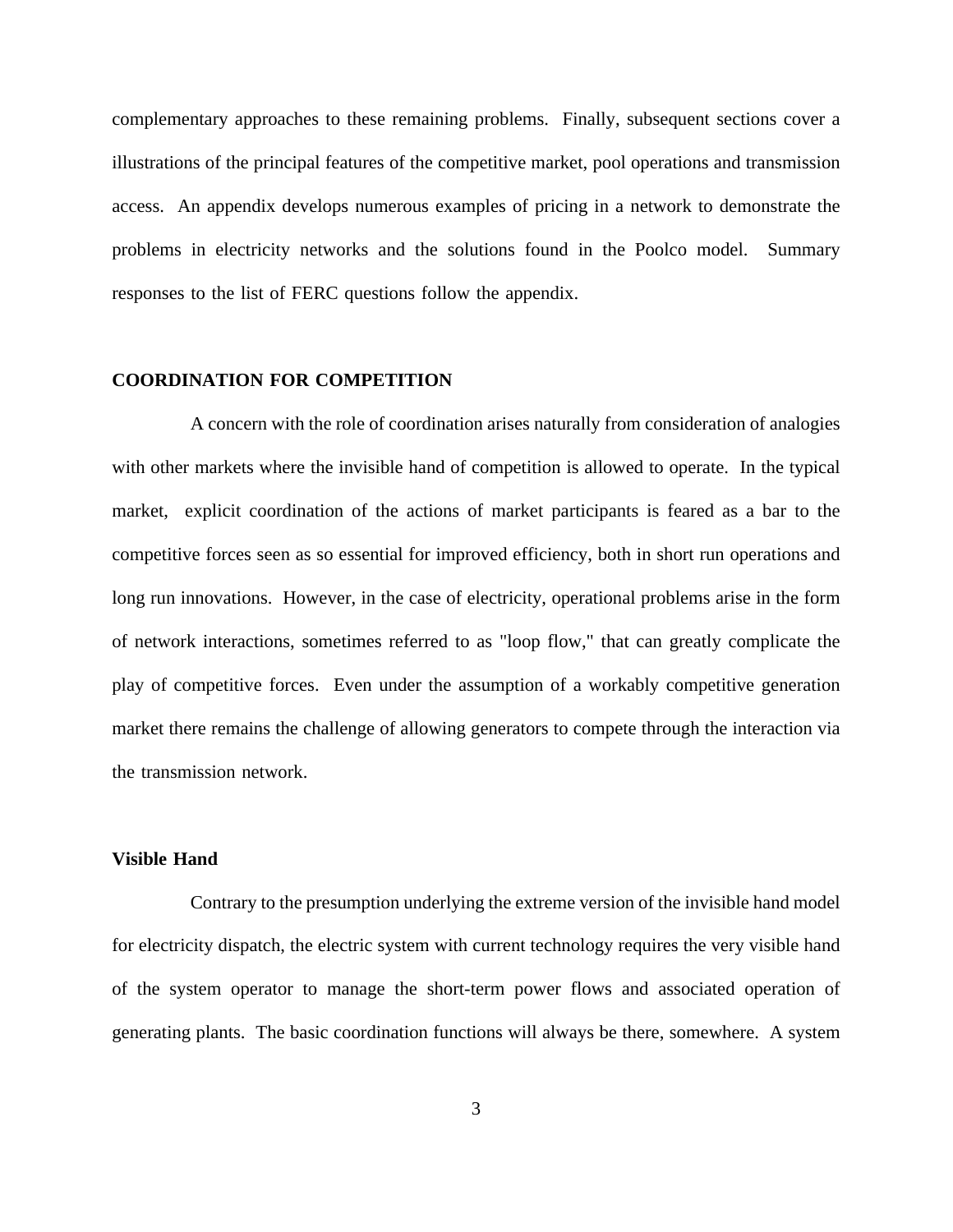coordinator or pool is required in support of any electricity market. This insight is available from experience with the operation of competitive electricity markets in other countries. For example, Norway is often mentioned as having a system with a high utilization of bilateral contracts that execute the commercial activities of the market, where over 85% of the power is covered by long-term contracts. However, despite the acknowledged importance of the contract and negotiated business agreements, Norway relies on a pool operation to handle the short-term arrangements that provide the underpinning of the competitive market:

> "The importance of effective Pooling arrangements in a competitive [Electric Supply Industry] cannot be overstated. The Pool provides:

- a source of firm back-up and top-up power to support either generators or suppliers offering long-term contracts to final customers; without access to a Pool firm power could only be offered by generators owning a portfolio of plant and to the extent that firm power is a necessary requirement of consumers the competitiveness of both the generation market and the final supply would be limited;
- a ready market for generators unable to sell their power under contract or wanting a market for spill or excess production;
- a reference price for long or short-term contracts struck outside the Pool which provide participants with price stability not immediately available inside the Pool;
- a reference price to be used in signalling the optimal development of generation and transmission capacity on the system.

In addition, of course, the Pool provides the traditional means by which generation costs can be minimized through merit order operation and the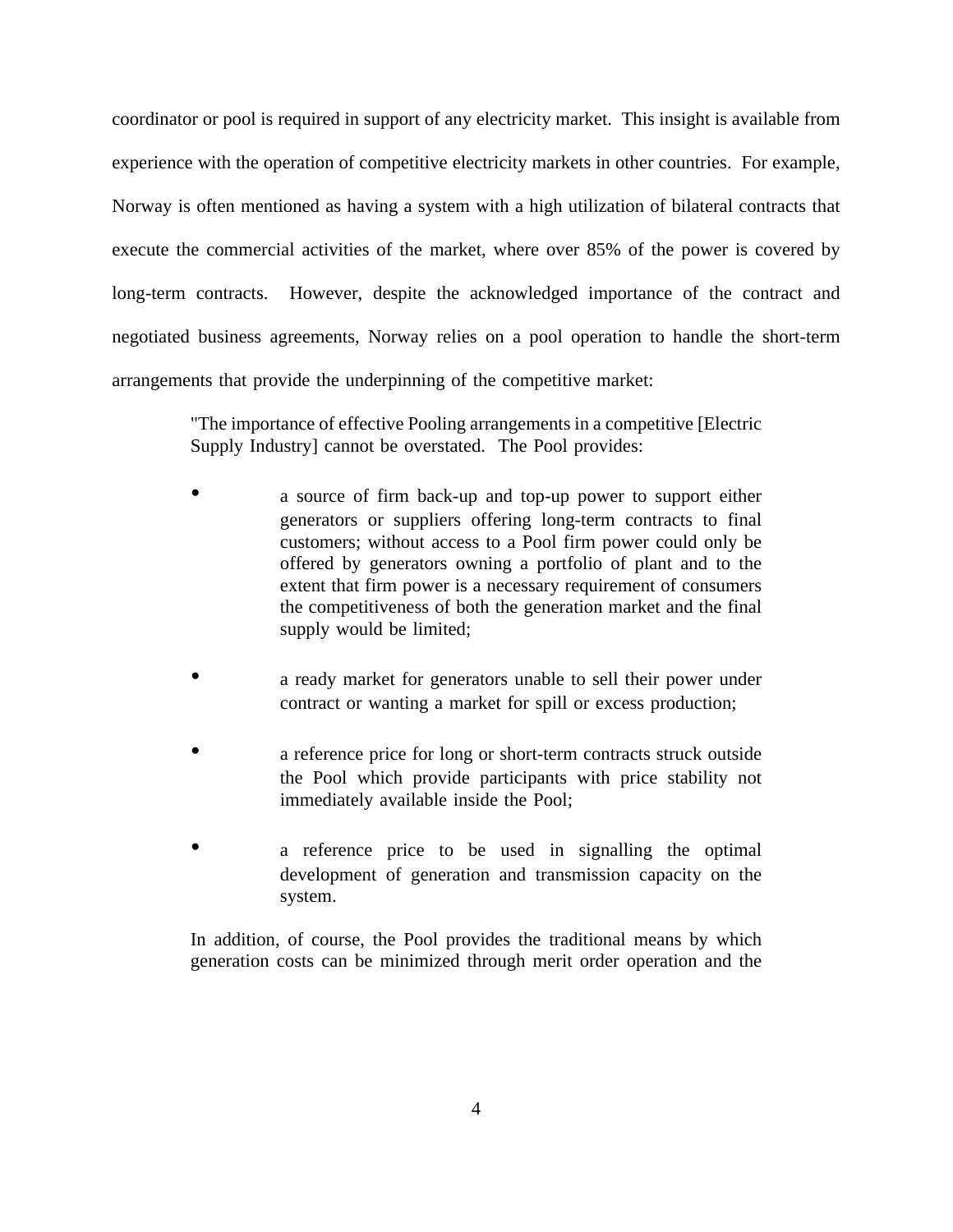aggregation of reserve requirements."4

Note that Moen, the Norwegian regulator, addresses the short-term efficiency of a better dispatch only as an afterthought. The real value of the pool and the bid-based least-cost dispatch is in providing the various elements that facilitate commercial bilateral contracts and that would be hard to obtain in any other way.

The basic summary of the pool-based system is found in the Commission's characterization of its understanding of the proposals developing in the California discussions. This general "Poolco" model has been advanced in California by two investor owned utilities in San Diego Gas & Electric and Southern California Edison<sup>5</sup>; in the recent proposal by the public power entities in the Southern California Public Power Authority in a variant described as the "Multiple Choice Pool" (McPool)<sup>6</sup>; in Wisconsin by Wisconsin Electric Power<sup>7</sup>; in Maryland by Allegheny Power System and The Potomac Edison Company<sup>8</sup>; and is under active consideration in many other areas of the nation. The FERC summary of the Poolco proposal includes:

J. Moen, "Electric Utility Regulation, Structure and Competition. Experiences from the Norwegian Electric Supply Industry (ESI)," Norwegian Water Resources and Energy Administration, NVE, Oslo, April 1994, p. II-5.

<sup>&</sup>lt;sup>5</sup> San Diego Gas & Electric and Southern California Edison described their proposal in a joint filing with the California Public Utilities Commission, Supplementary Comments of San Diego Gas & Electric Company (U-902-E) and Southern California Edison Company (U 338-E) On Competitive Markets and Appropriate Market Institutions in a Restructured Electric Industry, February 23, 1995.

<sup>6</sup> Southern California Public Power Authority, "The Multiple Choice Pool Model (McPOOL)," February 7, 1995.

<sup>7</sup> Wisconsin Electric Power Company, "Wisconsin Electric's View of a More Competitive Electric Industry," Investigation On The Commission's Own Motion Into The probable Costs and Benefits of Changing Electric Utility Company Structure and Regulation, PSCW Docket No. 05-EI-114, November 1, 1994.

<sup>8</sup> See, Putnam, Hayes and Bartlett Inc., "Electric Power Competition: A Proposal for Maryland," Prepared for Allegheny Power System Inc. and The Potomac Edison Company, January 17, 1995.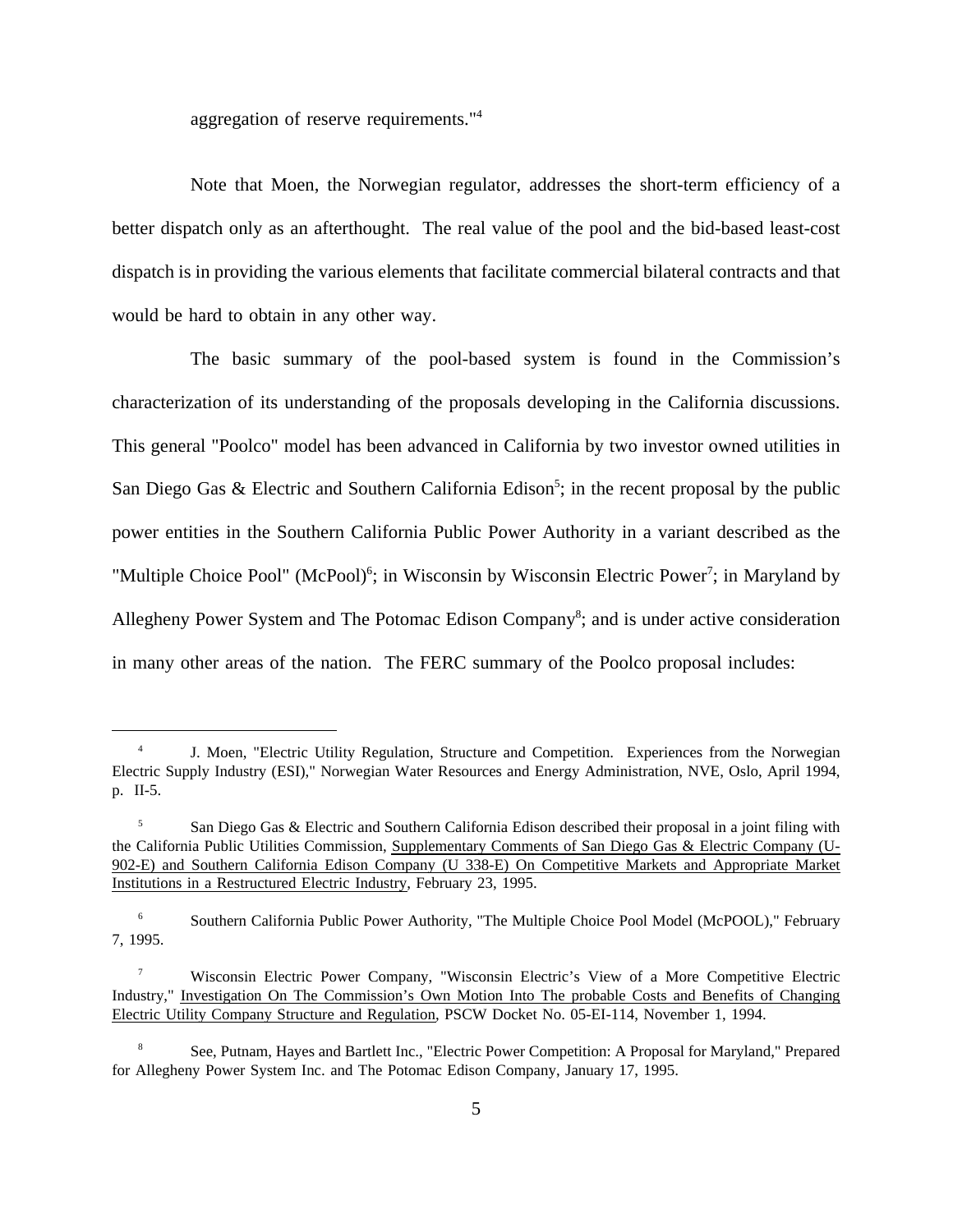..., the poolco would be an independent entity that would not own any (or would own only a limited number of) facilities, but would control the operation of some or all generators, and all transmission facilities, in a region. The poolco would be open to all generators connected to the grid, who would automatically receive any transmission service needed to sell power into the regional pool. In effect, the poolco would be responsible for creating and maintaining a regional spot market for electricity. The spot price in each trading period (perhaps hour-by-hour) would be readily available and made known to all market participants.

Generating resources would be centrally dispatched on an hourly basis by the poolco in much the same way as in current power pools. The principal difference appears to be that generators would be dispatched based on the bid price they submit to the poolco, rather than on their running costs. The poolco would operate a least-cost (in the sense of lowest bid) dispatch that accounts for any transmission constraints in the same manner as an existing power pool or a single utility dispatch center. Generators would be paid the market-clearing price<sup>9</sup> during each hour, as opposed to the bid price that each generator submitted to the poolco.<sup>10</sup> Likewise, distributors would pay the market-clearing price in each hour. Consequently, the poolco would break even in its basic dispatch function, since distributors would pay to the poolco what the generators receive from the poolco.

In effect, the poolco would become the market clearinghouse for the hourly energy market. Under the poolco concept, dispatch benefits are implicitly allocated among sellers and buyers by the spot trading at a market-clearing price. The poolco would have no further role in dividing or allocating benefits. Also the proposed poolco would have no role in long-term energy or capacity markets. Generators and distributors could enter into contracts outside the poolco.

Under San Diego's poolco concept as currently proposed, $^{11}$  spot prices would vary from one geographical location to another to reflect

<sup>&</sup>lt;sup>9</sup> The market-clearing price is the highest bid price of any generator that is selected to provide service to the poolco in an hour. Each successful bidder would receive this price, regardless of whether its bid price was less than the market clearing price.

<sup>&</sup>lt;sup>10</sup> This method of pricing creates an incentive for each generator to bid near its marginal running cost, since it would risk losses if it bids less than its running costs and the poolco selected it to run, and it would risk losses if it bids more than its running costs and the poolco does not select it to run.

<sup>&</sup>lt;sup>11</sup> We understand that both San diego's and Edison's proposals continue to be revised, and that the two proposals may become more similar as details are worked out.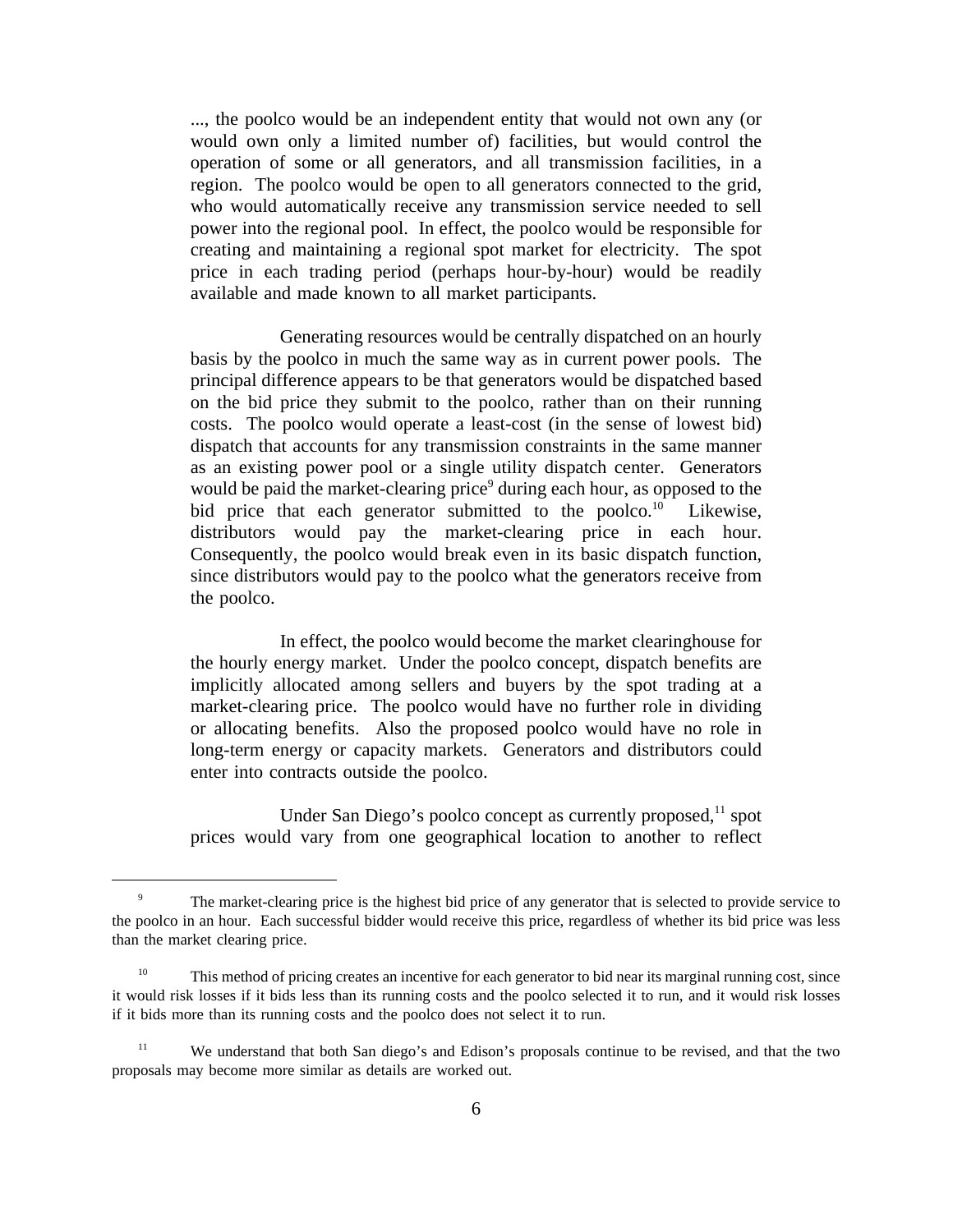transmission constraints.<sup>12</sup> This would allow the spot trading to be conducted at a price that reflects the real ability and limitations of the grid to move power from low-cost to high cost areas. The proposal includes opportunity cost pricing for grid congestion, as well as tradable capacity rights. $^{13}$ 

The attraction of the Poolco proposal to public and private utilities, across the country and in other nations, stems in part from the gradual recognition that the Poolco is not a radical proposal. Rather, Poolco recognizes what exists today and what must happen under any system for a competitive electricity market. After some initial confusion, the continuing participants in the analysis of the electricity market recognize that the characteristics of the electricity system require the continued existence of a system operator. The only issue is the scope of the system operator's functions. At a minimum, the system operator must coordinate the actions of the market participants, to avoid violation of short-term system operating constraints, and provide balancing services that ensure both load following and backup for uncontracted demand. This coordination function exists today within the power pools or the utility control areas. Once it is clear that the coordination and balancing function must continue, a series of three questions arise that define the role of the system operator and the connection to the Poolco proposal.

The balancing functions require that the system operator have operational control over a minimum number of flexible generating plants and loads. The precise minimum number is difficult to define, with views ranging from many to few. However, it may not be necessary to define the number, depending on how we answer three remaining questions about the nature of the services provided by the system operator. For the flexible plants and loads, the balancing

<sup>&</sup>lt;sup>12</sup> Under Edison's proposal, in contrast, spot prices would not reflect transmission constraints.

<sup>&</sup>lt;sup>13</sup> Federal Energy Regulatory Commission, Inquiry Concerning Alternative Power Pooling Institutions Under the Federal Power Act, Docket No. RM94-20-000, October 26, 1994, p. 5-7.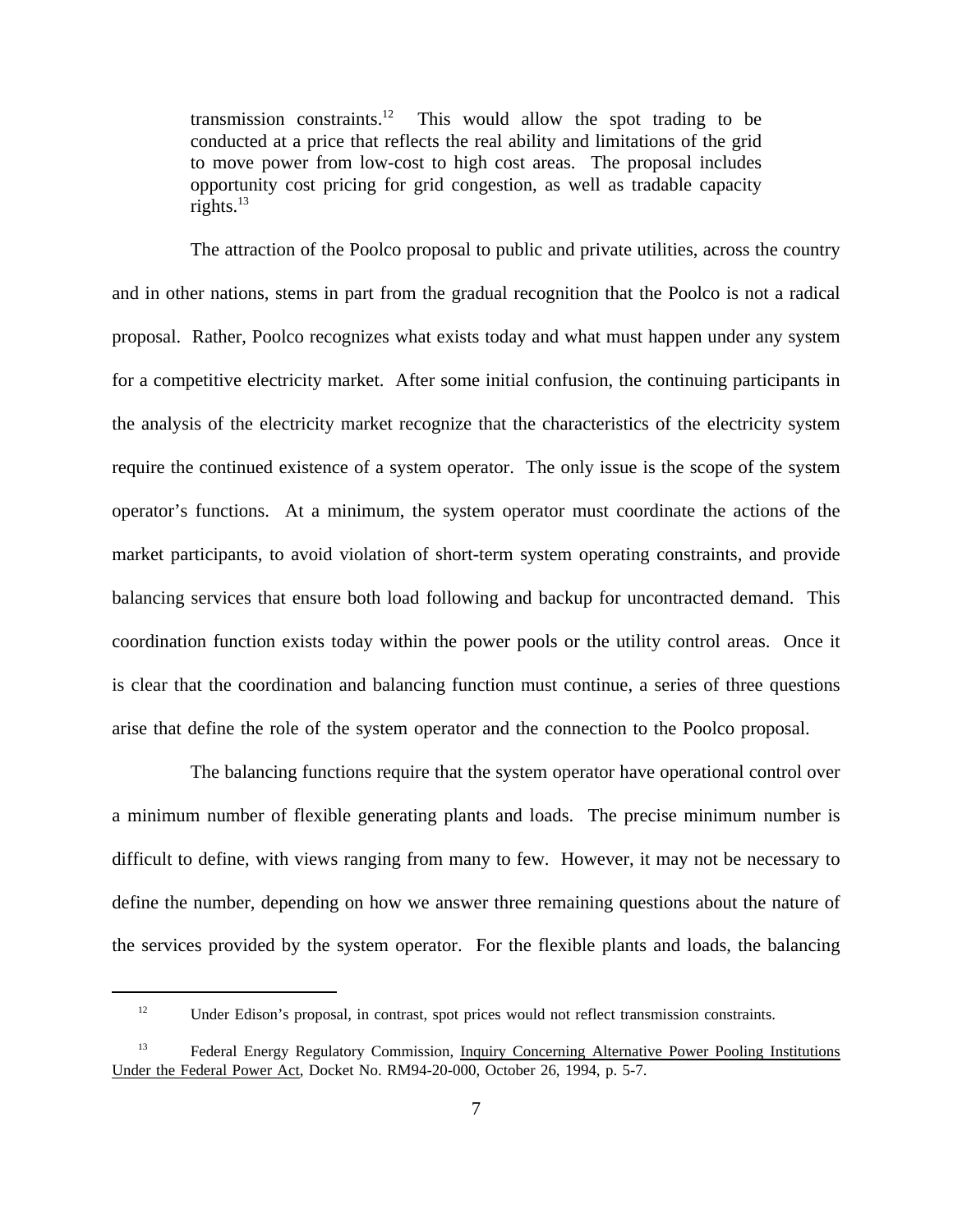function is a dispatch function. The first issue is whether the system operator should dispatch the flexible plants to achieve the lowest possible cost under an economic dispatch:

# **Should the system operator be allowed to offer an economic dispatch service for some plants?**

The alternative approach would be to define a set of administrative procedures and rules for system balancing that purposely ignore the information about the costs of running particular plants. There is no doubt that there are feasible options, such as minimizing the use of the transmission wires, that would preserve reliability and maintain system balance. However, the costs would be high. If we are to find an economic dispatch, then the argument is that the system operator should be able to do so better than anyone else. Although there are minor differences between textbooks in their respective definitions of natural monopoly, the common theme is that a single firm can provide the lowest total cost in serving a particular market. The economics -- the costs -- are essential, with the distinctive characteristic of a natural monopoly being not that there is no alternative to a monopoly, but rather that provision of supply through a monopoly is the lowest-cost solution. The arguments underlying the Poolco proposals stand squarely behind the proposition that economic dispatch is a natural monopoly. It seems that the natural answer is that the operator should be able to consider costs and provide an economic dispatch for some plants and loads, at least those that are part of the flexible components which must exist at some minimum level.

Once the economic dispatch service is available for some plants, access rules must be established to determine who can participate. Hence, the second question about the role of the system operator is: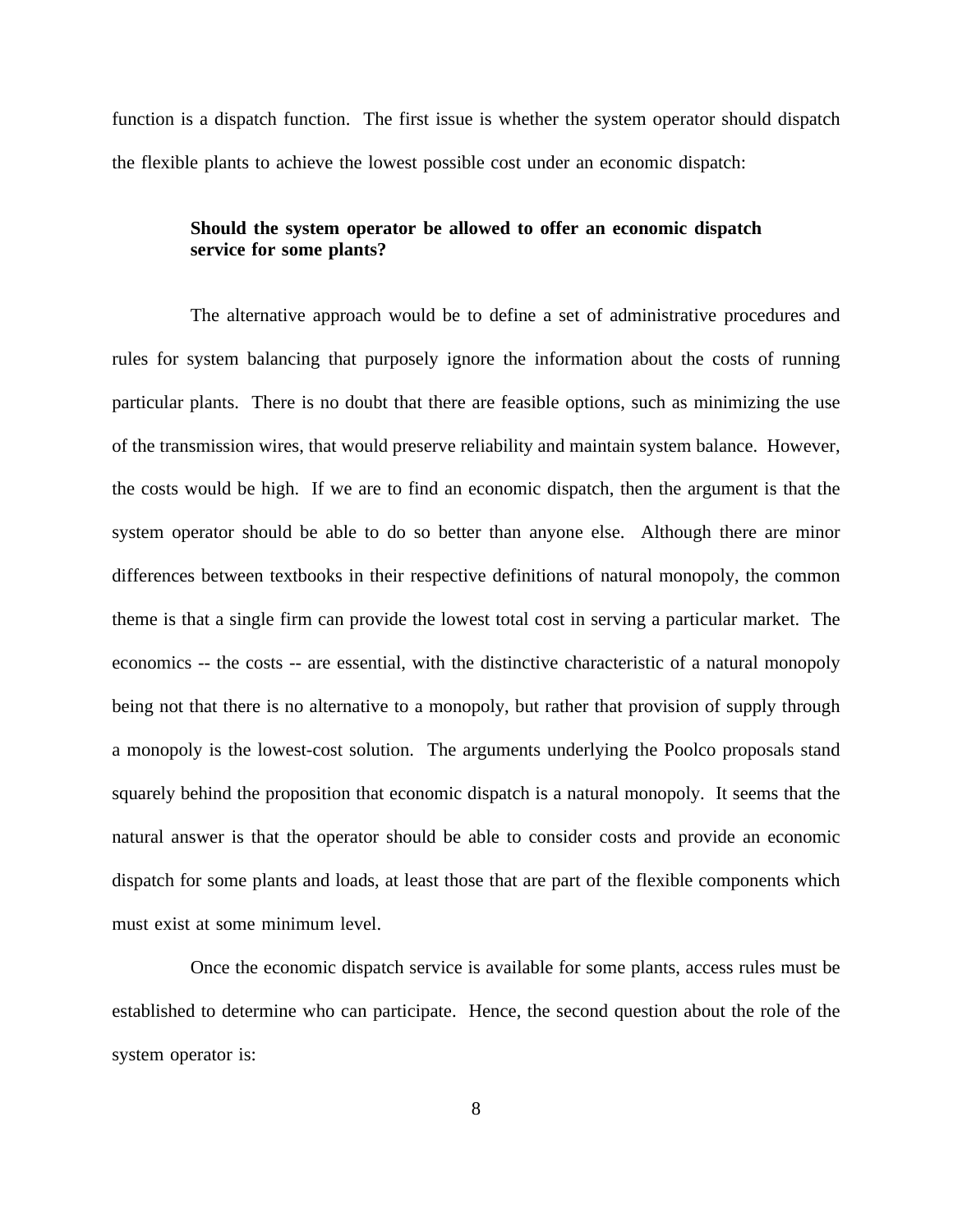# **Should generators and customers be allowed to participate in the economic dispatch offered by the system operator?**

At one end of the policy debate stands the view that the minimum number of flexible plants is a very small fraction of the total. The prediction may be that only the minimum number will participate, or implicit in the argument may be a view that participation in the economic dispatch should be restricted to the smallest number of plants possible. However, the natural extension of open access and the principles of choice would suggest that participation should be voluntary. With only the caveat that a minimum number must be flexible, the principle should be that market participants can evaluate their own economic situation and make their own choice about participating in the operator's economic dispatch or finding similar services elsewhere in the market.

System control is a monopoly and therefore will be under regulation of some form. Its pricing rules are a matter for public oversight. If the operator does consider costs and choose an economic dispatch for the flexible plants, there is an issue in setting the prices that will apply to the associated power flows. And these same prices will play a central role in defining comparable transmission tariffs for those who do not participate in the economic dispatch. Hence, the third question about the role of the system operator is:

# **Should the system operator apply marginal cost prices for power provided through the dispatch?**

The simplest conceptual approach would be to have an administrative price or penalty for the power obtained through the operator's economic dispatch. However, if set too low, there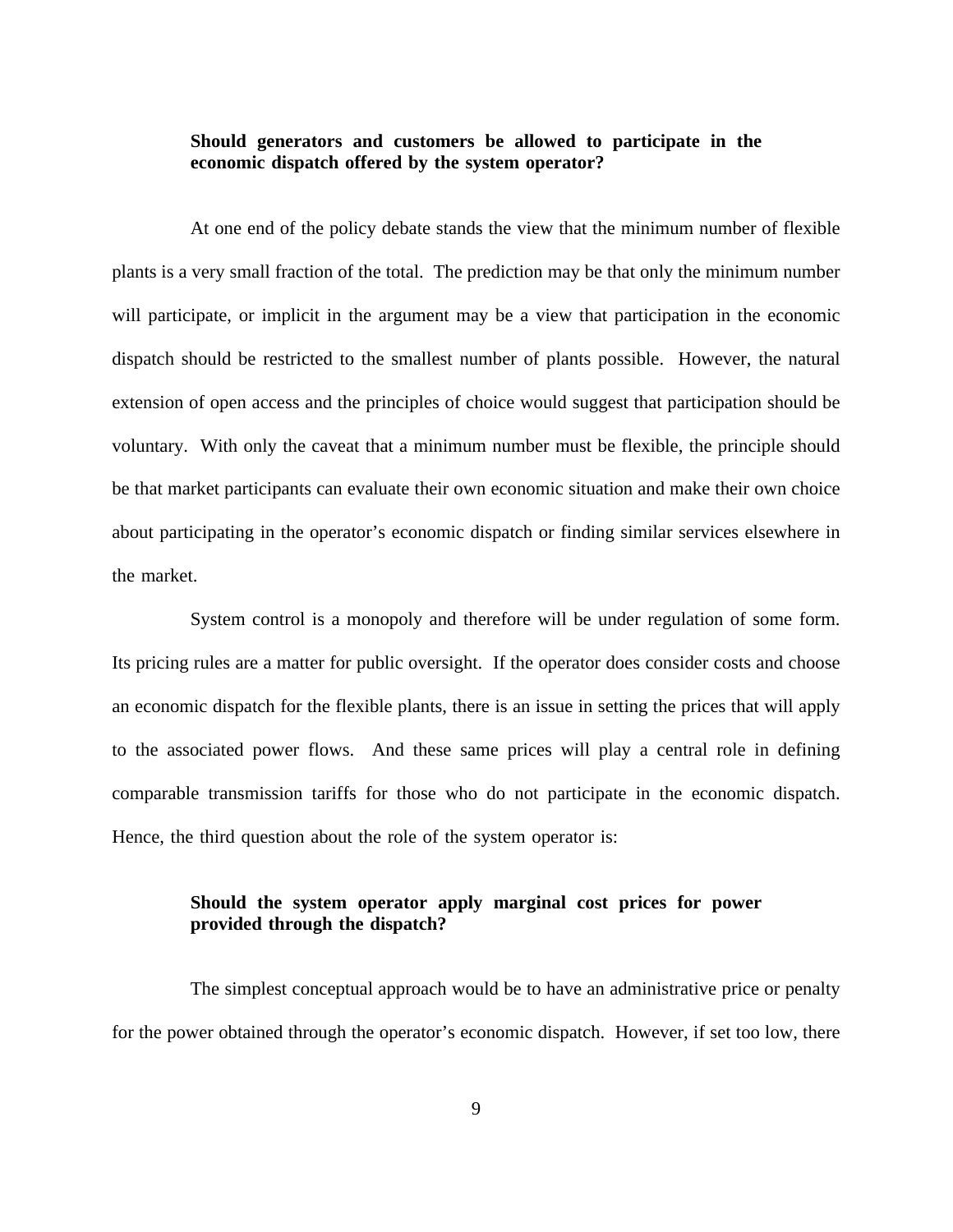will be an incentive for participants to rely too much on the supply from the system operator, constituting a subsidy that the operator may not be able to support. Set too high, the administrative price becomes a penalty that provides incentives to avoid the economic dispatch and raise overall system costs. The alternative of marginal cost pricing based on participant bids has an obvious appeal. Under an economic dispatch for the flexible plants and loads, it is a straightforward matter to determine the locational marginal costs of additional power. These marginal costs are also the prices that would apply in the case of a perfect competitive market at equilibrium. In addition, these locational marginal cost prices provide the consistent foundation for the design of a comparable transmission tariff for all uses of the transmission system.

The three questions are posed to isolate what is reasonably left to be decided under the system variants that might be different than the Poolco model. And if the answers follow the recommendations here -- just say yes -- the system operator will provide an economic dispatch service that is open to anyone who wishes to participate. Pricing will apply marginal cost principles based on the voluntary bids of the participants. And these same prices would apply to all uses of the transmission grid under a comparable, open access transmission tariff. Bilateral contracts would be fully available to meet all other commercial requirements.

The structure of this market could follow many different forms. For the sake of the present discussion, it is useful to describe the various elements and functions in terms of the industry organization suggested in Figure 1. However, as discussed below, it is the division of the functions that matters, not any particular ownership structure. The important point in Figure 1 is to distinguish the Poolco dispatch function as an essential facility with open access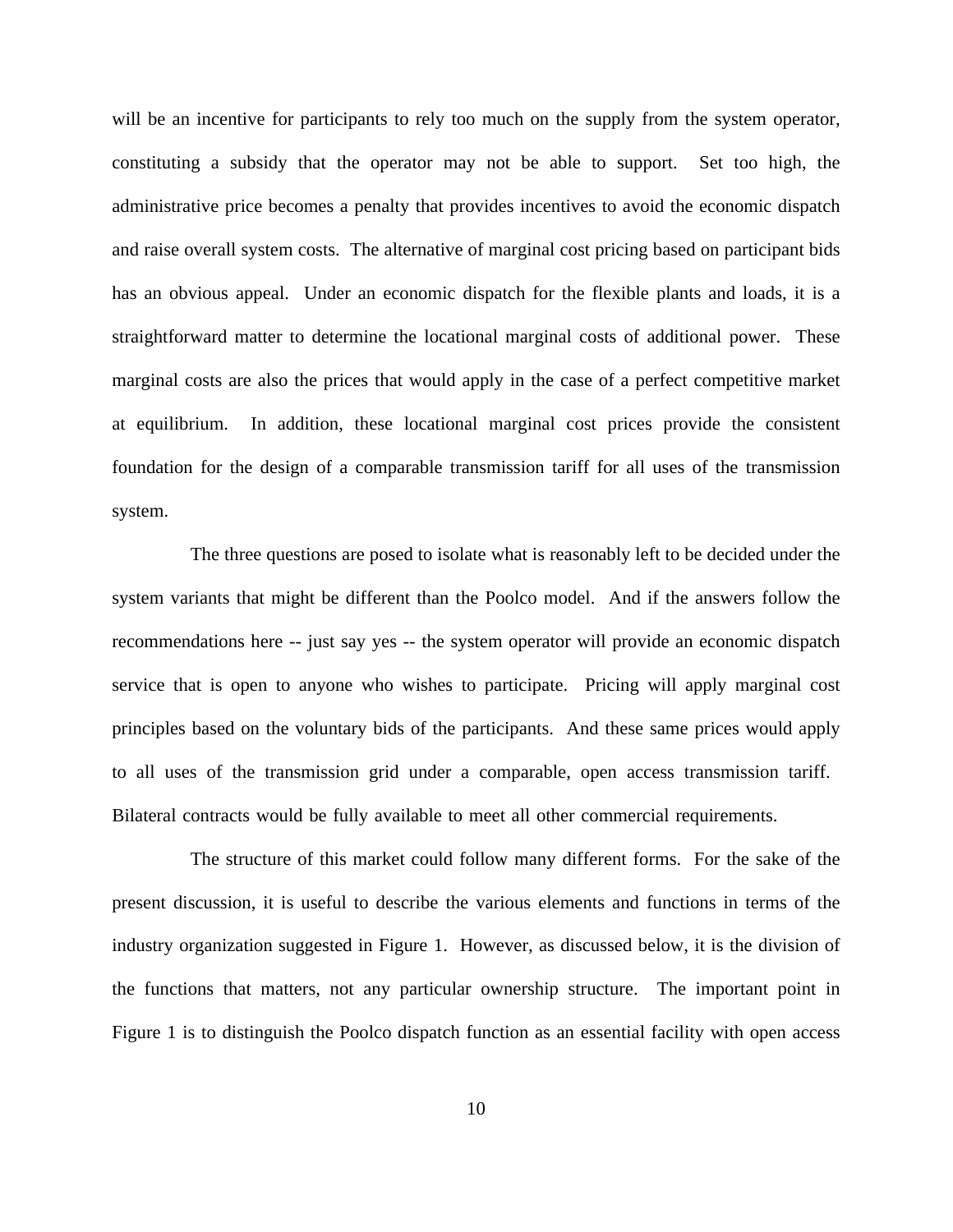requirements just as important as connection to the transmission wires.

This pool-based market provides many advantages that flow from the interaction of the various elements. In particular the pool-based system creates or builds on a few key ideas to



exploit coordination for competition within a consistent structure that conforms to the particular operational and economic characteristics of the electricity system. These interconnected pieces include least-cost dispatch, separation of ownership and control, separation of physical and financial transactions, a framework for transmission pricing and a framework for long-term transmission contracts. The connections are outlined here, with each element discussed in greater detail in subsequent sections.

#### **Least-Cost Dispatch**

Any efficient system for organizing the electricity market should include least-cost dispatch as a centerpiece. To be sure, the least-cost dispatch concentrates only on the short-run, and although the short-run is important, the greater part of the value of a competitive system is to be found in the long-run decisions that will control location and investment. However as Moen suggested above, the Poolco model builds on least-cost dispatch because it provides a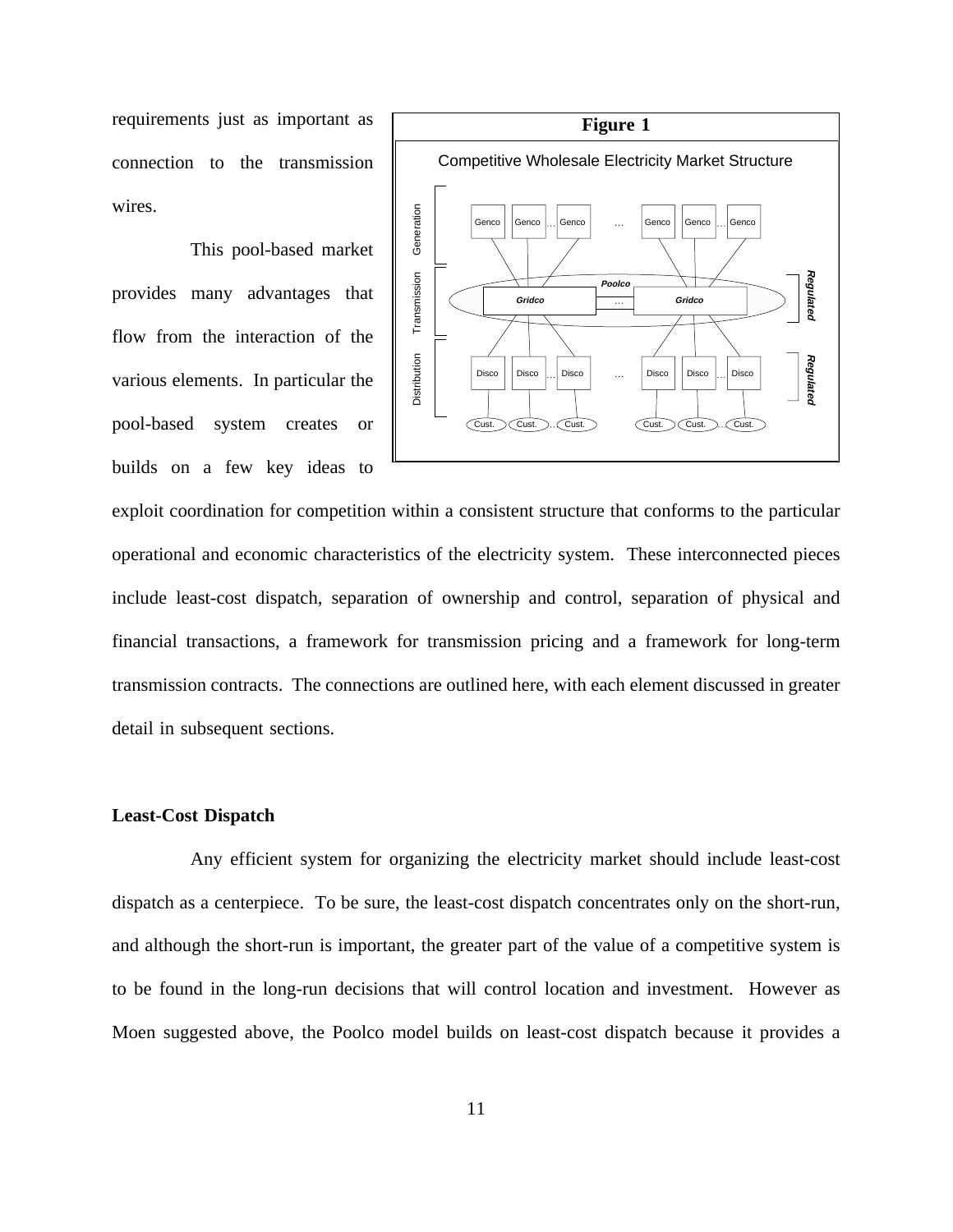framework for addressing many of the otherwise vexing problems of coordination and balancing to preserve reliability, encompasses a wide variety of ancillary services and still connects with the competitive market.

The least-cost dispatch based on participant bids is the ideal short-run outcome that would appear in a competitive market if it were possible for all the many participants to define the appropriate property rights and conduct all the complex trades in the network. Because of the complexity of these trades and the lack of workable definitions of key physical property rights, the common judgment is that a system operator is needed to coordinate the dispatch, at least for some fraction of the flexible plants. Since the operator must function to provide coordination services, least-cost dispatch provides the natural framework that replicates as close as possible the ideal outcome of the short-term competitive market. The Poolco model accepts and builds on this least-cost dispatch. And working from this starting point, the other features of the market can be derived within a consistent framework. The bidding prices and least-cost dispatch provide naturally the level playing field for all market participants, both large and small. There is no special advantage to size in benefitting from dispatch diversity and acquiring backup supplies. These services are available to all on the same basis. This open access to the dispatch and related services will facilitate entry and the pursuit of the forces of competition.

#### **Separation of Ownership and Control**

The Poolco control of the transmission grid and open access to all buyers and sellers in the wholesale market exploits another key idea in the separation of ownership and control of the essential facilities. In most markets there is a natural, but by no means necessary, equation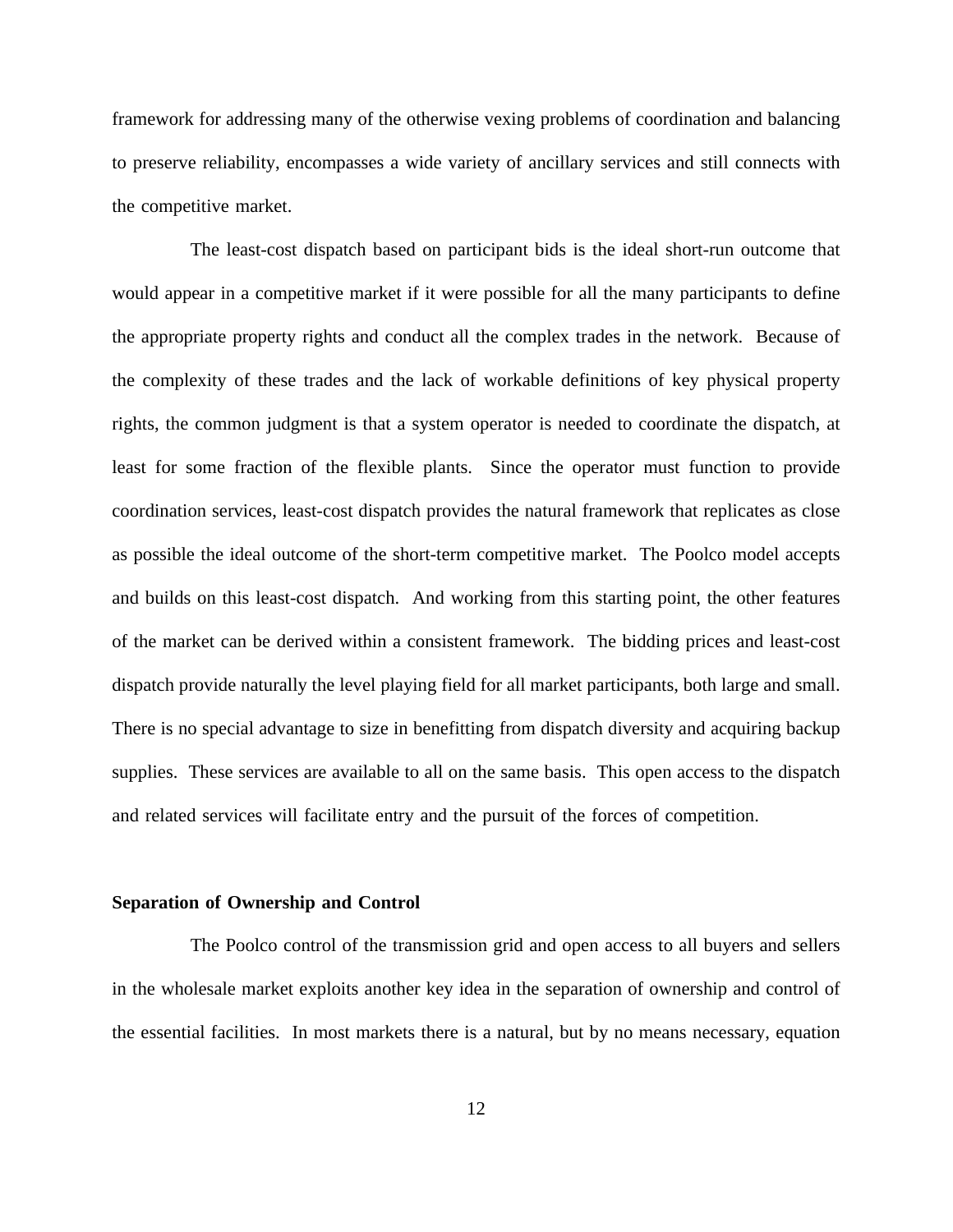of ownership and control. The owner of the facility typically is able to control its use. In the case of an essential facility such as transmission wires, the concern has been that ownership could be utilized by those with both generation and transmission to control the market. Although this control of transmission use has never been completely true, as witnessed by the continuing loop flow problems in the industry, changing the ownership linkage between generation and transmission has been argued by many as essential for providing true open access to the transmission grid.

The Poolco model takes a different and simpler approach, simpler at least when we recognize the existence and continuing need for the visible hand of the system operator. The Poolco model envisions an independent system operator who controls the balancing functions and flexible dispatch. This independent system operator controls the use of the transmission grid. By taking the control of use of the grid out of the hands of the owners of the wires, Poolco provides a consistent and straightforward mechanism for implementing open access in a complicated network: all market participants can participate in the economic dispatch in the same way and on the same basis. This simple separation of ownership from control could sidestep the need for a formal change of ownership of the Gridco, even though such a change of ownership would also be compatible with the pool-based model. However, with or without a change in ownership, it is essential to remember that under the Poolco model individual owners cannot decide who gets to use which transmission lines. The power flows in the best way available, from sources to uses, to preserve operational reliability while meeting the least-cost test that is consistent with the competitive market.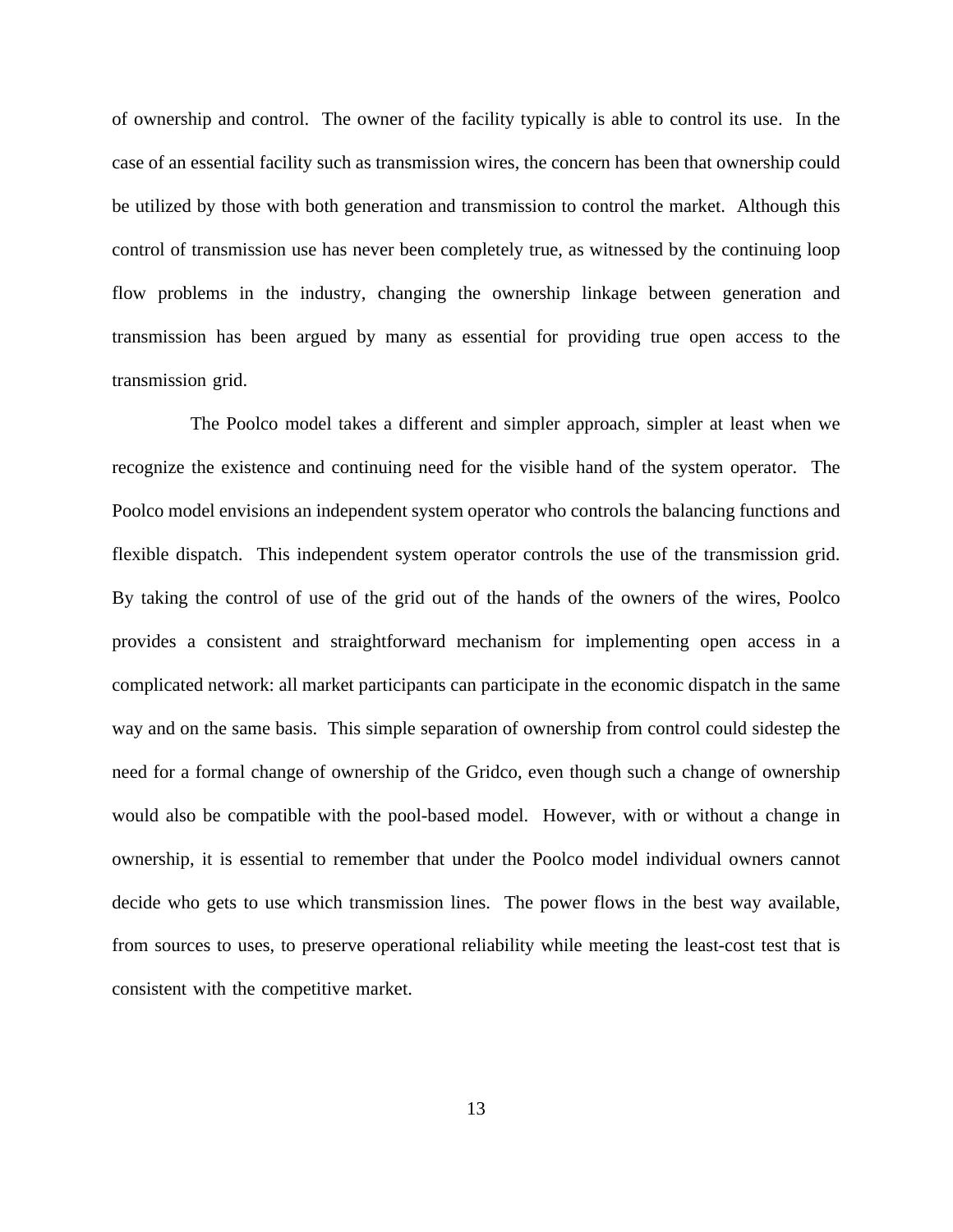#### **Separation of Physical and Financial Transactions**

Given the Poolco, it is a simple matter to separate physical and financial transactions. In most commodity markets, delivery of the commodity is simple to define and monitor and it is possible and necessary in the early stages of market development to link closely the physical and financial exchange. You pay the farmer for the wheat at the time the bushel is delivered. There is no ambiguity in the definition of the bushel of wheat or the payment. Later, as the market matures, separate financial contracts will arise for wheat futures with only a formalized connection to the cash market for delivery of bushels of wheat. Delivery may never occur, or the quantities delivered may be separate from the protection provided under the futures contract. Over time the market develops separate physical and financial transactions.

The same process would evolve with commodity electricity. However, the Poolco model allows us to anticipate and exploit this separation of physical and financial transactions to solve a difficult problem in the electricity market. In particular, the need for continual balance of a constantly changing load pattern presents great difficulties in defining physical delivery. A Genco may contract with a customer to deliver 100 MWs, but over the course of the day both the generator and the customer may deviate from this contract, producing or taking more or less electricity. For these imbalances, or for any deliveries in the integrated network, it is impossible to say which electricity applied to a particular transaction. The easy direct link between delivery between participants and payment cannot be maintained. To solve this problem in an integrated network, Poolco conveniently skips the primitive step in the commodity market evolution by providing the foundation for separate physical and financial transactions.

The mechanism is through the pairing of simultaneous buys and sells with the Poolco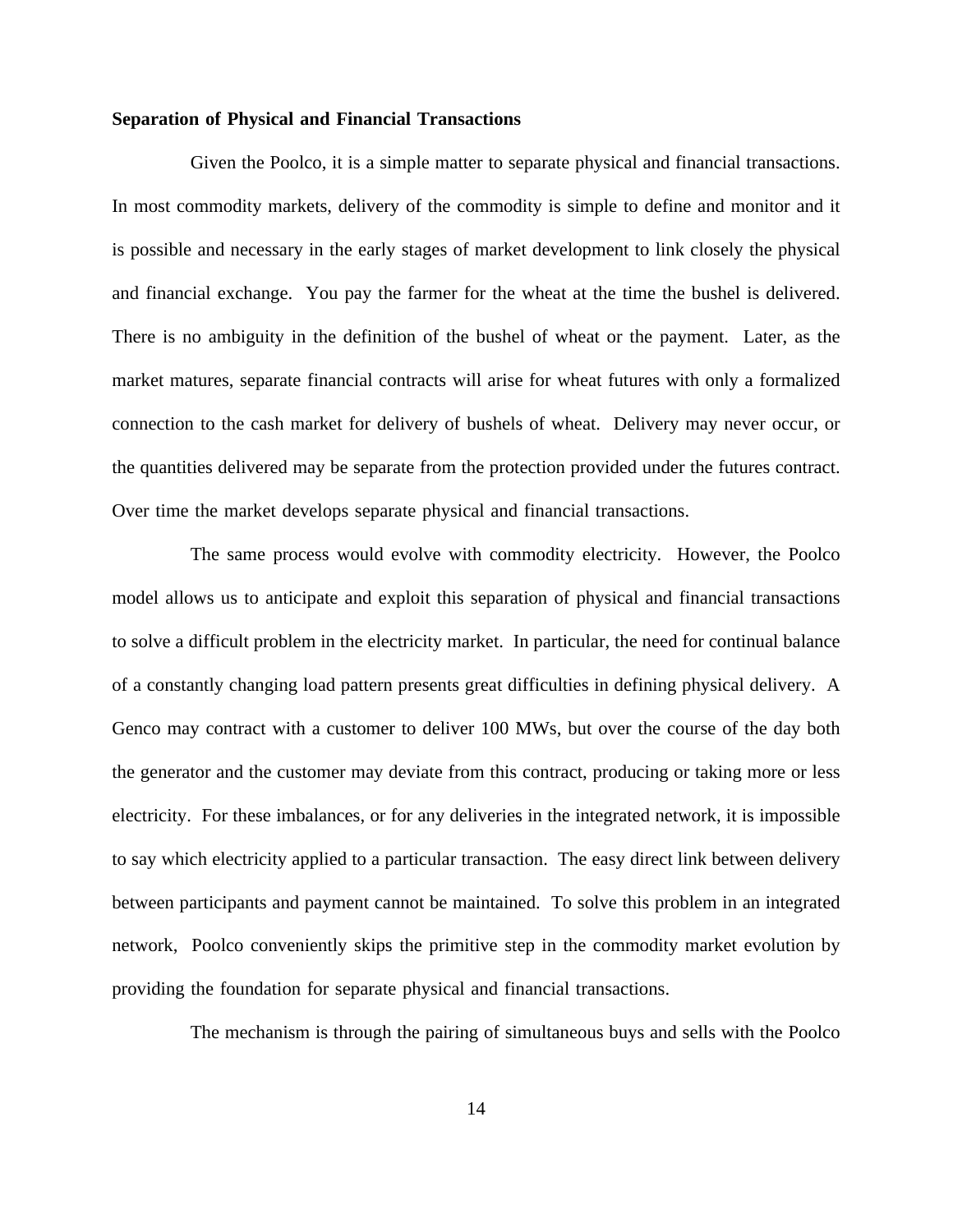and parallel bilateral contracts for a financial transaction between the parties. If, for example, the Genco delivers 102 MWs to the Poolco and the customer takes 97 MWs, the Poolco in effect buys the 5 MWs imbalance at the spot price. As will be discussed below, the Genco and the customer might have a bilateral contract for differences for the original 100 MWs at a long-term contract price. This separate contract can be arranged independent of the Poolco and has no bearing on the dispatch decisions. However, in this case, the effect would be for the Genco to deliver 100 MWs to the customer at the contract price, *no matter what the spot price*. In addition, the Genco would sell 2 MWs to the Poolco at the spot price and the customer would in effect sell 3 MWs to the Poolco at the same spot price. The imbalances would be priced at the spot price, and the contracts quantities would be covered solely by the negotiated price of the contract. All this occurs automatically, and constantly, because the transactions with the Poolco are at the transparent Poolco price available to all, providing the cash market benchmark that allows separation of the physical and financial transactions.

#### **A Framework for Transmission Pricing**

With a least-cost dispatch, there is an immediate and straightforward analysis that identifies the competitive-market opportunity-cost-based prices that should apply for flows in the transmission system. Transmission pricing is one of the most complicated parts of the policy puzzle. The complex interactions in the electric transmission network, with loop flow and the many constraints that may limit transmission use, present significant challenges in the implementation of an open access system. For a pool-based competitive market framework, however, the solution is available from the work of Schweppe et al. in the natural application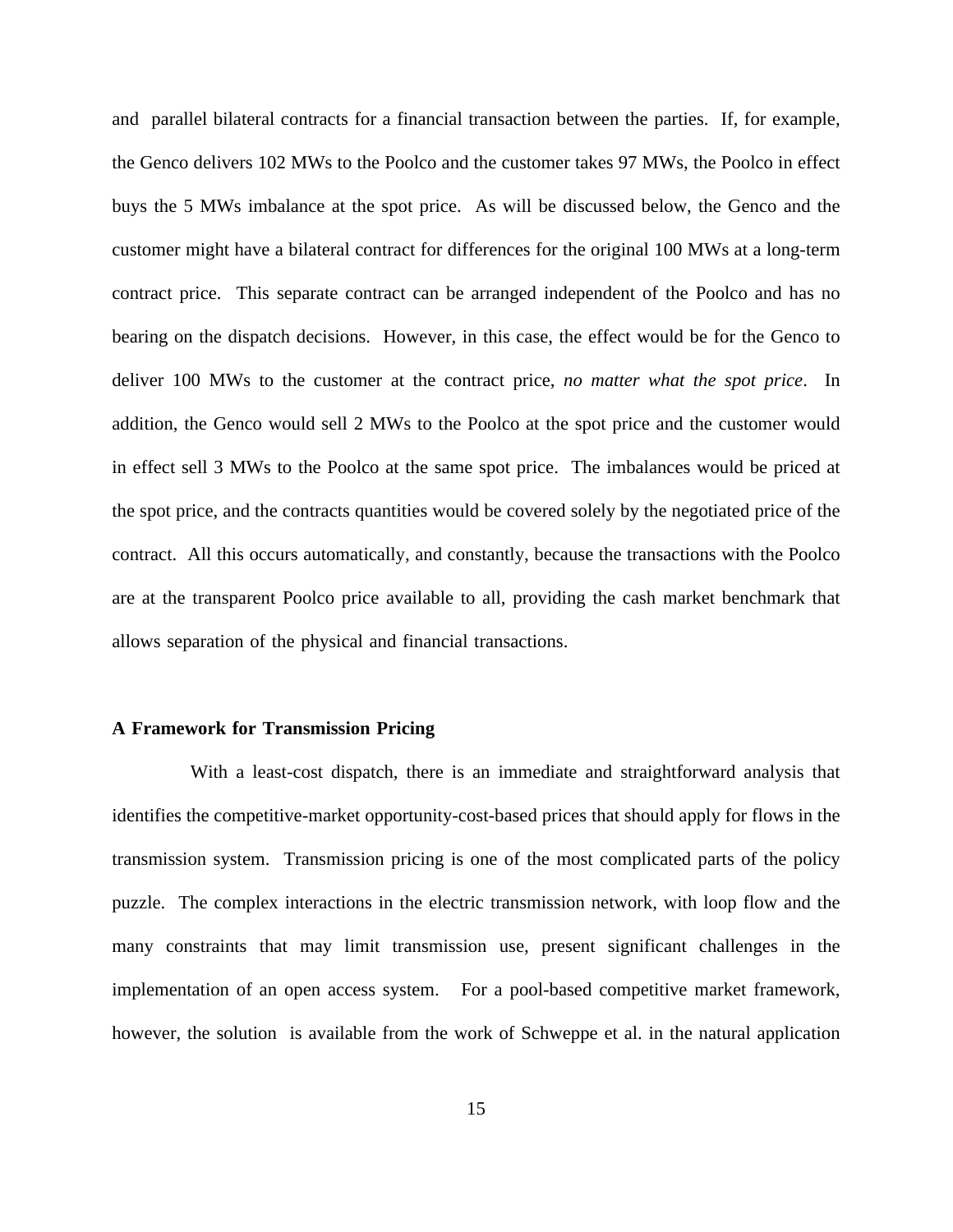of market clearing prices.<sup>14</sup>

The ideal competitive market clearing price for power at any location is the marginal cost of meeting the next unit of demand. For a collection of generating plants and loads at a single location, this market clearing marginal cost price is simply the marginal cost of the most expensive plant running at that moment. In a transmission network connecting many locations, there is an analogous marginal cost of power for each location. With least-cost dispatch, this marginal cost is determined by the cheapest way to redispatch the system and meet an additional unit of demand at that location. In the absence of constraints in the transmission system, the marginal cost determined price differs across locations by the marginal cost of power losses in transmission. In the more interesting case when constraints limit the use of the transmission system, the marginal cost contains an additional component that captures the impact of congestion due to the constraint. In either case, however, the marginal cost is easy to define and compute as a byproduct of the least-cost dispatch, as illustrated through several examples in the appendix.

With the marginal cost price of power available at each location, Schweppe identified the marginal cost of transmission between two points distant in the network as the difference in the prices at the two locations. In short, transmission of 1 MW from source to destination is equivalent to selling at the source and buying at the destination at the locational prices. Hence the true short-run opportunity cost of transmission between source and destination is the difference in the locational prices. This insight cuts through the maze of complexity of network interactions, loop flow, security constraints and all the other arcane details of transmission networks. It builds on the foundation of economic dispatch and reduces the problem of finding

<sup>&</sup>lt;sup>14</sup> F. C. Schweppe, M. C. Caramanis, R. D. Tabors, R. E. Bohn, Spot Pricing of Electricity, Kluwer Academic Publishers, Norwell, MA, 1988.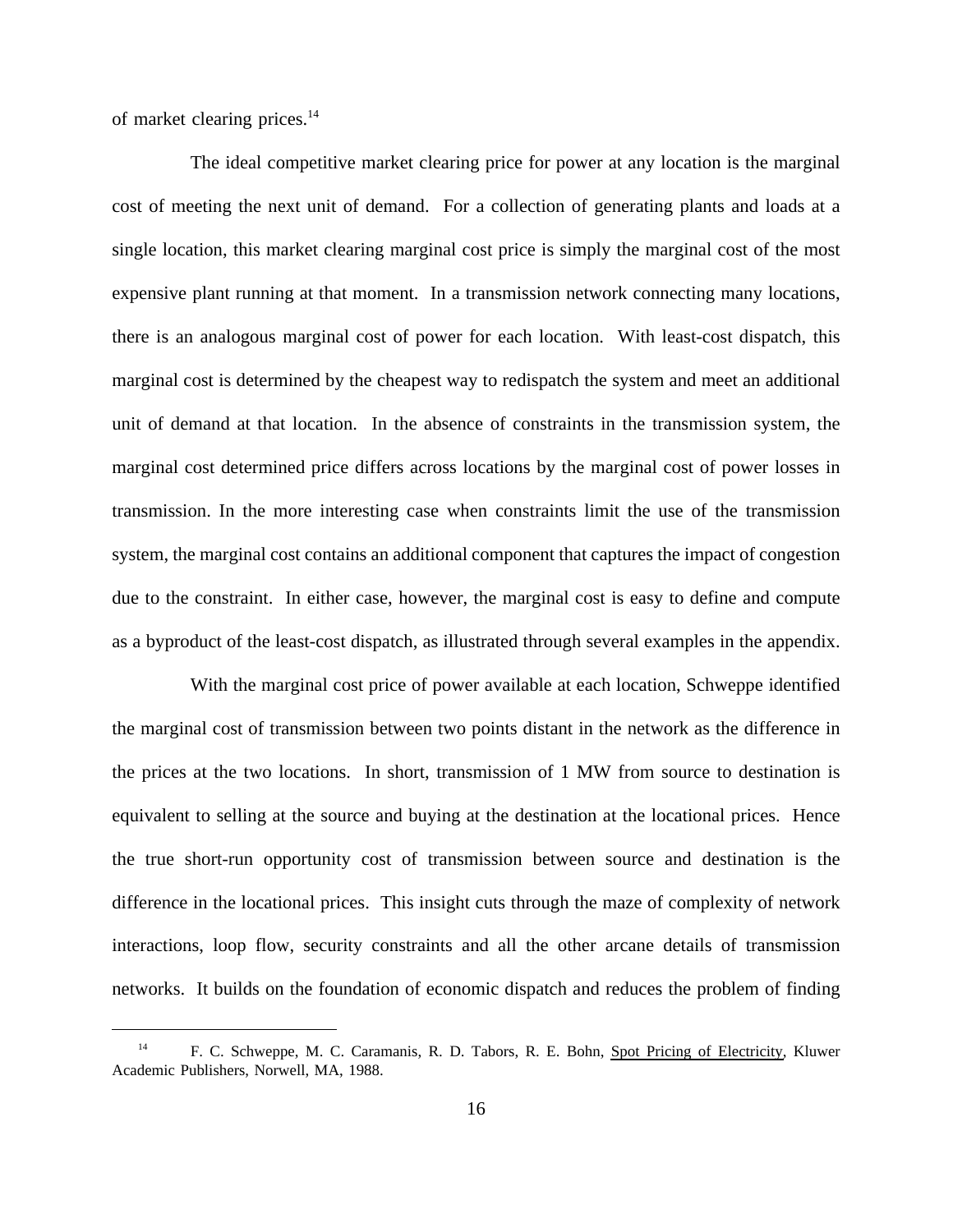the economically efficient price of transmission use to the determination of the locational based prices that accompany the inputs and outputs of power in the network. And the prices apply no matter how complex the intervening network between destination and sources, with any number of users, and whatever the operating conditions. Just as the least-cost dispatch by the system operator handles all the network operating details, it also produces a solution to the problem of short-term pricing of transmission in a manner consistent with the overall framework of a competitive market.

#### **A Framework for Long-Term Transmission Contracts**

A solution for the economically efficient short-run pricing of transmission use based on the Poolco model of least-cost dispatch provides the foundation for a design of long-term transmission arrangements that can support efficient contracts between Gencos and distant customers. The first and most natural approach to long-term transmission access and rights would be to assume that it would be possible to define a physical right to use the transmission grid to move power from certain sources to other destinations. Once a market participant had obtained this physical right, the holder could move power as envisioned or trade the right to allow others to move power from the same sources to the same destinations. This property right would be the natural analogy to capacity rights in other markets, such as for interstate transport of natural gas, and seems necessary to provide the foundations for the essential long-run competition in the market.

Unfortunately, the natural presumption of the existence of such a well-defined physical transmission capacity right confronts three seemingly insurmountable problems. First, assignment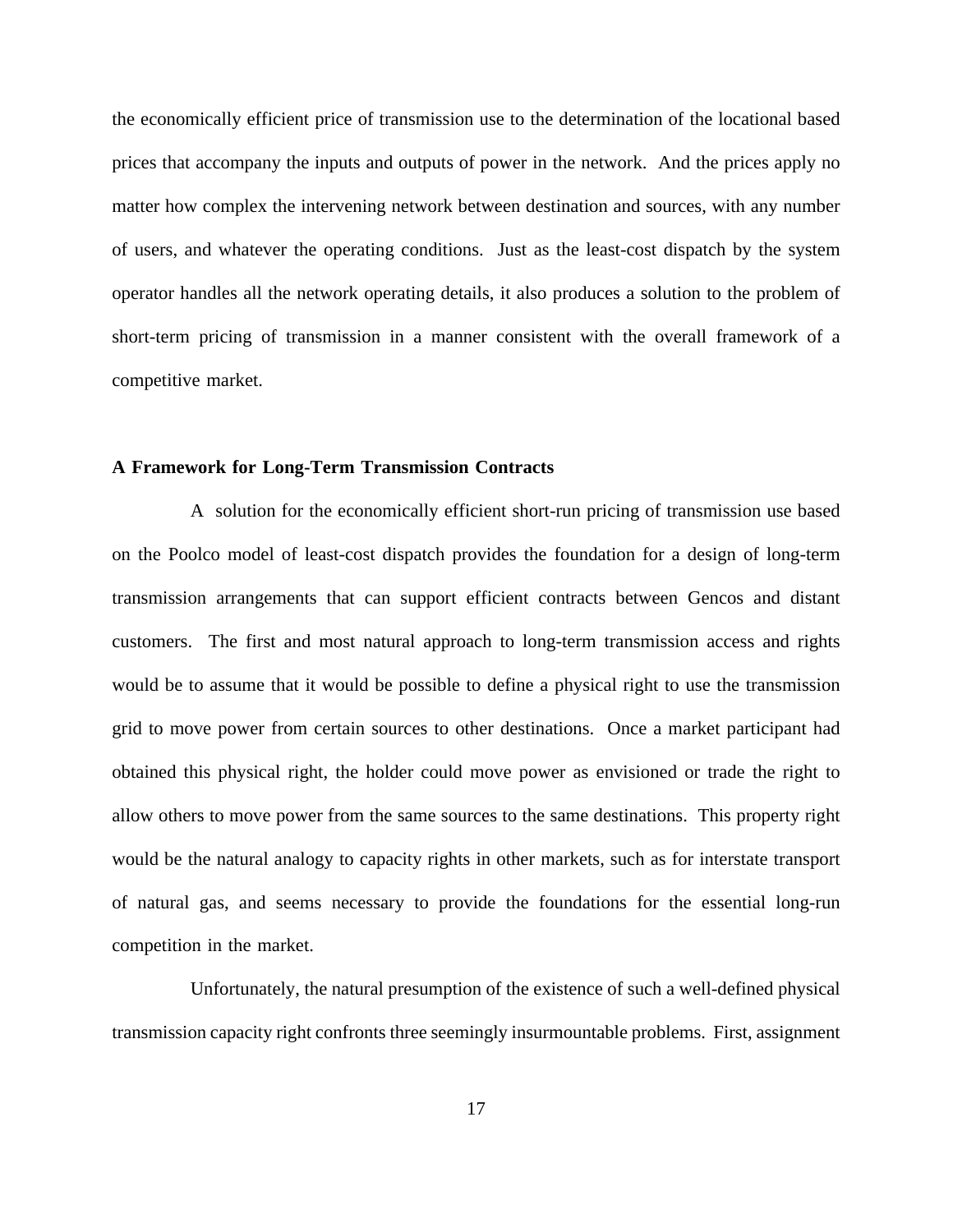of such rights implies control of the use of the physical transmission of power in a way that would reverse the separation of ownership from control that is an essential feature of open access to the transmission network. Second, restricting use of the grid to match the allocation of such rights would either place great demands for constant retrading in a short-run secondary market or would compromise the ability to achieve the least-cost dispatch. To obtain the economic dispatch, the system operator needs control over a sufficient range of flexible plants and control over the full transmission grid. Third, and more arcane, except in the case of a substantial underallocation of what would seem to be the natural transmission rights, an under-allocation designed to avoid any possibility of confronting any transmission constraints, there is no well-defined physical capacity that can be allocated and assured. Due to the many interactions across locations, the "capacity" of the network is not amenable to any easy definition and the ability to move power between locations cannot be assured. The capacity of the network at any time depends on the configuration of the inputs and outputs.15

Although physical transmission rights cannot be guaranteed, the Poolco least-cost dispatch would provide the foundation for a transmission contract that would serve essentially the same purpose as a physical right by defining a financial transaction that would not depend on matching physical flows in the actual dispatch. Transmission congestion contracts could be defined for a financial payment equal to the difference in congestion costs between locations. Such a transmission contract would allow a Genco to arrange a power contract with a distant customer and be assured of the delivered cost of the power. Through the Poolco dispatch, the system operator would collect congestion payments whenever the system was constrained, in turn

<sup>&</sup>lt;sup>15</sup> W. W. Hogan, "Contract Networks for Electric Power Transmission," Journal of Regulatory Economics, Vol. 4, No. 3, September 1992, pp. 211-242.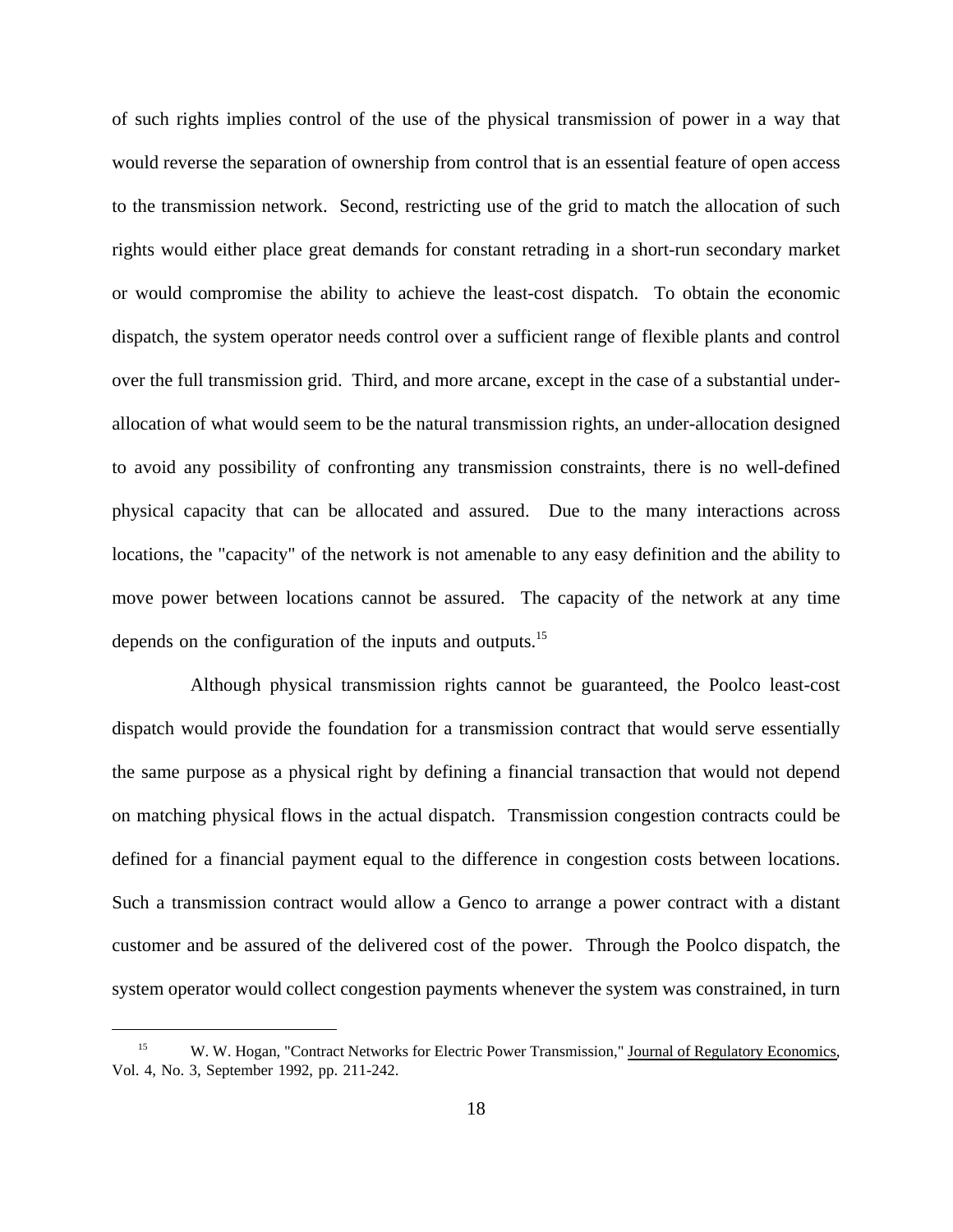disbursing the congestion payments to the holders of the transmission congestion contracts. The Poolco would keep none of the payments, and participants with long-term transmission contracts could fully protect the ability to deliver power at an agreed price, just as if there was the physical delivery from the source to the destination. However, unlike the physical transmission rights, the transmission congestion contracts are well defined, can use the full capacity of the network, and are consistent with actual flows moving according to the least-cost dispatch. Furthermore, the ability to honor the contracts does not depend on the configuration of the inputs and outputs. The transmission congestion contracts would provide a way to untangle the network and convert short-run opportunity cost prices into long-term transmission arrangements.

The Poolco model provides these several interconnected features of least-cost dispatch, separation of ownership and control, separation of physical and financial transactions, a framework for transmission pricing, and a framework for long-term transmission contracts to support a competitive market. The pieces fit together into a coherent whole. Each will be developed further below. This integrated framework under the Poolco model addresses many of the issues inherent in the creation of an open-access, competitive electricity market. To understand this framework, however, it helps to digress briefly and dispose of a few misunderstanding that have arisen about the Poolco model. A number of problems that have been attributed to the Poolco are seen on closer inspection to be either not applicable or, if applicable, independent of the Poolco model.

#### **DISTRACTIONS**

The national discussion of the Poolco model has produced a number of questions or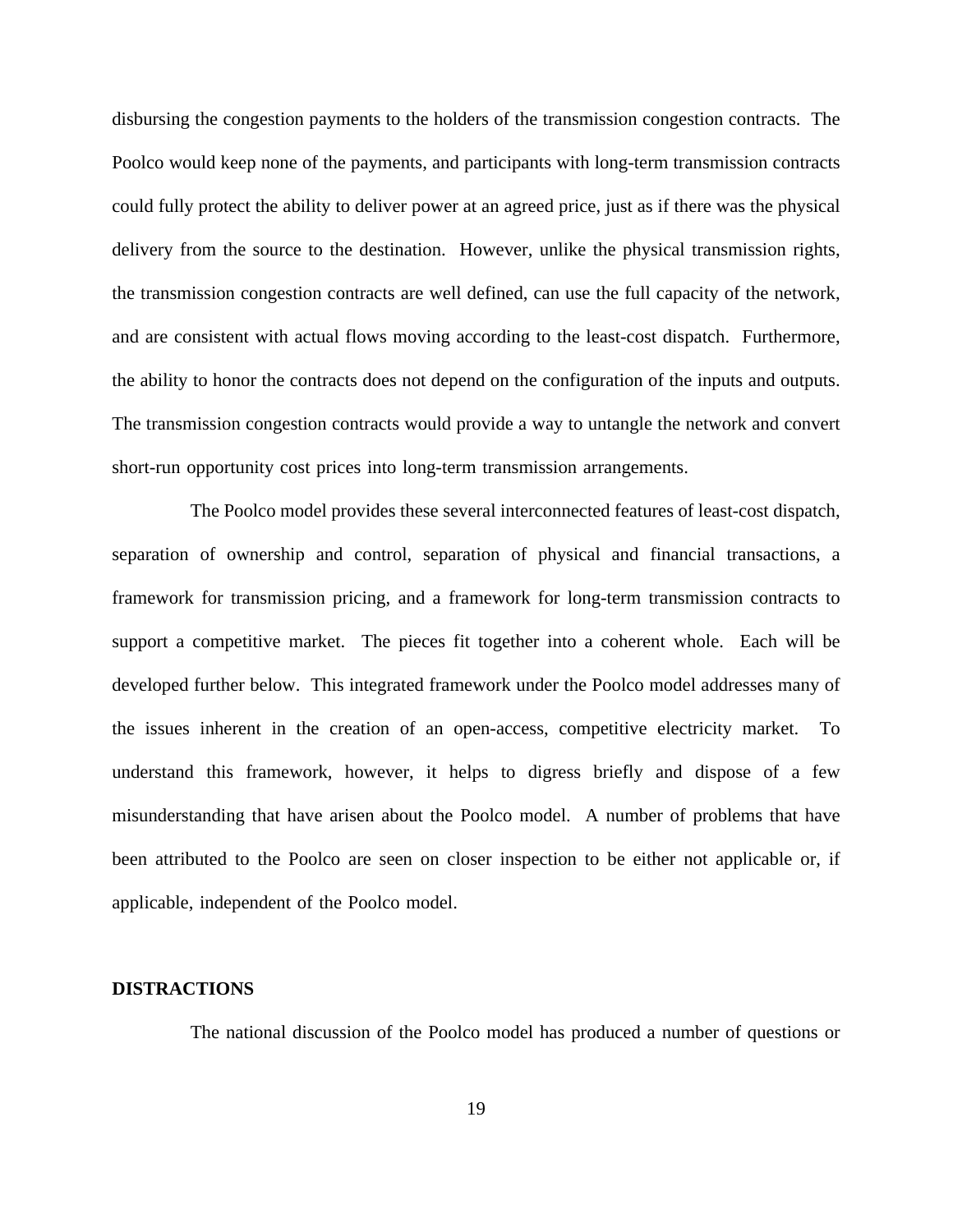concerns about possible failings of the approach that on closer inspection appear to be based on a misunderstanding or misinterpretation of the Poolco design. A brief summary of each suggests the possible source and a clarification of the misunderstanding. Describing what is not sharpens the description of what is included in the Poolco model.

# **Market Interference**

For all whose transactions are organized through the economic dispatch of the system operator, the Poolco formally buys and sells the power. This buy-sell model looks close enough to the experience with natural gas and other industries to raise concerns that the Poolco will have its own commercial interests to consider in choosing which electricity to buy and at what price to sell. After all, it was just the concern with the system gas owned by the interstate pipelines that was at the source of many of the difficulties in developing comparable services and true level playing field in that market. If the system operator is buying and selling as a broker or trader -- taking positions in the market with an anticipation of profit or the risk of loss -- the Poolco model would present similar problems of conflicting incentives and market interference.

Concern with this type market interference is not applicable to Poolco because of the special and limited nature of the formal buying and selling through the economic dispatch. In particular, all transactions with the Poolco are cleared at the same time and at the current market price. The Poolco takes no positions and makes no profit on the transactions through the economic dispatch.<sup>16</sup> The buying and selling may look like the Poolco operator is a trader in the market, but the buying and selling occurs only to simplify the transaction accounting. In

<sup>&</sup>lt;sup>16</sup> For simplicity, this discussion ignores default and credit risk.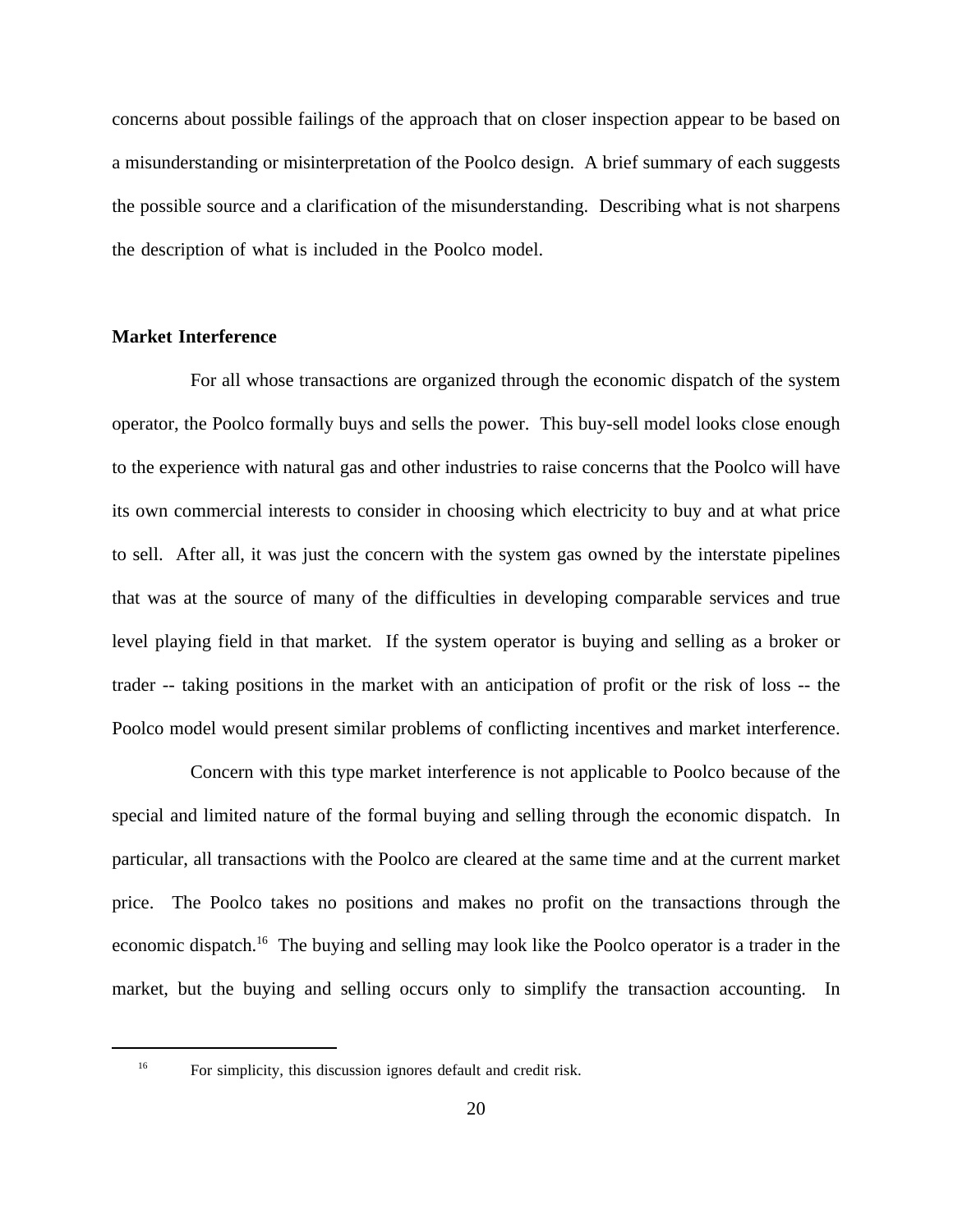principle, it would be possible to match all buyers and sellers, without the Poolco operator standing between as the formal intermediary, with the Poolco charging only market clearing prices for transmission and related services. But this would be an unnecessary recording keeping fiction, with the end result identical to the transaction of the net inputs sold to the Poolco and the net outputs purchased from the Poolco at the current market price. As described in the FERC summary, the Poolco is not another trader; "[i]n effect, the poolco would become the market clearinghouse for the hourly energy market." The Poolco as a clearinghouse simplifies the market accounting and transactions.

### **Market Limitation**

Again because of the formal role of accounting for transactions through the Poolco, it might appear that contracts between buyers and sellers, generators and customers, brokers and aggregators, would be precluded or at least restricted. Only transactions through the Poolco would be allowed, and this would inhibit the intended innovation in the market through development of new products and services that would depend on direct customer access and contracting.

Again this concern is misplaced because of the limited role of the Poolco and the simple accounting process of tracking power in and out of the network. Of course, physical delivery of power through the network is not optional, and everyone in the market must follow the rules for power dispatch and payment for transmission services. However, within these rules, any contract between any parties in the market can be implemented under the generic Poolco model. For power transactions self-nominated and subject only to transmission charges, any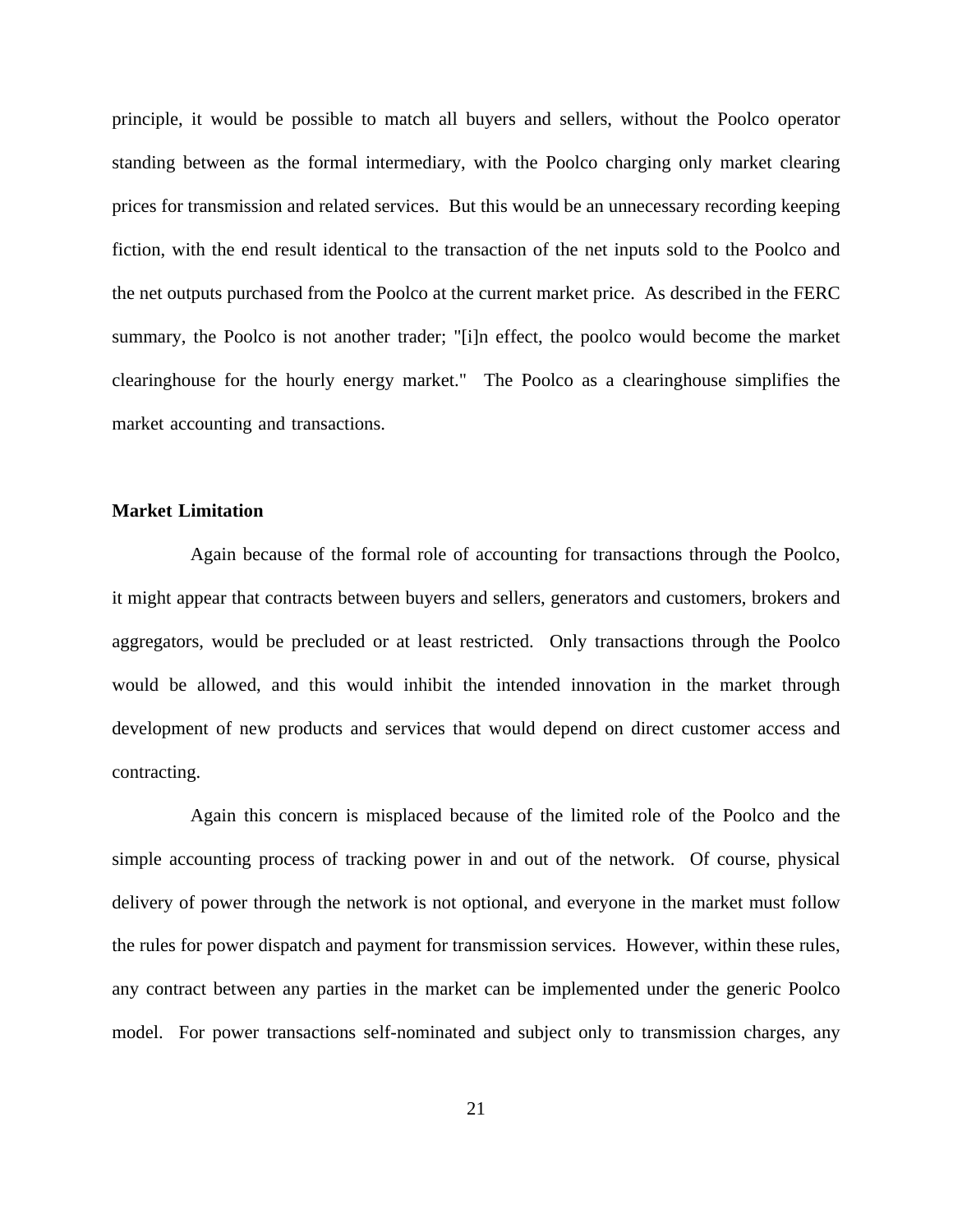contract can be arranged in a form that is virtually identical to the traditional conceptual model of direct delivery of power between the supplier and the customer. In the case of power bought and sold through the economic dispatch, any contract that supplier and customer could design could be implemented through the device of the contract for differences. The Poolco model provides a simple and efficient framework for implementing the full range of commercial contracts while simplifying the requirements for the necessary backup power, reference prices and other system services highlighted above by Moen as so essential to support a competitive electricity market.<sup>17</sup>

### **Market Dominance**

The emergence of a Poolco that covers a large region raises the specter of market dominance. Market participants might control the pool or the bidding process in order to prevent competition and preserve their existing positions. The assertion and fear is that the Poolco would simplify the exercise of market power.

This is an important issue, but the concern is misplaced. At one level, the Poolco removes an important source of market power by providing open access to the grid and the system dispatch. The independence of the system operator is a central feature of the Poolco model, and this independence removes the most obvious and most easily exploited element of vertical integration, thereby reducing market power. However, the Poolco model does not by itself change in any way the concentration of ownership of generators or control over final customers. To the extent that such high concentrations exist, there may be a potential for

<sup>&</sup>lt;sup>17</sup> W. Hogan, "To Pool or Not to Pool: A Distracting Debate," Public Utilities Fortnightly, January 1, 1995.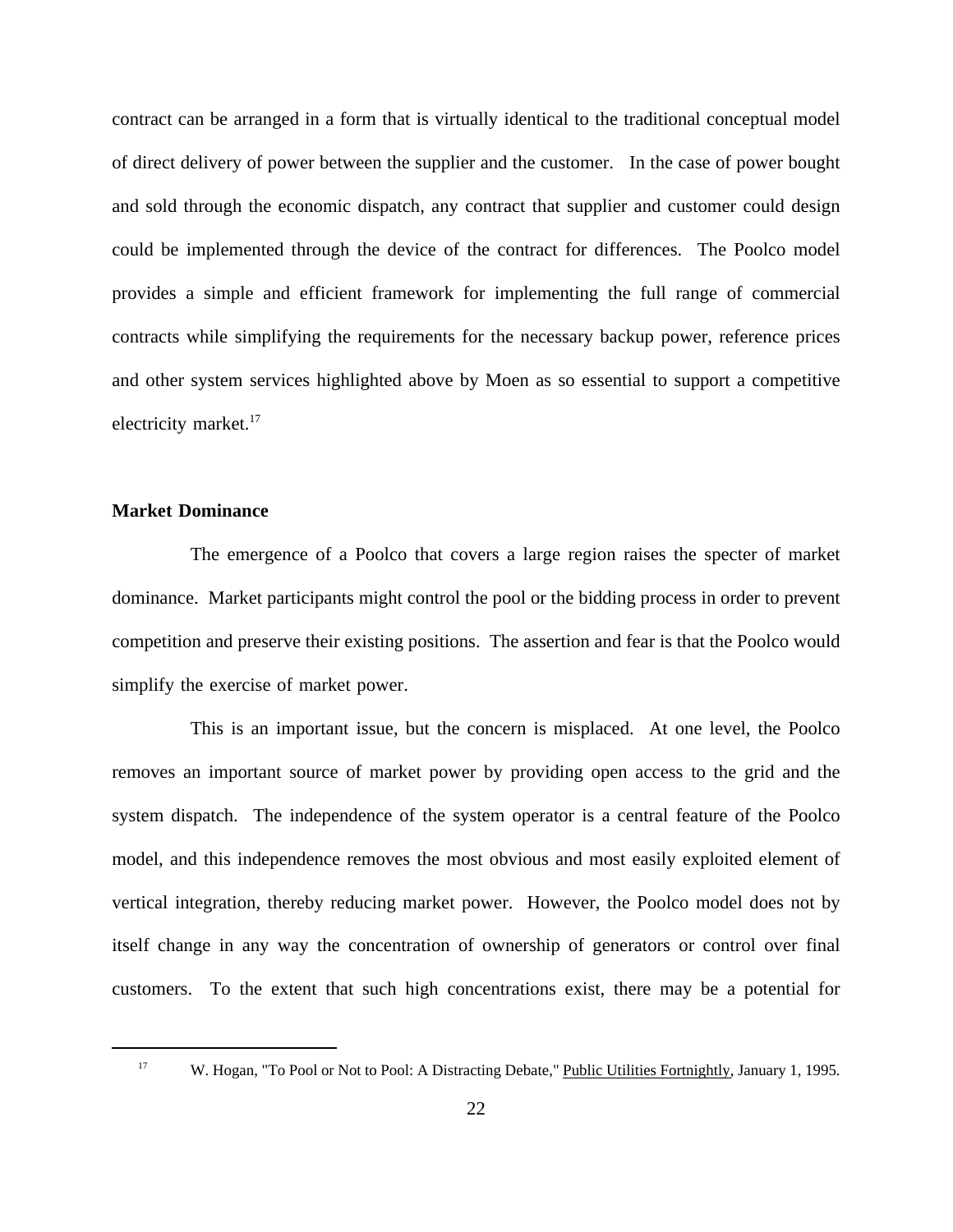exercise of market power under the Poolco model.

Market power issues must be addressed in regional generation markets. No simple design can overcome a fundamental concentration of market power. The new market model for generation needs to recognize concentrations of ownership and provide mechanisms to prevent monopoly pricing through market dominance. However, as discussed below, the new Poolco institution of the competitive market will create alternatives for regulating generation that can prevent monopoly pricing while preserving competitive pricing, both of which will differ from cost-of-service pricing. Most importantly, the Poolco model does not create nor does it enhance the concentration of ownership of generation. The Poolco model removes barriers to entry, through open access, without erecting any new barriers. Where remaining concentrations of ownership exist, the Poolco provides a framework for dealing with the effects. Where market power exists, Poolco makes the situation better, not worse. The Poolco model by itself is not a complete solution to the problem of market power, but the attractions of the Poolco are not reduced by a concern over possible abuses of market concentration.

#### **Bureaucratic Delay**

The Poolco model sounds new and different and many fear that it will take too long to implement, thereby delaying the introduction of competitive market forces. This hypothetical concern was not reduced when just such a tactic of delay was the privately conceded and sometimes publicly announced policy of many in the utility industry.

There are three major reasons why this fear of delay may in the end be misplaced. First, the Poolco requires less innovation than appears on first inspection. For instance, the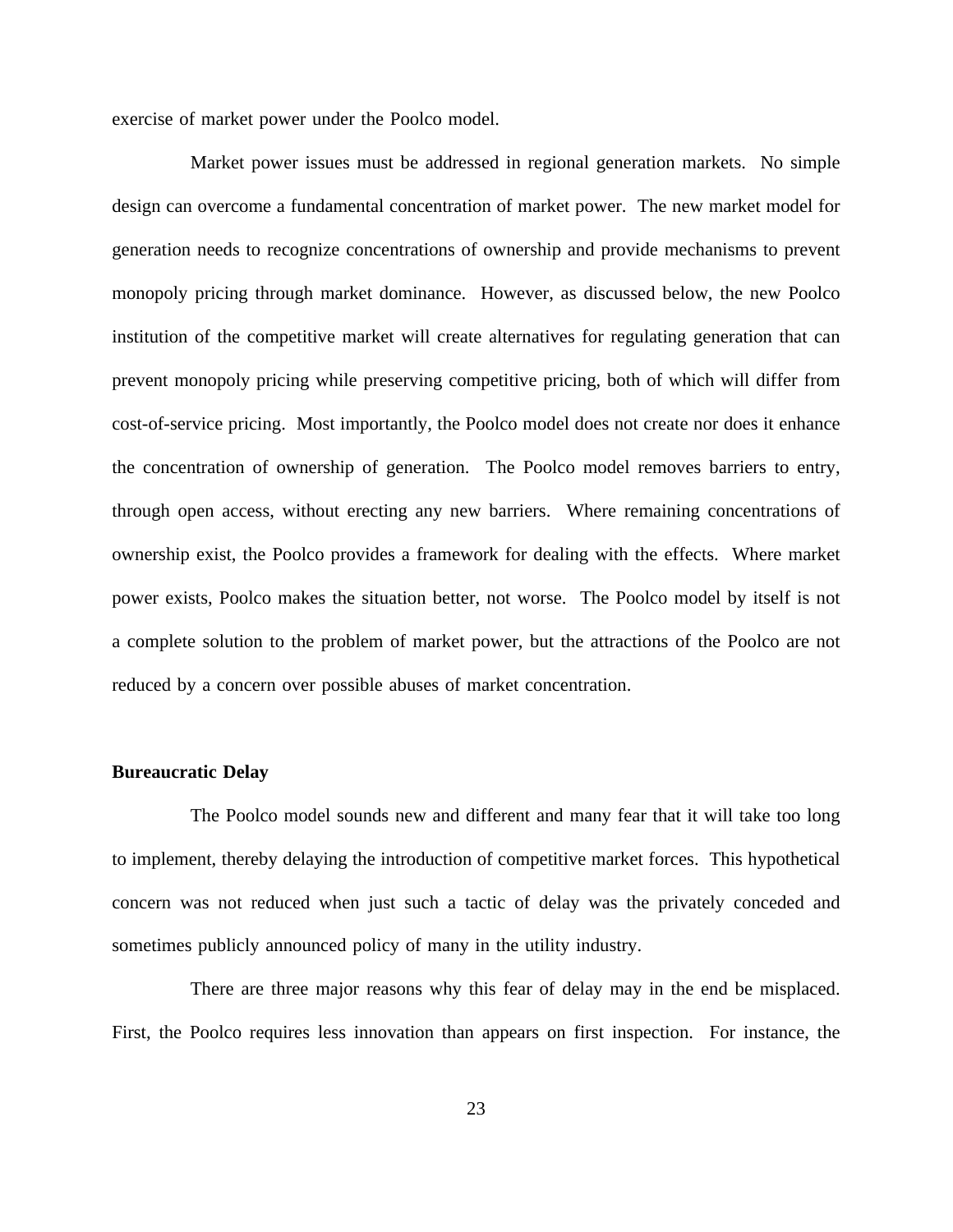system operators, control functions and other services needed by the Poolco are already in place. They need not be created anew. These people and systems exist within the existing utilities and power pools; the Poolco innovation is the identify these people and functions and have them operate independent of the existing utilities. Surely this step of making the operators independent is necessary and unavoidable. Second, the major innovation of the Poolco is in the matters of pricing and transmission contracts. While new, these problems must be addressed under any system as part of the package of developing and implementing open access and comparable transmission pricing. The Poolco model provides a coherent and consistent approach for such access and pricing. The Poolco model may both simplify and accelerate a task that cannot be avoided, providing the fastest route to comparable transmission pricing that also conforms to the underlying economics of a competitive electricity market.

Third, when coupled with methods for recovery of stranded assets, as discussed further below, the incentives for existing utilities should change from an interest in delay to an interest in early adoption. Implementation of the Poolco model or its equivalent in customer access will likely be a necessary step for the existing utilities to be allowed to participate actively in the deregulated generation and supply markets. Without a Poolco, the regulated utilities may see their markets disappear to new entrants who will operate without the same regulatory constraints. To the extent that the utilities wish to participate in the market, it will be in their interest to implement the Poolco model. The utilities that have offered the Poolco proposals have made the explicit point that the Poolco is the fastest way to a competitive market that also conforms to the other regulatory and reliability obligations that should be met.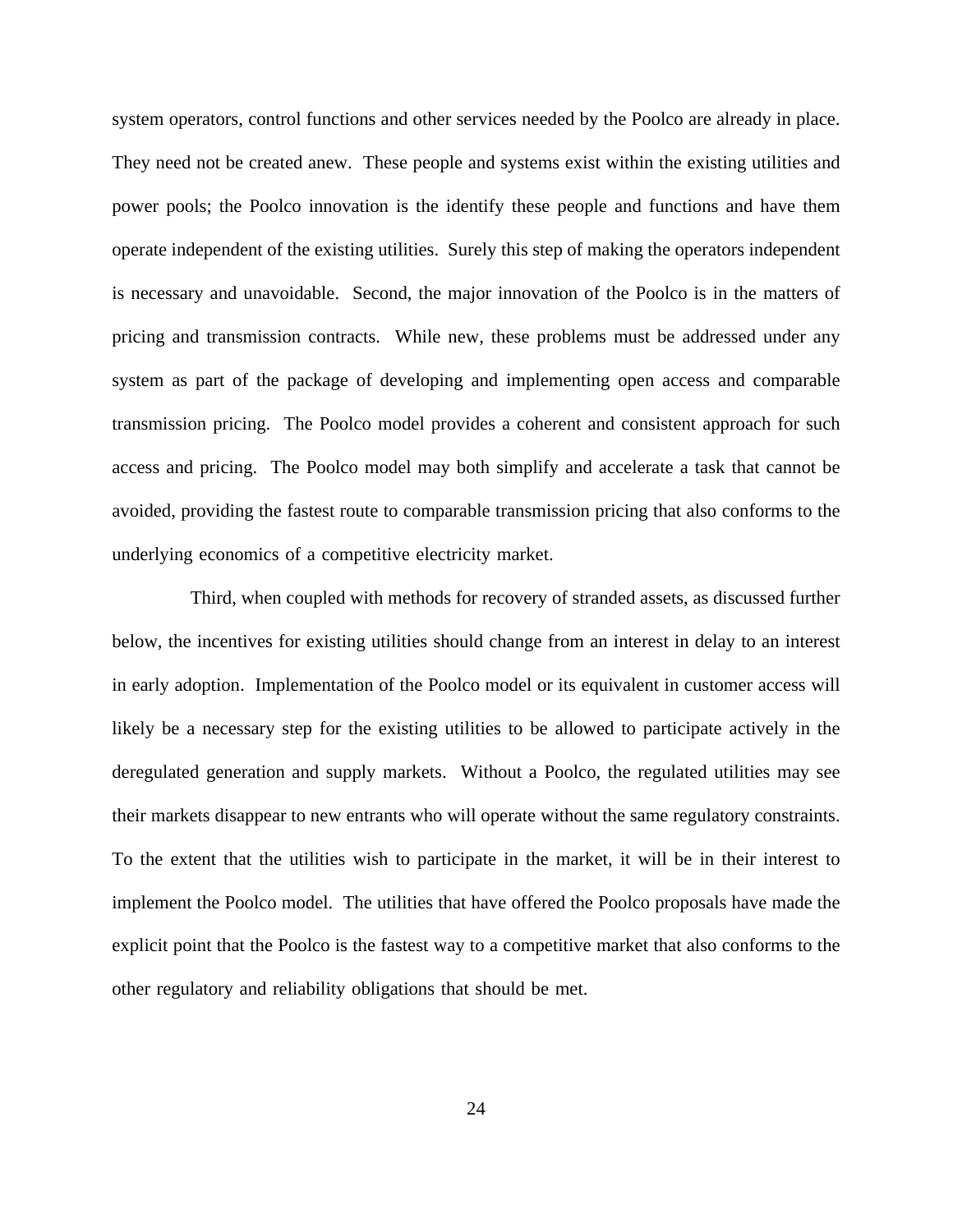### **Bureaucratic Complexity**

The collection of Poolco bidding, economic dispatch, locational-marginal-cost-based prices, transmission congestion contracts and so on appears just too complex. A simpler system would be preferred, and one requiring fewer changes in the status quo.

While the concern is understandable and legitimate, it is important to distinguish between what is truly complex, and what is simply different. The Poolco model is different, at least in its economic and institutional details. At an engineering level, it is much like the current system, designed purposely to capture the ideal design for best practice in the industry. However, the differences in pricing and institutions are not necessarily indications of an increase in complexity. As one industry observer noted, "the people who think the Poolco model is complex are people who think they understand the current system."18 Yet few people do understand the details of the current system, where a great deal of complexity exists embedded in the operations that are internal to the monopoly utilities or existing power pools. In the open-access, competitive market, these hidden details cannot be hidden for long, as services and pricing rules must be unbundled and made more transparent. For example, anyone who believes that the Poolco pricing rules are too complex should take up the task of explaining how current power pool split-savings pricing systems operate in the presence of system congestion, and then explain how this pricing regime could survive when faced with the pressures of arbitrage by those who can trade around the pool. Explaining how the present system works is at best difficult. An explanation of how to protect the split-savings pricing system from death through arbitrage in a competitive market would deserve a Nobel Prize.

<sup>&</sup>lt;sup>18</sup> Anonymous.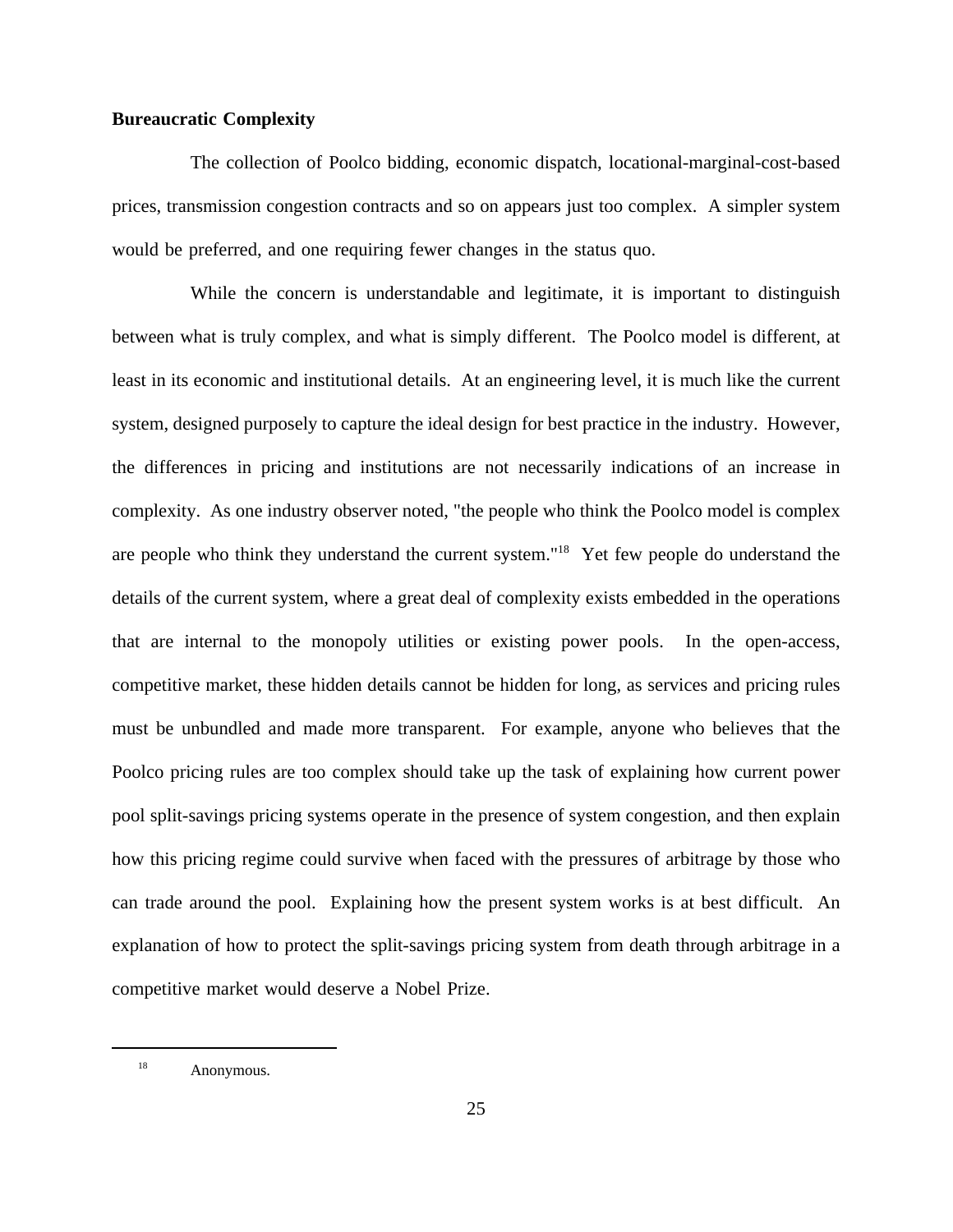The present industry access and pricing system is both complex and inconsistent with the incentives of the competitive market. By contrast, the Poolco model is built from a consistent model of an efficient competitive market and captures within the economic dispatch the principal and inescapable complexity of the network interactions. "A theory should be a simple as possible, and no simpler." The Poolco model is simpler than the status quo, and may be the simplest model that is consistent with the economics of the industry and the Commission's stated public policy objectives.

#### **RELATED ISSUES**

There are several related issues in the development of the new industry structure and the associated regulation where the Poolco model changes what can be done, but the Poolco model does not by itself remove the need for other policies. The focus here is on the end state rather than the important transition in creating the new institutions, assigning responsibility for embedded costs, and allocating various assets. This is another topic. In the end state, however, the Poolco model must be compatible with other policies. A brief summary of foreshadows the subsequent discussion.

#### **Regulation of Essential Facilities**

The electricity market will not be fully competitive. There will remain an important role for regulation to oversee the operation of monopoly activities and access to essential facilities. For instance, at the state level there will continue to be a responsibility for regulating access to and pricing of distribution wire services.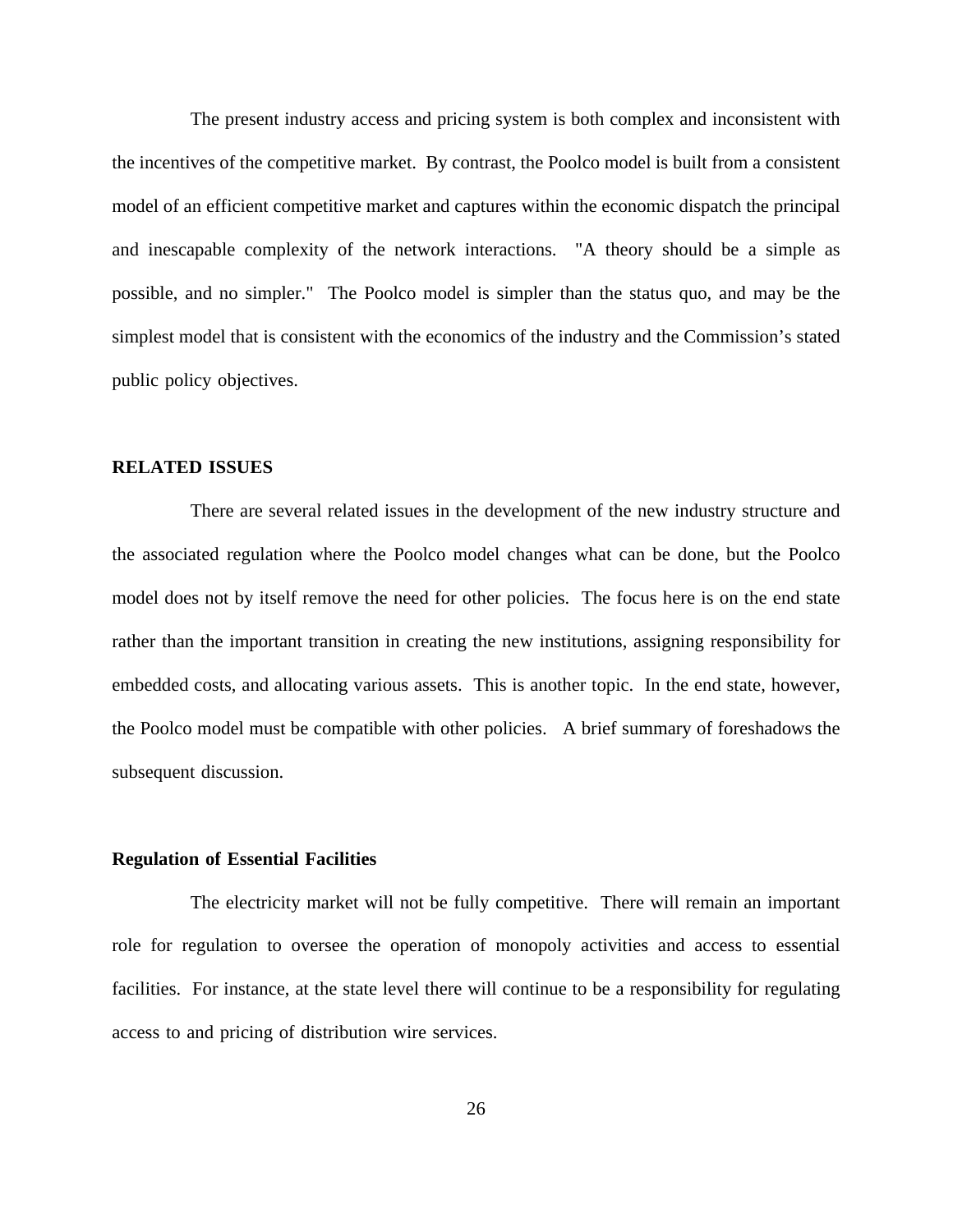Wholesale market activities fall under the jurisdiction of the FERC. The Poolco system operator would presumably be subject to FERC oversight to monitor the application of the dispatch and pricing rules, administration of transmission contracts, and the other features of the Poolco model. Regulation would be light handed, with no need for the FERC to address any long-term investments or commitments in power sales.

Gridco expansion and pricing would continue to present a need for regulatory oversight, but the Poolco model would substantially simplify transmission investment decisions. Economies of scale and complex network interactions would continue to create incentives that would not be wholly compatible with decentralized decisions in a market. This need to address network expansion as an integrated problem leads to a continuation of the expected need for the Regional Transmission Groups (RTG). An RTG would be needed to review the operating reliability standards and evaluate the impacts of proposed transmission expansions. However, this evaluation need not extend to a central decision on the need or cost responsibility for transmission expansion. Under the Poolco model, the users of the system who are buying and selling electricity without a complete hedge through transmission congestion contracts will face the short-term market clearing price. In the face of transmission congestion, the locational prices provide the proper incentive for investment in transmission facilities. Investments should be made when justified by the savings in congestion costs. Those who are prepared to make the investment would obtain the associated transmission congestion contracts. The role of the states, the RTG and the FERC, therefore, would be to review requests for transmission expansion, examine the compatibility with the companion request for new transmission contracts, and ensure an open process for all to join in developing combined transmission investments recognizing the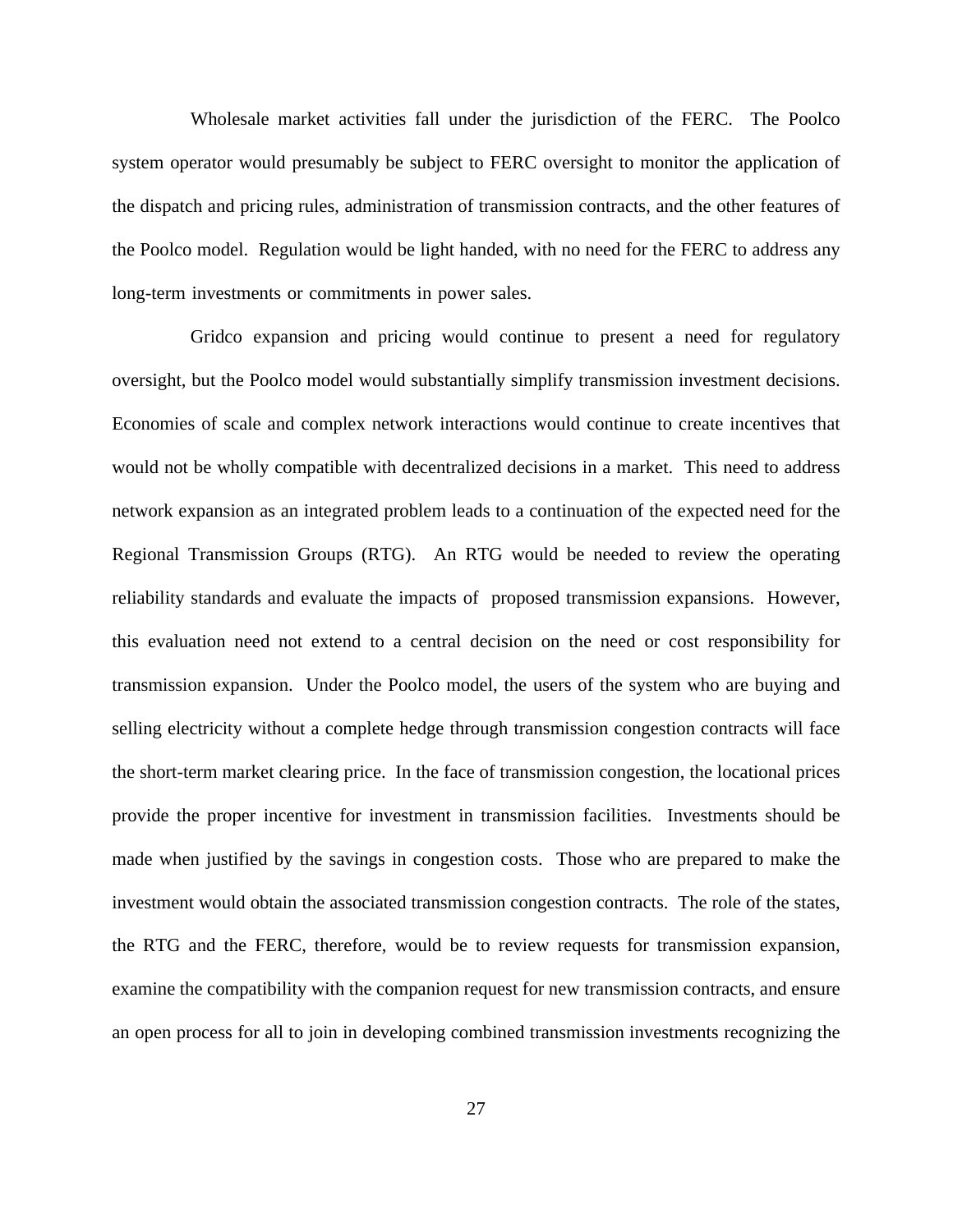interactions in the network. The regulator would be responsible for enforcing a requirement for existing transmission facility owners to support expansions and reinforcements at a traditional regulated cost that recovered the incremental investment, and then to assign the corresponding transmission contracts.

The transmission congestion contracts, once created, would no longer need any special regulation. Although investments in the transmission grid would by lumpy and would require the cooperation of the owners of existing facilities, the transmission congestion contracts would be divisible and freely tradable in a secondary market. This secondary market would provide a ready source of transmission hedges that would serve as an alternative to system expansion. The price of the transmission contracts should never rise above the expected congestion opportunity costs or the cost of incremental expansion of the grid. In this way, the unregulated market for transmission congestion contracts would emulate the broad outlines of the FERC pricing policy. Transmission contracts would be obtained at the lesser of opportunity costs or incremental costs. Holders of existing transmission rights, converted into the appropriate transmission congestion contracts, would pay embedded costs but not opportunity costs. Those using the transmission grid without holding transmission congestion contracts would pay opportunity costs but not any embedded costs other than the costs of any stranded assets that would be collected from all users. Most important of all, the long-term transmission market could be a market, relying as much as possible on the incentives and forces of competition, limiting the role of planning and regulation to address the unavoidable interactions in the transmission grid. Investment decisions would be made at the initiative and with the agreement of those required to bear the cost.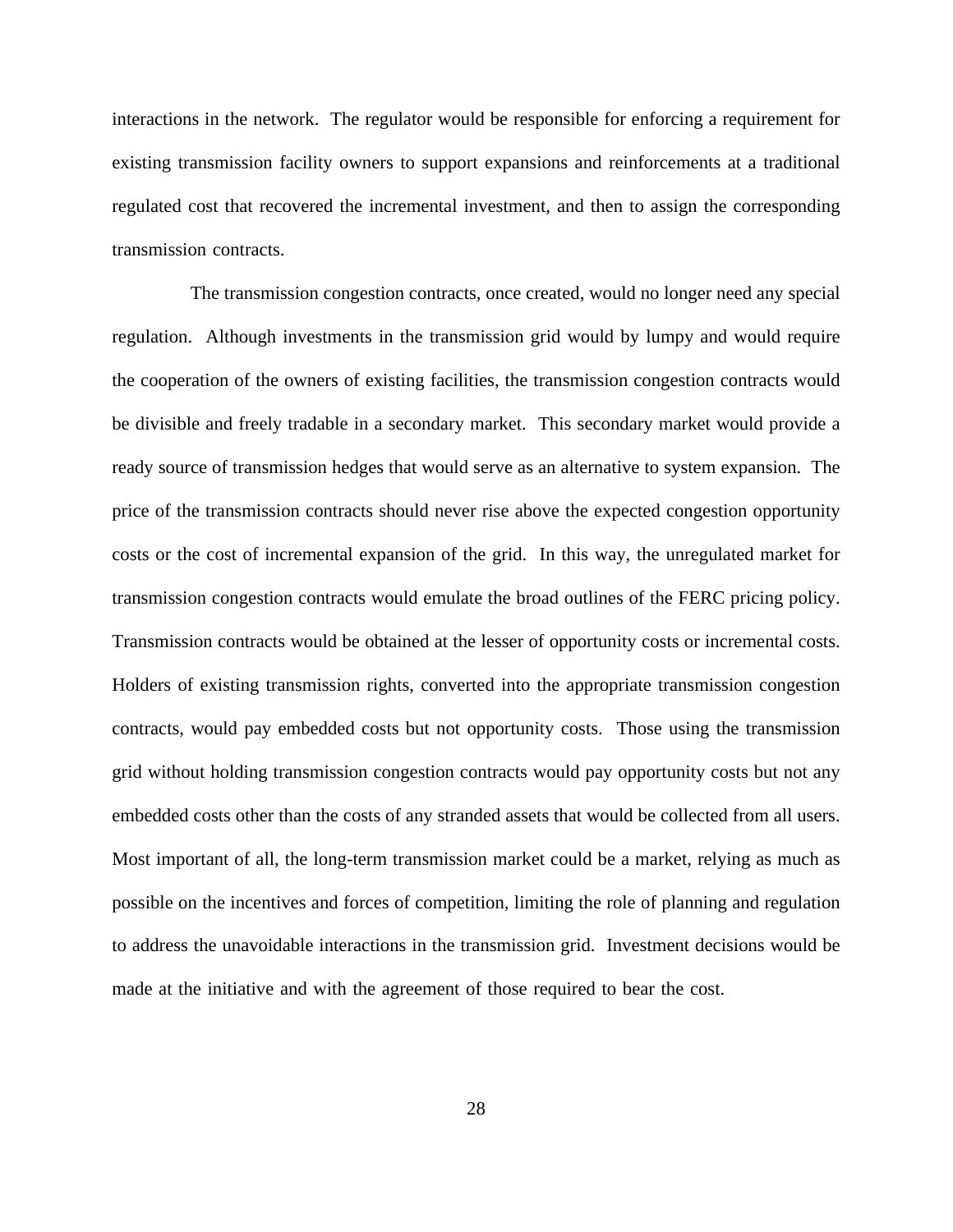#### **Market Power**

To the extent that there is a high concentration of control of generation or load, there will continue to be a potential for an exercise of market power. This potential creates another demand for continued regulatory oversight. An advantage of the Poolco model is the ability to expand the range of options available to address potential problems of market power without compromising other goals in the development of a competitive electric market.

The two ends of the policy spectrum for dealing with market power are regulation and divestiture. At the regulatory end, firms with a high concentration of generation may be subject to a form of continued cost-based regulation designed to prevent any abuse of monopoly power. For the obvious reason, this is an unattractive approach that would be inconsistent with the competitive market. At the other end of the spectrum would be a policy of requiring divestiture of generation into a sufficient number of competing entities. In the U.K., where concentration of generation ownership has produced the expected behavior inconsistent with competitive pricing, the regulator has embraced this divestiture strategy as the principal tool for mitigating the effects of market power. However, the divestiture approach has its own limitations, including what might be the strong objections of the existing utilities who will dispute the existence of market power or argue the inability to exploit what potential power that may exist.

In the middle of the spectrum are many lesser options that could be implemented within the Poolco model and should be explored further. For instance, contracts adopted for a transition period can dramatically alter the incentives of generators with market power. In effect, a long-term power contract at a fixed price transfers the beneficial interest in the plant from the owner to the customer, leaving the generator with the incentives to control costs and maximize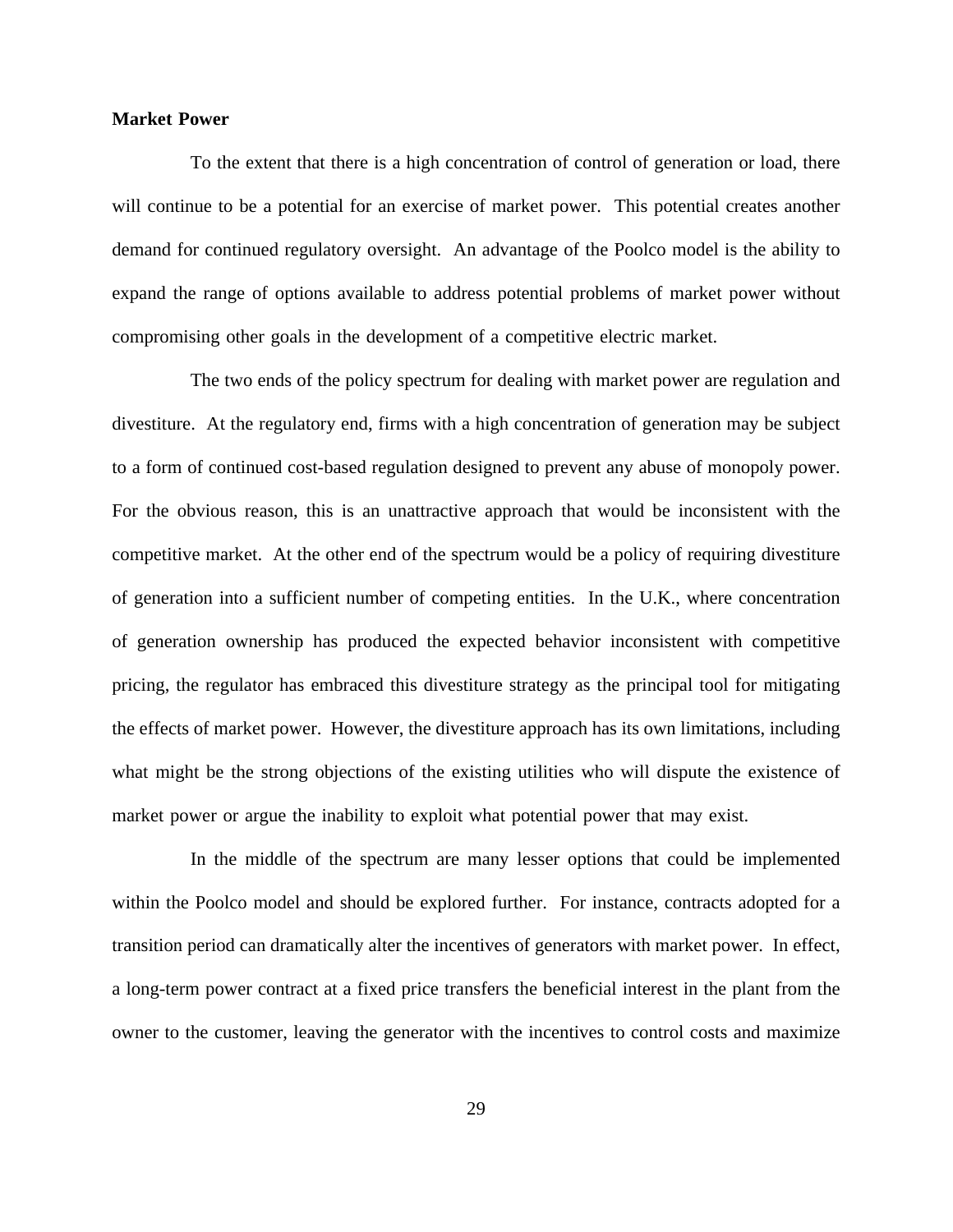the economic use of the plant. This is easy to achieve in the Poolco model and is exactly what happened in the U.K. during the early days of its electricity restructuring. The generators were fully contracted and they behaved like competitors. Only when the generation contracts began to lapse did behavior turn strategic and pricing begin to deviate from the competitive norm.<sup>19</sup> Similar generation contracts could be fashioned in the United States and implemented as contracts for differences, perhaps as part of a larger strategy for recovery of past investment costs.

Absent contracts for the sale of the power, incentive contracts could be structured to insulate the operators of generating plants from the control and interests of the owners of the plants.20 Generation owners could contract out plant management and bidding, with the incentive payments for the plant geared only to successful operation of the plant in a competitive framework, not to the profits created by strategic behavior that exploited market power. It would be an easy matter for regulators to monitor the terms of such contracts, with the result that the plant operators should perform in the same way as under a divestiture but without the difficulties of actually forcing the sale of the plants.

These examples illustrate the possibility of remedies that might avoid either extreme end of the system. Before even these remedies may be needed, however, further consideration should be given to diagnostics that could reveal abuses of any market power. Again the Poolco model would simplify the regulator's use of such diagnostics to track the performance of the generators. Even if generators have market power, they may not use it, because it would be easy to detect. For instance, it may be possible to design data monitoring schemes that could

<sup>&</sup>lt;sup>19</sup> R. Green, "Britain's Unregulated Electricity Pool," in M. Einhorn (ed.) From Regulation to Competition: New Frontiers in Electricity Markets, Kluwer Academic Publishers, Boston, 1994, pp. 73-96.

<sup>&</sup>lt;sup>20</sup> This idea was suggested by Michael Schnitzer.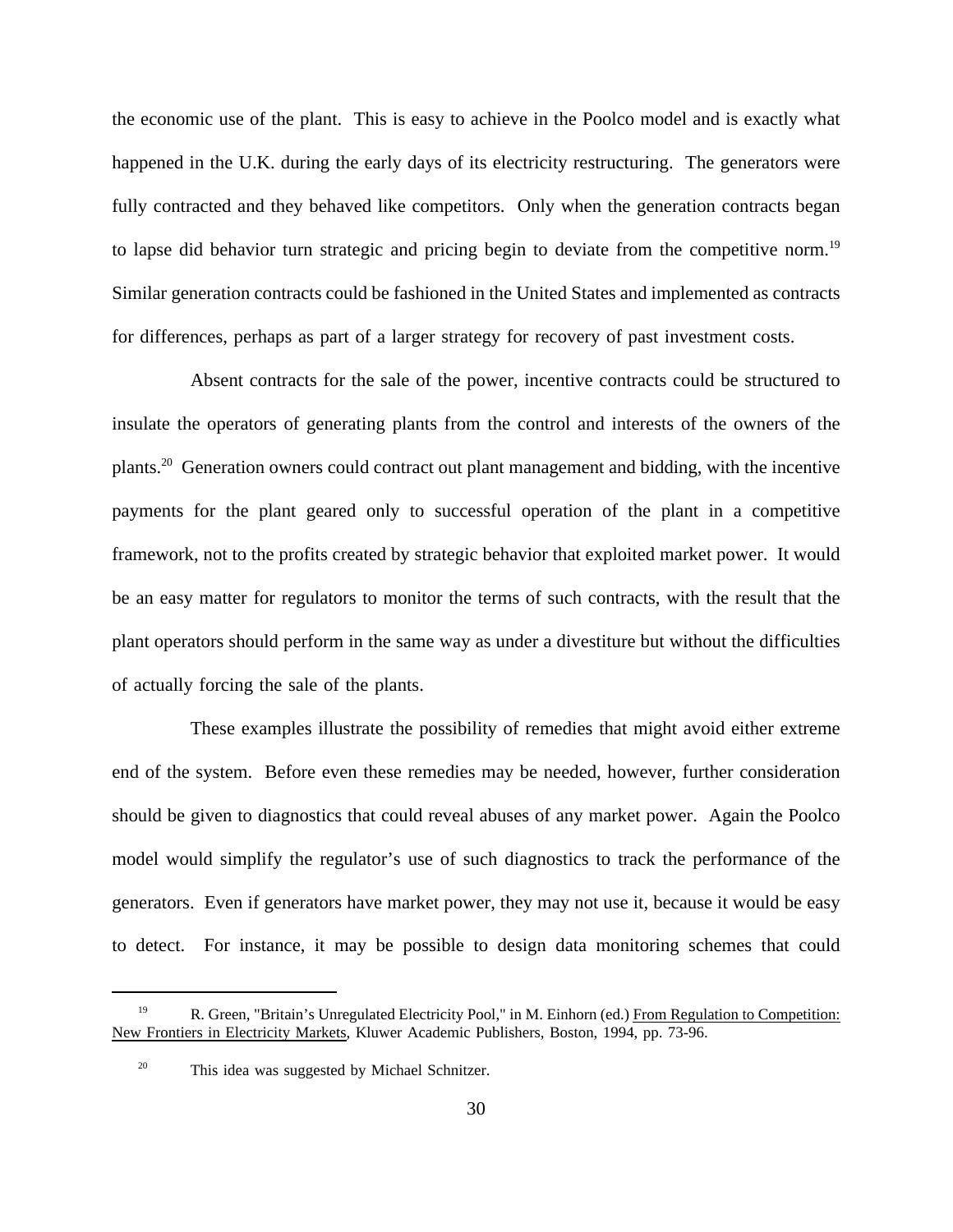effectively uncover abuses of market power along the following outline. Attention would concentrate on possible market abuses with existing power plants; entry provisions should be sufficient to assure competition with new facilities. For the existing plants, there is a great deal of data that could be used to provide reasonable estimates of the capacity and operating costs of the plants. With this information, and the transparent prices of the Poolco dispatch, exercise of market power to capture monopoly profit would be revealed by three simultaneous conditions:

> **Price Above Operating Costs.** The market price must be high enough to contribute to monopoly profits. If prices are at or below the operating costs of the plant in question, there is no profit, hence no monopoly profit. The plant may not be running, or if dispatched it would have no impact on the market price.

> **Output Below Capacity.** The exercise of monopoly power in the Poolco market requires restricting output in order to support higher prices. If the plant is running at full capacity, high prices above operating costs may generate large profits, but these profits reflect scarcity and not use of market power. Scarcity prices should be paid and charged to provide the right incentives in the market; but scarcity prices apply only when the applicable plants are offered and running at full capacity.

> **Significant Affiliated Output.** The profit from monopoly bidding and pricing is captured on the commonly owned output which enjoys the benefits of the higher prices created by the restriction. Hence the person restricting output must have other output sufficient to demonstrate a higher profit captured because of the use of market power.

> These conditions should be easy to monitor with the information available from the

Poolco dispatch. If any of these conditions fails to hold, then there is a natural explanation of the market outcome that differs from use of market power. Since the exercise of market power should the concern, not the simple fact of concentration of ownership, this outline of the elements of a possible diagnostic suggests a policy that could be followed before remedies need be applied. This would be a variant of light-handed regulation. The regulator would monitor the Poolco results for existing plants. As long as the three conditions did not exist simultaneously for a significant number of hours a year, bidding behavior would be accepted as consistent with market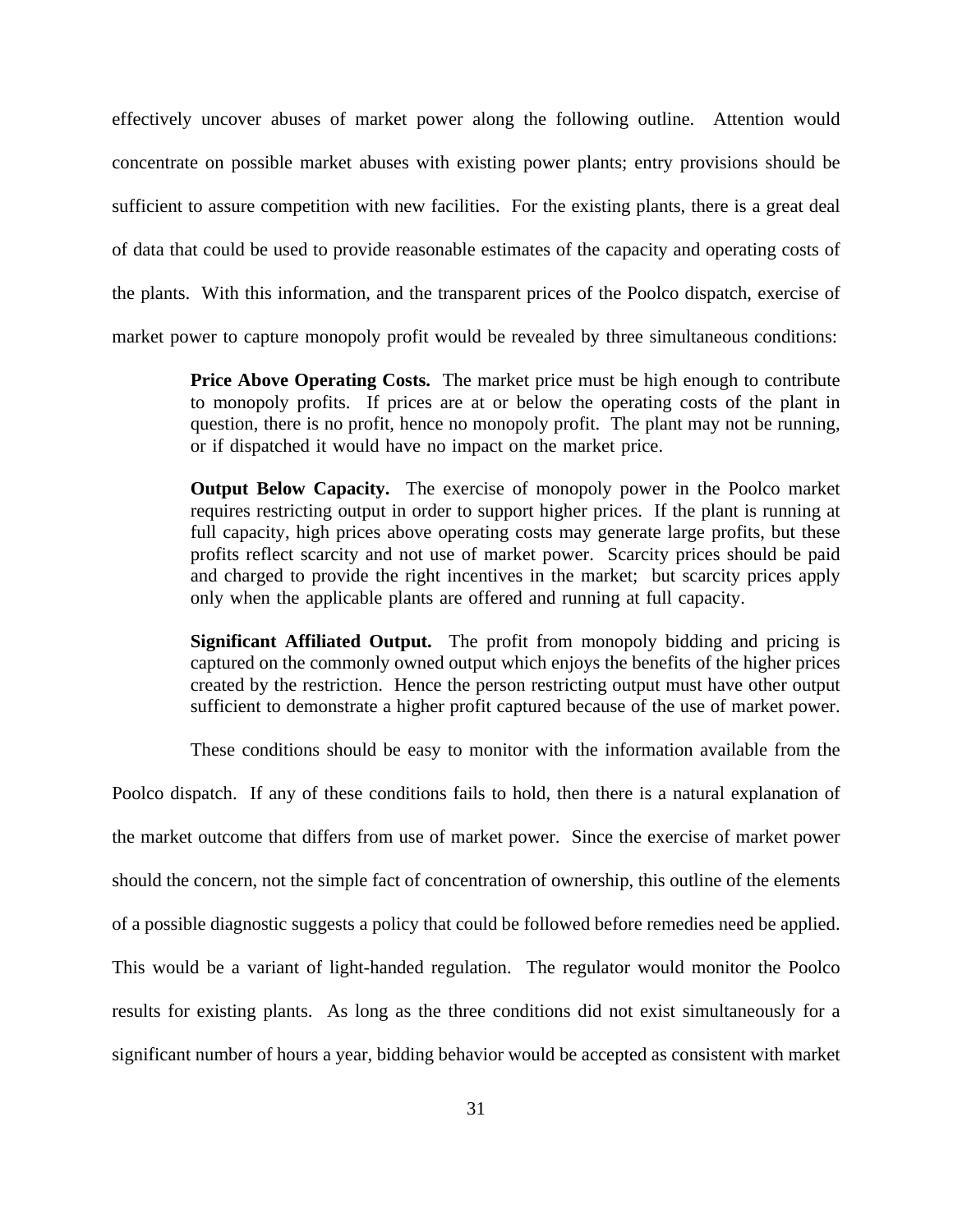competition. Otherwise, the search for remedies would be on. Given the nature of the likely remedies, the result might well be that behavior would be competitive and no remedies would be required.

### **Providing Customer Choice Without Stranding Assets**

More than the design of the wholesale market structure, interest in restructuring of the electricity industry centers on alternatives for providing customer choice and the treatment of stranded assets. Customer choice has value as a means to recognize greater diversity of customer needs and to reinforce the pressures of the competitive market. At the same time, offering customer options carries the risk of potentially stranding assets with the danger of subverting the intent of regulatory policy or subverting the intended transition to a more competitive market.

The means to recover any potential stranded assets exist under regulation to the extent that there are truly essential facilities. The simple principle is that otherwise above market costs can be recovered only through control of access to some essential facility. Although FERC will have an important role to play in the policy for dealing with stranded assets, most of the assets at interest fall under state jurisdiction, and the full stranded asset discussion is beyond the scope of this paper. Furthermore, most of the decisions regarding customer access rest in the first instance with jurisdictions other than FERC. As far as the design of the wholesale market is concerned, the principal concern here is to ensure that the system can be made compatible with local choices on customer access and the recovery of stranded assets. The Poolco model allows a great deal of flexibility, and it is possible to design methods for customer access and choice that strand no assets and are compatible with a workable mix of regulatory approaches at the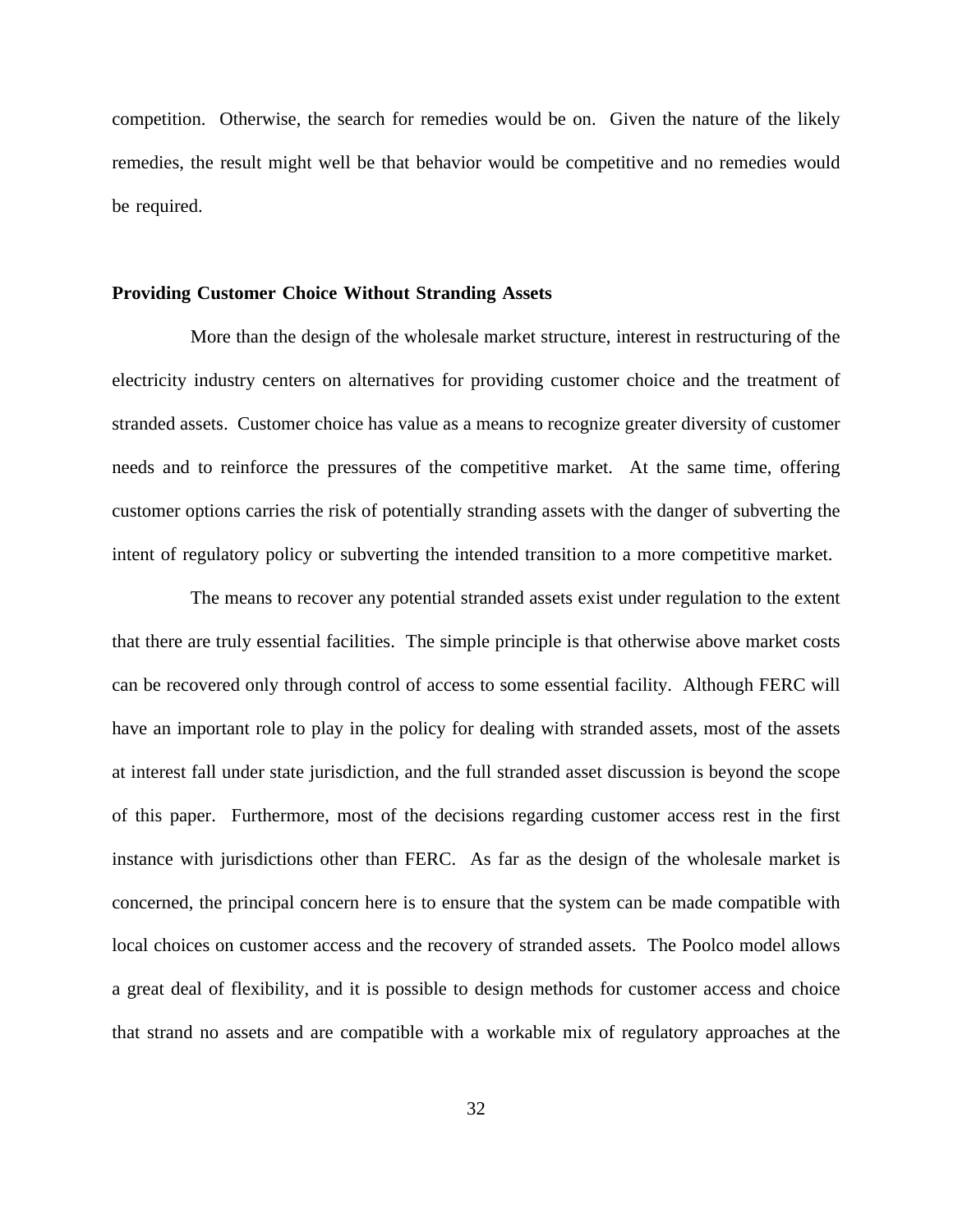local level.

The usual practice applies the label "retail wheeling" to expansion of competition to include sale of electricity to retail customers. This label appealed to a comfortable fiction that suggested power could be directed from one source to another destination by "wheeling" through the wires of intervening utilities. For a variety of reasons, the traditional retail wheeling approach is an exceptionally bad and misleading model of the actual operation of an electricity market. Ruff has provided an extensive critique under a charge to "Stop Wheeling and Start Dealing."<sup>21</sup> Major obstacles to retail wheeling are in the potential for jurisdictional conflict and uneconomic bypass leaving assets stranded. The traditional retail wheeling model envisions the delivery of power from a particular generating plant to a particular customer, paying a separate charge for the transmission service through the local utility. In the United States, however, this simple act of unbundling the transmission all the way to the customer raises the possibility that the entire transmission rate becomes FERC and not state jurisdictional. The reality of such a change would greatly complicate regulation at the state level, especially during the period of transition to a more competitive market. Even the fear of such a jurisdictional impact could foreclose the regulatory change.

The traditional retail wheeling model carries with it the common, although false, notion that the customer somehow leaves the local utility. And the separation of the transmission charges from other costs creates the incentive and the opportunity for customers to bypass the local utility by "wheeling" power through the utilities wires for only the cost of transmission. To the extent that the local utility charges include significant recovery of sunk costs, the act of

<sup>&</sup>lt;sup>21</sup> L. Ruff, "Stop Wheeling and Start Dealing: Resolving the Transmission Dilemma," Electricity Journal, June 1994, pp. 24-43.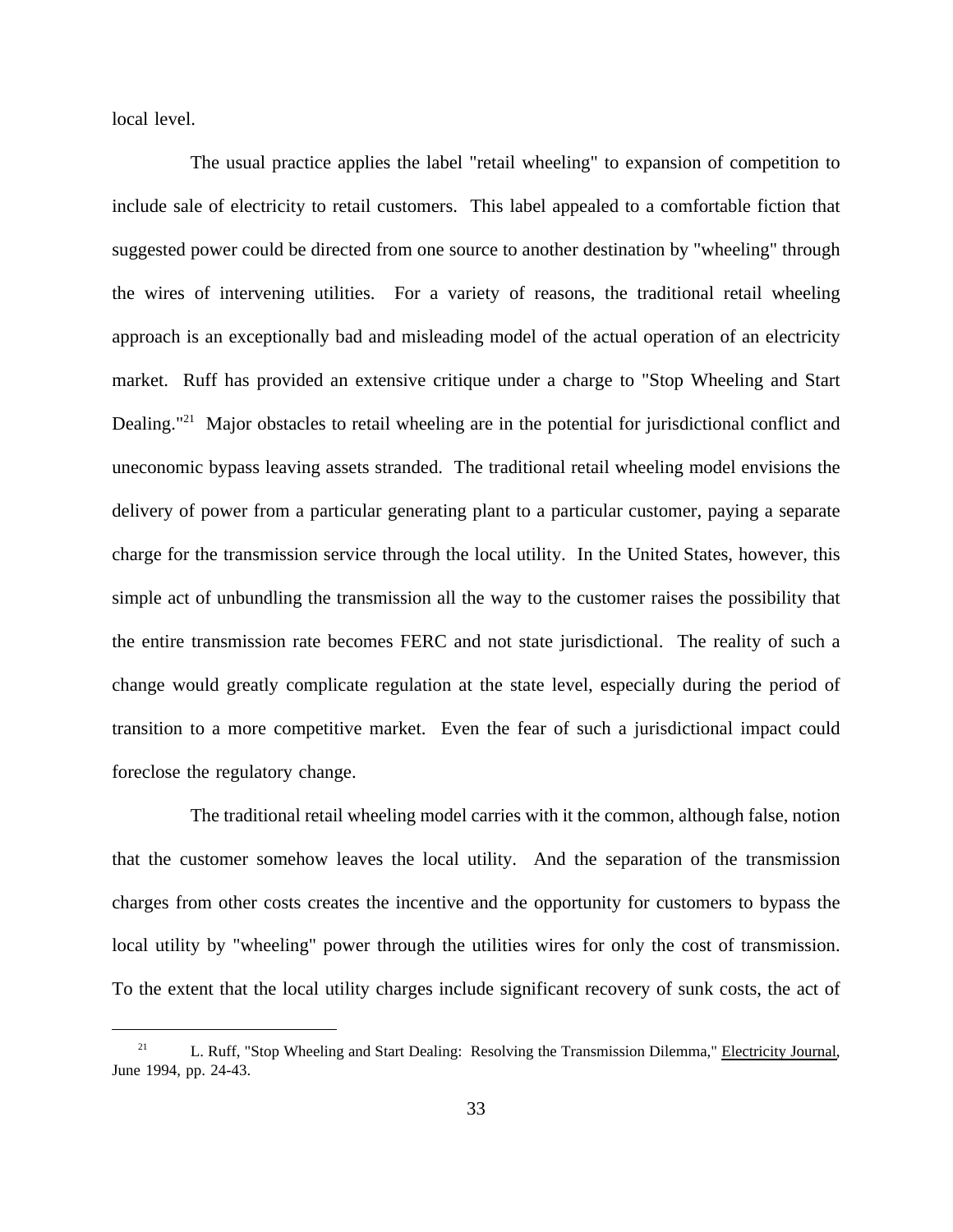bypass threatens to strand the associated assets that gave rise to the costs. Given that many markets have a large potential for stranded assets, there is a real fear that traditional retail wheeling could lead to the financial collapse of many existing utilities. In principle, this bypass threat could be overcome through charges imposed on the wires. However, the retail wheeling model of the customer leaving the utility and the possible loss of state jurisdiction over the wire charges create substantial opposition to the retail wheeling approach and to customer choice. The active support of retail wheeling by others as the prerequisite for immediate lower prices only reinforces the concern. The only way to achieve immediate lower prices under retail wheeling is through bypass of the sunk costs and stranding of assets.

However, the traditional retail wheeling model is not the only way to provide customer choice. *Efficient Direct Access* to the wholesale price is a better and simpler concept that can support customer choice and a competitive market without stranding assets.

Customer choice through Efficient Direct Access builds on the reality of a competitive market with open access and comparability of service.<sup>22</sup> It provides real customer choice through access to the wholesale market consistent with jurisdictional boundaries and incentives for efficient decisions. One way to approach the concept is to start with a simple question: What is required to provide customer access to the wholesale market? This question in turn carries with it the issues of physical access and price.

What is required to provide the customer physical access to the wholesale market? Answer: Nothing. Every customer, large and small, already has access to the physical wholesale market. When anyone flips the switch, the same power comes, retail as well as wholesale.

<sup>&</sup>lt;sup>22</sup> W. Hogan, "Efficient Direct Access: Comments on the California Blue Book Proposal," The Electricity Journal, Vol. 7, No. 7, September 1994, pp. 30-41.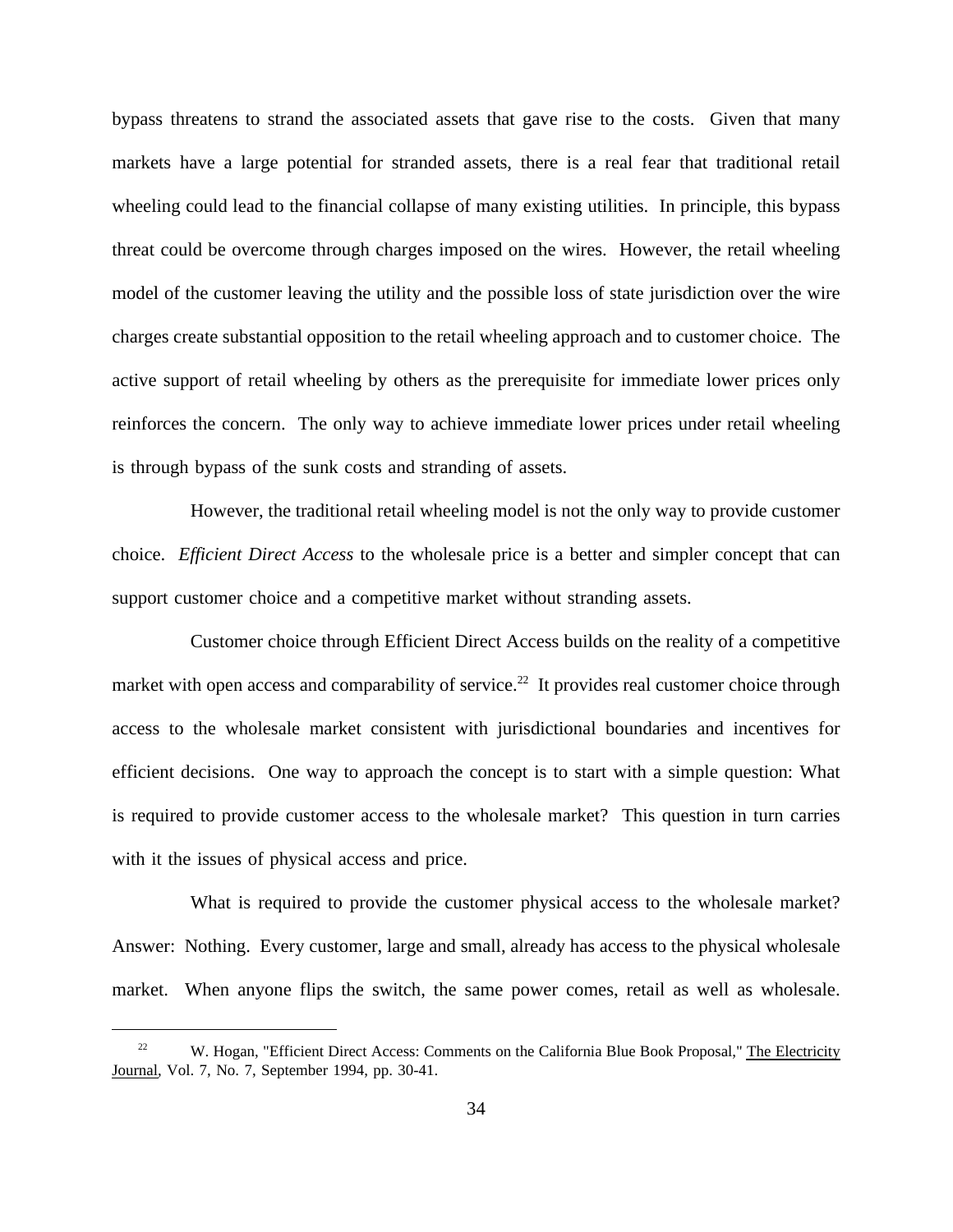There is no relevant distinction, and no technical method available to deny access to the power. Hence, all customers are already connected to the physical wholesale market.

Apparently the only issue remaining is to provide customers access to the wholesale market price. Viewed from this perspective, the problem of access is simplified. Only two new ingredients are required to complete direct access to the wholesale market and provide customer choice. The two ingredients are a spot price and a new customer tariff:

- **Arm's Length Spot Price.** The wholesale market will develop a transparent arm's length spot price. It may be through hubs--such as in natural gas--or a pool, or some mixture of a bilateral and a pool-based market. The more efficient the wholesale market, the better, but some price will appear against which buyers and sellers can trade.
- **Time-of-Use Tariff.** All customers remain with the distribution utility under traditional cost-of-service rate principles. However, customers have a time-of-use tariff with the energy component set to the observed arm's length spot price. This approach is related to "net back" pricing principles familiar from other regulatory settings and as advanced by many others (Moskovitz).

With the Poolco model, there is a clearly visible and transparent market clearing price available to all. With time-of-use rates at the distribution level, customers would have real access to the wholesale market. They could enter into contracts with generators, to provide whatever security or flexibility that they were prepared to pay for in the market. The technical step is to employ a contract for differences that keys on the spot-price.

With customer choice available, the obligation to invest in commodity energy should move from the regulated monopoly to a competitive market. Commodity energy investments could be left to the market. Regulated utilities could stop making investments in new long-term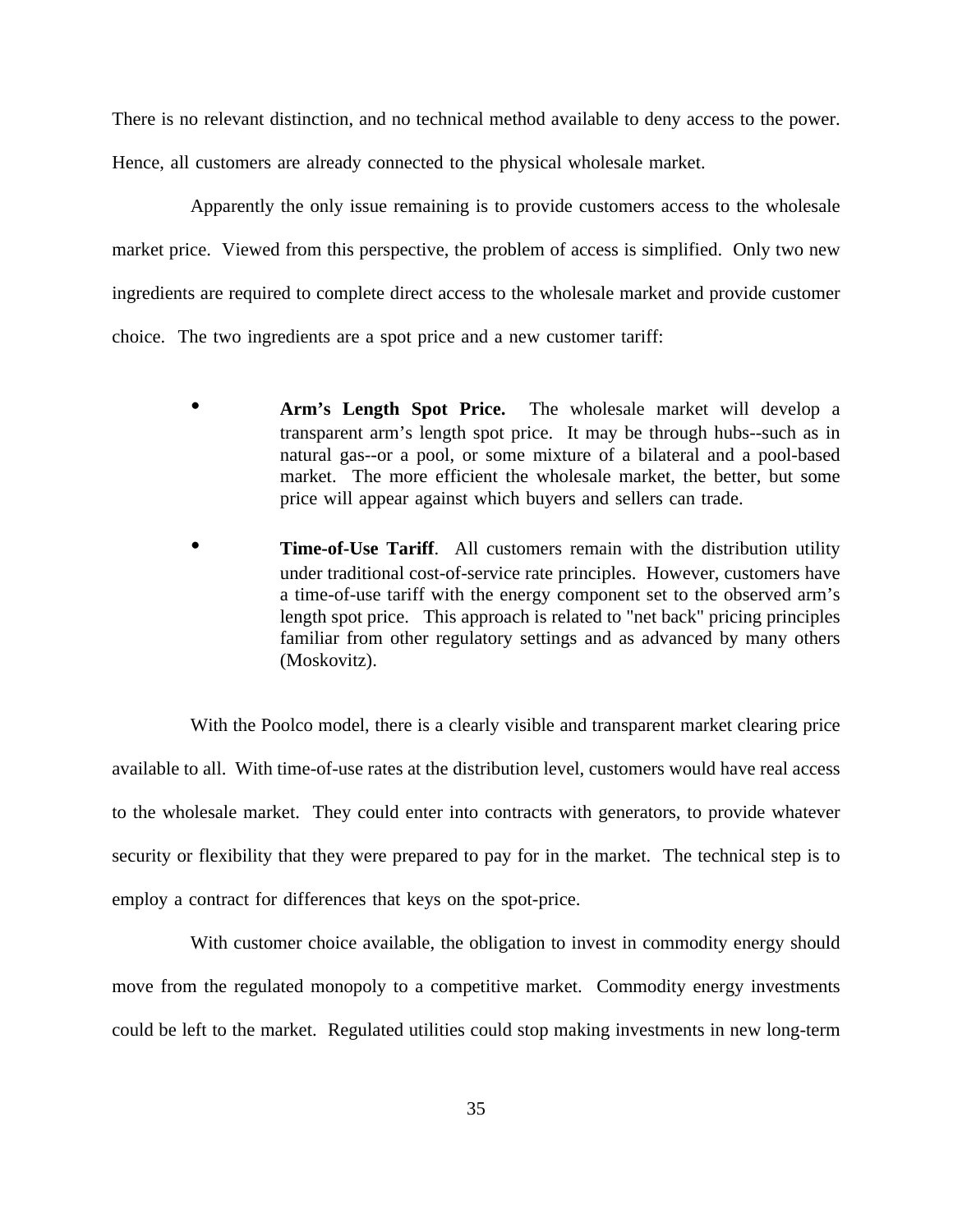energy or generation capacity commitments under cost-of-service regulation. Hence the obligation to serve would be interpreted no more as the obligation to supply but only as the obligation to provide access to the market.

Efficient Direct Access requires only a competitive wholesale market such as that provided by the Poolco model and a modest rate design innovation. This approach to customer choice through direct access to the wholesale market is functionally equivalent to traditional retail wheeling but easier to implement and consistent with many constraints otherwise violated by traditional retail wheeling. Efficient Direct Access:

- **Changes No Jurisdiction.** Customers never leave the local utility. Formally the utility buys from the wholesale market and resells at the spot price. There are no changes in cost-of-service principles or formal entry into the FERC regulated wholesale market.
- **Requires No New Legislation**. State regulatory authorities have long set the time-of-use tariffs. The extension to using the arm's length spot price is important, but it is a difference only in a small detail that should raise no controversy.
- **Strands No Assets**. All customers remain under the cost-of-service tariff. Decisions on rates and cost recovery can proceed as before, independent of the existence of Efficient Direct Access and customer choice.
- **Abandons No Worthy Programs**. Whatever can be done under traditional cost-of-service regulation--limited by the inevitable pressures of a more open wholesale market--can be continued under Efficient Direct Access. Universal service support, investments in energy efficiency, and subsidies for renewable and other environmentally preferred alternatives could be made when justified, and included in the cost of service applied to all customers separate from the time-of-use energy charges.

Efficient Direct Access provides real benefits consistent with the many other goals of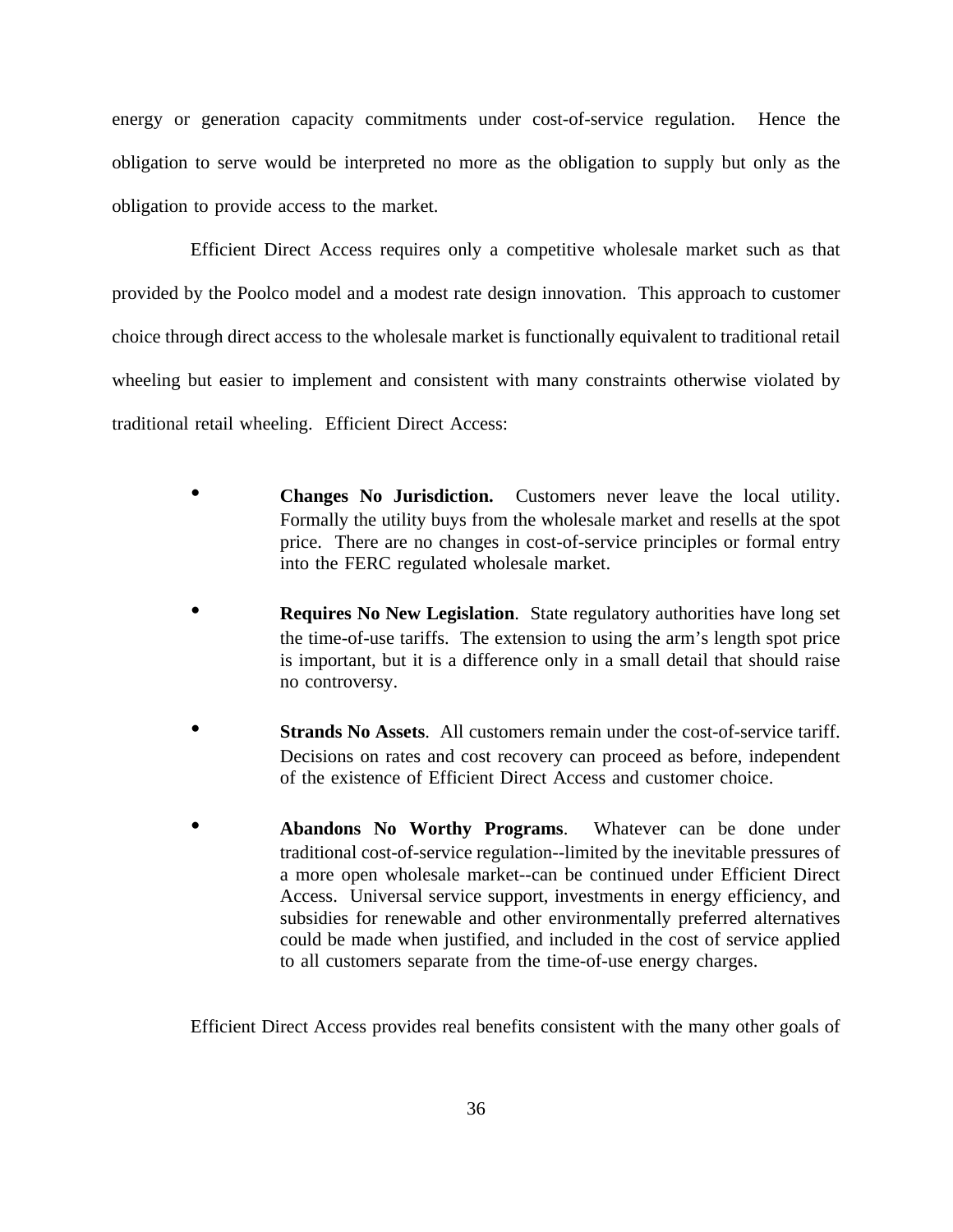the partially competitive and partially regulated electricity market. Efficient Direct Access:

- **Provides Customer Choice.** Customers who wish to make long-term arrangements for contracts with generators have full freedom through the mechanism of contracts for differences, which conform to the reality of the electricity market.
- **Reduces Regulatory Demands**. Central planning for all commodity resource procurement can move to the decentralized decisions of the competitive market.
- **Supports Efficient Investment**. Since payment for sunk costs or other mandated programs is independent of the source of power or the arrangements under long-term contracts, the incentives support efficient investment in new facilities and services for commodity electricity.
- **Gives Utilities an Exit Strategy**. Since there is no need to delay Efficient Direct Access to allow for recovery of sunk costs, regulated utilities can immediately stop investment in new regulated generation commitments, redefining the obligation to serve as the obligation to deliver.

With the Poolco model available to provide open access in the wholesale market, and Efficient Direct Access as a means for providing customer choice, the basic elements would exist for consistent regulatory policies at the state and federal level that would promote the transition to a competitive market and allow for recovery of stranded assets. The remaining issues would be to deal with stranded assets that might be legitimately recovered from wholesale customers, which FERC could regulate through some variant of transmission access charges.

# **THE FUNCTIONS OF THE ELECTRICITY MARKET**

The wholesale electricity market, like any well-functioning commodity market, will include diverse commercial and financial arrangements, including contracts of various types and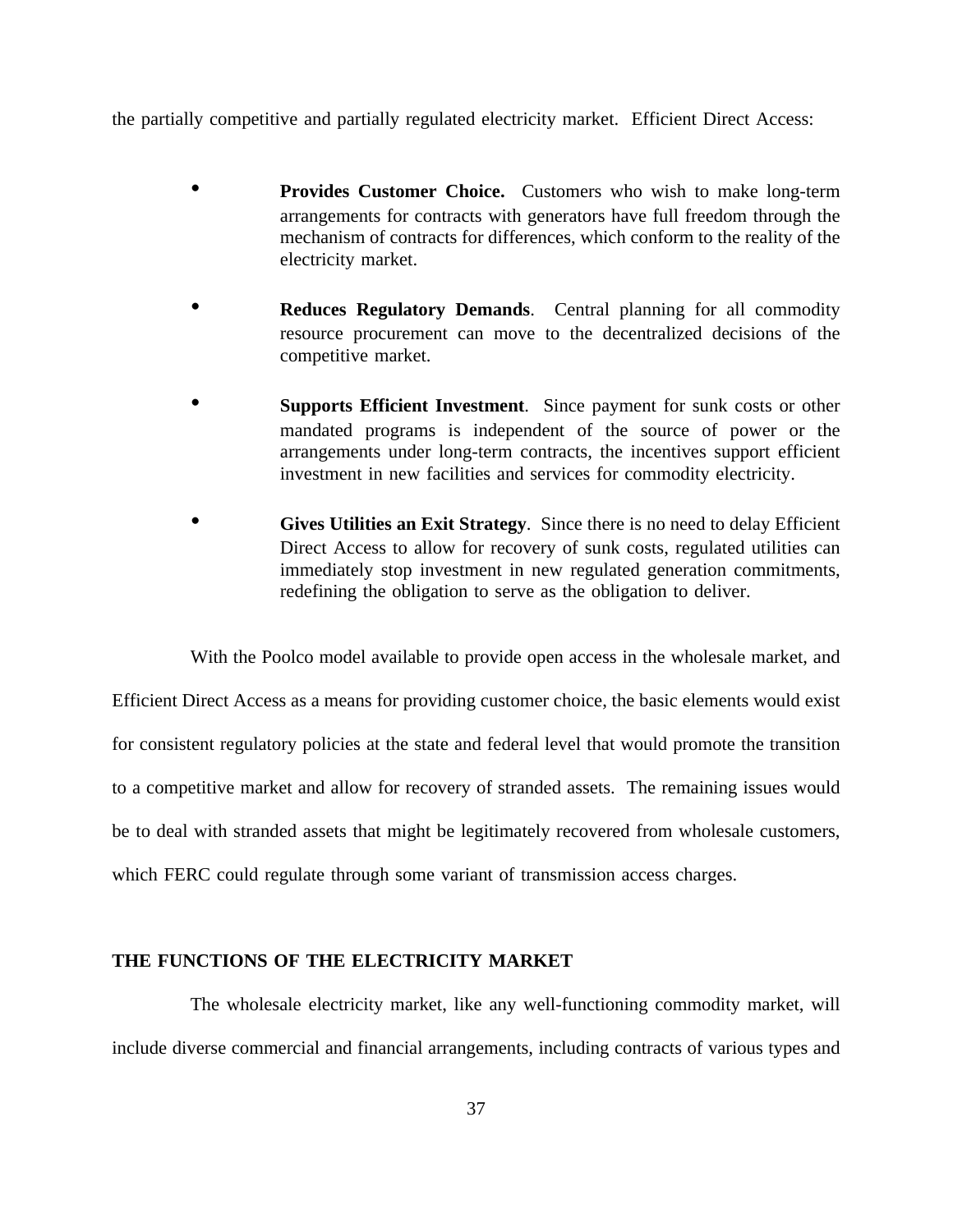duration, vertical integration where allowed, joint ventures, short-term trading and so forth. At the core of these commercial arrangements will be a spot market in which physical electricity is priced and traded. This electricity spot market will be technically complex but invisible to most consumers, just as the technically complex wholesale markets in petroleum and government securities are invisible to most buyers of petroleum and banking services.<sup>23</sup>

A spot market will develop for any commodity and it is not the usual focus of policy interest. However, the special characteristics of electricity increase the importance of the spot market in designing a framework to support competition. A spot market in electricity has two principal functions.

- **Maintain Efficient Short-Term Operations or Dispatch.** A spot market coordinates short-term operations of separately owned entities to assure that demand is met economically and reliably given the production facilities actually available on the day, largely independent of longer-term contract arrangements.
- **Facilitate Longer-Term Contracting and Competitive Entry.** A spot market reduces the risks of contracting by allowing contracting parties to buy and sell "overs and unders" to meet their obligations at least cost/highest profits, thereby facilitating entry by undiversified competitors, each of which can compete in the specific activity it does best without needing to be a self-contained, full-service producer.

Discussions of electricity spot markets usually focus on the first of these two objectives, maintaining efficient and reliable operations or dispatch. This focus is understandable, given the traditional central control of system operations and the difficulty or even impossibility of designing a spot market that will mimic the operations of a technically oriented dispatch

<sup>23</sup> D. Garber, W. Hogan, L. Ruff, "An Efficient Electricity Market: Using a Pool to Support *Real* Competition," The Electricity Journal, Vol. 7, No. 7, September 1994, pp. 48-60.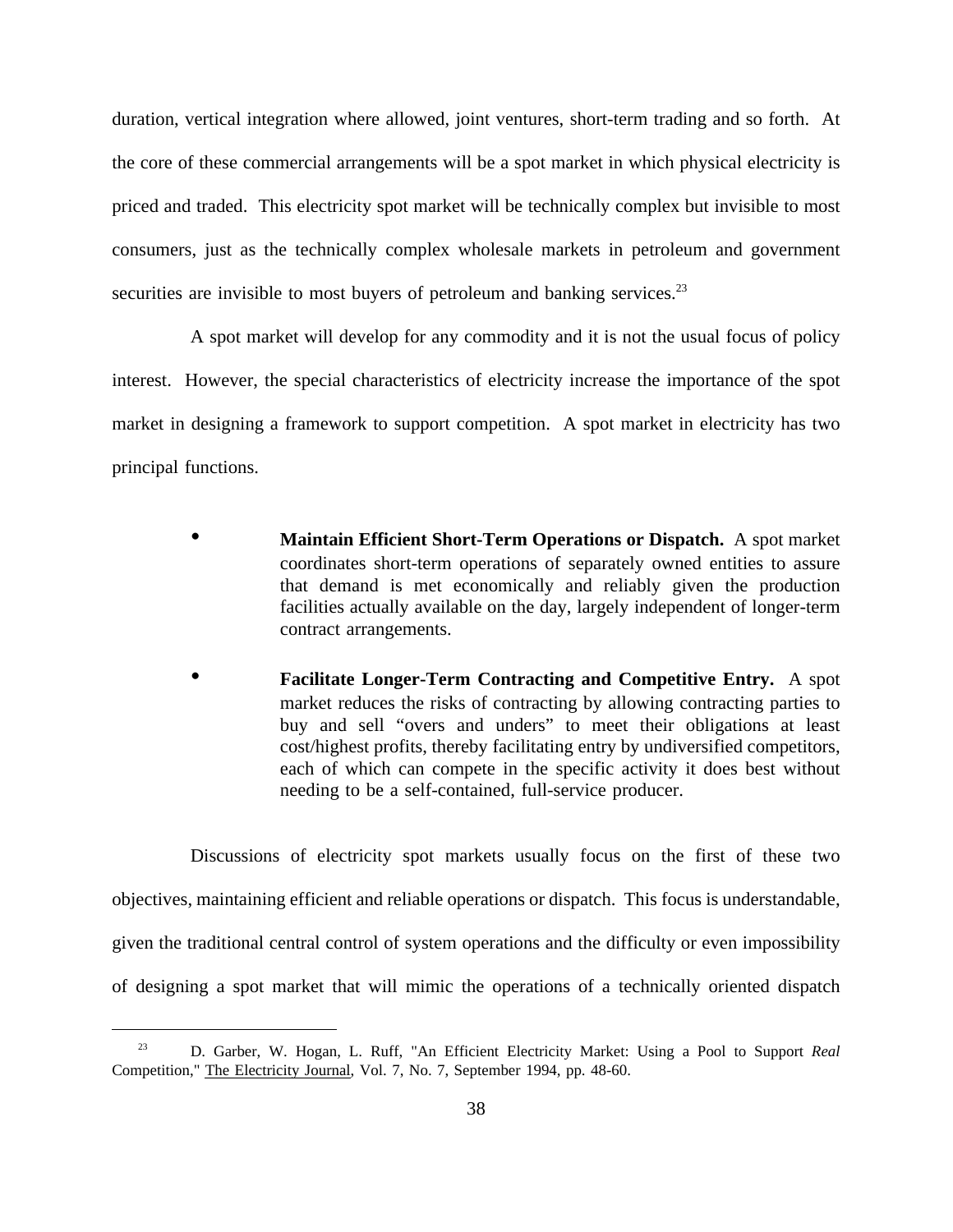process. But it is not the primary purpose of a spot market to improve or duplicate the dispatch of given plants with given cost characteristics meeting given demand *in the short run*; rather, it is to allow market forces to determine the amount, mix and costs characteristics of generating plants, and the level and shape of demand, *in the long run*. A well-designed spot market and associated dispatch process will maintain or even improve short-run efficiency and reliability, albeit probably with more price-induced load management and less reserve capacity than is traditional. But even if a spot market appears to reduce short-run dispatch efficiency to some extent, this can be a small price to pay for the benefits of competition in the longer run, where the largest benefits are expected.

## **Contracts and the Spot Market**

Most money flows in the industry will be determined by contracts rather than by spot market prices directly. One of the principal functions of a spot market is to facilitate contracting between producers and consumers, either directly or through middlemen of various kinds. A spot market allows contracting parties to buy and sell incremental amounts of physical product in the market, so that their bilateral contract does not have to try to perfectly match their individual physical operations. In a fully efficient market the parties to a contract may not even trade physical product with one another at all, but act independently in the spot market, with monetary payments between them based on the difference between the spot market price and a contractually defined price. Such "contracts for differences" can take many different forms, providing a flexible vehicle for allocating market and other risks any way contracting parties agree upon.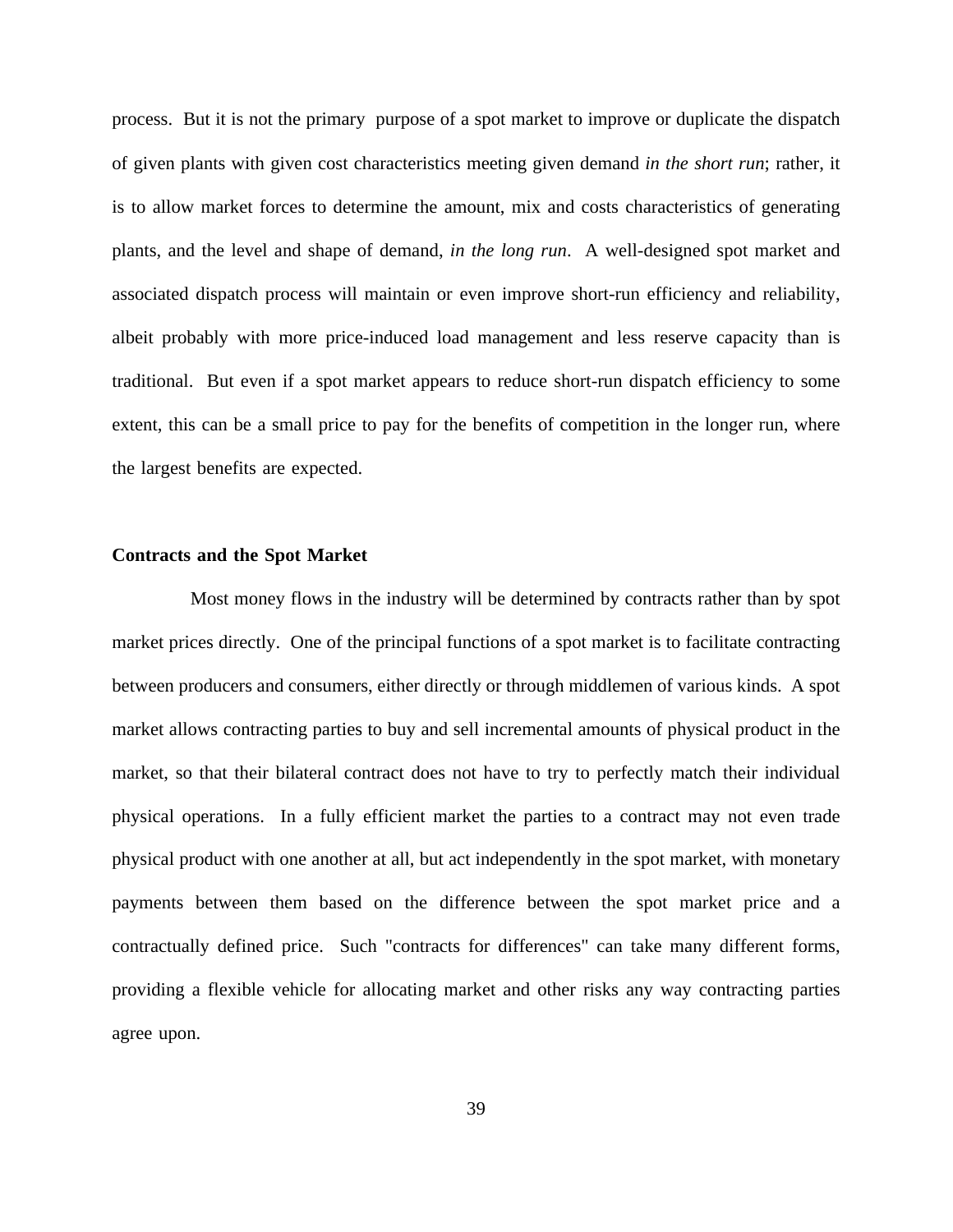The commercial substance of the contracts that will prevail in a mature electricity market cannot and need not be predicted with certainty now, although it is certain that the allocation of risks and rewards will be different in a competitive electricity market than in centrally planned monopoly systems. It may be that, apart from the long-term contracts necessary to define the equity risks of long-term investments, most commercial contracts in a competitive electricity industry will be for relatively short terms of a few months to a few years. Such contracts will allow generators to manage their maintenance and cash flow, retailers to set their tariffs and negotiate contracts with customers, industrial customers to plan their operations and budgets and so forth, but will leave long-term energy market risk on generators -- where it probably belongs.

Because many parties will find contracts useful for managing their short- and mediumterm operations and cash flows, on any given day much of the demand in the electricity market will be covered by contracts, so that spot market prices may determine only a small fraction of the money flows between consumers and generators. This does not make the spot market any less important or its price signals any weaker. Even with a high level of contracting, the spot market will determine the price expectations against which future contracts will be written, will facilitate contracting and entry and will maintain efficient operations by, among other things, providing strong incentives for incremental generation and load management when demand threatens to exceed supply. When spot prices increase to high levels, even a fully contracted generator has strong incentives to produce up to and beyond its contracted amount and even a fully contracted buyer has strong incentives to reduce its demand and sell its contracted but unused energy into the spot market.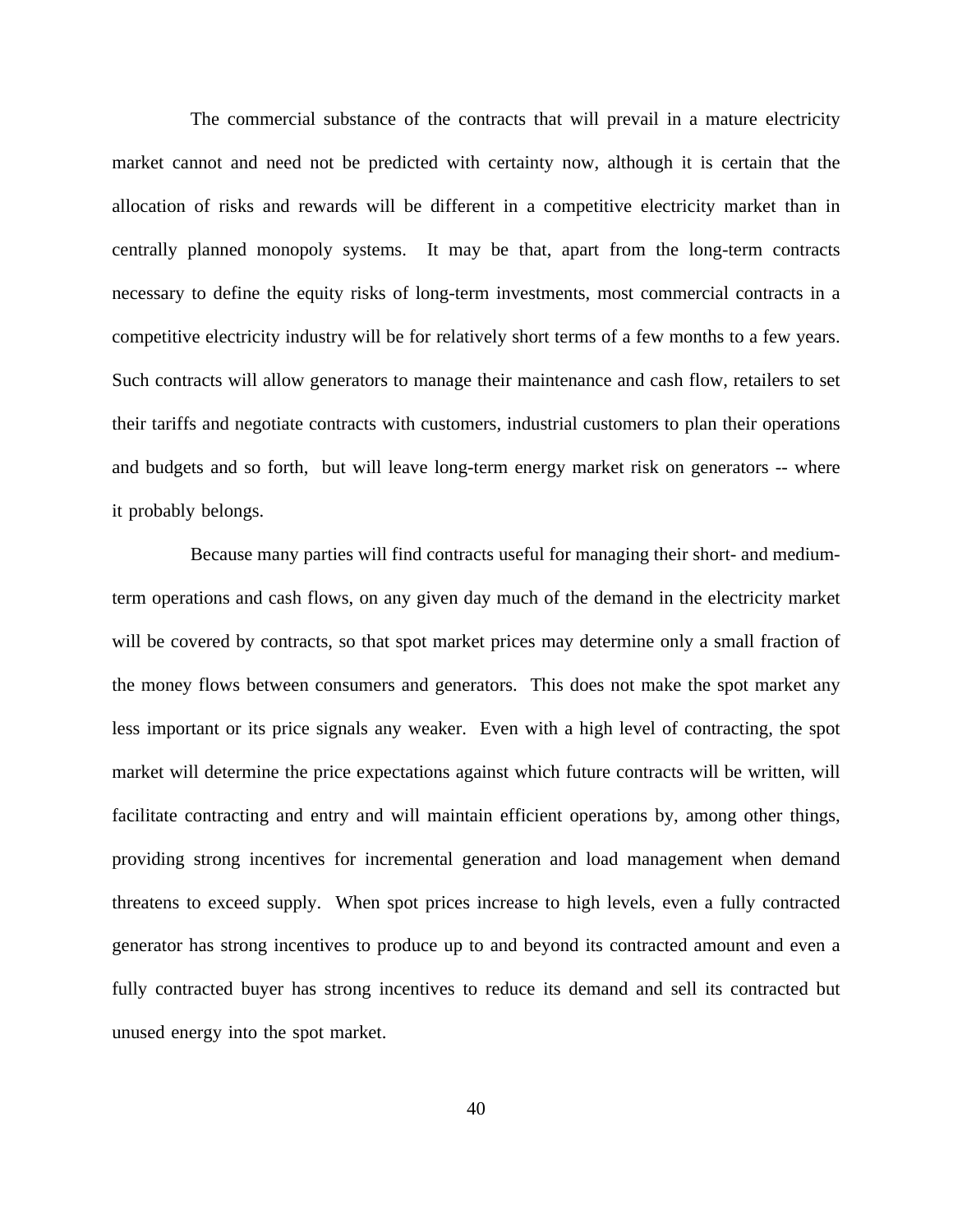A high level of contracting is important for spot market operations because it allows the spot price to fluctuate as widely as necessary to accomplish the critical coordination and market-clearing roles without exposing producers and consumers to large fluctuations in revenues and costs. Spot prices can and should vary widely and rapidly; they are high at some times, perhaps increasing by factors of several hundred during emergency conditions; and they are low at other times, perhaps even negative when inflexible generating plants are competing to avoid shut-down costs. These extreme price signals should be regarded largely as internal technical devices the industry uses to manage itself, much like a central bank's overnight interest rate, which can soar to annual rates of hundreds of percent -- for one day. Extreme fluctuations in spot market prices simply make explicit the equally extreme but mostly hidden measures a monopoly utility uses to deal with the same technical situations. Because spot prices may apply to little of the product that is actually traded at any time, these fluctuations may have little commercial significance to many customers, while providing opportunities for those who have the technical capability and commercial interest to operate in the wholesale spot market.

#### **The Role of Dispatch in the Spot Market**

An electricity spot market can work much like any other wholesale market in which buyers and sellers make offers, determine the prices at which supply equals demand and trade the product at those prices. Some special market arrangements are needed to deal with the special characteristics of electricity; but both the special characteristics of electricity and the market arrangements differ only in degree from those in other functioning commodity markets.

The most obvious special feature of electricity is the need for an integrated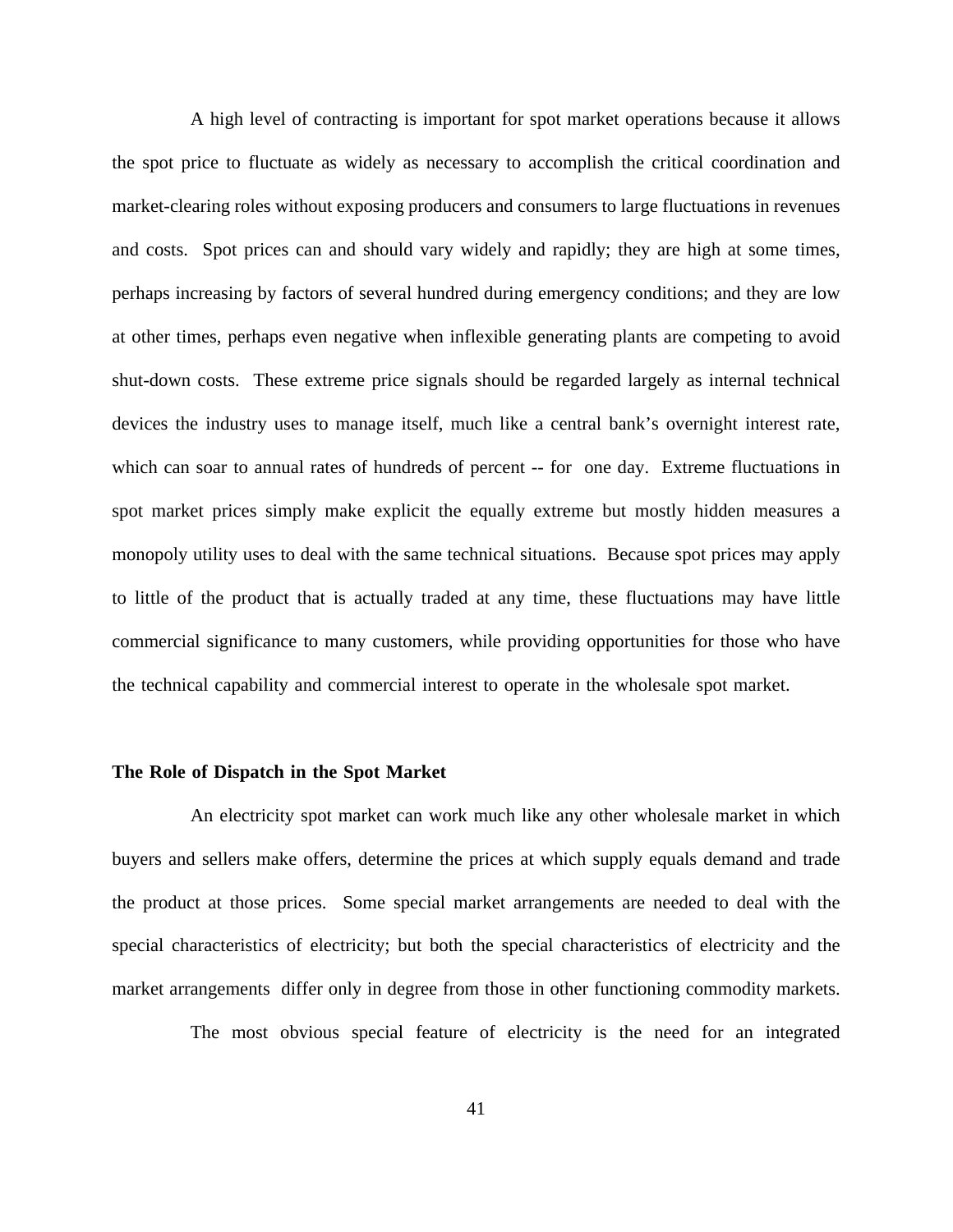transmission grid. But centralized facilities for handling the physical product exist in many commodity markets. An electricity grid differs from port facilities, airports and stock exchanges only in the size of the capital investment and in the extreme degree of natural monopoly involved. Grid access and pricing must be regulated to assure nondiscriminatory treatment of all traders.

The more unusual and less appreciated aspect of electricity markets is the need for a centralized trading process. Because electrical energy cannot be economically stored, supply must equal demand virtually instantaneously everywhere on an interconnected system. Pricing energy to clear the market at all times means, strictly speaking, that a different price must be computed every minute or less and, when transmission losses or constraints are important, at different locations on the grid.

Least-cost dispatch is the competitive market equilibrium. The least-cost dispatch satisfies the "law of one price" and the "no arbitrage" condition of the competitive equilibrium. Convergence of a fully decentralized market to a competitive equilibrium depends on ease of trading and well-defined property rights. Neither condition holds in the electricity system. The characteristics of electricity coupled with poorly defined property rights create a natural monopoly in dispatch.

Natural monopoly is an economic concept. Although there are minor differences between textbooks in their respective definitions of natural monopoly, the common theme is that a single firm can provide the lowest total cost in serving a particular market. The economics - the costs -- are essential, and without specifying the cost structure there would be no foundation for asserting a natural monopoly condition. There is no theory of "natural physical monopoly,"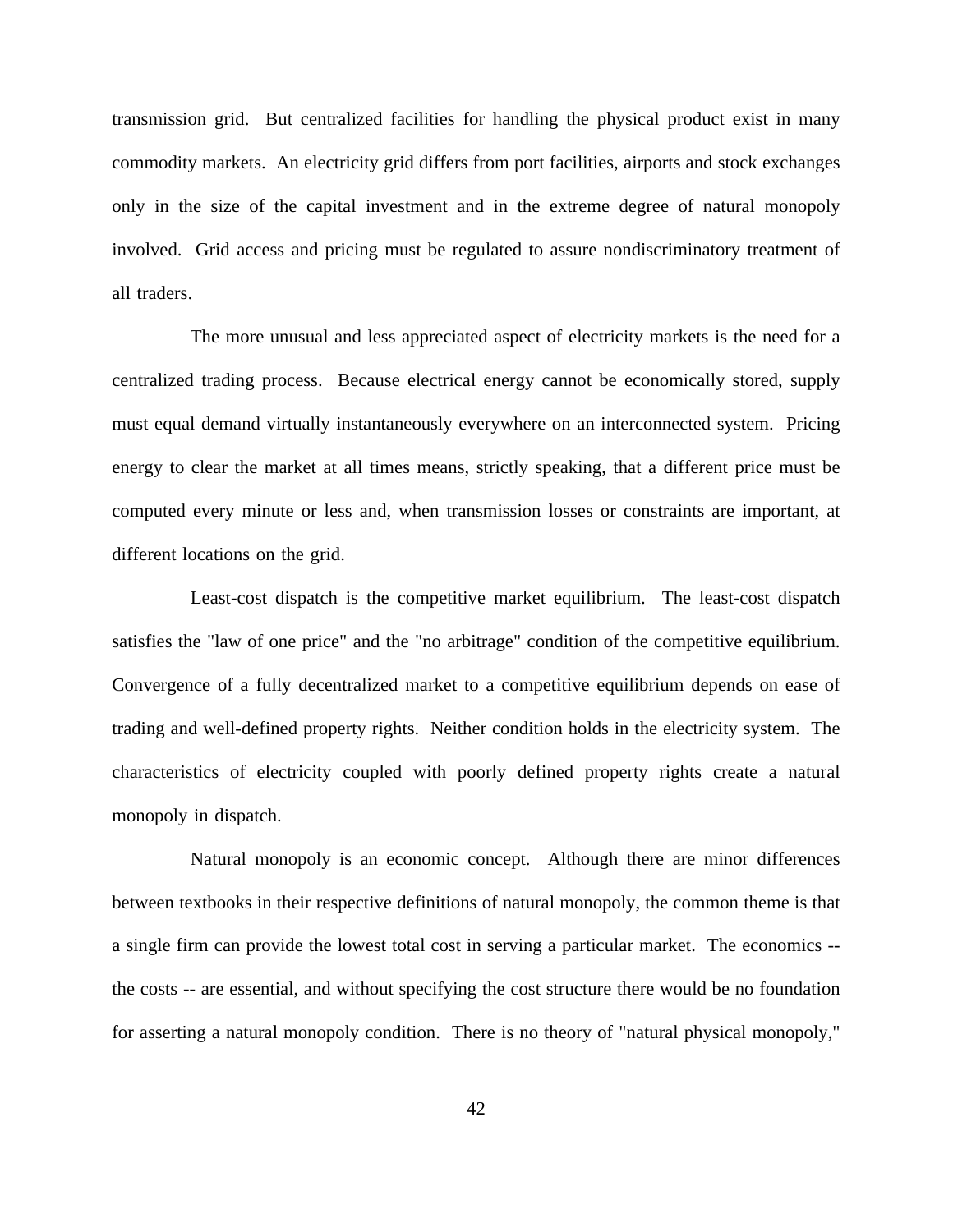and with appropriate restrictions virtually any market could be served in a number of ways that would involve more than one firm. The distinctive characteristic of a natural monopoly is not that there is no alternative to a monopoly, but rather that provision through a monopoly is the lowest-cost solution. The electricity system has special characteristics with important engineering and commercial implications that lead to a natural monopoly condition in dispatch:

- **Cost Diversity.** The short-term cost of operating existing power plants exhibits great heterogeneity across plant types and locations. There are always substantial gains from trade by using low-cost plants that are available to substitute for higher-cost plants.
- **Load Uncertainty.** Load conditions change substantially over the day and season. Variations in load are difficult to predict and change differently at different locations.
- **Complex Control Requirements.** Operating conditions require close monitoring and control on very short time horizons. For many important decisions, operating conditions must anticipate emergency contingencies. These constraints can and often do limit the flexibility to select the running levels of individual power plants.
- **Network Interactions.** The interconnected network under current technology creates strong interactions across locations. Every power plant and load affects all others. The interactions with system constraints can be large and differ substantially by location.

This combination of factors greatly complicates operation of a short-run bilateral market. It is difficult to specify and use decentralized information that would allow decentralized trades to approach the efficient short-run solution. These problems historically motivated the development of electricity power pools.

Operating such a system of decentralized, interacting, minute-by-minute markets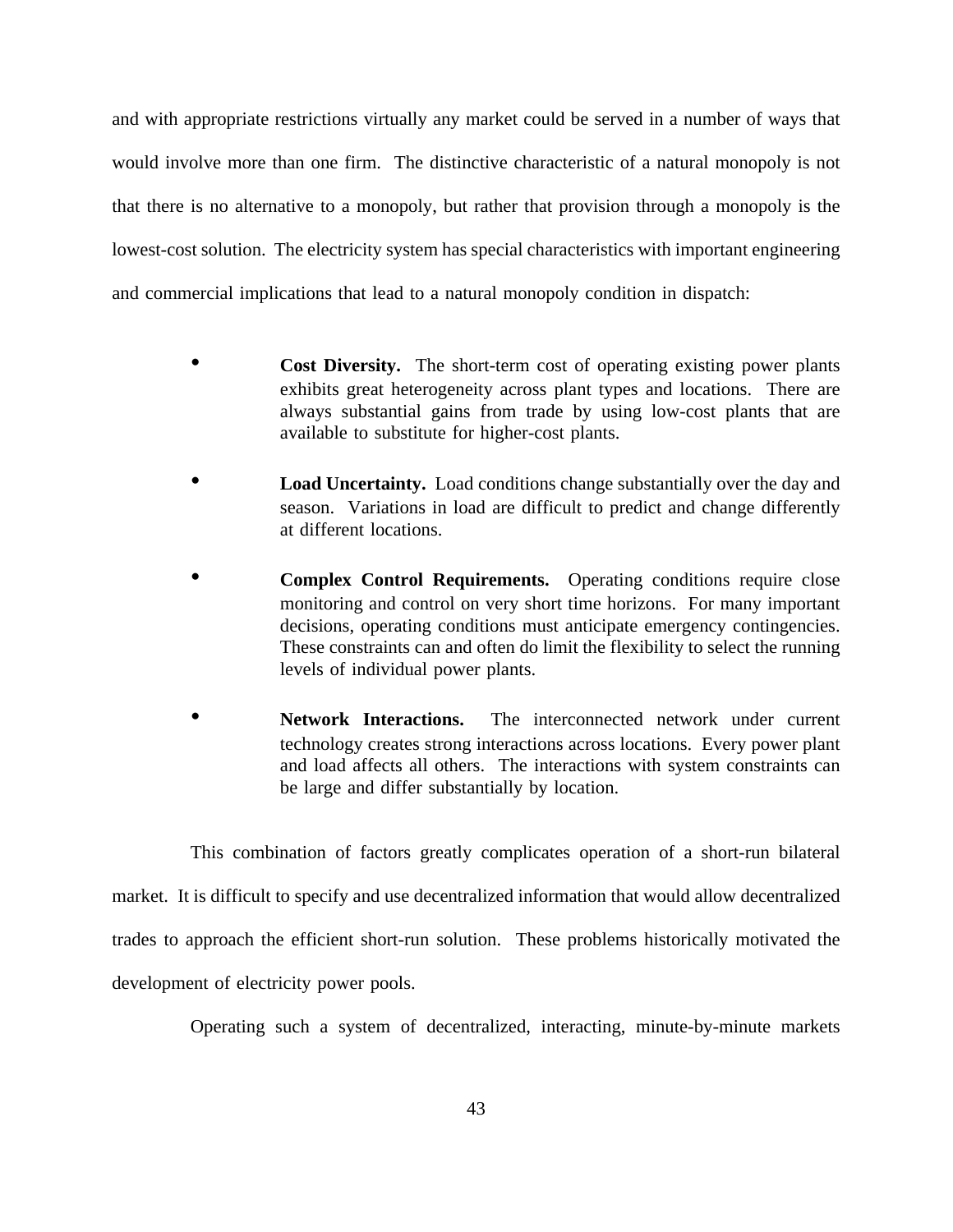without any central coordination is still and probably always will be impractical; hence it is necessary to continue relying on a monopoly dispatcher to provide the services necessary to match supply to demand instantaneously and across electrically separated locations. But it is practical to create a spot market that matches supply to demand and computes market-clearing prices for, say, each half-hour within a relatively unconstrained area on the grid, allowing the competitive market to deal with most of the problem and leaving the monopoly dispatcher to deal only with changes applying to a short period, say the hour or half-hour.<sup>24</sup>

Although a half-hour is a long time on an electricity system, it is still too short a period to expect a market to clear efficiently through decentralized information exchange and bilateral negotiation. Instead, it is necessary to do what is done in many other markets: establish a central process that collects buy and sell offers (including each offerer's reservation prices), determines market-clearing prices consistent with these offers and reservation prices, notifies the successful offerers, facilitates delivery of the physical product and settles payments among the traders.

Traditional dispatch is a form of market dispatch, with trading based on engineering estimates of incremental costs. By adding software to handle buy and sell offers from independent traders, determine a least-cost combination of trades and the associated marketclearing prices and settle payments among the traders, the dispatch process can be extended to

<sup>&</sup>lt;sup>24</sup> The period to be covered by the central dispatcher depends on the strength and complexity of the dispatch interactions over time. The physics dictate a need for last minute control. A half-hour may be a convenient period. Unit commitment decisions might call for a sequence of market balances coordinated by the central dispatcher over the day and hour, as in the United Kingdom and Norway. There are significant differences in the lead times applied in the New York and New England Power Pools. However, choices beyond a month could be left to the decentralized decisions of the market. The selection of the best time frame for coverage under the central dispatch is an issue to be addressed.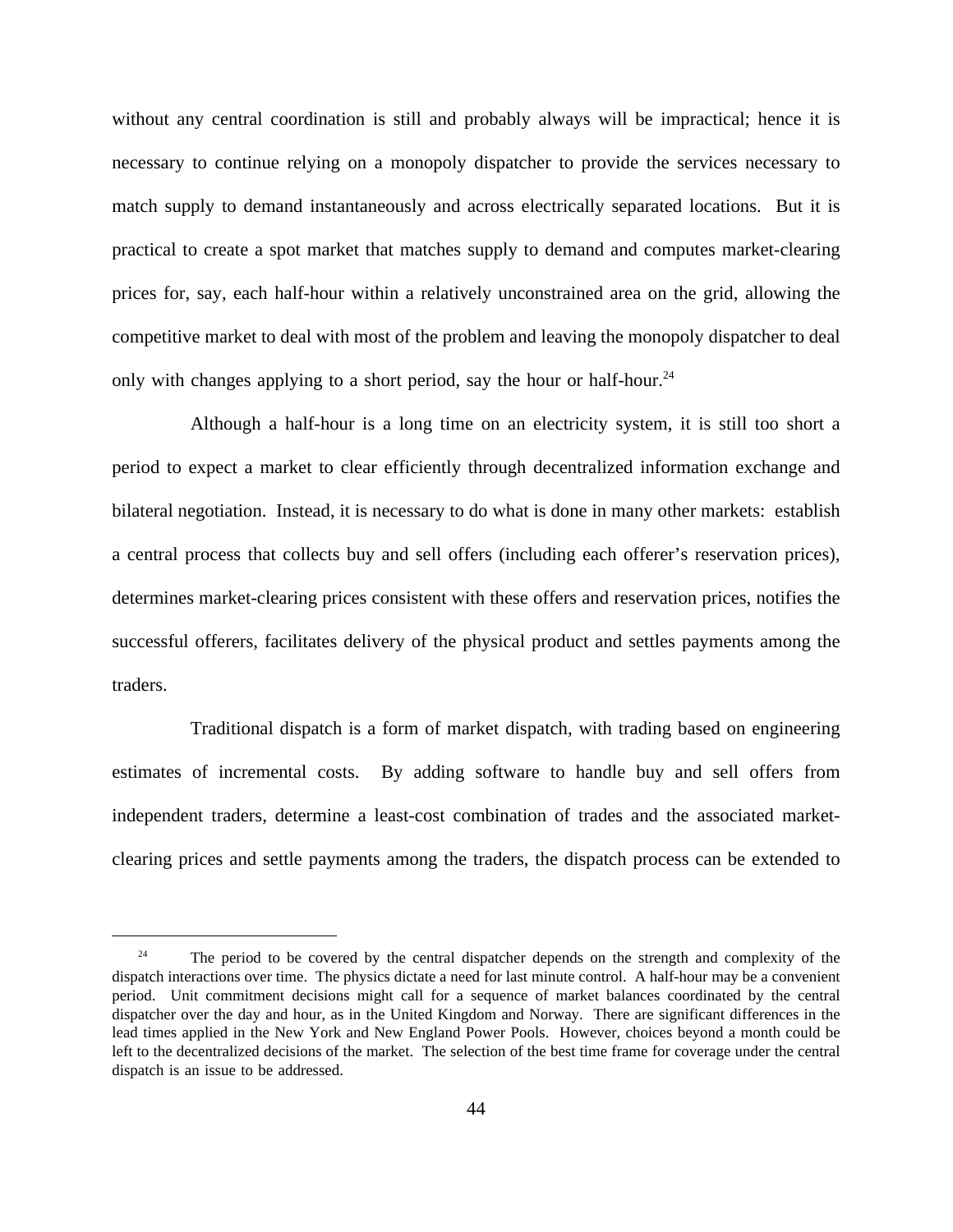support a commercially oriented marketplace. The resulting integrated dispatch and market process will then play two important roles:

- **Operate the Competitive Spot Market.** The dispatcher and market operator determines market-clearing quantities and prices for each halfhour, based on buy and sell offers from the market participants. This process will determine most of the energy and some of the money flows in the spot market -- most of the money flows in the system will be determined by contracts.
- **Provide Monopoly System Services.** The dispatcher and market operator uses the market-determined supplies to meet the market-determined demands in each half-hour as far as possible, but then acts as a monopoly buyer of the incremental energy and ancillary services -- reactive power, spinning reserve and so forth -- needed to respond to changing conditions within the market period. The dispatcher covers its costs with charges no system user can escape, such as an uplift on the spot market price of energy.

Commercial transactions in the competitive electricity market develop principally through bilateral agreements between buyers and sellers. Contracts for long-term electricity supply, price protection and other competitive services contain any terms and conditions acceptable to the parties and feasible within the limitations inherent in the interconnected electric system. Under the Poolco model, the short-term electricity market addresses the few necessary constraints and technical issues by coordinating system operations and power plant dispatch. The system pricing and access rules permit the maximum degree of customer flexibility and choice. The same pool-based rules define a comparable, open-access transmission tariff. With rare exception, generators enjoy free choice to participate in the pool-based dispatch or manage their own generating plant operations under the transmission tariff. Customers, brokers and aggregators enjoy free choice to make long-term arrangements with any supplier or rely solely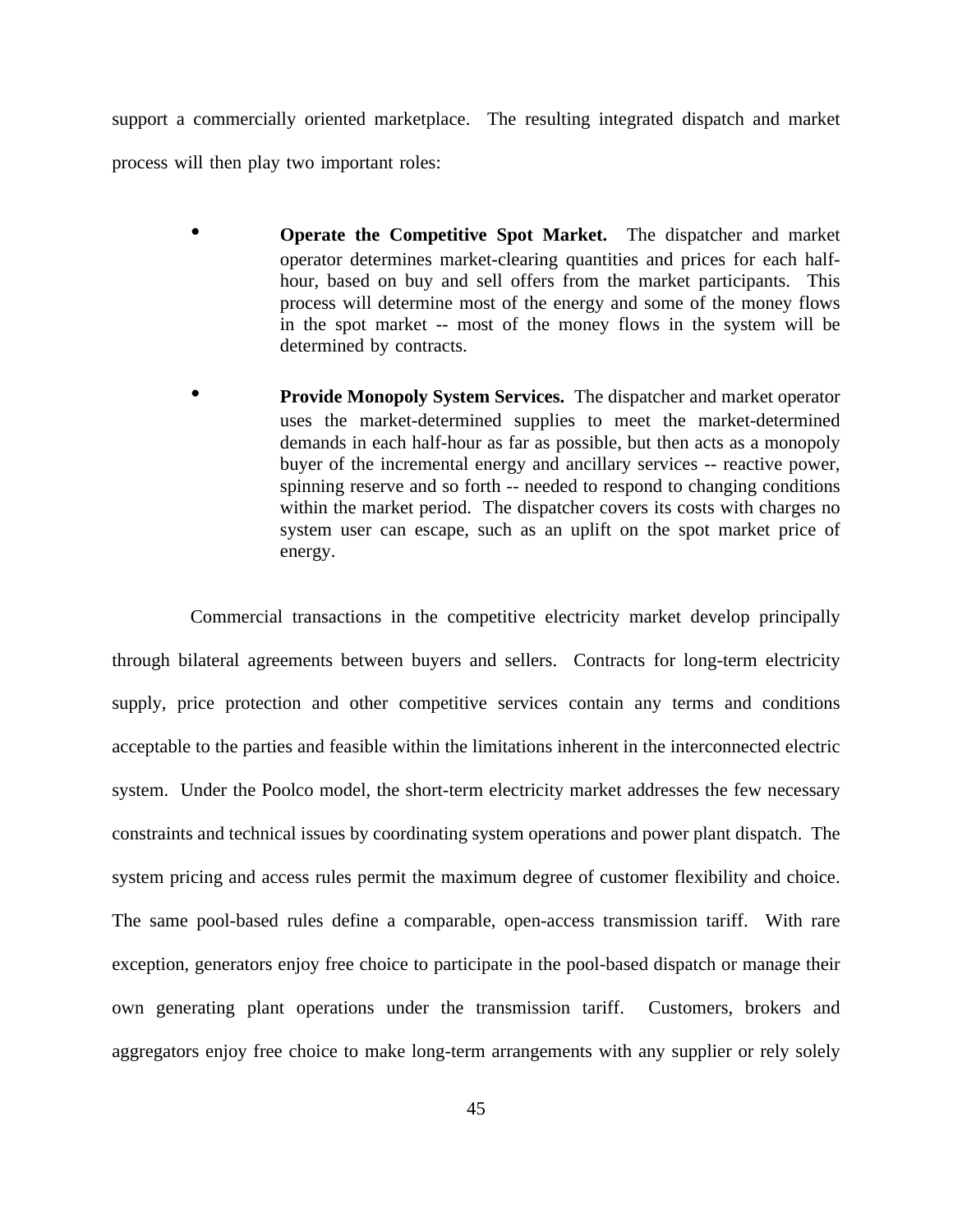on access to the short-term market. The Poolco market supports any feasible bilateral transactions and provides everyone with additional options that resolve difficult problems such as obtaining backup supplies, transmission rights or other technical services.

# **ILLUSTRATION OF MARKET OPERATIONS**

In illustrating the operation of the market, it is natural to distinguish between the shortrun operations managed by the Poolco and long-run decisions that include investment and contracting. The system is much simpler in the very short run when it is possible to give meaningful definition to concepts such as opportunity cost. Furthermore, the long run is just a succession of short runs. In ideal competitive markets, without economies of scale and other complications, there is a natural connection between long run and short run that, for example, equates short- and long-run marginal costs in equilibrium. This handy simplification from competitive market theory is assumed, often implicitly, in proposals for the electricity market much in the way it is implicit in proposals for incremental pricing of transmission. However, due to economies of scale in transmission, this handy condition of short- and long-run equilibrium at the margin is not valid in the case of electricity and it may be poor even as an approximation. Close attention to the connection between short- and long-run decisions, therefore, isolates unique features of the electricity market.

## **Short-Run Electricity Market**

The short-run electricity market is relatively simple. In the short run, locational decisions have been made and power plants, the transmission grid, and distribution lines are all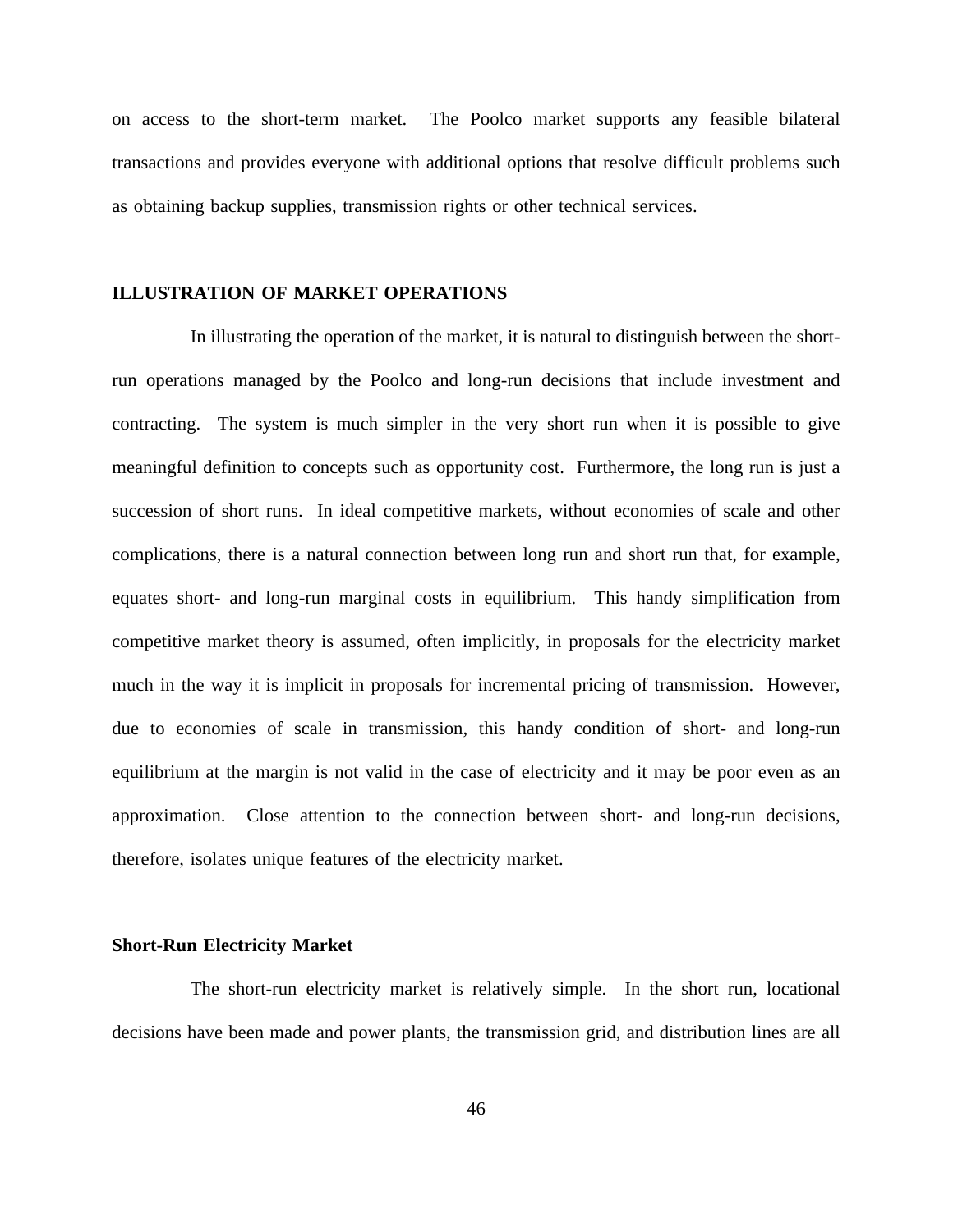in place. Customers and generators are connected and the work of buyers, sellers, brokers and other service entities is complete. The only decisions that remain concern the delivery of power, which in the short-run is truly a commodity product.

On the electrical scale, much can happen in a half-hour and the services provided by the system include many details of dynamic frequency control and emergency response to contingencies. Due to transaction costs, if nothing else, it would be inefficient to unbundle all of these services and many are covered as average costs in the overhead of the system. How far unbundling should go is an empirical question. For example, real power should be identified and its marginal cost recognized, but should this extend to reactive power and voltage control as well? Or to spinning reserve required for emergency supplies? For the sake of the present discussion, the focus is on real power -- reactive power may also be unbundled, but assume that further unbundling would go beyond the point of diminishing returns in the short-run market.<sup>25</sup>

On a human scale, over the half-hour the market operates competitively to move real power from generators to customers. Generators have a marginal cost of generating real power from each plant, and customers have different quantities of demand depending on the price at that half-hour. With these conditions in a fully decentralized market, with no information costs, customers and generators would search and trade until an equilibrium developed at the market price where supply and demand balance.

This short-term market result is illustrated in Figure 2. The collection of generator costs stack up to define the generation "merit order," from least to most expensive. This merit

<sup>&</sup>lt;sup>25</sup> W. Hogan, "Markets in Real Electric Networks Require Reactive Prices," Energy Journal, Vol. 14, No. 3, 1993, pp. 171-200. B. Ring, G. Read, G. Drayton, "Optimal Pricing for Reserve Electricity Generation Capacity," Proceedings of the 29th Annual Conference of the Operational Research Society of New Zealand, Auckland, New Zealand, August 1993.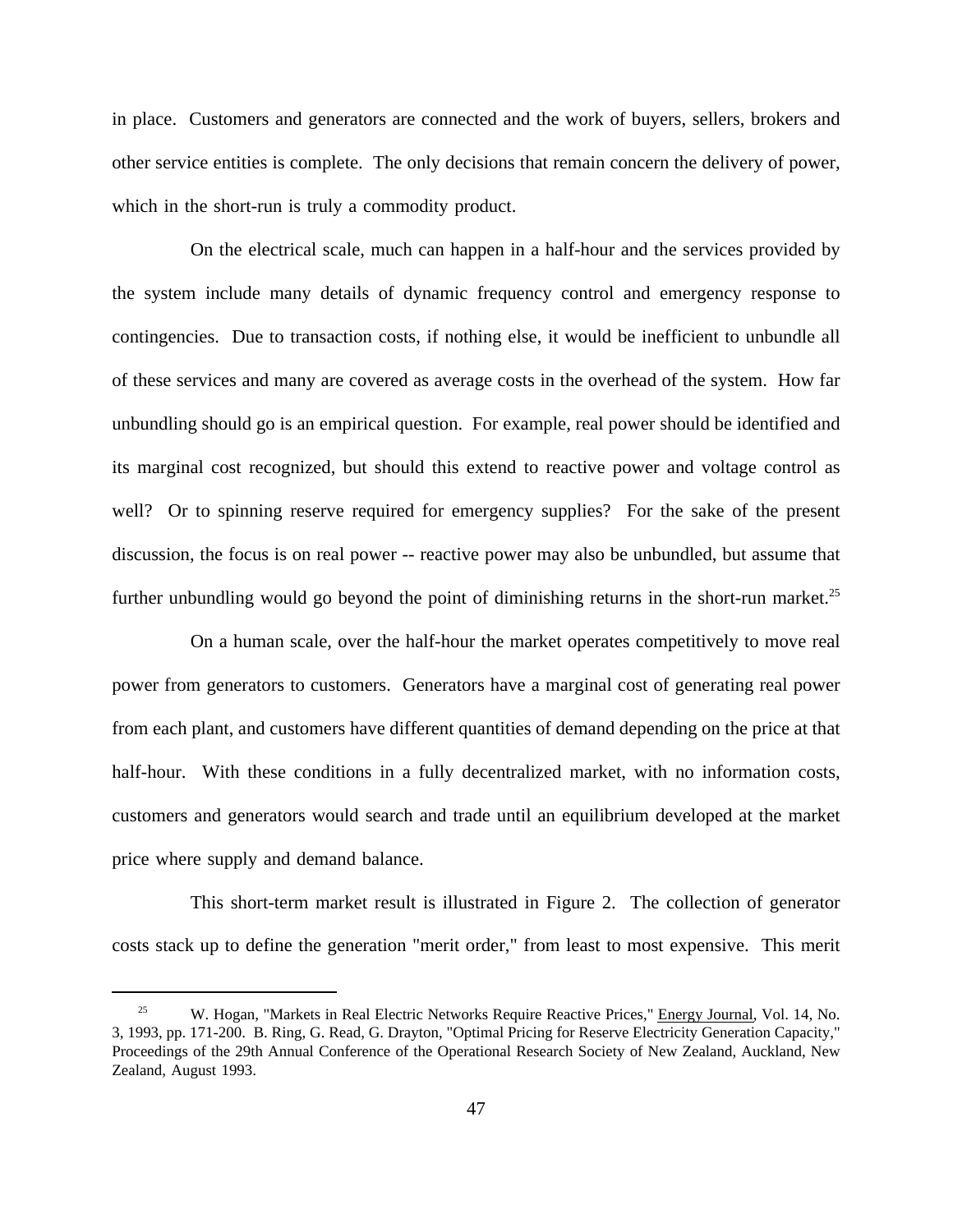order defines the short-run marginal-cost curve that governs power supply. Similarly, customers have demands that are sensitive to price, and higher prices produce lower demands. As illustrated simply in the figure, the same supply curve is assumed to apply throughout the day, but three



different periods have been selected to show different levels of customer demand. In the early morning, there is little demand and the market equilibrium price settles at the marginal running cost of the cheapest generators. Later in the morning, demand increases and so does the equilibrium price. At this time, every customer actually consuming power pays the marketclearing price and every generator running is paid this same price. For the generators, the differences between the market price and their individual marginal costs are the short-run profits that make a contribution to recovery of capital.

At the peak period in the evening, the equilibrium price is very high, with all capacity in use. Here the dispatchable demand is setting the market price above the marginal cost of even the last, most-expensive generator, and all generators earn a short-run profit. The equilibrium price still measures the opportunity cost, but at the peak period the marginal opportunity is not to generate more power but rather to forgo that last increment of demand.

This description of the equilibrium economics of a decentralized short-run market could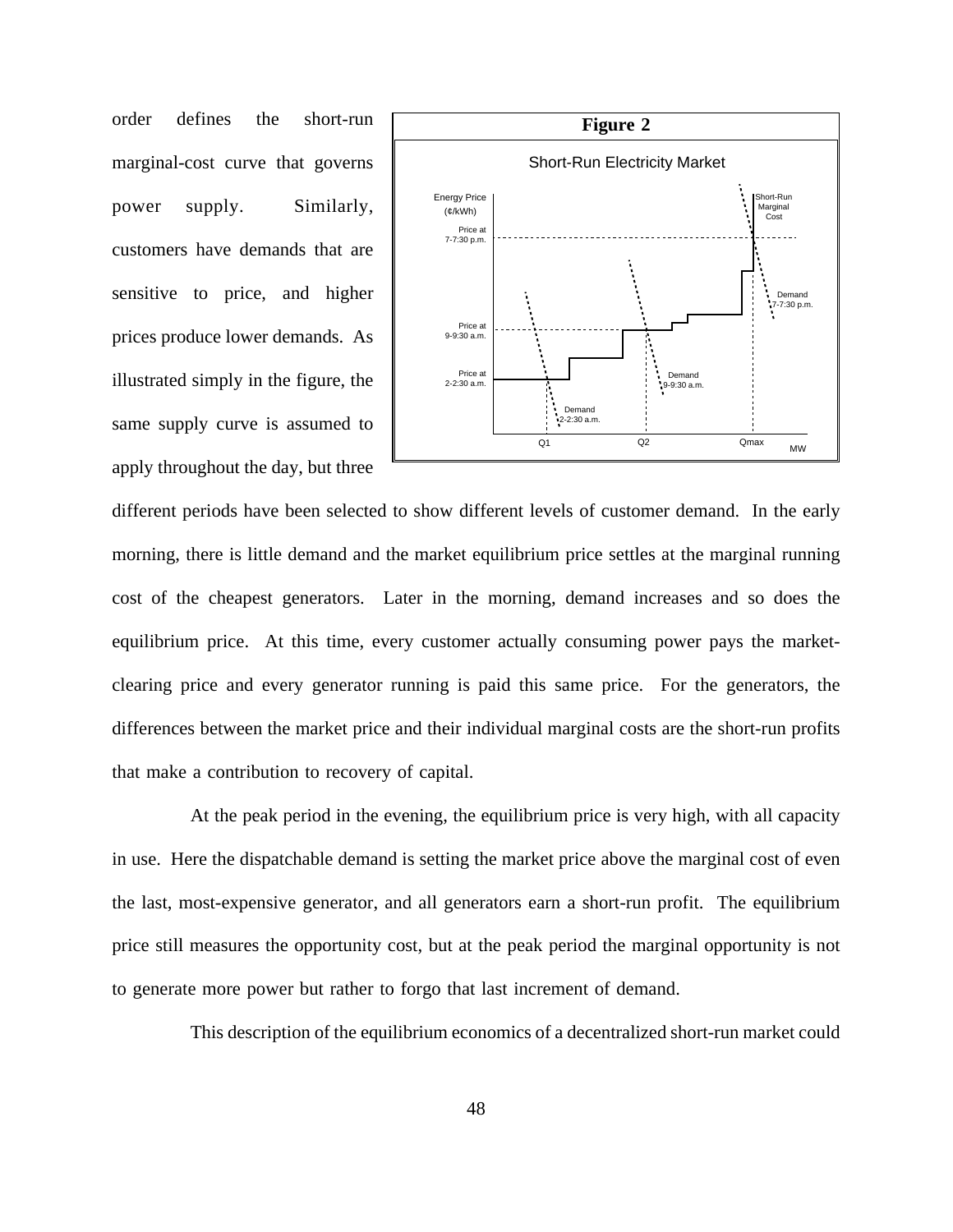apply to any product with many producers and many consumers. The special complication in the case of electricity arises because the technology does not permit the many leisurely offers, acceptances and trades that are implicit in the search for an equilibrium in the decentralized market model. On the electrical time scale, all those within half-hour dynamics precludes solereliance unilateral or bilateral decisions by the participants in the market. Preserving electrical stability and achieving efficiency within the half-hour requires some form of centralized, or at least closely coordinated, dispatch of supply and demand.

This complication presents no insurmountable difficulties, but it does differentiate electricity from other products. This problem has always existed, and the traditional solution has been to operate the system with a close approximation of centralized control and least-cost dispatch. Generators and customers do not act unilaterally; they provide information to the dispatcher(s) to be used in a decision process that will determine which plants will run at any given half-hour. Power pools, especially tight power pools in the United States, provide the model for achieving the most efficient dispatch given the short-run marginal costs of power supply. Although dispatchable demand is not always included, there is nothing conceptually or technically difficult about this extension.<sup>26</sup> The central dispatcher controls operation of the system to achieve the efficient match of supply and demand.

In principle -- and now in practice in the United Kingdom, Norway and elsewhere - this central dispatch can be made compatible with the market outcome. The fundamental principle to exploit here is that for the same load, the least-cost dispatch and the competitive-

<sup>&</sup>lt;sup>26</sup> Demand could be dispatched or, with appropriate technology, customers could respond to real-time pricing without explicit bids. Real-time pricing goes further than what is necessary for competition and efficient dispatch. For a discussion of real-time pricing, see F. C. Schweppe, M. C. Caramanis, R. D. Tabors, R. E. Bohn, Spot Pricing of Electricity, Kluwer Academic Publishers, Norwell, MA, 1988.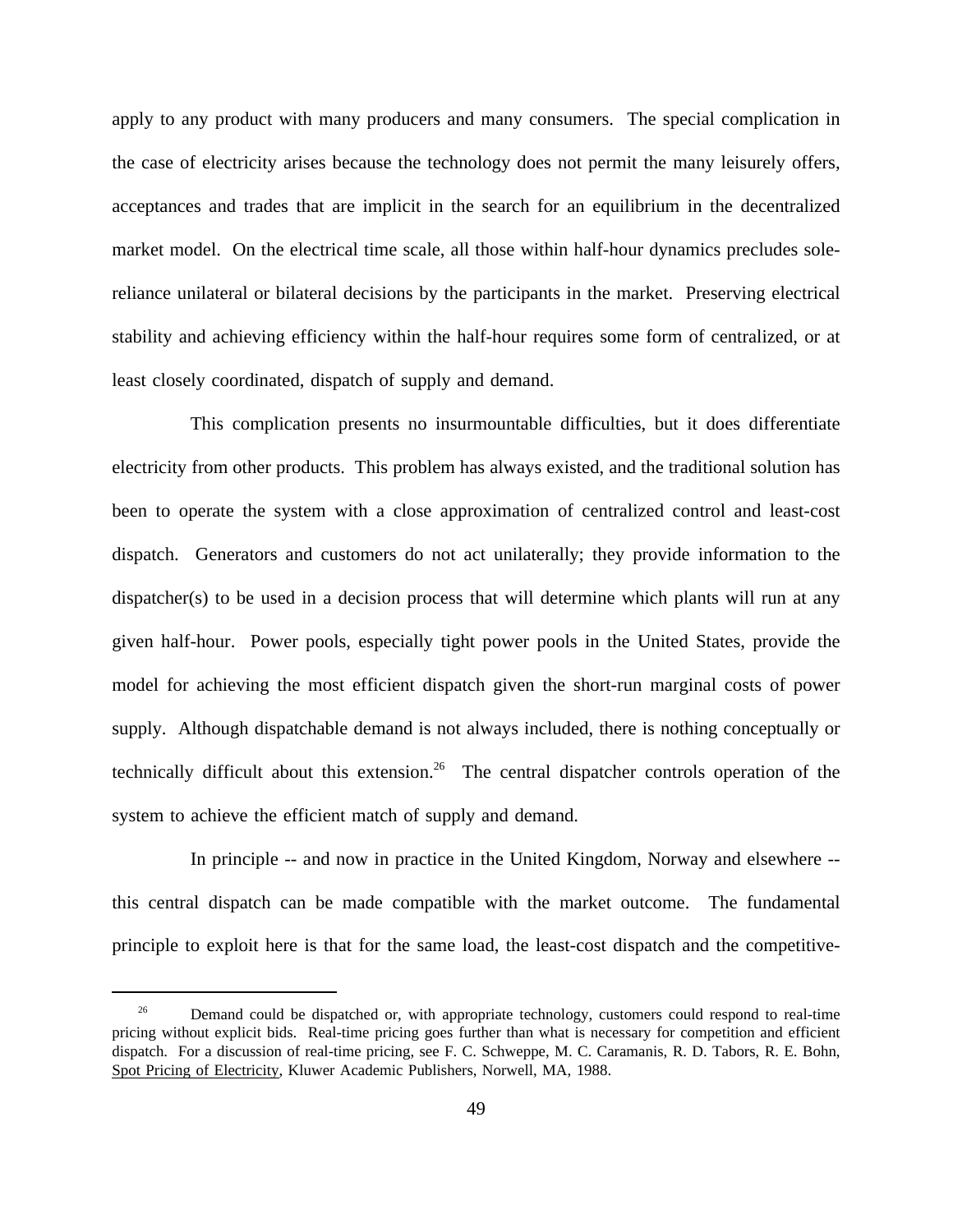market dispatch are the same. The principal difference between the traditional power pool and the market solution is the price charged to the customer. In the traditional power pool model, customers pay and generators receive average cost, at least on average. Marginal cost implicitly determines the least-cost dispatch, but customers and generators pay do not include the marginal cost. Of course, this reliance on average-cost pricing is not necessary. This is apparent from the current practice in the U. K. where the power market operates in a manner that is essentially consistent with Figure 2, but transactions take place at marginal rather than average cost.<sup>27</sup>

An important distinction between the traditional central dispatch and the decentralized market view is found in the source of the marginal cost information for the generator supply curve. Traditionally the cost data come from engineering estimates of the energy cost of generating power from a given plant at a given time. However, relying on these engineering estimates is problematic in the market model since the true opportunity costs may include other features, such as the different levels of maintenance, that would not be captured in the fuel cost. Replacing of the generator's engineering estimates, which report only incremental fuel cost, with the generator's market bids is the natural alternative. Each bid defines the minimum acceptable price that the generator will accept to run the plant in the given half-hour. And these bids serve as the substitute to guide the dispatch.

As long as the generator receives the market-clearing price, and as long as there are enough competitors so that each generator assumes that it will not be providing the marginal plant, the optimal bid for each generator is the true marginal cost. To bid more would only

<sup>&</sup>lt;sup>27</sup> The United Kingdom market includes other features that cause the price to deviate from pure marginal cost, but the essential element is to determine the half-hourly equilibrium marginal cost, which is known as the system marginal price (SMP).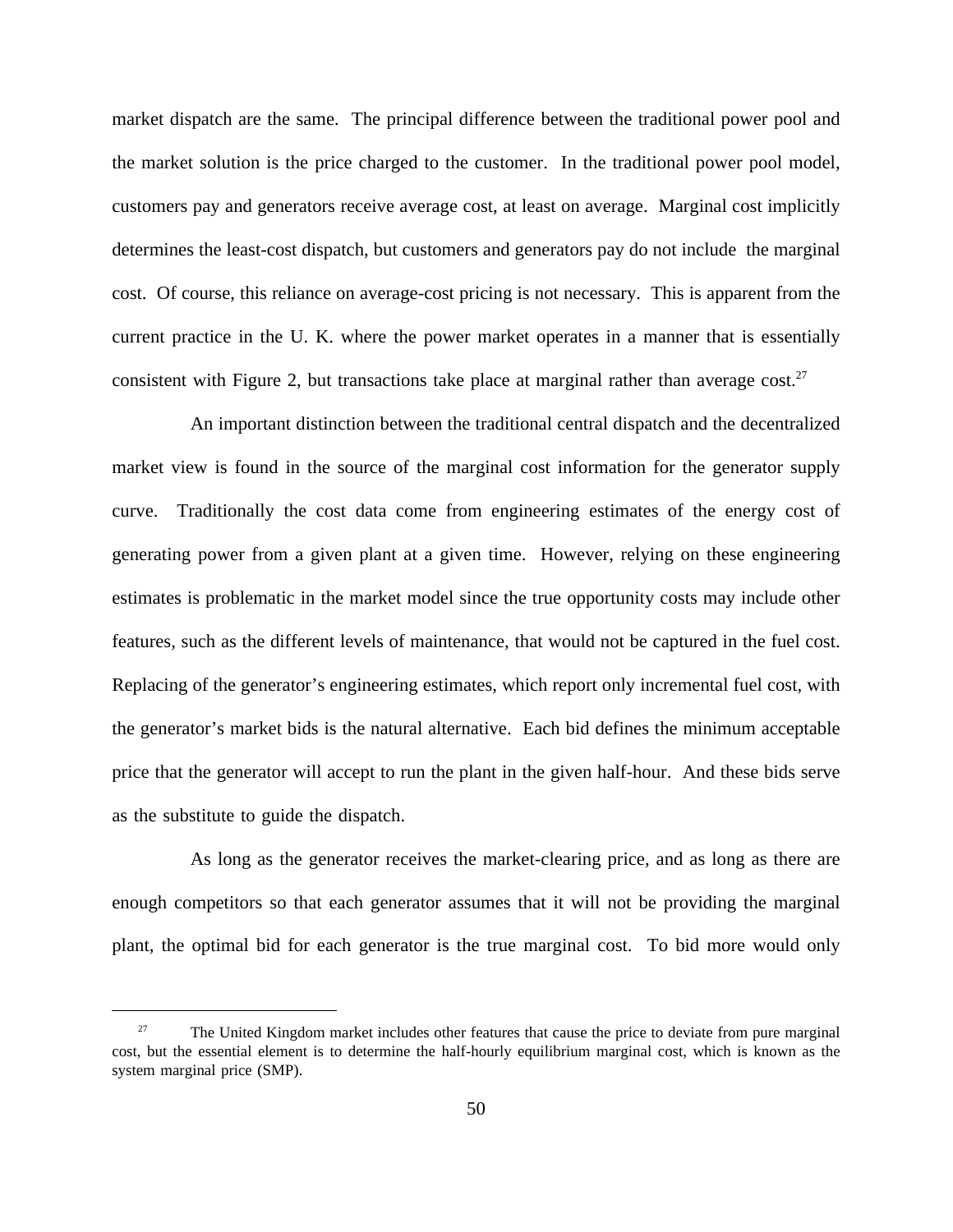lessen the chance of being dispatched, but not change the price received. To bid less would create the risk of running and being paid less than the cost of generation for that plant.<sup>28</sup> Hence, with enough competitors and no collusion, the short-run central dispatch market model can elicit bids from buyers and sellers. The dispatcher can treat these bids as the supply and demand curves of Figure 2, and determine the balance that maximizes benefits for producers and consumers at the market equilibrium price. Hence, in the short run electricity is a commodity, freely flowing into the transmission grid from selected generators and out of the grid to the willing customers. Every half-hour, customers pay and generators receive the short-run marginalcost (SRMC) price for the total quantity of energy supplied in that half-hour. Everyone pays or receives the true opportunity cost in the short run. Payments follow in a settlements process with a single dispatch and single price that is simple by comparison with the settlements required under the multiple dispatches and multiple costs of traditional split-savings systems.

### **Transmission Congestion**

This short-run market model is easy enough and workably approximated in the existing systems in the United Kingdom, New Zealand, Norway and so on. It could be readily adopted in tight power pools in the United States and elsewhere. However, this model implicitly relies on a critical assumption that all power is generated and consumed at the same location. In reality, generating plants and customers are connected through a free-flowing grid of transmission and distribution lines. The use of this transmission grid affects the short-run market model as summarized in Figure 2 on supply and demand.

<sup>&</sup>lt;sup>28</sup> This "incentive compatibility" property of the dispatch auction is not strictly true for those bidders who have a significant chance of defining the marginal price, but if the margin is small the distortion will also be small.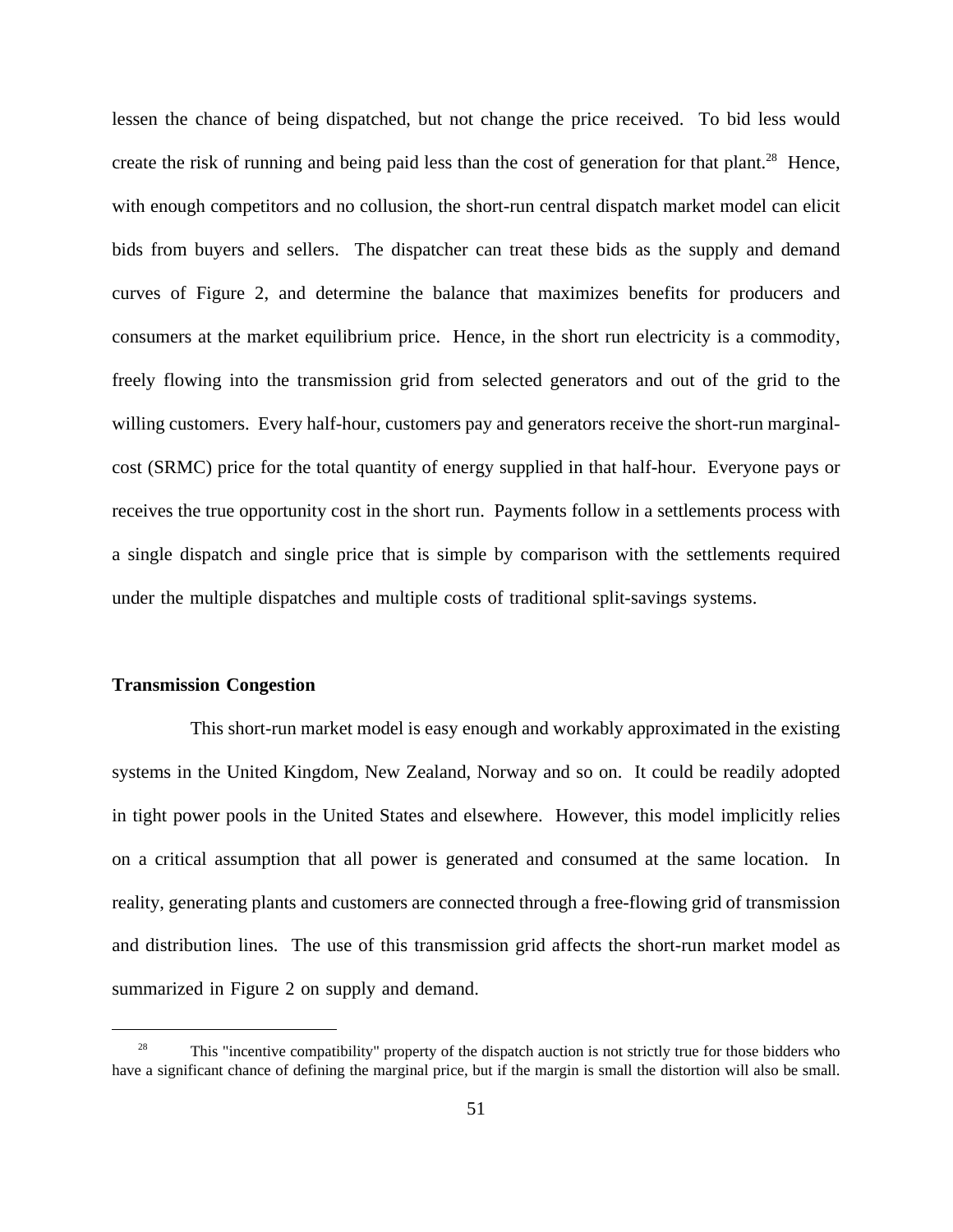In the short-run, transmission too is relatively simple. The grid has been built and everyone is connected with no more than certain engineering requirements to meet minimum technical standards. In this short-run world, transmission reduces to nothing more than putting power into one part of the grid and taking it out at another. Power flow is determined by physical laws, but a focus on the flows, whether on a fictional contract path or on more elaborate allocation methods, is a distraction. The simpler model of input somewhere and output somewhere else captures the necessary reality. In this simple model, transmission complicates the short-run market through the introduction of losses and possible congestion costs.

Transmission of power over wires encounters resistance, and resistance creates losses. Hence the marginal cost of delivering power to different locations differs at least by the marginal effect on losses in the system. However, with a few exceptions, the marginal losses on highvoltage transmission grids are relatively small, amounting to only a few percent of the cost of delivered power, and incorporating these losses does not require a major change in the theory or practice of competitive market implementation. Economic dispatch would take account of losses, and the market equilibrium price could be adjusted accordingly. Technically this would yield slightly different marginal costs and slightly different prices, depending on location, but the basic market model and its operation in the short-run would be preserved.<sup>29</sup>

Transmission congestion is another matter entirely. Limitations in the transmission grid in the short run may constrain long-distance movement of power and thereby impose a higher marginal cost in certain locations. In the simplest case, consider the generators in Figure 2 with the supply curve separated into low-cost and high-cost groups connected by a single transmission

<sup>&</sup>lt;sup>29</sup> In the United Kingdom, losses are ignored in setting prices and included in an average cost added to all consumption. In New Zealand and Norway, losses are determined and priced for each location.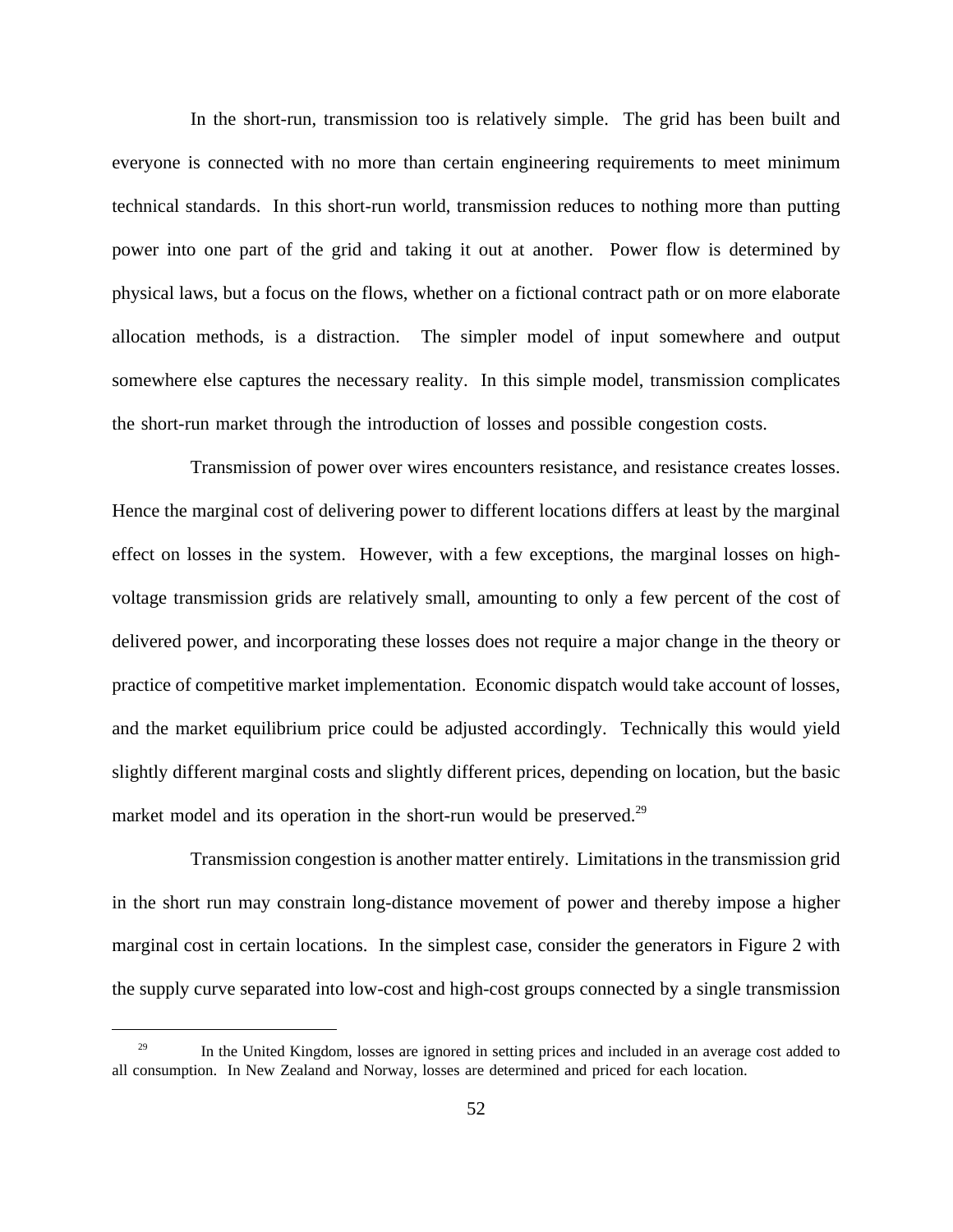line. For sake of discussion, assume all the customers are located in the high-cost region. Hence power will flow over the transmission line from the low-cost to the high-cost region. If this line has a limit, then in periods of high demand not all the power that could be generated in the lowcost region can be used, and some of the cheap plants are "constrained off." In this case, the demand is met by higher-cost plants that, absent the constraint, would not run, but due to transmission congestion are now "constrained on." The marginal cost in the two regions differs because of transmission congestion. The marginal cost of power in the low-cost region is no greater than the cost of the cheapest constrained-off plant -- otherwise the plant would run. Similarly, the marginal cost in the high-cost region is no less than the cost of the most expensive constrained-on plant -- otherwise the plant would not be in use. The difference between these two costs, net of marginal losses, is the congestion rental.

This congested-induced marginal cost difference can be as large as the cost of the generation in the unconstrained case. If a cheap coal plant is constrained off and an oil plant that costs more than twice as much to run is constrained on, the difference in marginal costs by region is greater than the cost of energy at the coal plant. This result does not depend in any way on the use of a simple case with a single line and two regions. In a real network the interactions are more complicated -- with loop flow and multiple contingencies confronting thermal limits on lines or voltage limits on buses -- but the point is the same. It is easy to construct examples where congestion in the transmission grid leads to marginal costs that differ by more than 100 percent across different locations.<sup>30</sup>

If there is transmission congestion, therefore, the short-run market model and

W. Hogan, "Markets in Real Electric Networks Require Reactive Prices," Energy Journal, Vol. 14, No. 3, 1993, pp. 171-200.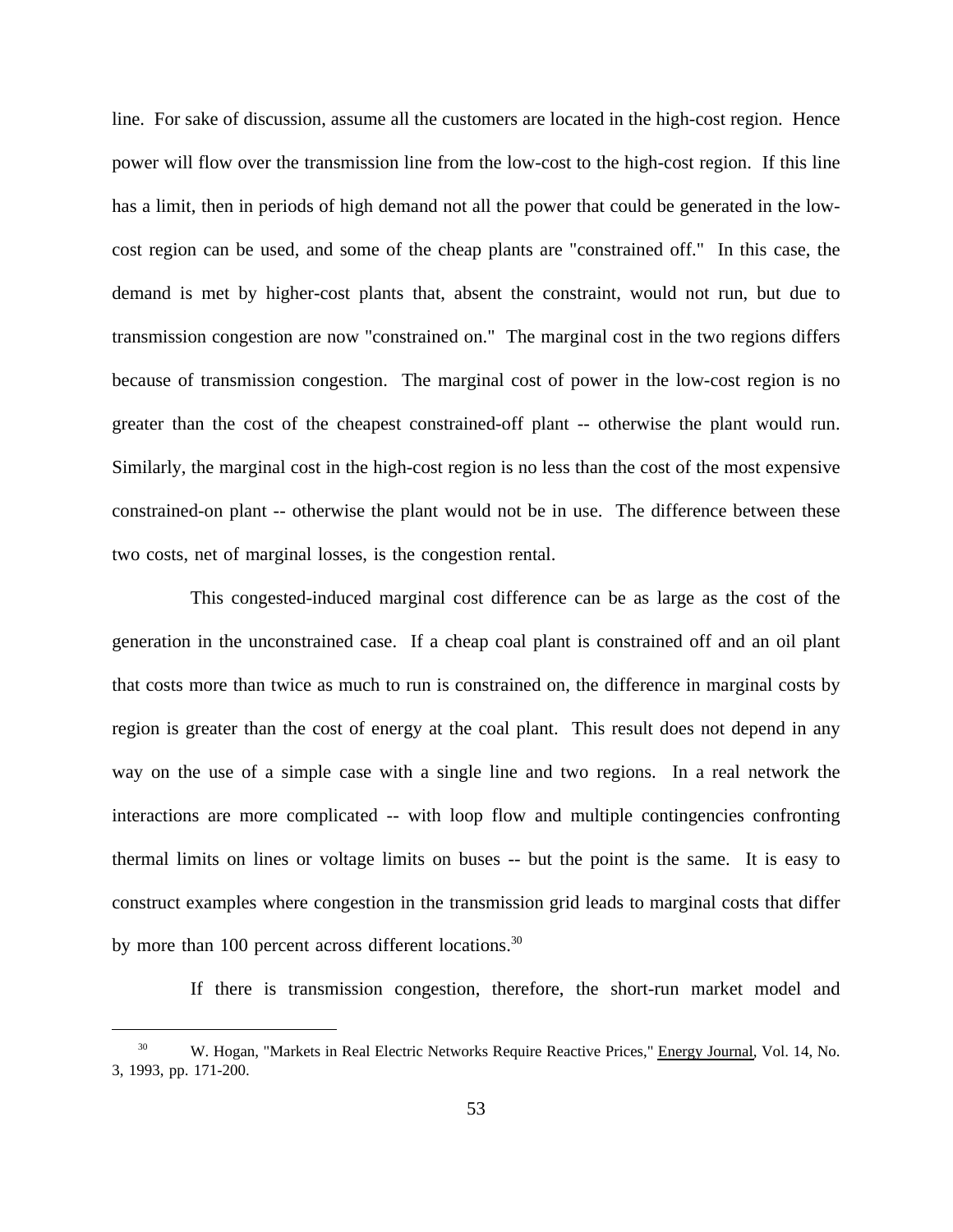determination of marginal costs must include the effects of the constraints. This extension presents no difficulty, in principle. The only impact is that the market now consists of a set of prices, one for each location. Economic dispatch will still be the least-cost equilibrium. Generators will still bid as before, with the bid understood to be the minimum acceptable price at their location. Customers will bid also, with dispatchable demand and the bid setting the maximum price that will be paid at each customer's location. The economic dispatch process will produce the corresponding prices at each location, incorporating the combined effect of generation, losses and congestion.<sup>31</sup> In terms of their own supply and demand, everyone sees a single price, which is the SRMC price of power at their location. If a transmission price is necessary, the natural definition of transmission is supplying power at one location and using it at another, with the corresponding transmission price as the difference between the prices at the two locations.<sup>32</sup>

This short-run competitive market with bidding and centralized dispatch is consistent with least-cost dispatch. The locational prices define the true and full opportunity cost in the short run. Each generator and each customer sees a single price for the half-hour, and the prices vary over half-hours to reflect changing supply and demand conditions. All the complexities of the power supply grid and network interactions are subsumed under the economic dispatch and calculation of the locational SRMC prices. These are the only prices needed to provide efficient

<sup>31</sup> F. C. Schweppe, M. C. Caramanis, R. D. Tabors, R.E. Bohn, Spot Pricing of Electricity, Kluwer Academic Publishers, Norwell, MA, 1988. W. W. Hogan, "Contract Networks for Electric Power Transmission," Journal of Regulatory Economics, Vol. 4, No. 3, September 1992, pp. 211-242.

<sup>&</sup>lt;sup>32</sup> Locational prices reflecting short-run generation, losses and congestion are determined in the "regulation" spot market in Norway. See J. Moen, "Electric Utility Regulation, Structure and Competition. Experiences from the Norwegian Electric Supply Industry (ESI)," Norwegian Water Resources and Energy Administration, NVE, Oslo, April 1994. A similar approach is part of the proposed transmission pricing regime for New Zealand as described in Trans Power New Zealand "Transmission Pricing 1993," Wellington, New Zealand, February 1993.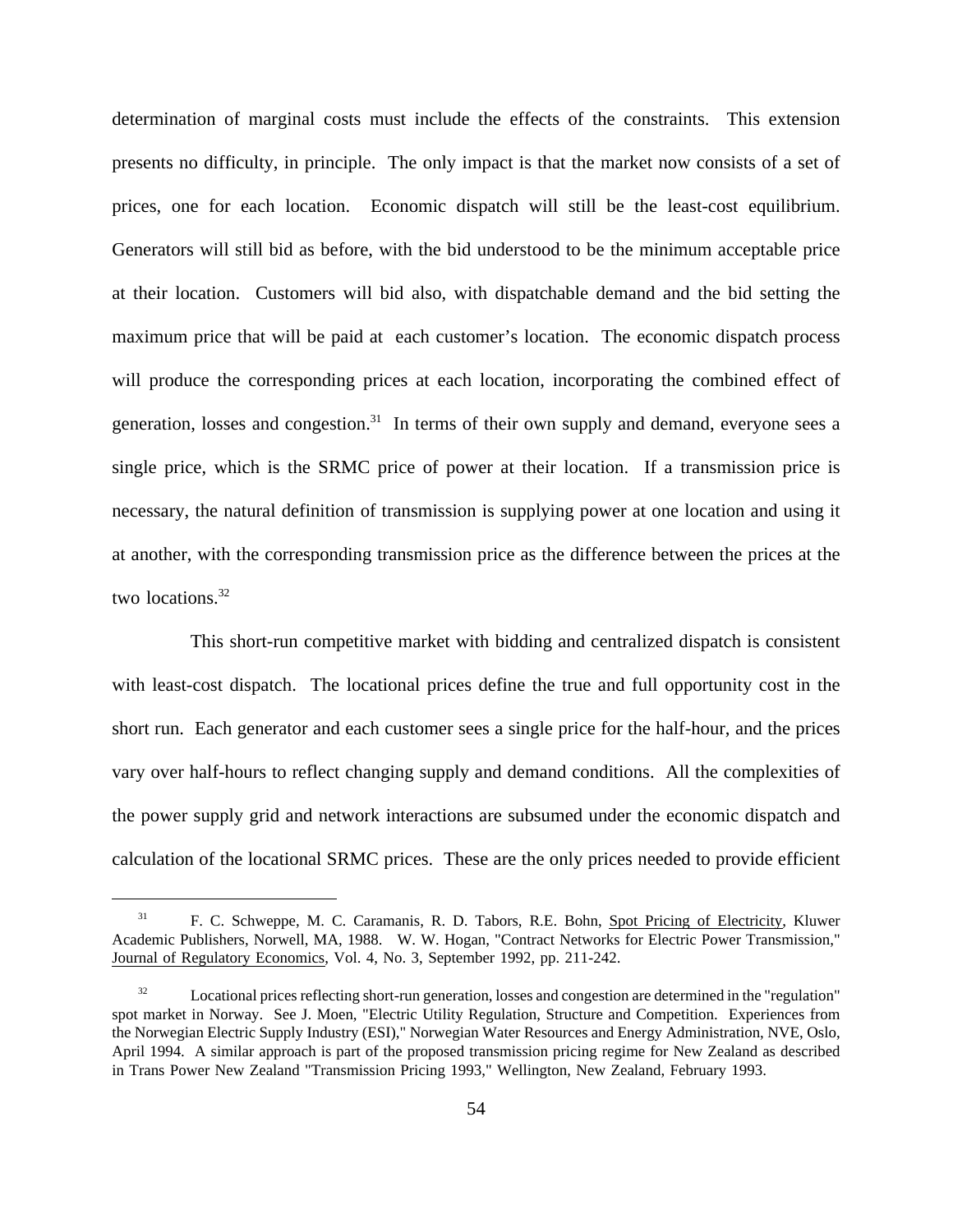incentives, and payments for short-term energy are the only payments required to cover costs in the short run. The administrative overhead of the Poolco could be covered by rents on losses or, if necessary, a negligible markup applied to all power. The dispatch and settlements process are handled by Poolco, with regulatory oversight to guarantee comparable service through open access to the pool. Something like this system is necessary, and a pool operation is the natural mechanism:

> "The process of defining the comparability standard will dominate the electric transmission service debate just as it did in the case of natural gas. And for many reasons having to do with backup, balancing and so on, a natural resolution of this debate will be to give all eligible producers and customers equal access to a tight power pool, with the pool operating to provide economic dispatch."33

### **Long-Run Market Contracts**

With changing supply and demand conditions, generators and customers will see fluctuations in short-run prices. When demand is high, more expensive generation will be employed, raising the equilibrium market prices. When transmission constraints bind, congestion costs will change prices at different locations.

Even without transmission congestion constraints, the spot market price can be volatile. In the United Kingdom, the "system marginal price" for generators, as shown in Figure 3, is calculated only in terms of the unconstrained dispatch. The figure shows the volatility in average monthly prices. The changes within a day or over the month have been greater, sometimes an order of magnitude greater. This volatility in prices presents its own risks for both generators

<sup>&</sup>lt;sup>33</sup> L. E. Ruff, "Competitive Electricity Markets: Economic Logic and Practical Implementation," International Association for Energy Economics, 15th Annual International Conference, Tours, France, May 1992 (Revised June 1992).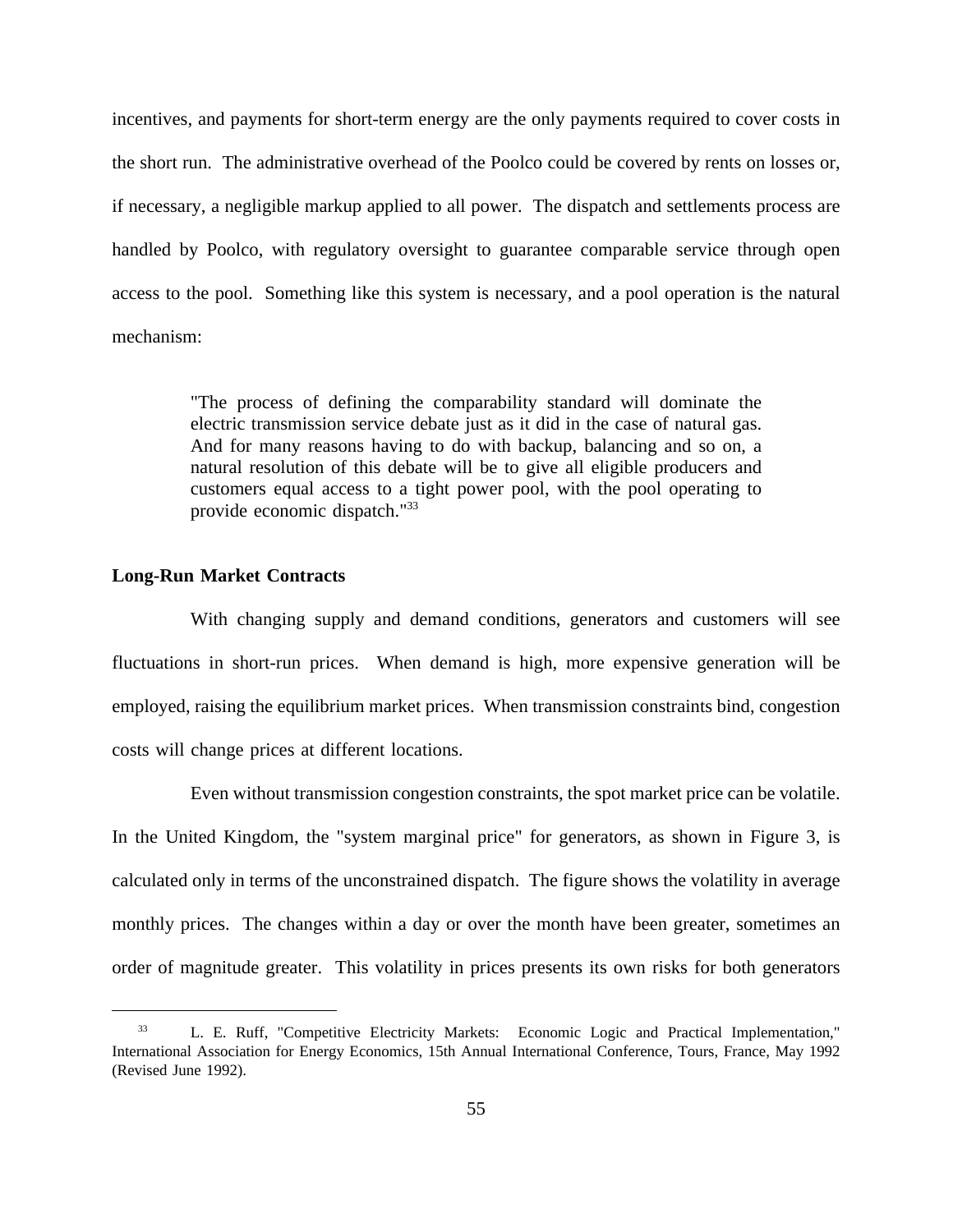and customers, and there will be a natural interest in long-term mechanisms to mitigate or share this risk. The choice in the market is for long-term contracts.

Traditionally, and in many other markets, the notion of a long-term contract carries with it the assumption that customers and generators can make an agreement to trade a certain amount of power at a certain price. The implicit assumption is that a specific generator will run to satisfy the



demand of a specific customer. To the extent that the customer's needs change, the customer might sell the contract in a secondary market and so, too, for the generator. Efficient operation of the secondary market would guarantee equilibrium and everyone would face the true opportunity cost at the margin.

However, this notion of specific performance stands at odds with the operation of the short-run market for electricity. To achieve an efficient economic dispatch in the short-run, the dispatcher must have freedom in responding to the bids to decide which plants run and which are idle, independent of the provisions of long-term contracts. And with the complex network interactions, it is impossible to identify which generator is serving which customer. All generation is providing power into the grid, and all customers are taking power out of the grid. There are no bilateral transactions and there is no way to operate a secondary market in the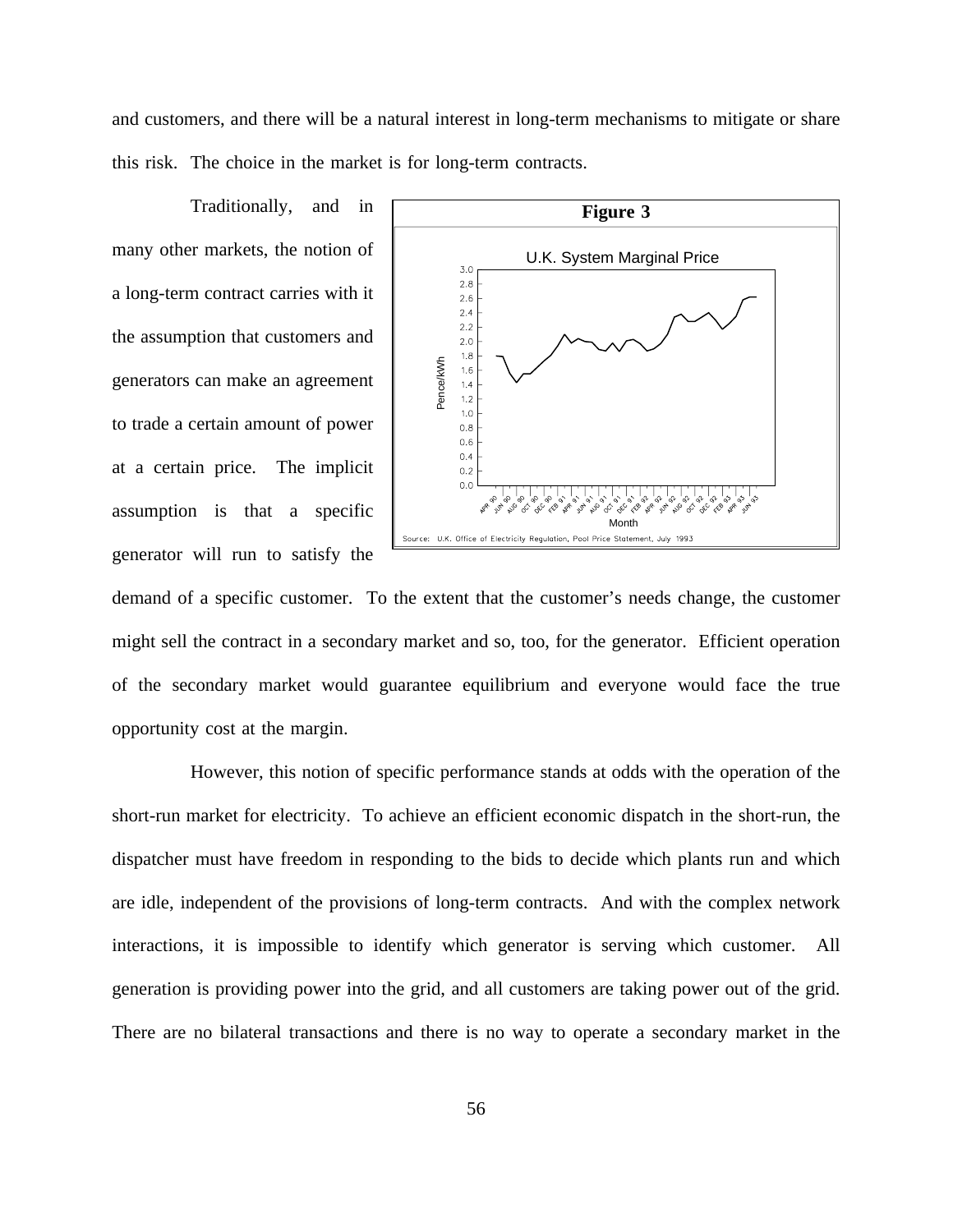actual deliveries of power. It is not even in the interest of the generators or the customers to restrict the dispatch and forgo the benefits of the most economic use of the available generation. The short-term dispatch decisions are made independent of and without any recognition of any long-term contracts. In this way, electricity is not like other commodities.

This dictate of the physical laws governing power flow on the transmission grid does not preclude long-term contracts, but it does change the essential character of the contracts. Rather than controlling the dispatch and the short-run market, long-term contracts focus on the problem of price volatility and provide a price hedge, not by managing the flow of power but by managing the flow of money. The short-run prices provide the right incentives for generation and consumption, but create a need to hedge the price changes. Recognizing the operation of the short-run market, there is an economic equivalent of the long-run contract for power that does not require any specific plant to run for any specific customer.

Consider the case of no transmission congestion first. In this circumstance, except for the small effect of losses, it is possible to treat all production and consumption as occurring at the same location. Here the natural arrangement is to contract for differences against the equilibrium



price in the market. As illustrated in Figure 4, a customer and a generator agree on an average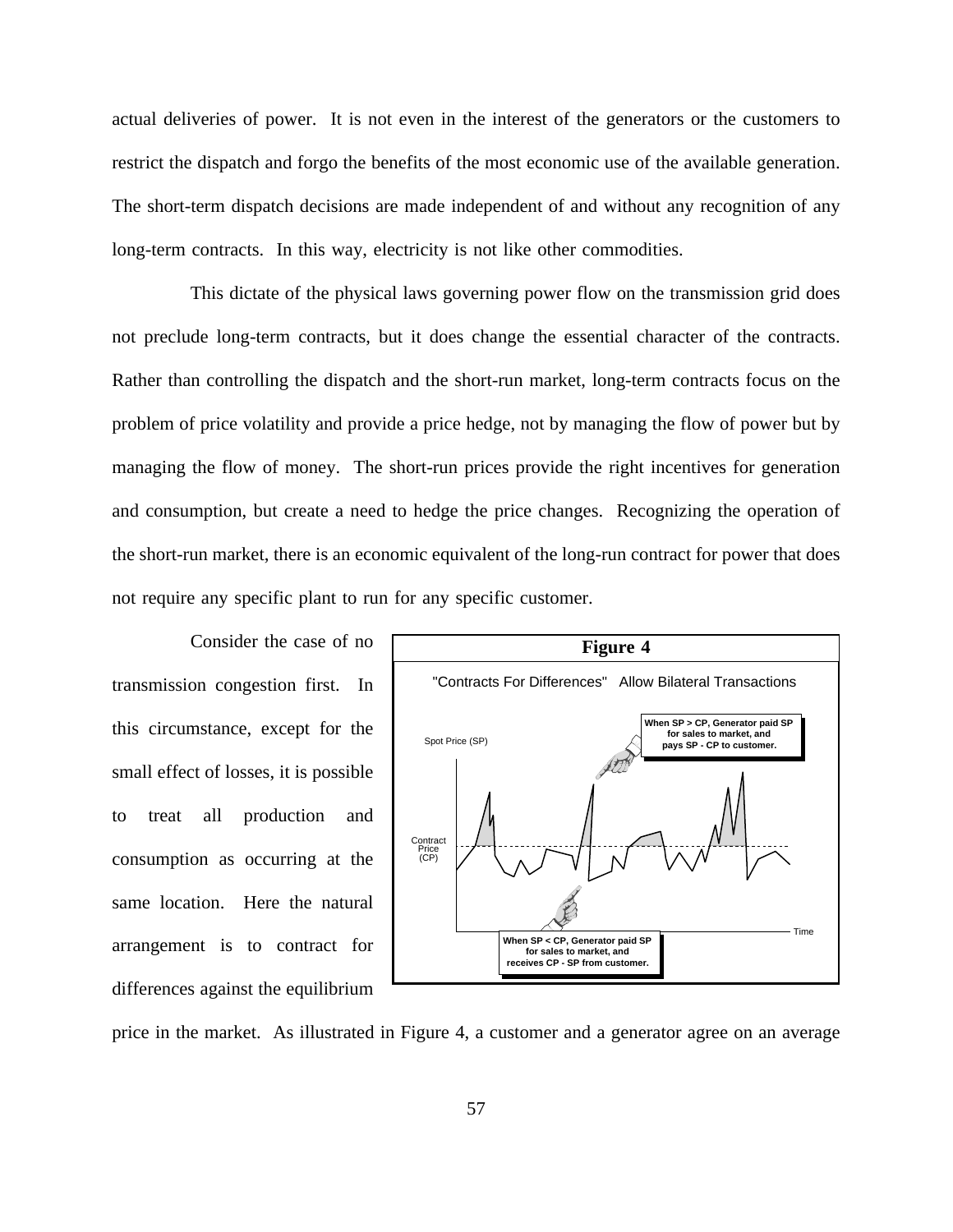contract price for a fixed quantity, say 100 MW at five cents. On the half-hour, if the pool price is six cents, the customer buys power from the pool at six cents and the generators sells power for six cents. Under the contract, the generator owes the customer one cent for each of the 100 MW over the half-hour. In the opposite case, with the pool price at three cents, the customer pays three cents to the Poolco, which in turn pays three cents to the generator, but now the customer owes the generator two cents for each of the 100 MW over the half-hour.

In effect, the generator and the customer have a long-term contract for 100 MW at five cents. The contract requires no direct interaction with the Poolco other than for the continuing short-run market transactions. But through the interaction with the Poolco, the situation is even better than with a long-run contract between a specific generator and a specific customer. For now if the customer demand is above or below 100 MW, there is a ready and an automatic secondary market, namely the pool, where extra power is purchased or sold at the pool price. Similarly for the generator, there is an automatic market for surplus power or backup supplies without the cost and problems of a large number of repeated short-run bilateral negotiations with other generators. And if the customer really consumes 100 MW, and the generator really produces the 100 MW, the economics guarantee that the average price is still five cents. Furthermore, with the contract fixed at 100 MW, rather than the amount actually produced or consumed, the long-run average price is guaranteed without disturbing any of the short-run incentives at the margin. Hence, the long-run contract is compatible with the short-run market.

The price of the generation contract would depend on the agreed upon reference price and other terms and conditions. Generators and customers might agree on dead zones, different up-side and down-side price commitments or anything else that could be negotiated in a free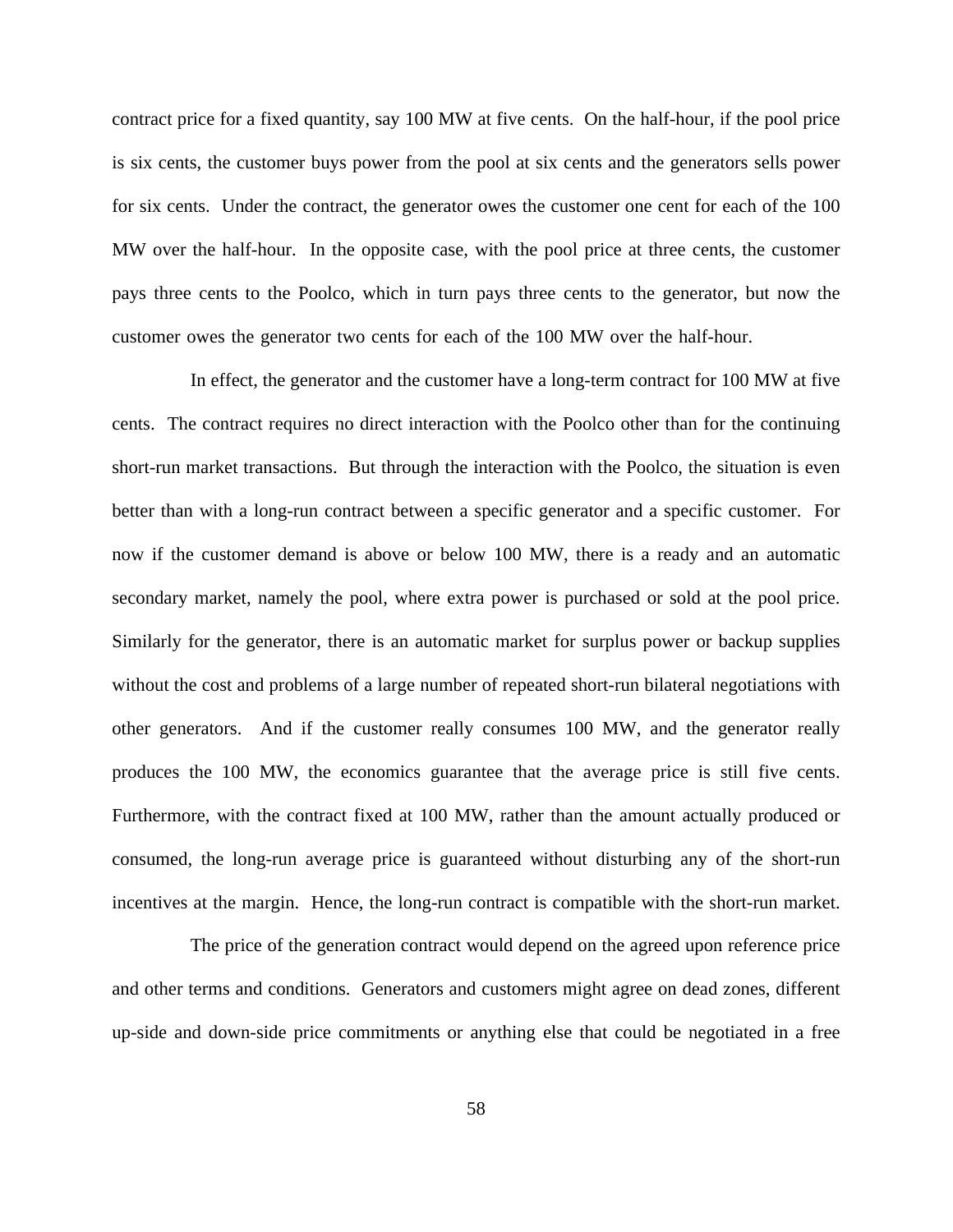market to reflect the circumstances and risk preferences of the parties. Whether generators pay customers, or vice versa, depends on the terms. However, the Poolco does not need to take any notice of the contracts or have any knowledge of the terms. Just such contracts have emerged in the United Kingdom market to provide price hedges against fluctuations in the pool price.

In the presence of transmission congestion, the generation contract is necessary but not sufficient to provide the necessary long-term price hedge. A bilateral arrangement between a customer and a generator can capture the effect of aggregate movements in the market, when the single market price is up or the single market price is down. However, transmission congestion can produce significant movements in price that are different depending on location. If the customer is located far from the generator, transmission congestion might confront the customer with a high locational price and leave the generator with a low locational price. Now the generator alone cannot provide the natural back-to-back hedge on fluctuations of the short-run market price. Something more is needed.

Transmission congestion in the short-run market creates another related and significant problem for the Poolco. In the presence of congestion, revenues collected from customers will substantially exceed the payments to generators. The difference is the congestion rent that accrues because of constraints in the transmission grid. At a minimum, this congestion rent revenue itself will be a highly volatile source of payment to the Poolco. At worse, if the Poolco keeps the congestion revenue, incentives arise to manipulate dispatch and prevent grid expansion in order to generate even greater congestion rentals. The Poolco is a natural monopoly and could distort both dispatch and expansion. If the Poolco receives the benefits from congestion rentals, this incentive would work contrary to the goal of an efficient, competitive electricity market.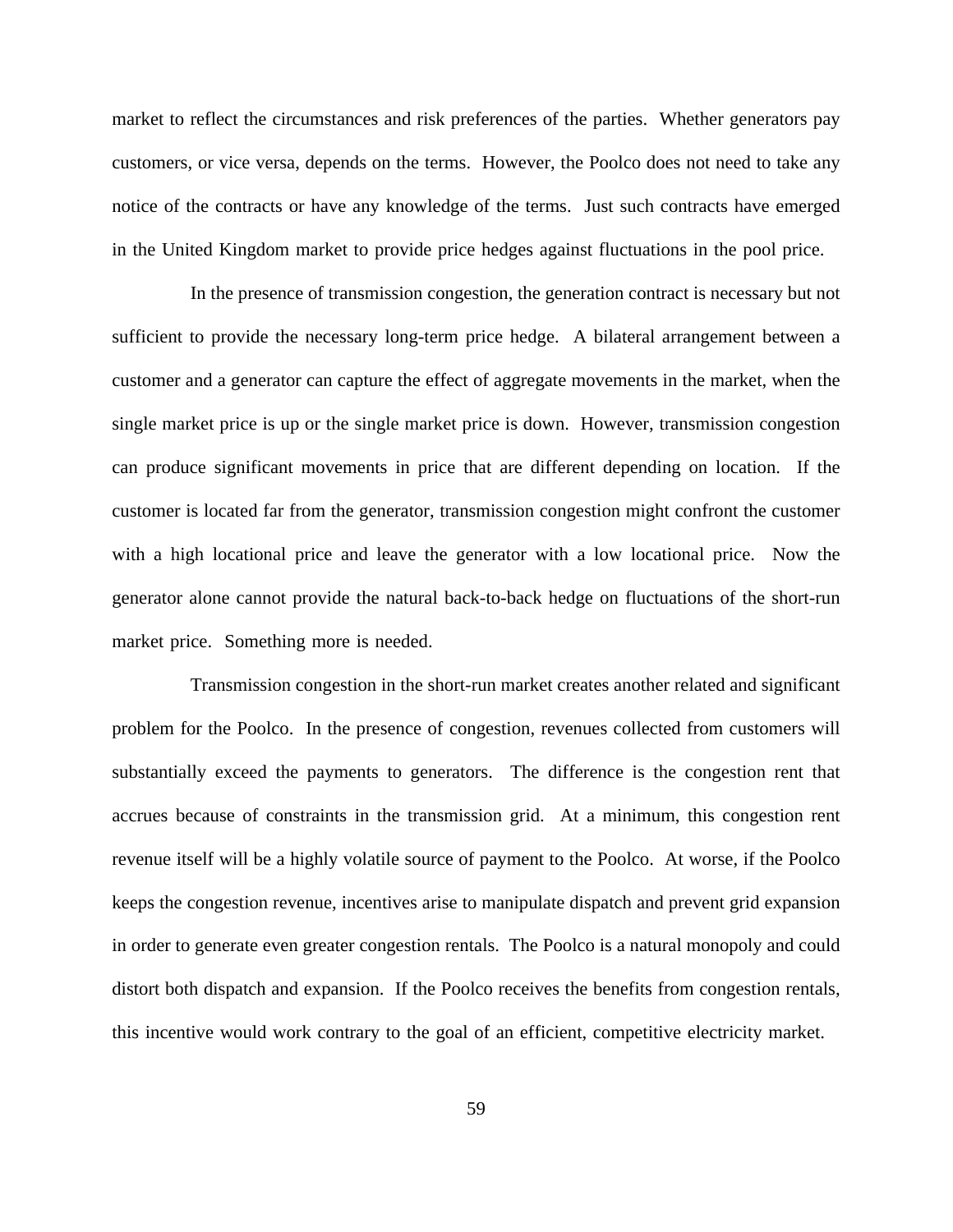The convenient solution to both problems -- providing a price hedge against locational congestion differentials and removing the adverse incentive for Poolco -- is to redistribute the congestion revenue through a system of long-run transmission contracts operating in parallel with the long-run generation contracts. Just as with generation, it is not possible to operate an efficient short-run market that includes transmission of specific power to specific customers. However, just as with generation, it is possible to arrange a transmission contract that provides compensation for differences in prices, in this case for differences in the congestion costs between different locations across the network.

It is possible to define point-to-point transmission congestion contracts for compensation that make payments to the right holders in the event of constrained transmission in the grid. These point-to-point price protection transmission contracts defined in alternative equivalent ways, with various advantages for implementation and interpretation. For example:

- **Difference in Congestion Costs.** Receive the difference in congestion costs between two buses for a fixed quantity of power.
- **Purchase at a Distant Location**. Purchase a fixed quantity of power at one location but pay the price applicable at a distant location.
- **Dispatch with No Congestion Payment**. Inject and remove a fixed quantity of power without any congestion payment.

The total quantity of these contracts can be defined for a given configuration of the network. A particular pattern of flows in the network cannot be guaranteed, due to the effects of changing load patterns and the complex network interactions through loop flow. Hence, physical rights for moving power cannot be assured. However, the congestion rental or purchase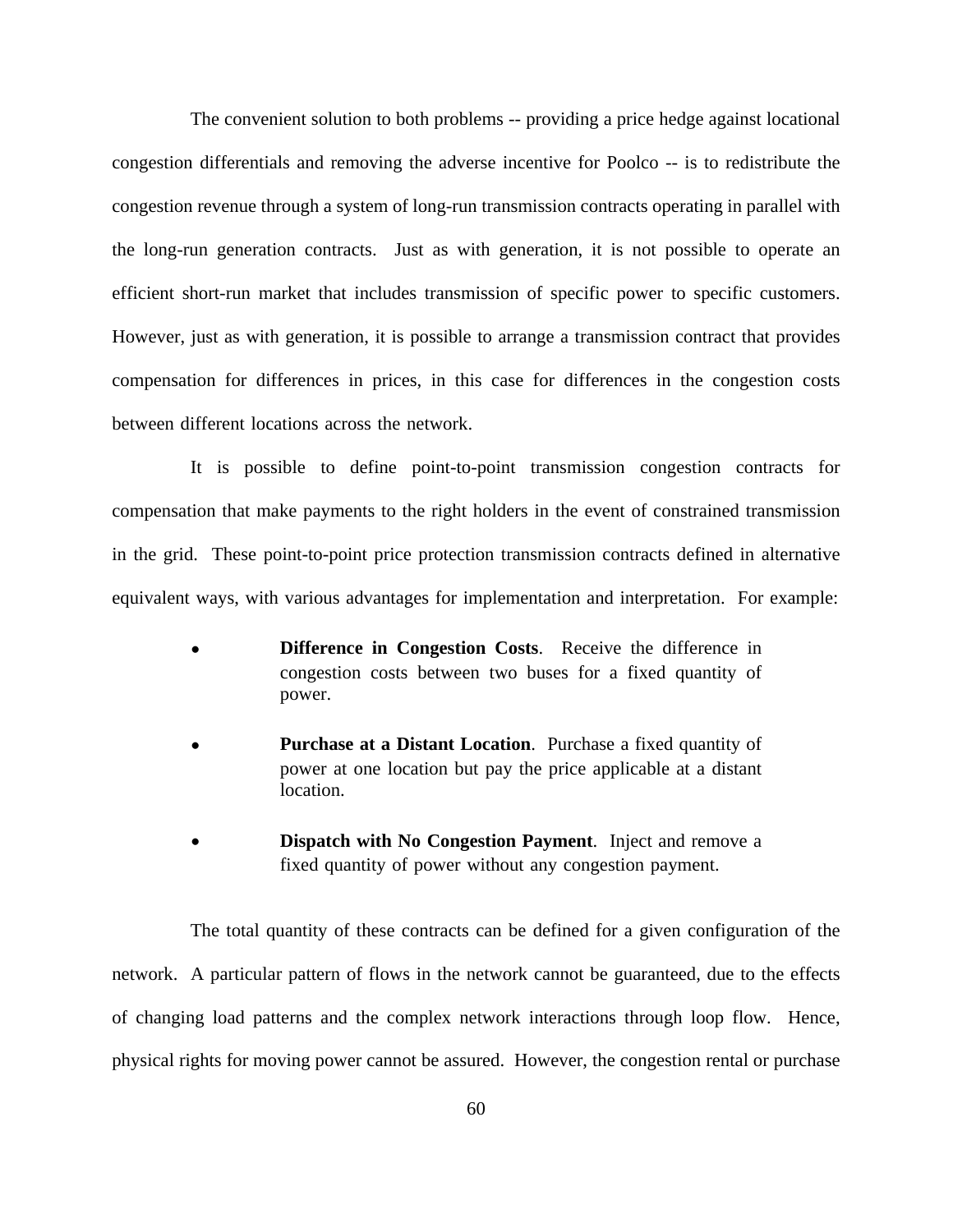rights, as defined here, in effect deal with assured compensation that produces the same economic effect as do assured flows. These transmission congestion contracts can be guaranteed for any pattern of loads in the network. In a real system, the associated flows under the transmission congestion contracts would respect all the constraints in the grid, including contingency constraints for thermal limits on lines and voltage limits at buses.

The transmission right would exist for a particular quantity between two locations. For example, suppose that the generator in the example above operated at location C in Figure 5, and had a contract for 100 MW with a customer at location B. Without any constraints, the



difference in prices might be a few percent, say 5 cents at C and 5.3 cents at B. The difference would be the marginal cost of losses, and the generator could promise the customer power at 5.3 cents per kilowatt-hour. When the system becomes congested, as it is in the figure, the efficient price might jump to 7.25 cents at location B, reflecting a congestion cost of 1.95 cents.

The generator in this case might have obtained a transmission contract for 100 MW between the generator's location at C and the customer's location at B. The right provided by the contract would not be for a specific movement of power, but rather for payment of the congestion rental. Hence, if a transmission constraint caused prices to rise to 7.25 cents at the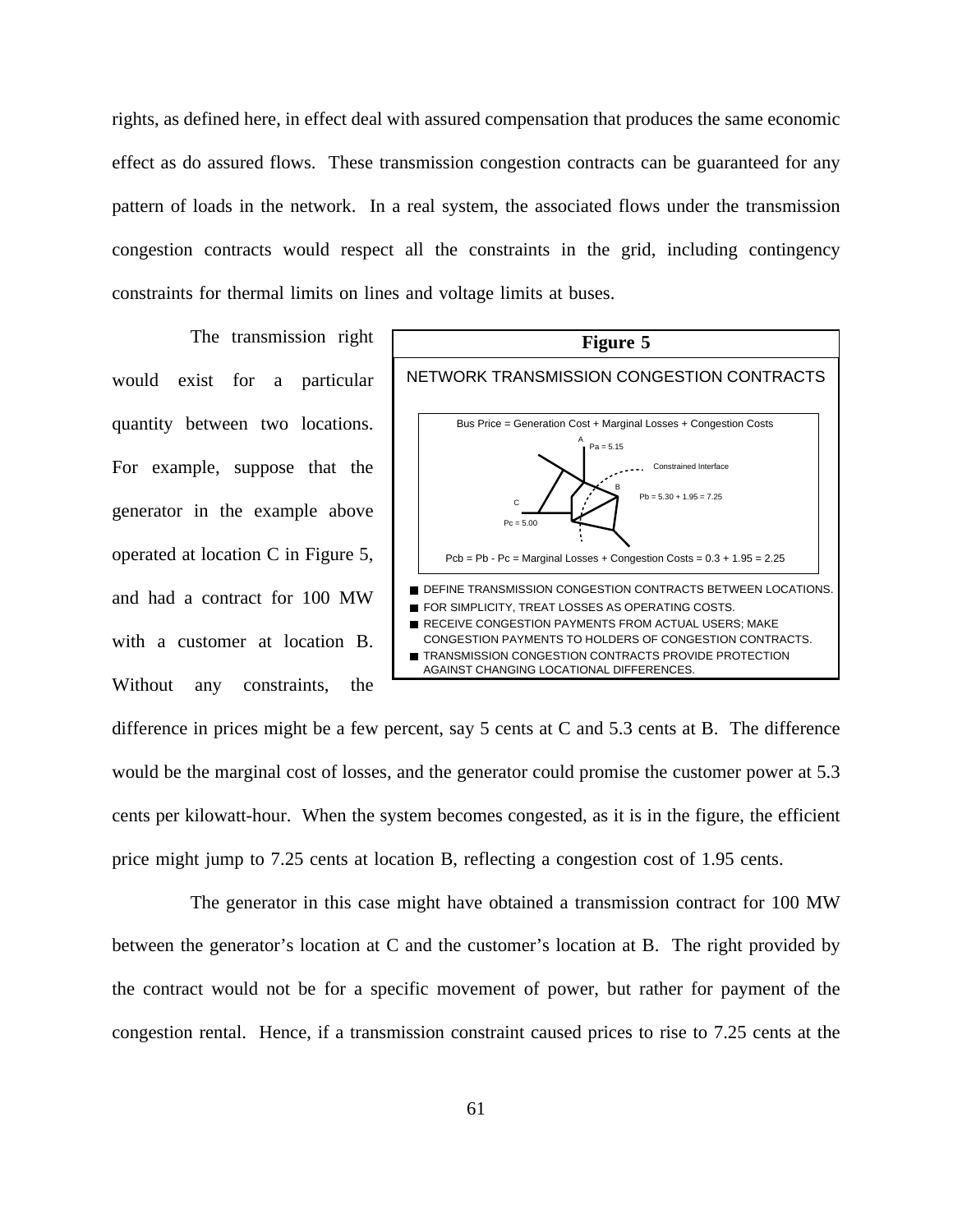customer's location, but remain at five cents at the generator's location, the 2.25 cent difference would be the cost of losses at 0.3 cents and the congestion rental of 1.95 cents. The customer would pay the Poolco 7.25 cents for the power. The Poolco would in turn pay the generator five cents for the power supplied in the short-run market. As the holder of the transmission contract, the generator would receive 1.95 cents for each of the 100 MW covered under the transmission contract. This revenue would allow the generator to pay the difference under the generation contract so that the net cost to the customer is 5.3 cents as agreed upon in the bilateral power contract. Without the transmission contract, the generator would have no revenue to compensate the customer for the difference in the prices at their two locations. The transmission contract completes the package.

The point-to-point congestion contracts can be provided by the pool and allow protection of new investment in generation and transmission. The pool takes no risk in offering these transmission congestion contracts because the revenue collected from users paying at shortrun marginal cost is always great enough to honor the obligations under the congestion contracts.

When only the single generator and customer are involved, this sequence of exchanges under the two types of contracts may seem unnecessary. However, in a real network with many participants the process is far less obvious, but the net result is the same. Short-run incentives at the margin follow the incentives of short-run opportunity costs, and long-run contracts operate to provide price hedges against specific quantities. The structure of this market with contracts is illustrated in Figure 6. The Poolco operates in the short-run market to provide economic dispatch. It collects and pays according to the short-run marginal price at each location and distributes the congestion rentals to the holders of transmission congestion contracts. Generators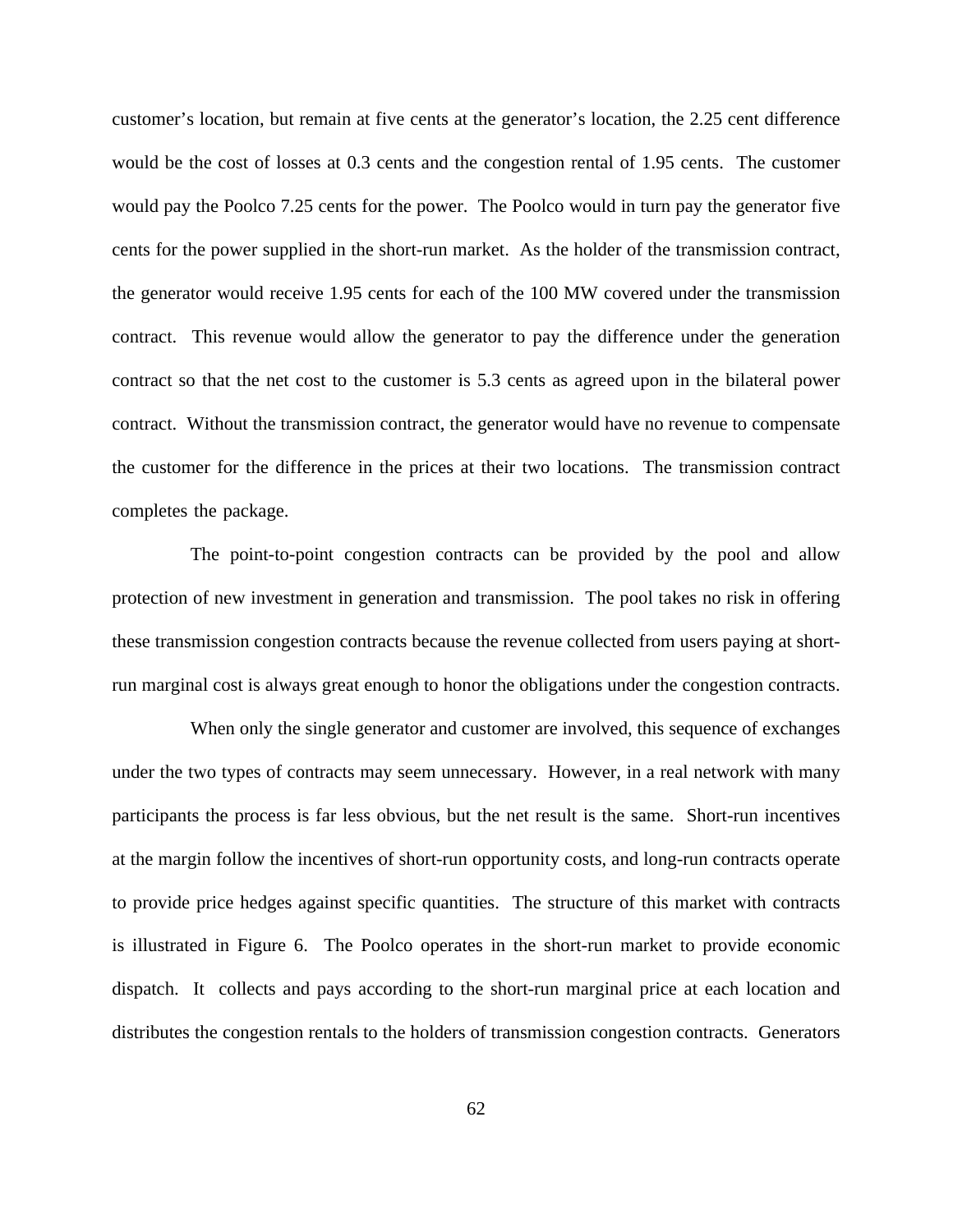and customers make separate bilateral arrangements for generation contracts. Unlike with the generation contracts, the Poolco's participation in the transmission contracts is necessary because of the network interactions that make it impossible to link specific customers paying



congestion costs with specific customer receiving congestion compensation. In the aggregate the total congestion payments received by the Poolco will fund the congestion payment obligations under the transmission contracts, but the congestion prices paid and received will be highly variable and load dependent. Only the Poolco will have the necessary information, but the information will be readily available, embedded in all the pool's locational prices. $34$ 

If the pool transmission congestion contracts have been fully allocated, then the Poolco will be simply a conduit for the distribution of the congestion rentals. The Poolco will no longer have an incentive to increase congestion rentals, because any increase would flow only to the holders of the transmission congestion contracts, not to the Poolco. The problem of supervising the Poolco and Gridco monopolies would be greatly reduced. And through a combination of

<sup>&</sup>lt;sup>34</sup> W. W. Hogan, "Contract Networks for Electric Power Transmission," Journal of Regulatory Economics, Vol. 4, No. 3, September 1992, pp. 211-242. These transmission congestion contracts define directional price differences that guarantee protection from changes in congestion rentals. Additional congestion payments from the grid to congestion contract holders may be necessary to pass through all the congestion rents inherent in short-run, locational, marginal-cost prices. See the appendix in the present paper for further examples.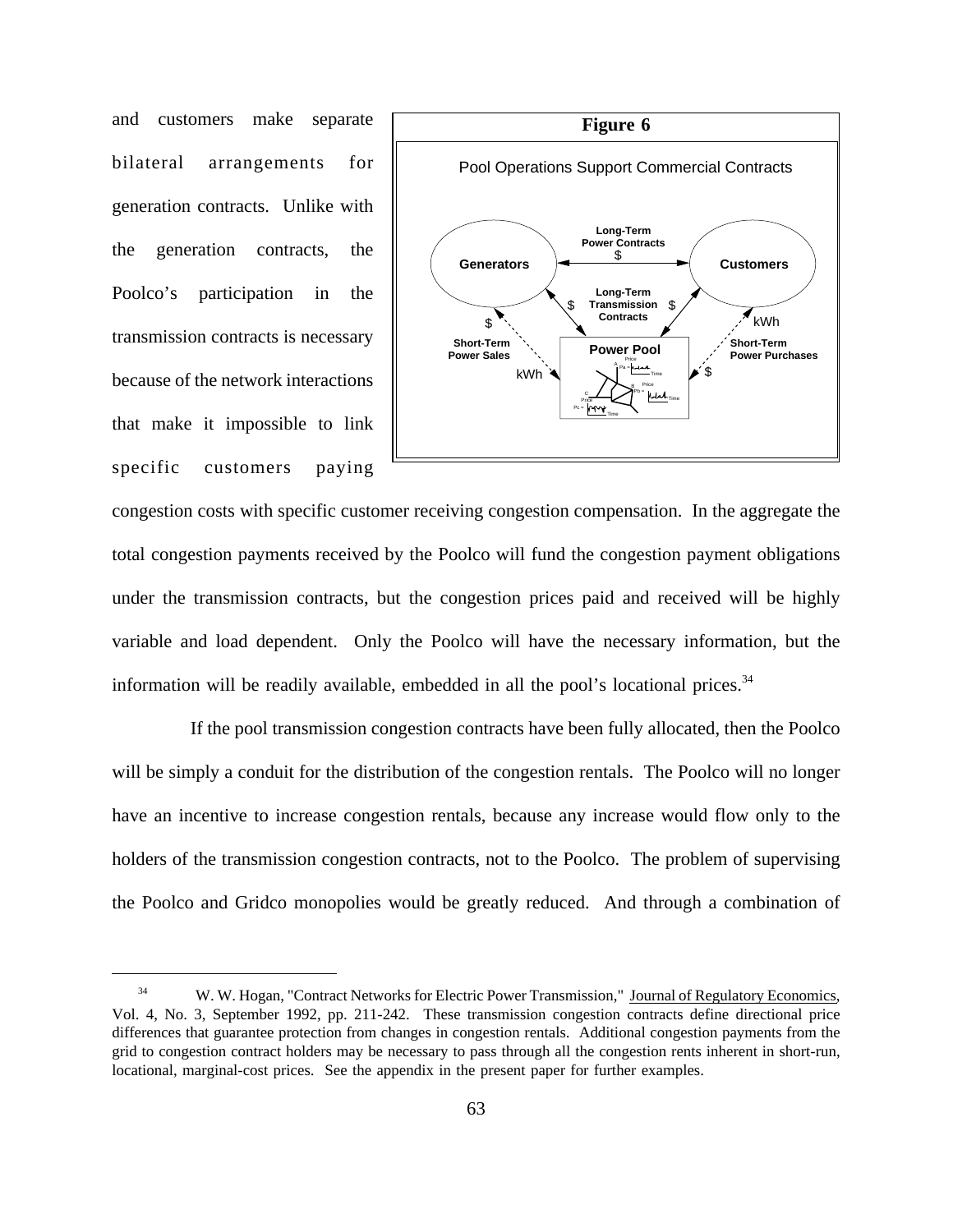generation and transmission contracts, participants in the electricity market can arrange price hedges that could provide the economic equivalent of a long-term contract for specific power delivered to a specific customer.

### **Poolco and Contract Flexibility**

The pool-based market operation is fundamentally a technical device to facilitate bilateral contracts negotiated and administered totally independent of the Poolco. Because the pool provides and prices system services and incremental physical energy on an efficient, nondiscriminatory basis without even knowing about bilateral contracts, market participants can enter into any kind of bilateral commercial contracts they choose and can then meet their contract obligations flexibly and economically.

Gencos, customers and, perhaps, power merchants could enter into bilateral contracts specifying the prices and other conditions under which the seller would sell and the buyer would buy defined amounts of electricity at defined times and places. Such contracts would be used to guarantee prices for periods of, say, one year, to accommodate annual budget and weather cycles, planned maintenance schedules and so forth. Shorter-term (e.g., two-week) contracts would also be used to adjust contract positions to actual conditions as they develop. For example, a customer whose load evolved differently than expected earlier in the year, or a Genco whose generating capacity was temporarily less than it contracted to provide, could always satisfy its needs and obligations by buying and selling physical energy in the pool -- that is the great advantage of the pool -- but may want short-term contracts to protect against pool price risk.

The pool would allow last-minute adjustments by any entity who needs more (less)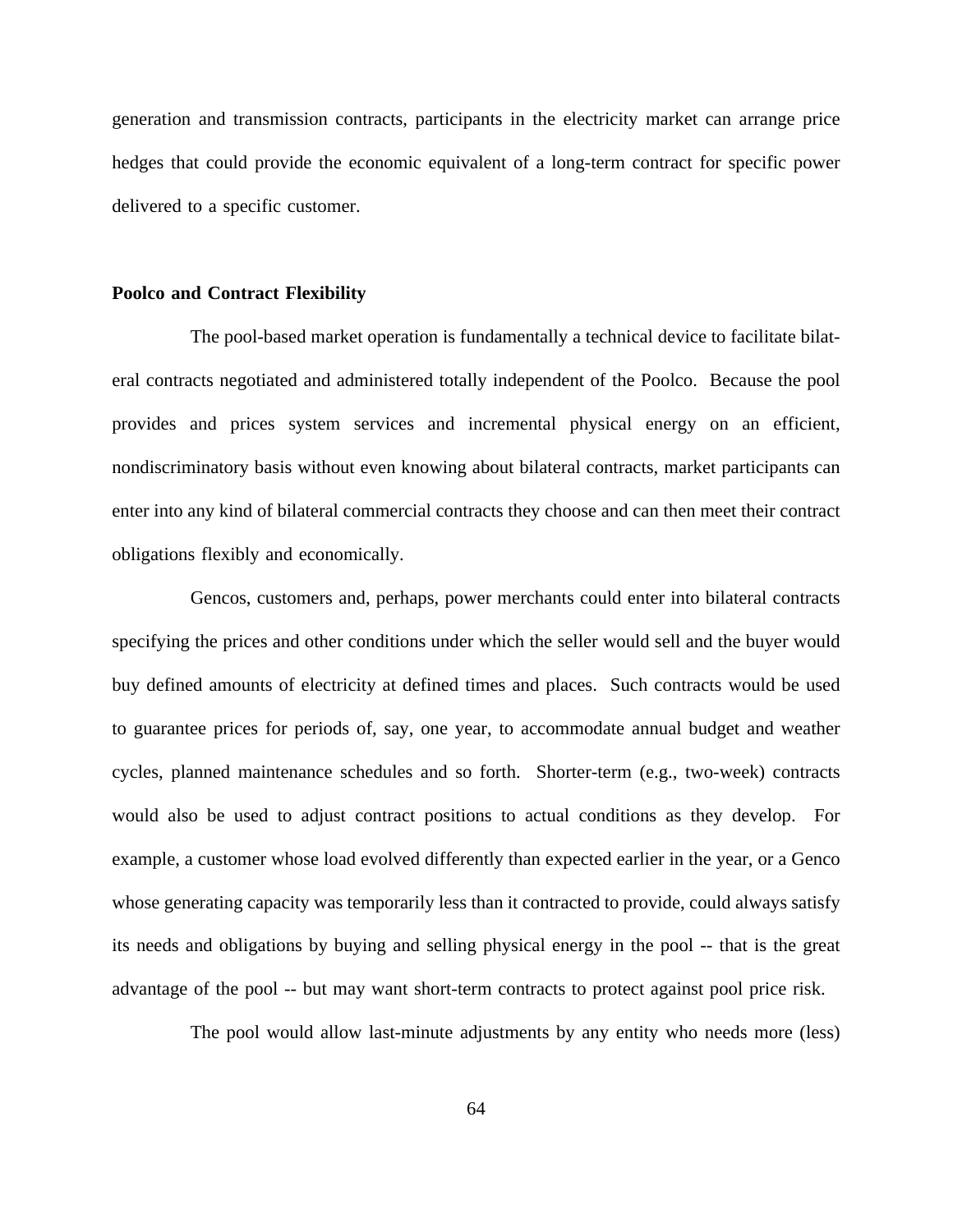physical energy than it could produce or had contracted for. The ability to buy and sell such quantities at a common, efficient spot price at the time and location of the physical transaction is essential to maintain efficient short-run operations of the system, to reduce the risks involved in longer-term contracting and to facilitate contracting by exposing a common reference price.

A pool-based market allows great commercial flexibility in bilateral contracting and individual operations even though -- or, more accurately, because -- physical electricity is sold to and purchased from the spot market or pool. As a mechanical matter, however, the contracts must take the form of contracts for differences that specify payments between the parties based on pool prices.

The existence of a pool does nothing to limit the flexibility of any Genco or customer to operate as it chooses individually or as it has contracted to operate. The Poolco's dispatch and pricing rules would provide the flexibility for any Genco to operate whenever it wants to (subject to system-dependent technical limits) simply by providing a sufficiently low minimum-energy price bid or declaring itself "must run." In some variants the same outcome would be implemented through Genco self-nominations that would be treated as must-run dispatch. A Genco choosing to operate in this way will be passing up the opportunity to meet its contract obligations more cheaply by buying from the pool when the pool price is less than the Genco's incremental energy cost; but any Genco which wants to operate in such a manner would be able to do so. Hence, with the exception of some minimum number of flexible plants needed to manage the system at the margin, participation in the pool dispatch would be voluntary. For a Genco which would declare plants as being required to run, thereby forgoing the benefits to itself of pool participation, the pool purchase and sale arrangements would reduce to an accounting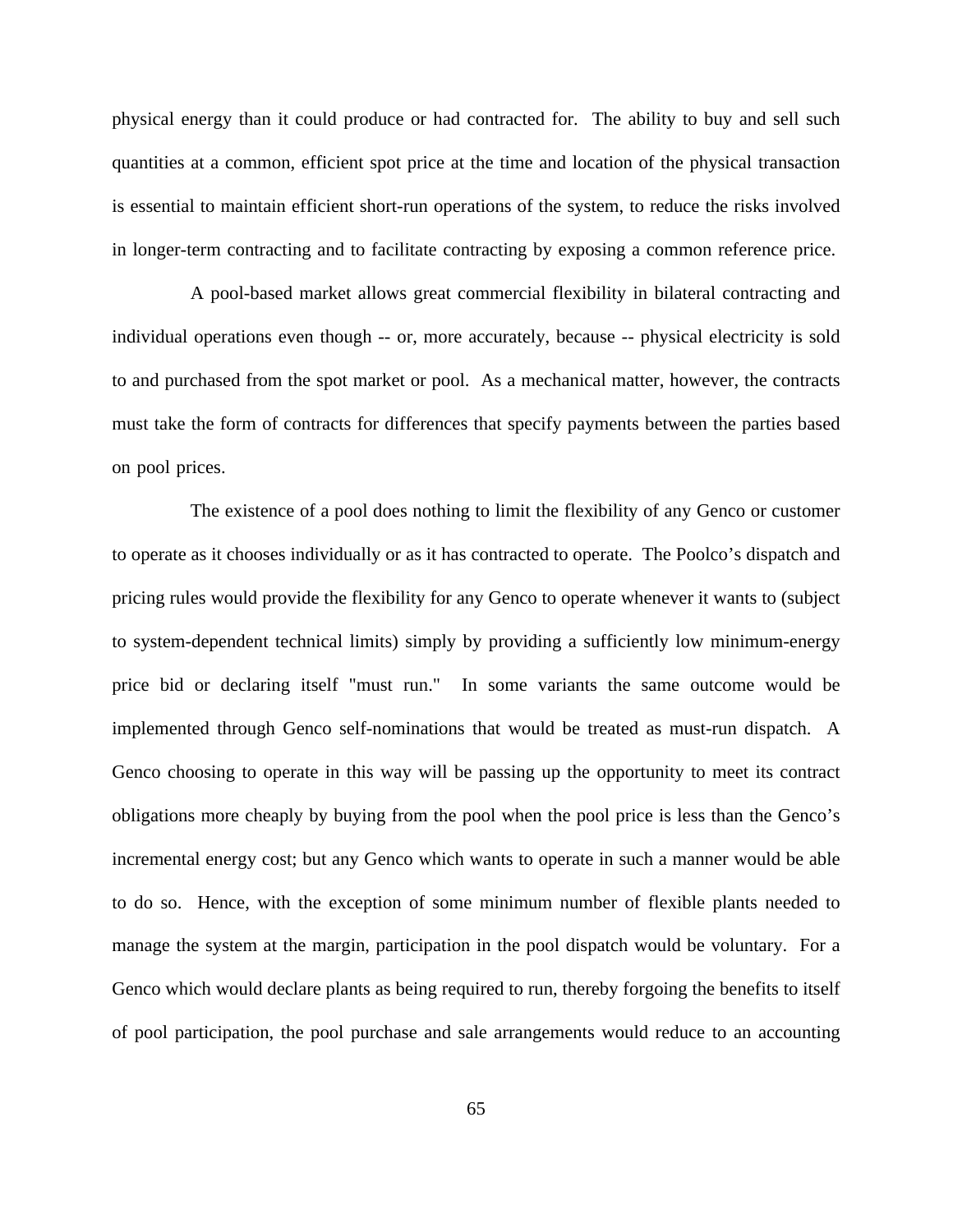convenience to track deliveries and charge for imbalances.<sup>35</sup> The market participants would retain the maximum flexibility that would be possible, consistent with reliable operation of the system.

#### **Long-Term Market Investment**

Within the contract environment of the competitive electricity market, new investment occurs principally in generating plants, customer facilities and transmission expansions. In each case, corresponding contract-right opportunities appear that can be used to hedge the price uncertainty inherent in the operation of the competitive short-run market.

In the case of investment in new generating plants or consuming facilities, the process is straightforward. Under the competitive assumption, no single generator or customer is a large part of the market, there are no significant economies of scale and no barriers to entry. Generators or customers can connect to the transmission grid at any point subject only to technical requirements defining the physical standards for hookup. If they choose, new customers or new Gencos have the option of relying solely on the short-run market, buying and selling power at the locational price determined as part of the half-hourly dispatch. The Poolco itself makes no guarantees as to the price at the location. It only guarantees open access to the pool at a price consistent with the equilibrium market. The investor takes all the business risk of generating or consuming power at an acceptable price.

If the generator or customer wants price certainty, then new generation contracts can be struck between a willing buyer and a willing seller, possibly through the intermediation of the

<sup>&</sup>lt;sup>35</sup> Under least-cost dispatch, running at a short-run loss would increase the total cost of operations in the system. With market-based pricing, there could be a redistribution of economic rents among the other market participants. However, the "must-run" Genco would bear the net increase in the total cost in the system.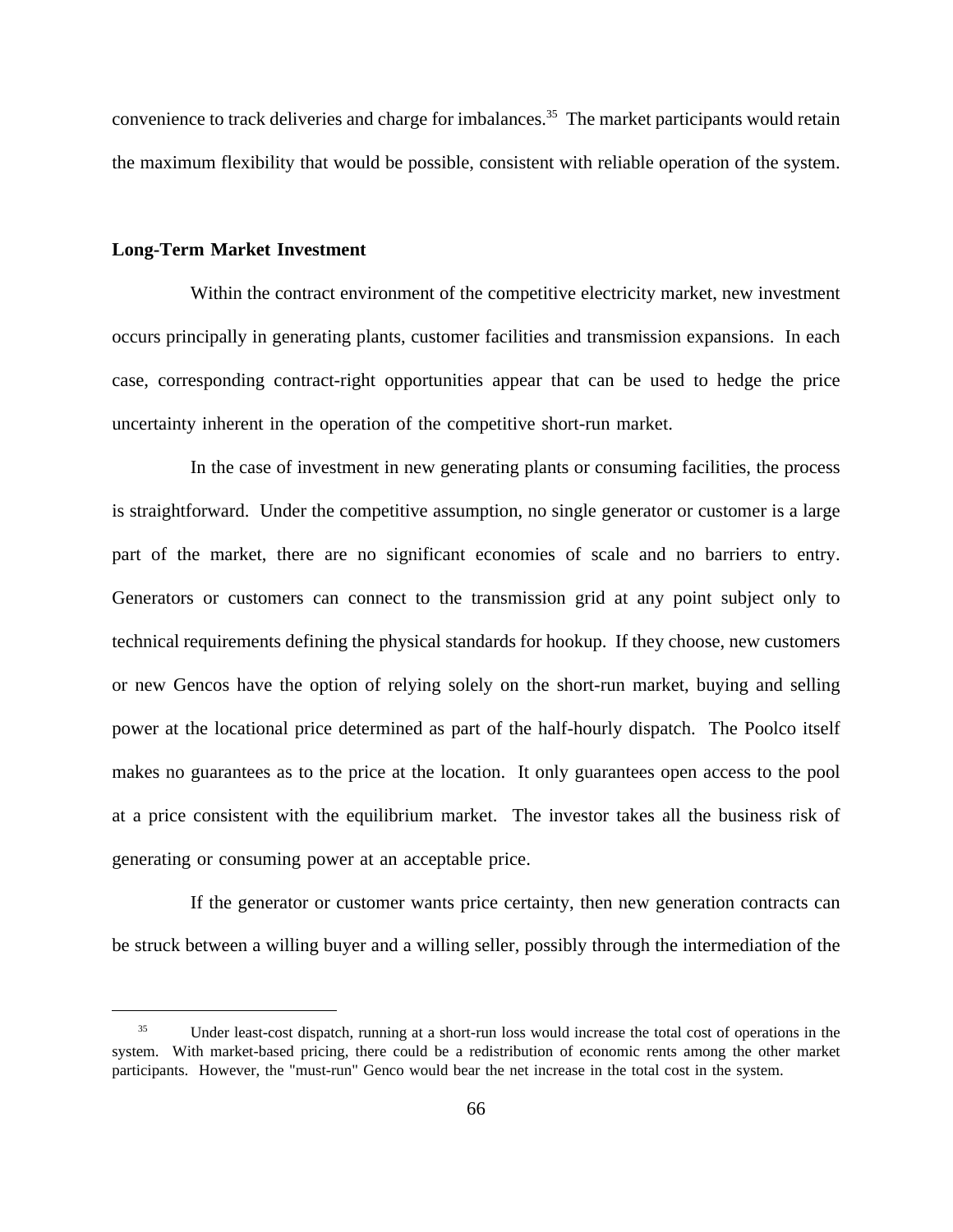aggregators and brokers. The complexity and reach of these contracts is limited only by the needs of the market. Typically, we expect a new generator to look for a customer who wants a price hedge, and the generator defers investing in new plant until sufficient long-term contracts with customers can be arranged. The generation contracts can be with one or more customers and may involve a mix of fixed charges coupled with the obligations to compensate for price differences relative to the pool price. But the customer and generator will ultimately buy and sell power at their location at the half-hourly price.

If either party expects significant transmission congestion, then a transmission congestion contract would be indicated. If transmission congestion contracts are for sale between the two points, then a contract can be obtained from the holder(s) of existing transmission congestion contracts. Or new investment by the Gridco can create new transmission congestion contracts. In the case of transmission investment, economies of scale and network interactions loom large, unlike the case assumed for generation. Hence, because of economies of scale it is expected that for any given transmission investment there will be a material change in the pool prices through reduced congestion rentals. In addition, the network interactions will create many potential beneficiaries.

These facts typically will require that any transmission expansion be organized by a consortium of transmission investors who negotiate a long-term contract that allocates the fixed cost of the investment and the corresponding allocation of new transmission congestion contracts. The Gridco, as a regulated monopoly, builds the lines in exchange for a payment that covers the capital cost and a regulated return. The Gridco does not make transmission investments without long-run contracts signed by willing customers who will pay the fixed costs and recover any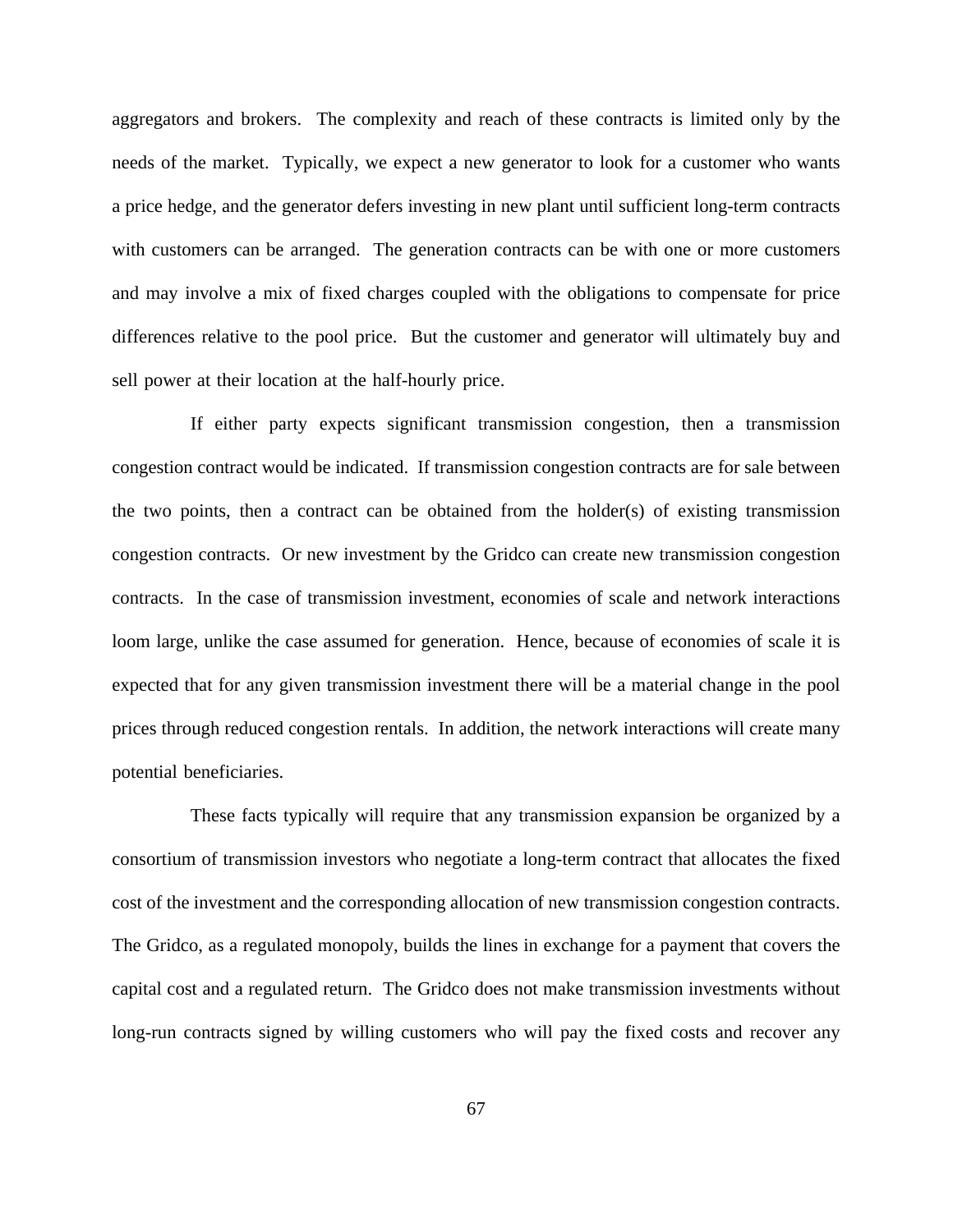future congestion revenues. The Poolco participates in the process only to verify that the newly created transmission congestion contracts are feasible and consistent with the obligation to preserve the existing set of congestion contracts on the existing grid. Unlike in the traditional definition of transmission transfer capacity, which can be ambiguous, there is a direct test to determine the feasibility of any new transmission congestion contracts for compensation, while protecting the existing transmission congestion contracts, and the test is independent of the actual loads.<sup>36</sup> Hence, incremental investments in the grid are possible anywhere without requiring that everyone connected to the grid participate in the negotiations or agree to the allocation of the new transmission congestion contracts.

This structure and its key elements -- access to essential facilities including the wires and pool dispatch, use of short-run marginal-cost pricing and reliance on long-term contracts to provide economic hedges rather than specific performance -- are not far from actual operations or proposed reforms in other systems. This competitive market is the essence of the design of the current U. K. system, with the notable difference of the lack of locational short-run prices.<sup>37</sup> Locational prices are applied in Chile and New Zealand with an explicit treatment of losses and implicit use of congestion costs. Norway applies both losses and congestion costs. Transmission congestion contracts to hedge against locational cost differentials appear in several pooling proposals.

<sup>&</sup>lt;sup>36</sup> The test is that the net loads implicit in the congestion contracts are feasible in the absence of any other loads on the system. See W. W. Hogan, "Contract Networks for Electric Power Transmission," Journal of Regulatory Economics, Vol. 4, No. 3, September 1992, pp. 211-242.

<sup>37</sup> S. Littlechild, "Competition, Monopoly and Regulation in the Electricity Industry," U.K. Office of Electricity Regulation, June 1993. U.K. Office of Electricity Regulation, "Pool Price Statement," Birmingham, England, July 1993. The United Kingdom design is plagued by incentive problems created in unusual and unnecessary features of the calculation of market prices coupled with too few generators to ensure competition.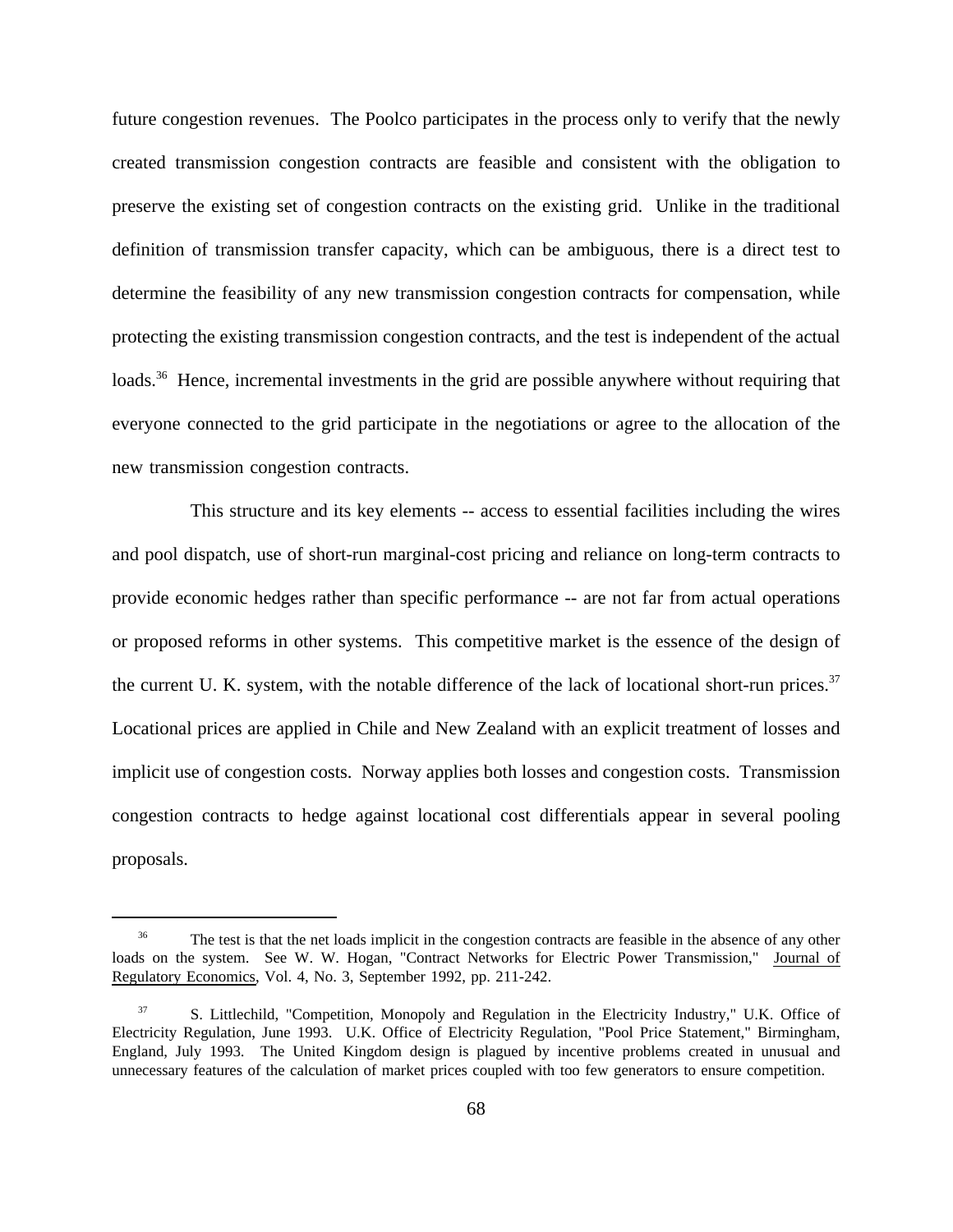#### **APPENDIX**

# **Competitive Electricity Market Pricing**

# **Introduction**

Examples of pricing in networks illustrate the issues and the use of least-cost dispatch with accompanying transmission congestion contracts under the Poolco model. Pricing in a competitive electricity market is at marginal cost. The many potential suppliers compete to meet demand, bidding energy supplies into the pool. The dispatchers at Poolco choose the least-cost combination of generation or demand reductions to balance the system. This optimal dispatch determines the market clearing prices. All consumers pay this price into the pool and all generators in turn are paid this price for the energy supplied.

Inherently, energy pricing and transmission pricing are intimately connected. The FERC has outlined objectives for transmission pricing that would be compatible with a competitive market.<sup>38</sup> A series of examples of pricing in the competitive electricity market model illustrates the determination of prices under economic dispatch in a network and relates transmission constraints to congestion rentals that lead to different prices at different locations. These fundamentals provide the building blocks for an energy and transmission pricing system that addresses the several requirements of the FERC outline.

<sup>&</sup>lt;sup>38</sup> Federal Energy Regulatory Commission, "Transmission Pricing Issues," Staff Discussion Paper, Inquiry Concerning the Commission's Pricing Policy for Transmission Services Provided by Public Utilities Under the Federal Power Act, Washington, DC, June 1993, pp. 7-8.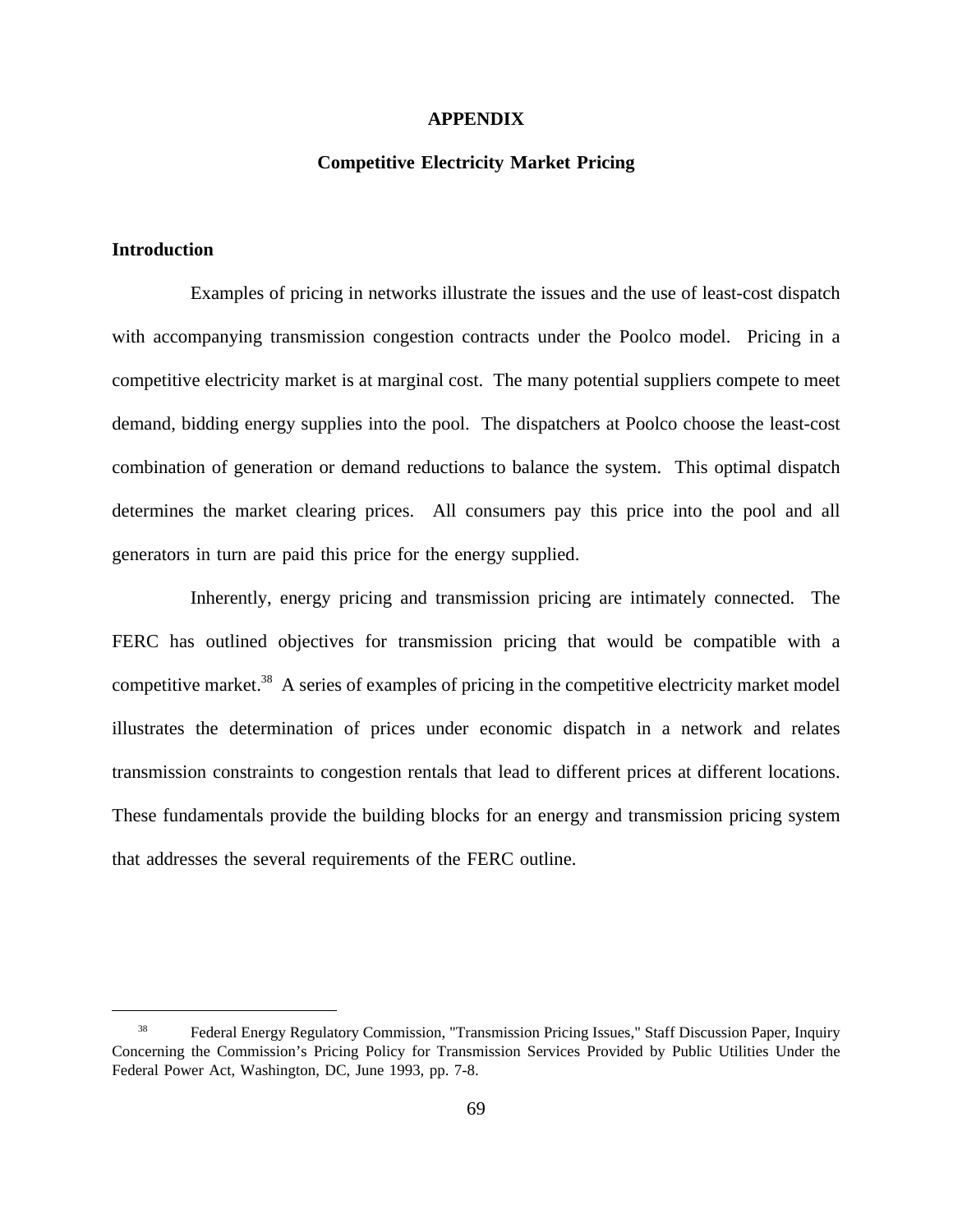# **Economic Dispatch**

Consider the simple market model in Figure 7, which will serve as the starting point for a set of succeeding examples. In this market there is one load center, a city in the east, supplied by generators located far away in the west, connected by transmission lines, and by local generators who are in the same region as the city customers. The plants in the west consist of an "Old Nuke" which can produce energy for a marginal cost of  $2 \frac{\alpha}{kWh}$  and a "New Gas" plant that has an operating cost of 4  $\phi$ /kWh. These two plants each have a capacity of 100 MW, and are connected to the transmission grid which can take their power to the market in the east.

The competing suppliers in the east are a "New Coal" plant with operating costs of  $3 \phi$ /kWh and an "Old Gas" plant that is expensive to use with a marginal cost of  $7 \frac{\cancel{e}}{kWh}$ . Again these eastern plants are assumed to have a capacity of 100 MW. The two plants in the west define the



"Western Supply" curve, and the two plants in the east define the corresponding "Eastern Supply" curve. These supply curves could represent either engineering estimates of the operating costs or bids from the many owners of the plants who offer to generate power in the competitive market. For simplicity, we ignore transmission losses and assume that the same supply curves apply at all hours of the day.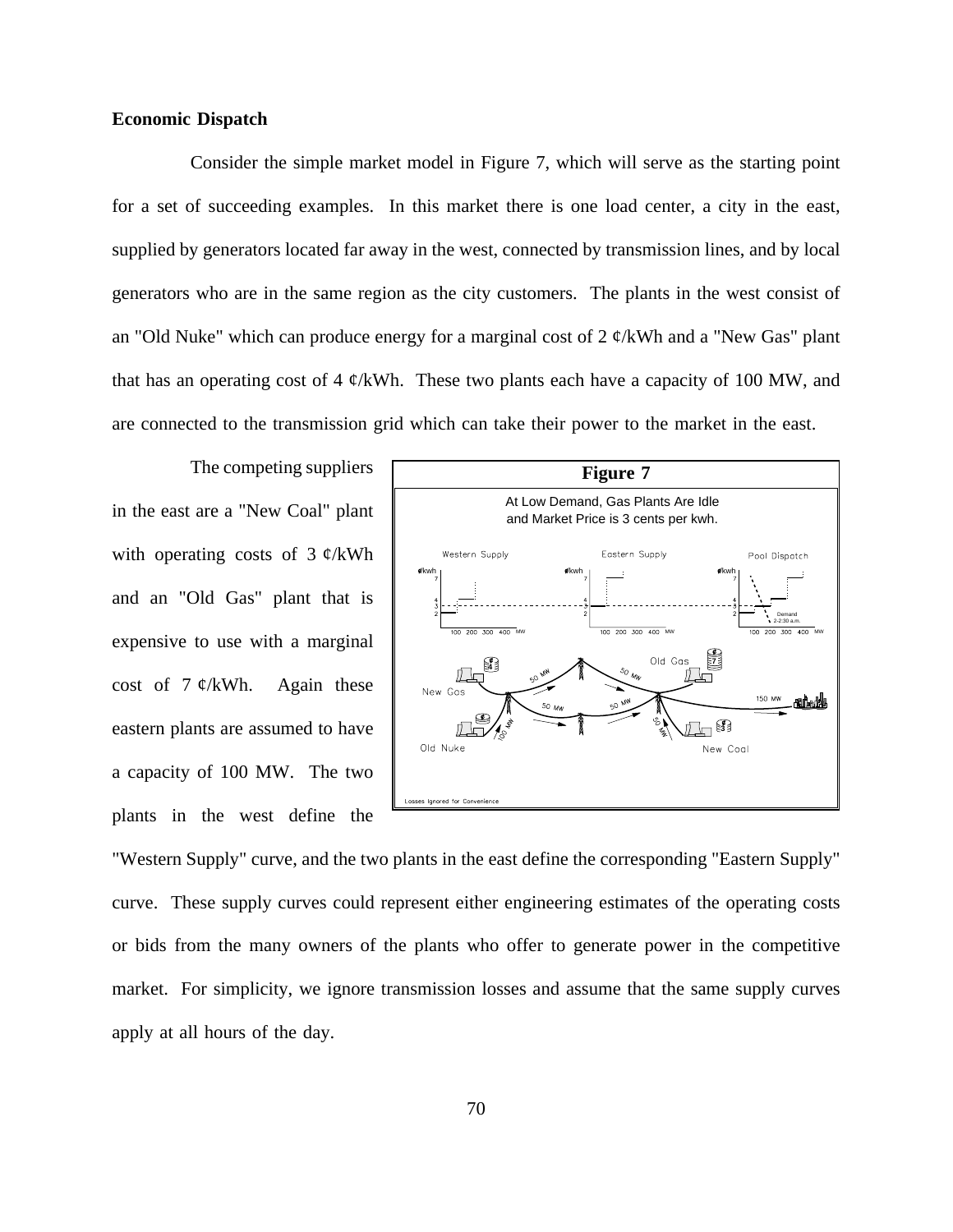Under low demand conditions, as shown in Figure 7 for the early hours of the morning, the supply curves from the two regions define an aggregate market supply curve that the Poolco dispatchers can balance with the customer demands. The aggregate market supply curve stacks up the various generating plants from cheapest to most expensive. The Poolco dispatchers choose the optimal combination of plants to run to meet the demand at this hour. In Figure 7, the result is to provide 150 MW. The inexpensive Old Nuke plant generates its full 100 MW of capacity, and the New Coal plant provides another 50 MW. The New Coal plant is the marginal plant in this case, and sets the market price at 3  $\phi$ /kWh for this hour. Hence the customers in the city pay 3  $\mathcal{C}/kWh$  for all 150 MW. The New Coal plant receives 3  $\mathcal{C}/kWh$  for its output, and this price just covers its running cost. The Old Nuke also receives  $3 \phi$ /kWh for all its 100 MW of output. After deducting the 2  $\phi$ /kWh running cost, this leaves a 1  $\phi$ /kWh contribution towards capital costs and profits for Old Nuke owners.

In this low demand case, and ignoring losses, there is no additional opportunity cost for transmission. The 100 MW flows over the parallel paths of the transmission grid. But there is no constraint on transmission and, therefore, no opportunity cost. Hence the price of power is the same in the east and in the west. In the short run, there is no charge for use of the transmission system.

If demand increases, say at the start of the business day, Poolco must move higher up on the dispatch curve. For example, consider the conditions defined in Figure 8. This hour presents the same supply conditions, but a higher demand. Now the Poolco dispatchers must look to more expensive generation to meet the load. The Old Nuke continues to run at capacity, the New Coal plant moves up to its full capacity, and the New Gas plant in the west also comes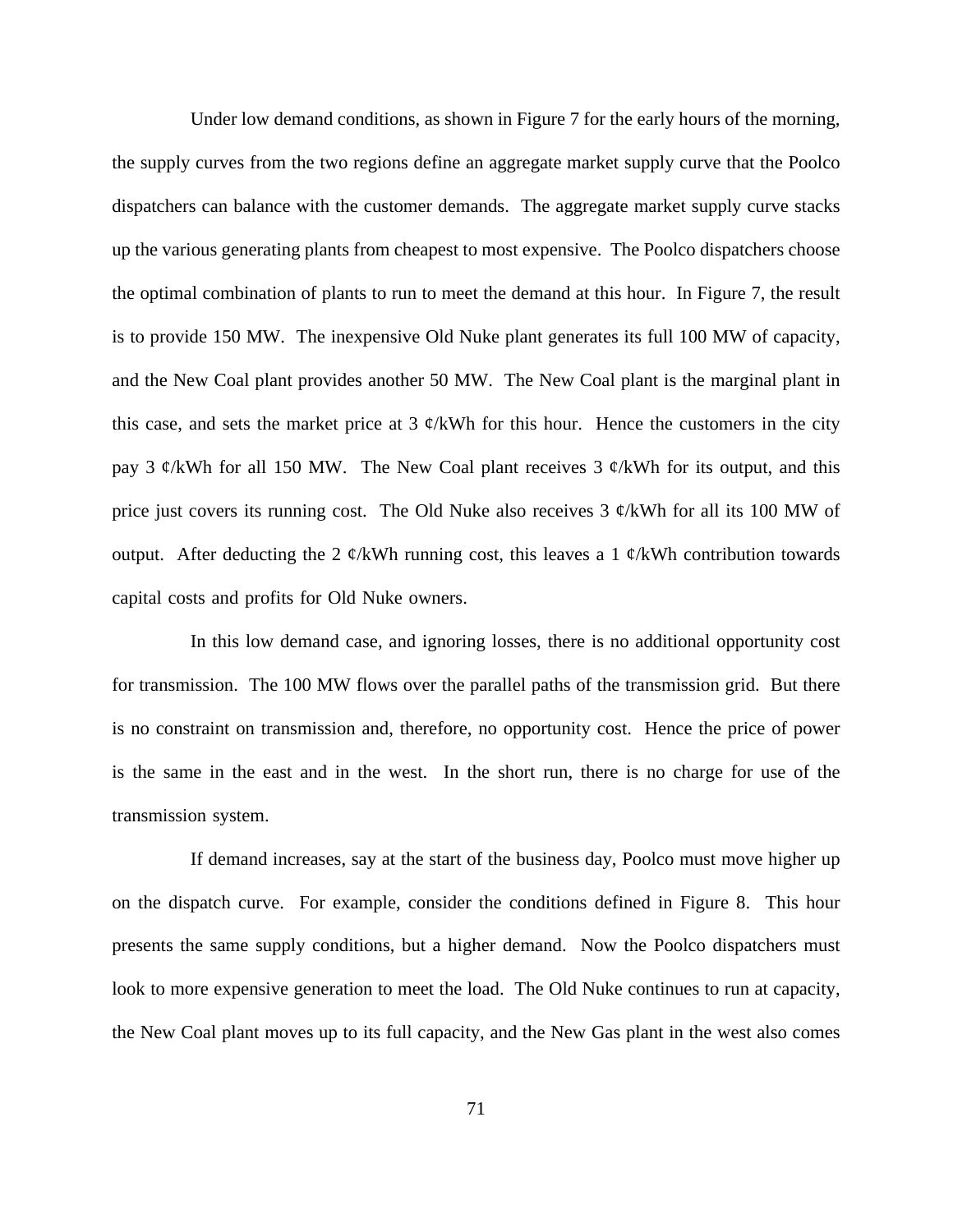on at full capacity. The New Gas plant in the west is the most expensive plant running, with a marginal cost of  $4 \frac{\alpha}{\text{KWh}}$ . However, this operating cost cannot define the market price because at this price demand would exceed the available supply, and Poolco must protect the



system by maintaining a constant balance of supply and demand.

In this case, the result is to turn to those customers who have set a limit on how much they are willing to pay for electric energy at that hour. This short-run demand bidding defines the demand curve which allows Poolco to raise the price and reduce consumption until supply and demand are in balance. In Figure 8 this new balance occurs at the point where the market price of electricity is set at 6  $\phi$ /kWh. Once again, the customers who actually use the electricity pay this 6 ¢/kWh for the full 300 MW of load at that hour. All the generators who sell power receive the same 6  $\phi$ /kWh, which leads to operating margins of 2  $\phi$ /kWh for New Gas, 3  $\phi$ /kWh for New Coal, and 4 ¢/kWh for Old Nuke.

Once again, the Poolco dispatch in Figure 8 depends on excess capacity in the transmission system. The plants in the western region are running at full capacity, and the full 200 MW of power moves along the parallel paths over the grid to join with New Coal to meet the demand in the east. There is a single market price of 6  $\phi$ /kWh, and there is no charge for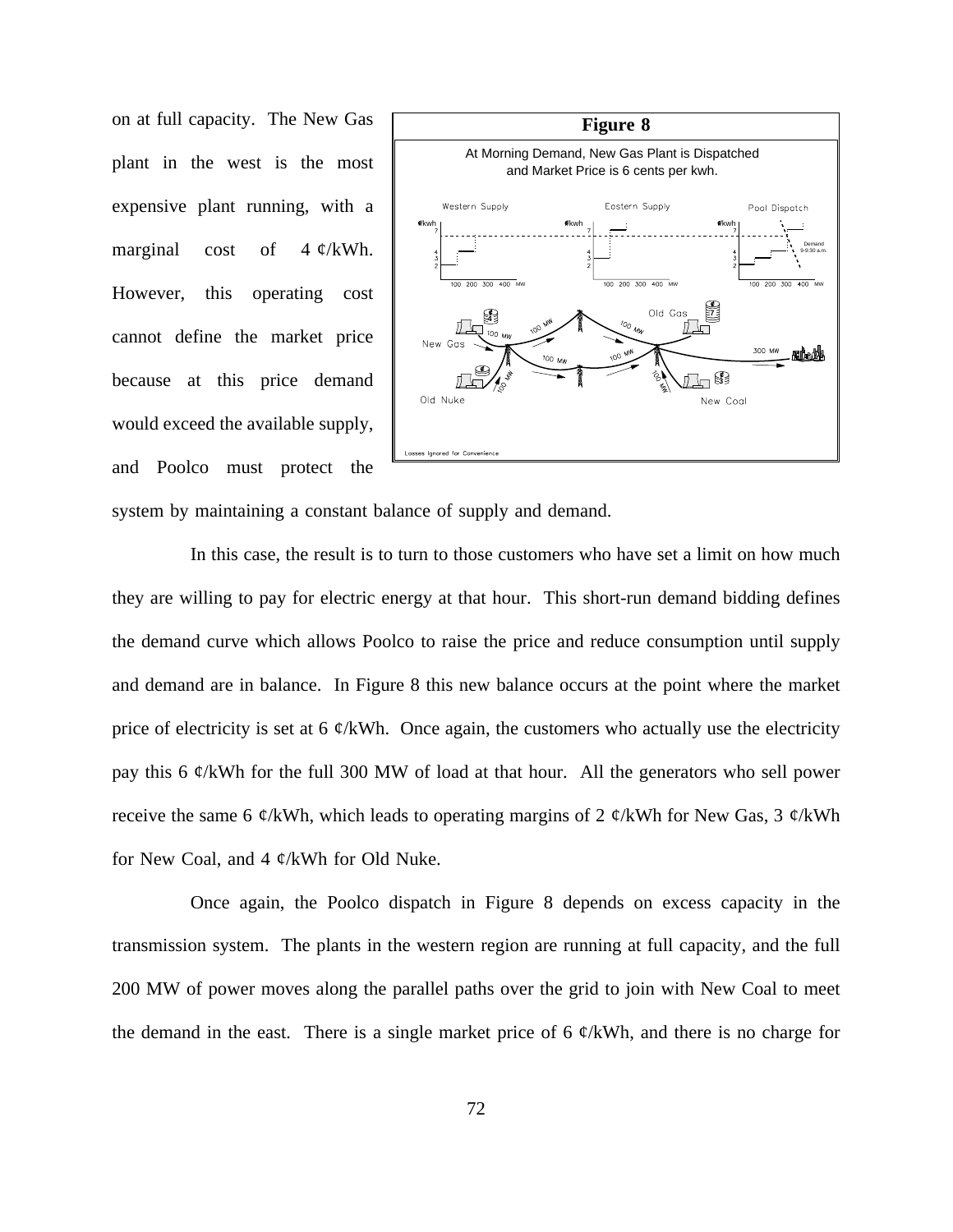transmission other than for losses, which are ignored here for convenience in the example.

# **Transmission Constraints**

With the plants running at full capacity, there might be a transmission constraint. To illustrate the impact of a possible transmission limit, suppose for sake of discussion that there is an "interface" constraint between west and east. According to this constraint, no more than 150 MW of power can flow over the interface.

As shown in Figure 9, this transmission constraint has a significant impact on both the dispatch and market prices based on short-run marginal costs. In Figure 9 the level of demand from the city in the east is assumed to be the same as in the case of Figure 8. However, now the



Poolco dispatcher faces a different aggregate market supply curve. In effect, only half of the New Gas output can be moved to the east. To meet the demand, it will be necessary to simultaneously turn off part of the New Gas output and substitute the more expensive Old Gas generation which is available in the East. This new dispatch increases the market price in the east to 7  $\varphi$ /kWh and necessarily induces a further reduction in demand, say to a total of 290 MW. The New Coal and Old Gas plants receive this full price of 7  $\varphi$ /kWh for their 140 MW, which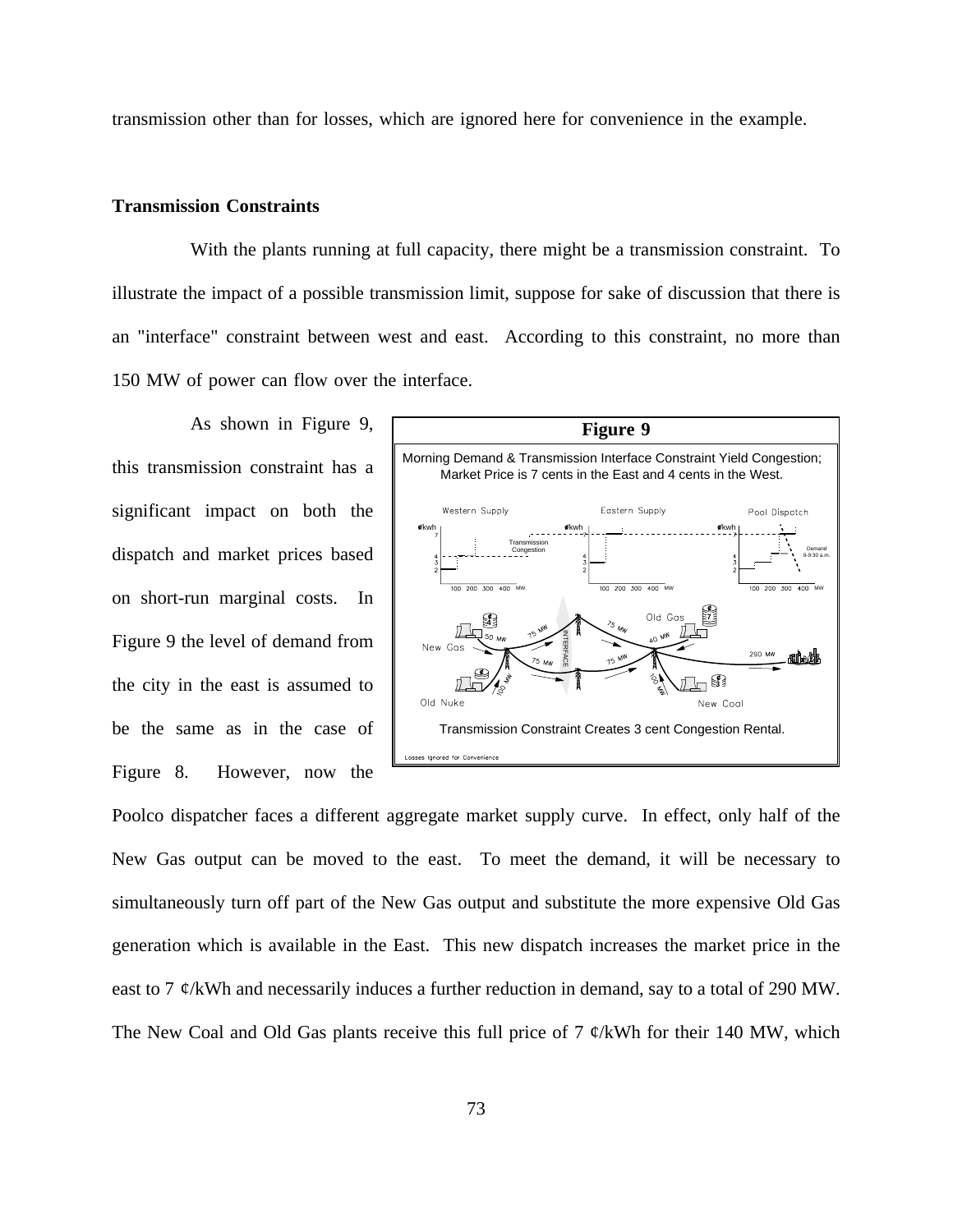provides a 4 ¢/kWh operating margin or short-run profit for New Coal and allows Old Gas to cover its operating costs.

In the western region, however, a different situation prevails. The transmission interface constraint has idled part of the output of the New Gas plant. Clearly the market price in the west can be no more than the operating cost of the plant. Likewise, since the plant is running at partial output, the market price can be no less than the operating cost of 4  $\mathcal{O}/kWh$ . This is the price paid to New Gas and Old Nuke, which covers New Gas operating costs and provides Old Nuke an operating margin of 2 ¢/kWh.

The 3  $\mathcal{C}/k$ Wh difference between the market price in the east and the market price in the west is the opportunity cost of the transmission congestion. In effect, ignoring losses, the marginal cost of transmission between west and east is  $3 \phi$ /kWh, and this is the price paid implicitly through the transactions with Poolco. Electricity worth 4  $\phi$ /kWh in the western region becomes worth 7  $\phi$ /kWh when it reaches the eastern region.

The transmission "interface" constraint is a convenient shorthand for a more complicated situation handled by the Poolco dispatchers. The interface limit depends on a number of conditions, and can change with changing loads. Typically it is not the case that there is a 75 MW limit on one or both of the parallel lines through which power is flowing in the grid. In normal operation, it may well be that the transmission lines could individually handle much more flow, say 150 MW each or twice the actual use. At most normal times, the lines may be far from any physical limit. However, the Poolco dispatchers must protect against contingencies- -rare events that may disrupt operation of the grid. In the event of these contingencies, there will not be time enough to start up new generators or completely reconfigure the dispatch of the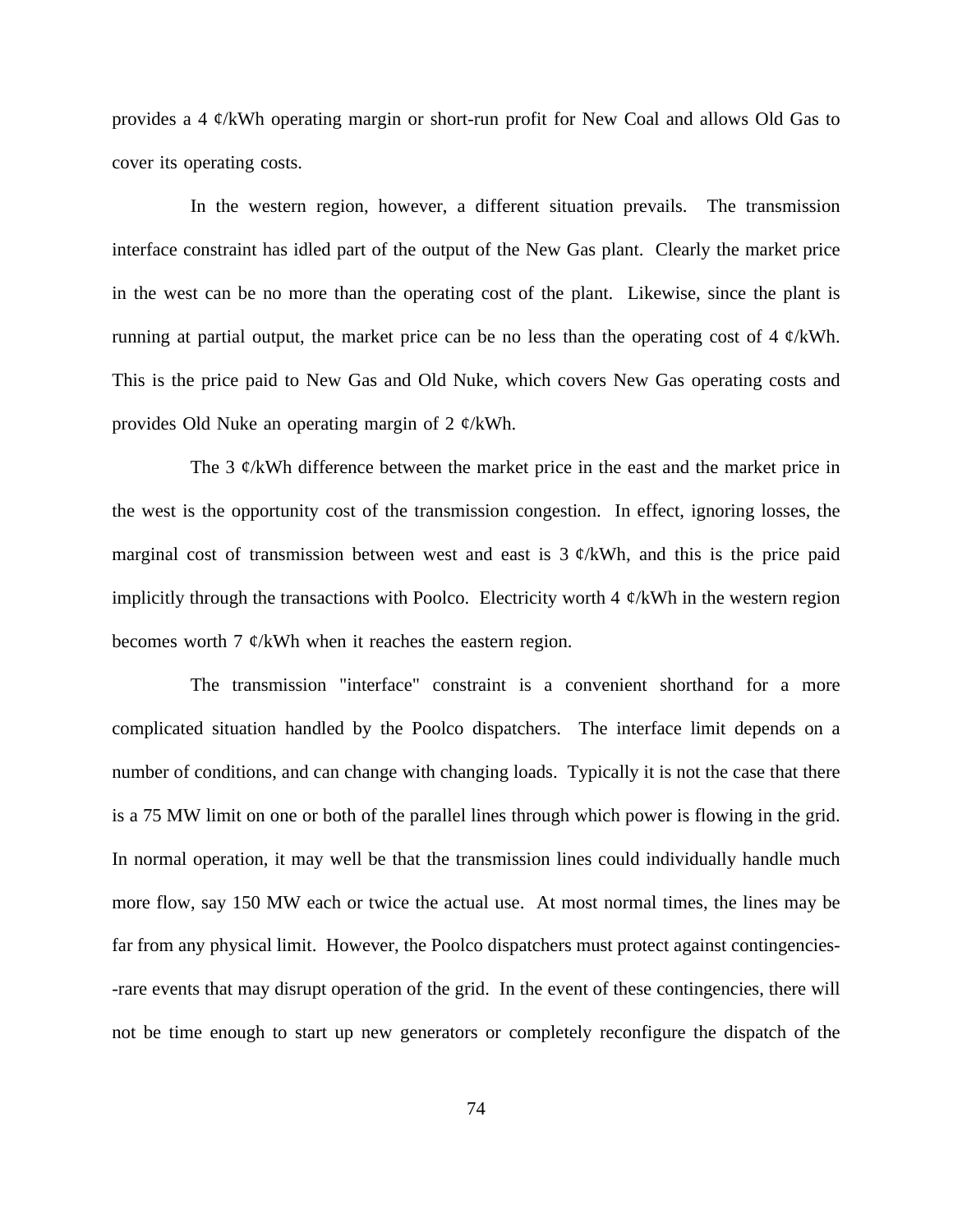system. The power flow through the grid will reconfigure immediately according to the underlying physical laws. Hence, generation and load in normal times must be configured, and priced, so that in the event of the contingency the system will remain secure.

For instance, suppose that the thermal capacity of the transmission lines is 150 MW, but the Poolco dispatchers must protect against the loss of a northern transmission line. In this circumstance, the actual power flows may follow Figure 9, with 75 MW on each line, but the



Poolco dispatchers must dispatch in anticipation of the conditions in Figure 10. Here the northern line is out, and in this event the flow on the southern line would hit the assumed 150 MW thermal limit. This contingency event may never occur, but in anticipation of the event, and to protect the system, Poolco must dispatch according to Figure 10 even though the flows are as in Figure 9. In either case, the transmission constraint restricts the dispatch and changes the market prices. The price is 4  $\phi$ /kWh in the west and 7  $\phi$ /kWh in the east, with the 3  $\phi$ /kWh differential being the congestion-induced opportunity cost of transmission. This "congestion rental" defines the competitive market price of transmission.

Buying and selling power at the competitive market prices, or charging for transmission at the equivalent price differential provides incentives for using the grid efficiently. If some user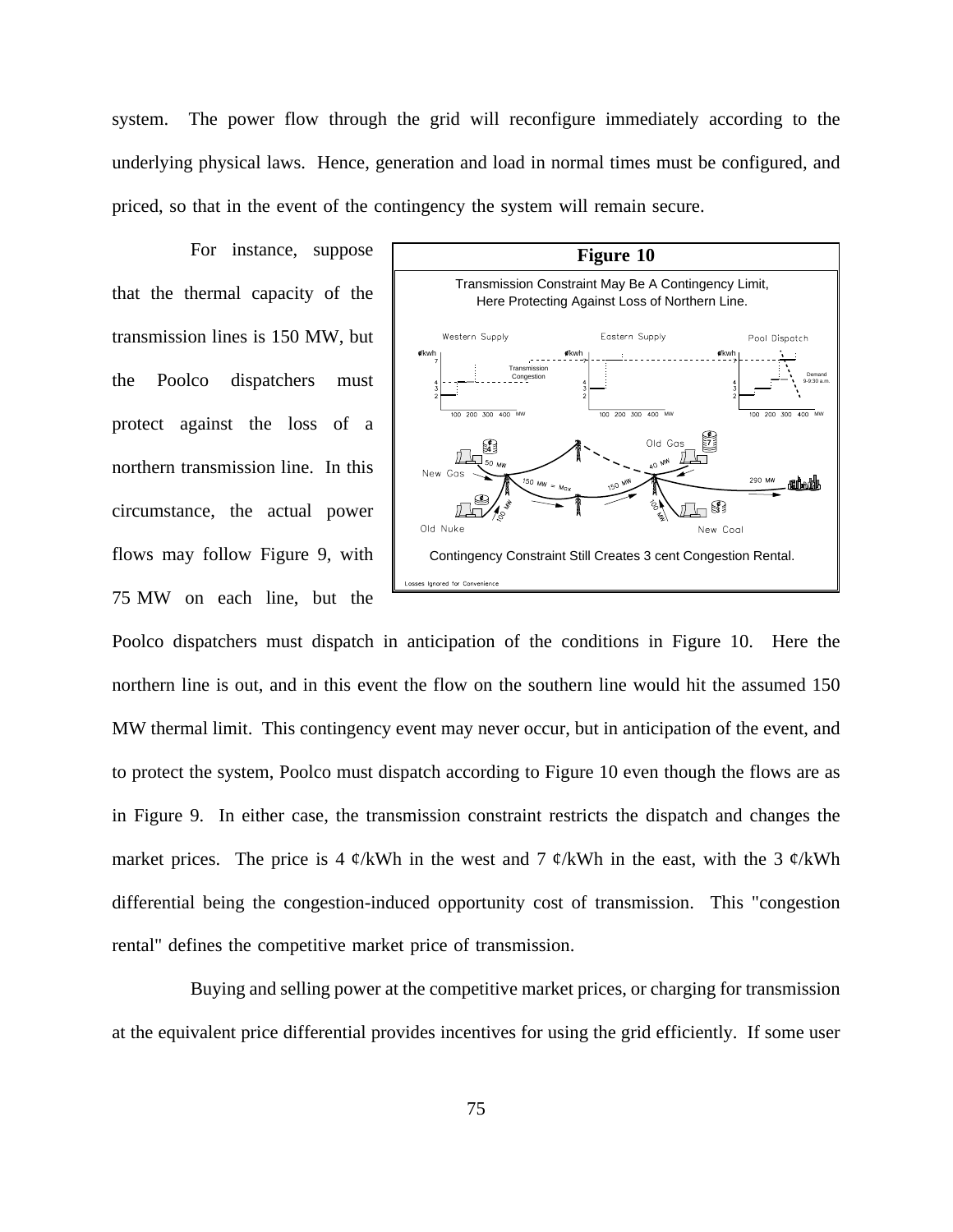wanted to move power from east to west, the transmission price would be negative, and such "transmission" would in effect relieve the constraint. The transmission price is "distance- and location-sensitive," with distance measured in electrical rather than geographical units. And the competitive market prices arise naturally as a by-product of the optimal dispatch managed by Poolco.

The simplified networks in Figure 7 through Figure 10 illustrate the economics of leastcost dispatch and locational prices. However, these networks by design avoid the complications of loop flow that can be so important in determining prices and creating the difficulties with physical



transmission rights. The extension of these examples and the basic pricing properties to more complicated networks includes the possibility of inputs and load around loops in the system. Here assume a transmission system as before but with the basic available generations and loads as shown in Figure 11. These generators define a basic supply configuration with quantities and prices, coupled with the associated loads, and all with the following characteristics:

- Generation available at four locations in the East  $(Y, Z)$  and West  $(A, B)$ .
- **•** Load in the East, consisting of the Yellow LDC at V and the Orange, Red and Blue LDCs at W.
- **•** Load in the West, consisting of a Green LDC at C.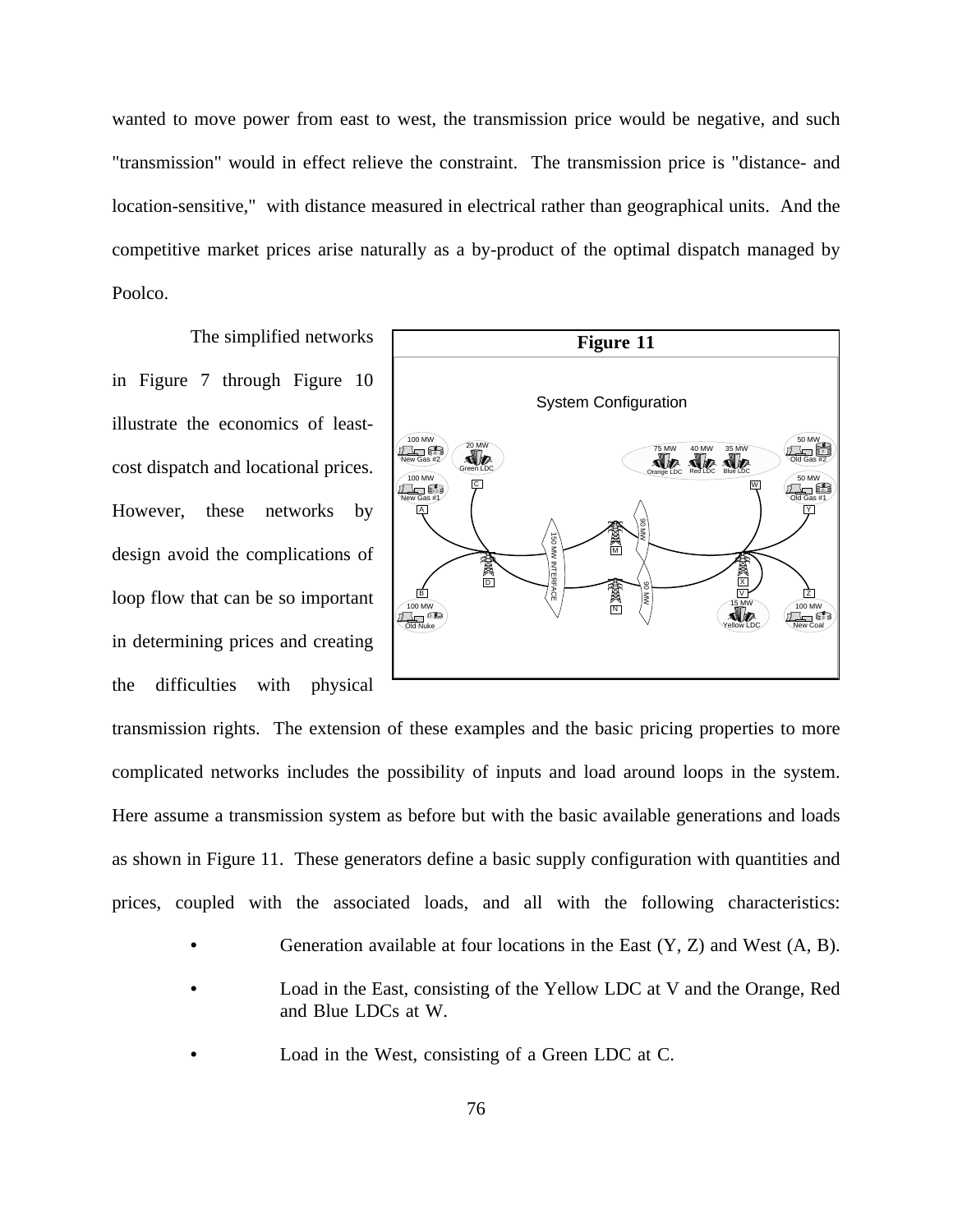- **•** Interface constraint of 150 MW between bus D and buses M and N.
- Thermal constraints of 90 MW between M and X and between N and X.
- The New Gas and Old Gas generating facilities each consist of two generating units whose marginal costs of production differ.

Loads in Figure 11 are illustrative and will vary systematically in each example. For convenience, losses are ignored in all examples.

The first example to introduce the effect of loop flow involves a new sources of supply at a location on the loop. Here a low cost, large capacity generator becomes available in Figure 12 at bus "P." An IPP at bus "L" has bid in a must run plant at 25 MW, having arranged a corresponding



sale to the Yellow distribution company at bus "V". Were it not for the IPP sale, more power could be taken from the inexpensive generators at bus "P" and at bus "A". However, because of the effects of loop flow, these plants are constrained in output, and there are different prices applicable at buses "D", "M", "N", and "X".

In a further example the constraints are modified to replace the interface limit with limits on the flows on individual lines. Here every line in the main loop is constrained by a thermal limit of 90 MW, replacing the interface limit. With these constraints in Figure 13, an added load of 150 MW at bus "L" alters the flows for the market equilibrium. In this case, the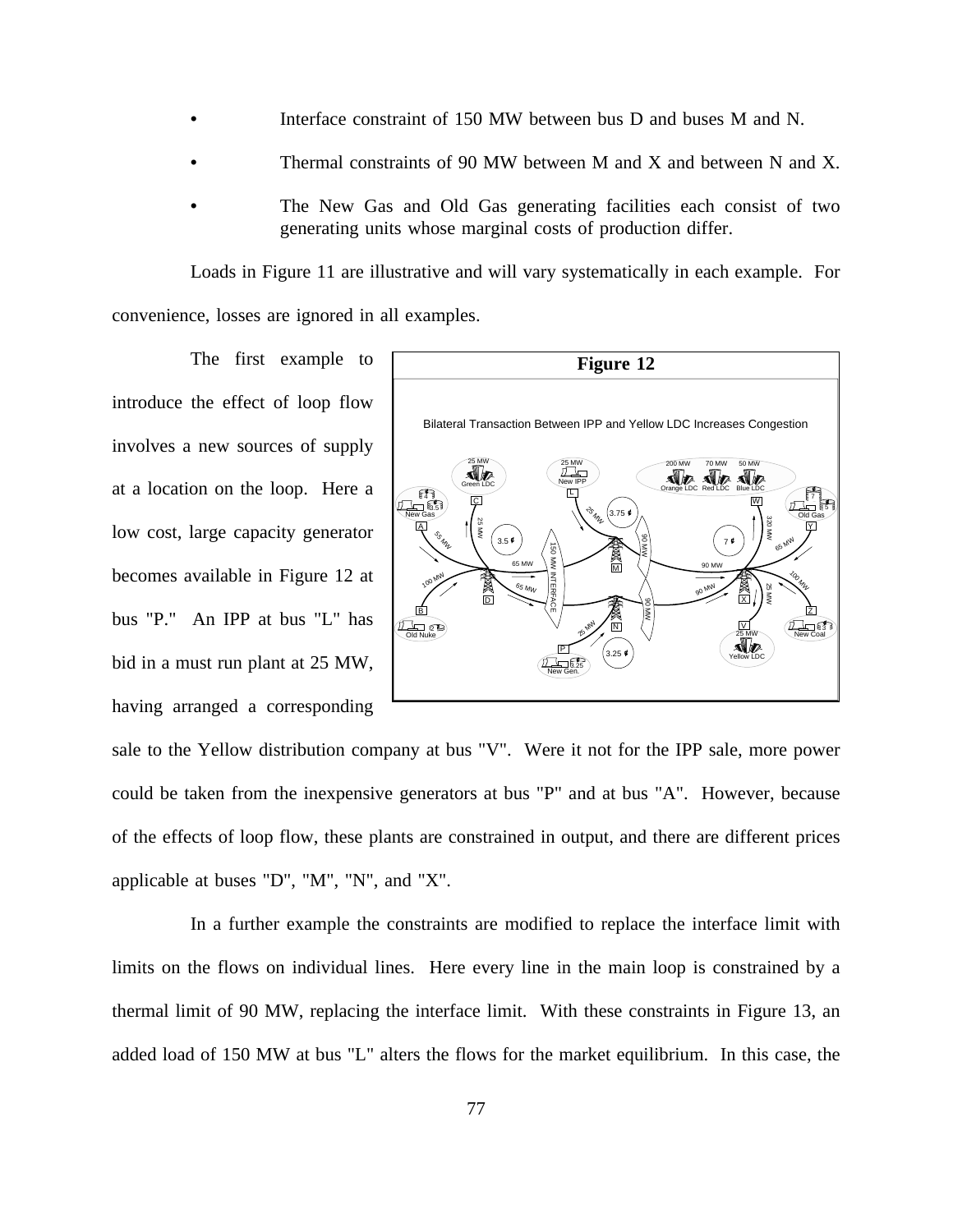combined effect of the increased load and the constraints leads to a price of 8.25¢ per kWh at bus "L". This illustrates that it is possible to have market clearing prices at some locations that are higher than the  $7¢$  marginal running cost of the old gas plant at bus "Y", the most expensive plant in the



system. The interaction of the network constraints is such that with a reduction of load at bus "L" it would be possible to reduce out put of the most expensive plant by even more, and make up the difference with cheaper sources of supply, causing the high price for load at bus "L".

Changing the network further adds new loops and even more examples of the effect on prices and dispatch caused by the network interactions. In this case, a new line has been added to the network in Figure 14, connecting bus "N" to bus "M". This line is assumed to have a thermal limit of



50 MW. The new line adds to the capability of the network in that the new pattern of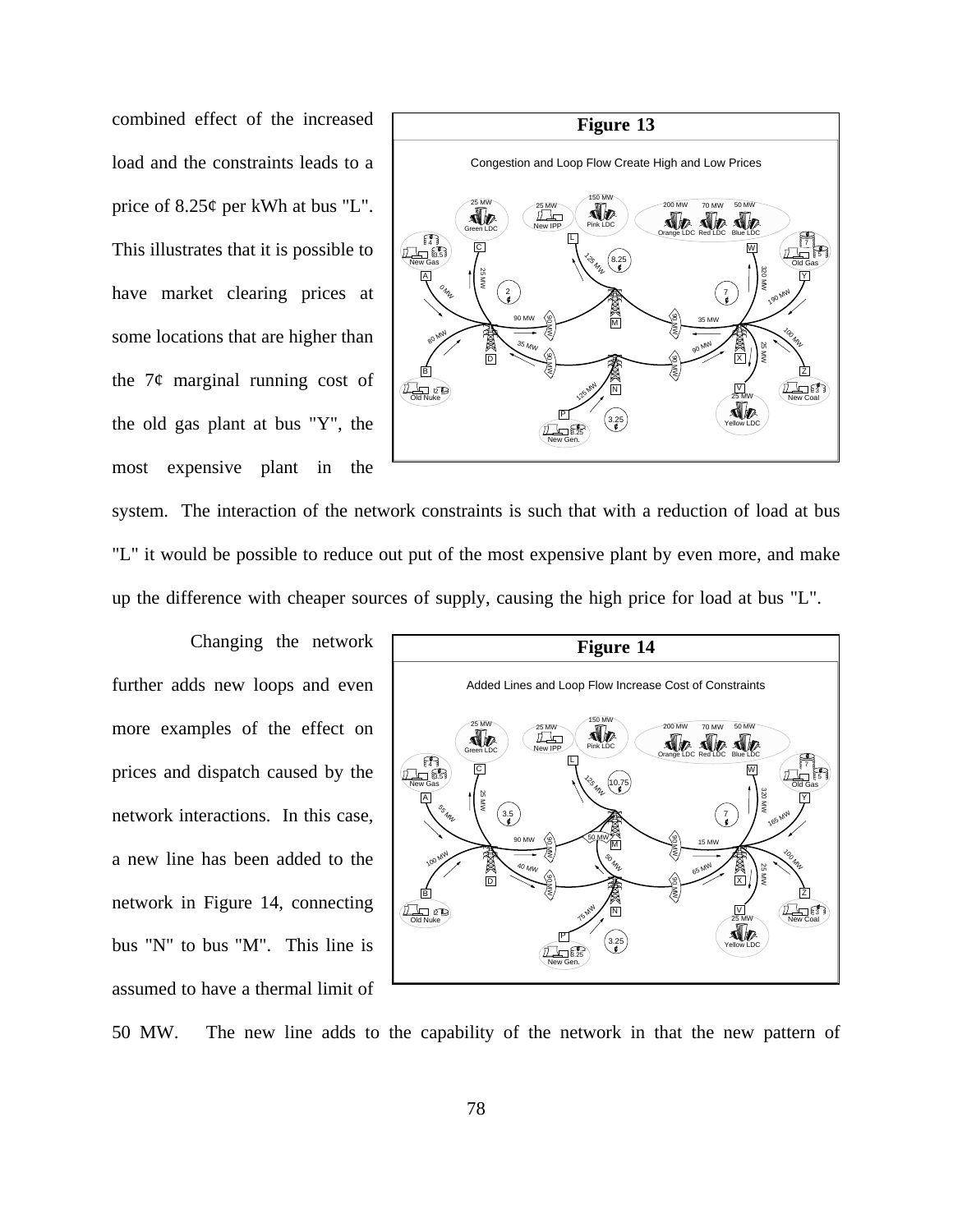generation lowers the overall cost of satisfying the same load. The total cost reduces from \$20,962.50 in Figure 13 to \$19,912.50 in Figure 14. Although the average cost of power generation fell, the marginal cost of power increased at bus "L", where the price is now  $10.75\phi$ per kWh. The new loop provides more options, but it also interacts with other constraints in the system. This set of interactions is the cause of the high price as it appears at bus "L".

As a final example that confirms the sometimes counterintuitive nature of least-cost dispatch and market equilibrium prices, add a new bus "O" between bus "M" and bus "N" in Figure 15, and lower the limit to 30 MW between bus "O" and bus "M". Bus "O" has a small load of 15



MW. The increased load of 15 MW at bus "O" actually lowers the total cost of the dispatch, as reflected in the negative price. Each additional MW of load at bus "O" changes the flows to allow a dispatch that lowers the overall cost of meeting the total load. The optimal solution would be to pay customers at "O" to accept dump power, thereby relieving congestion elsewhere and providing benefits to the overall system. In the extreme, load at bus "O" is so important that without any load at bus "us "O" and with the 30 MW limit between "O" and "P", there is no feasible dispatch. This final example, therefore, illustrates and summarizes the types of interactions that can develop in a network with loop flow. Power can flow from high price nodes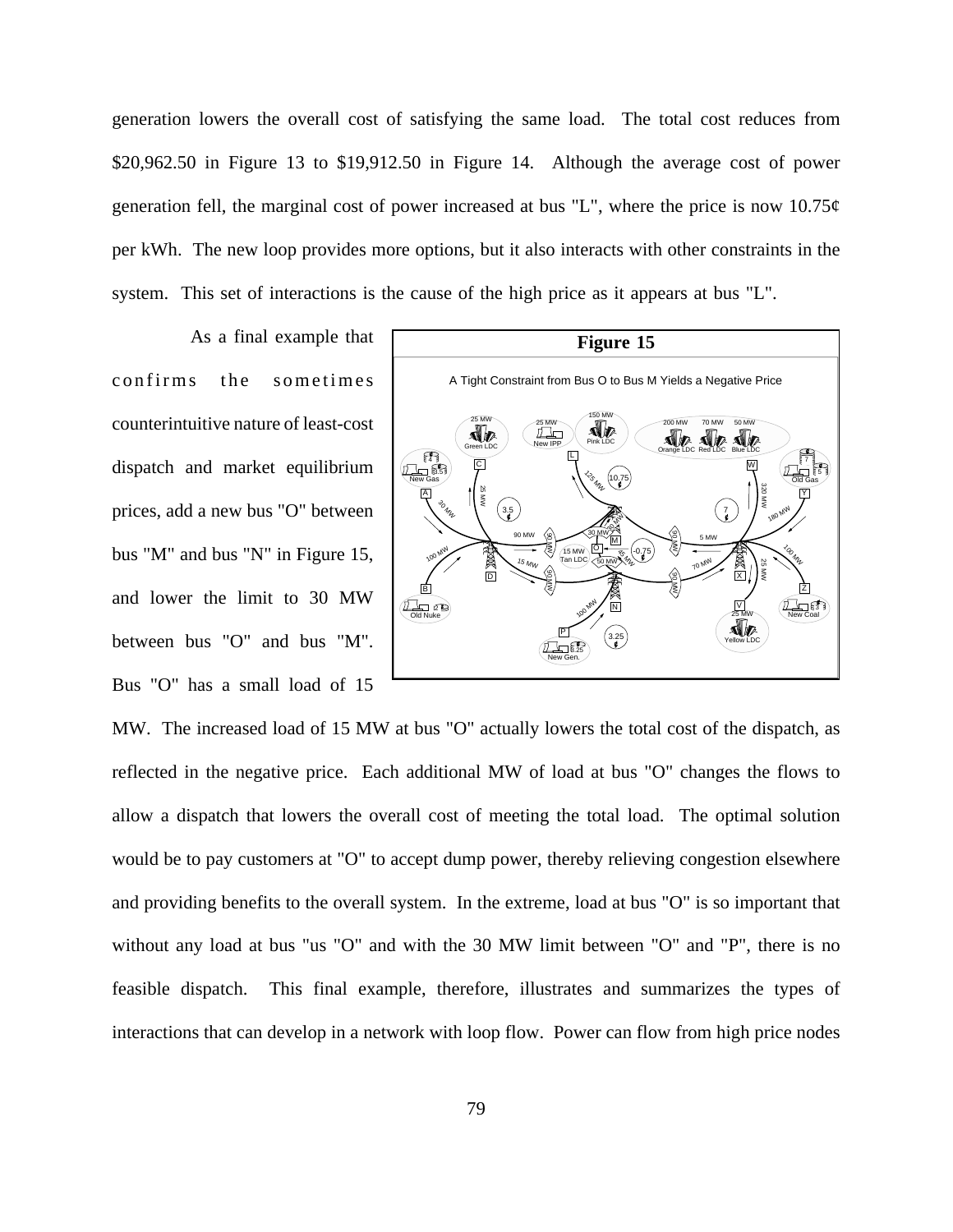to low price nodes. The competitive market clearing price, equivalent to the marginal costs for the least-cost dispatch, can include simultaneously at different locations prices higher than the cost of the most expensive generation and lower than the cost of the cheapest generation source.

#### **Transmission Congestion Contracts**

The congestion rental received by Poolco provides the key to defining property rights in the transmission grid. In the face of transmission constraints, prices will be more volatile and it will not be possible for a generator to provide guaranteed price stability in the form of a longterm contract with a customer. Furthermore, customers and generators will have an incentive to expand the grid only if they recognize and believe that after making an investment in the grid there will be some protection against any future congestions costs. A simple way to define the property right and provide this guarantee is to assign the congestion rental not to Poolco but to the holder of the transmission congestion contract. In the transmission constrained cases of Figure 9 or Figure 10, the congestion contracts for a total 150 MW of power might have been held by customers in the city, or by generators in the west. In either case, this right is defined only as the right to collect the congestion rental. The generators and customers would not control the use of the grid. Poolco would determine the efficient pattern of use through economic dispatch. Poolco would collect the congestion payments from the actual users of the grid and pay them in turn to the holders of the transmission congestion contracts.

With this definition of transmission congestion contracts, it is an easy matter for generators at Old Nuke and New Gas to arrange long-term contracts that provide price stability for customers in the city. For example, the owners of Old Nuke may have acquired power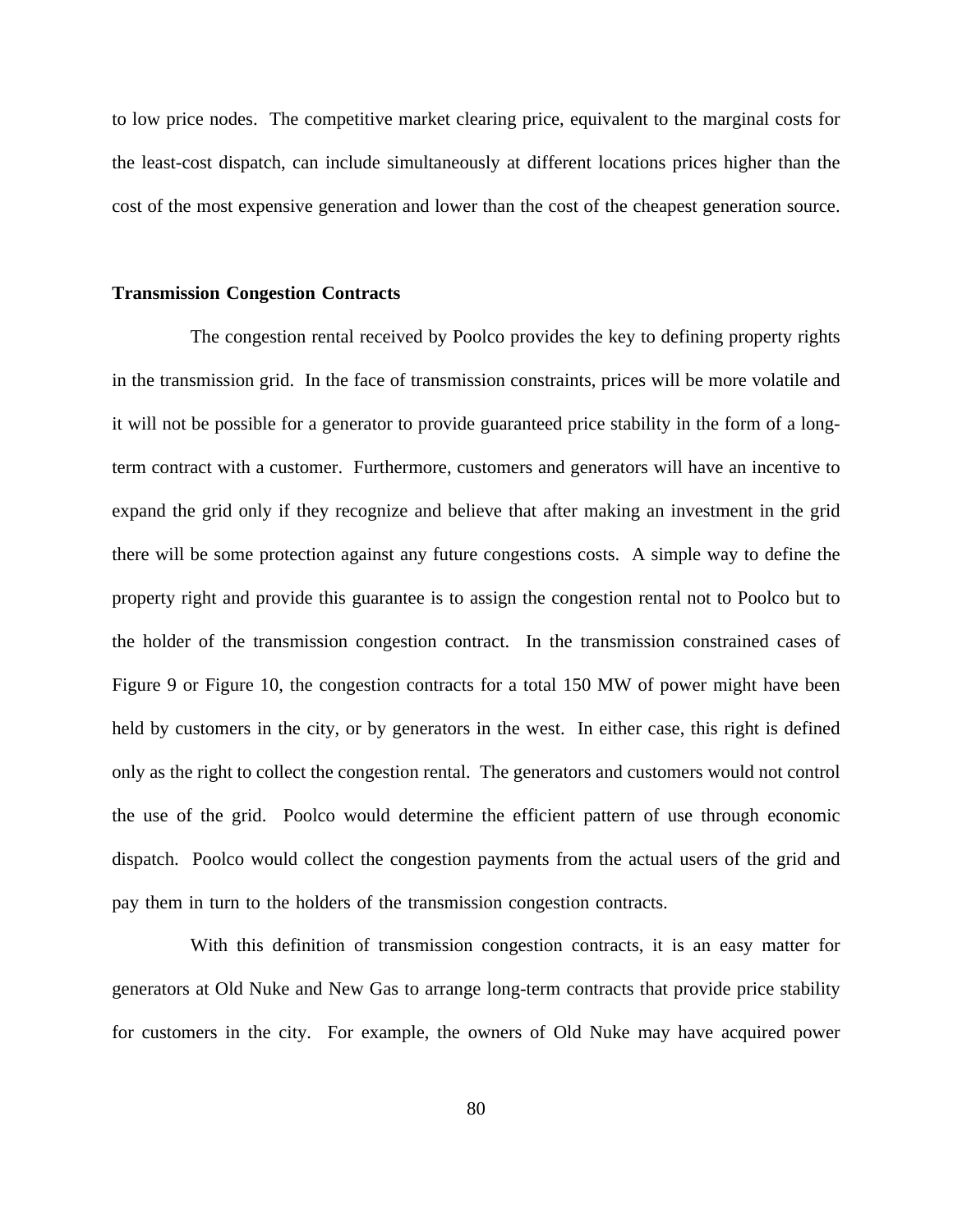contracts for 100 MW, and signed long-term contracts that guaranteed to provide power delivered to the city at a price of 5  $\mathcal{C}/kWh$ . In the case of low demand as in Figure 7, the short-run price is only 3  $\mathcal{C}/kWh$ , which customers pay and generators receive through Poolco. Separate from Poolco, the customers pay Old Nuke the difference of 2  $\alpha$ /kWh owed under the contracts. If demand shifts to the higher case in Figure 8, the market price is  $6 \frac{\cancel{e}}{kWh}$ , and again the customers pay and generators receive this short-run price through Poolco. In this event, the generators separately pay the customers the difference of 1  $\phi$ /kWh required under the long-term contract.

When transmission constraints bind as in Figure 9 or Figure 10, the price paid by the customers to Poolco is  $7 \phi$ /kWh, and the price received by the generators from Poolco is  $4 \phi$ /kWh. If the generators own the transmission congestion contracts, then Poolco pays the generators an additional 3  $\phi$ /kWh which allows the generators in turn to pay the customers the 2  $\phi$ /kWh difference agreed to by contract. The owners of Old Nuke are always making an operating margin of 3  $\phi$ /kWh, and the customers are always receiving the equivalent of 5  $\phi$ /kWh electricity. Likewise, if the customers own the transmission congestion contracts, the customers receive the 3  $\mathcal{C}/kWh$  from Poolco and in turn pay 1  $\mathcal{C}/kWh$  to the generators. Again the owners of Old Nuke are always making an operating margin of 3  $\phi$ /kWh, and the customers are always receiving the equivalent of 5  $\phi$ /kWh electricity. Furthermore, in either case Poolco ends up with no transmission congestion rentals; Poolco serves only to pass through the congestion costs from the actual users of the grid to the holders of the property rights in the economic interest of the transmission grid.

This system of transmission congestion contracts and property payments back and forth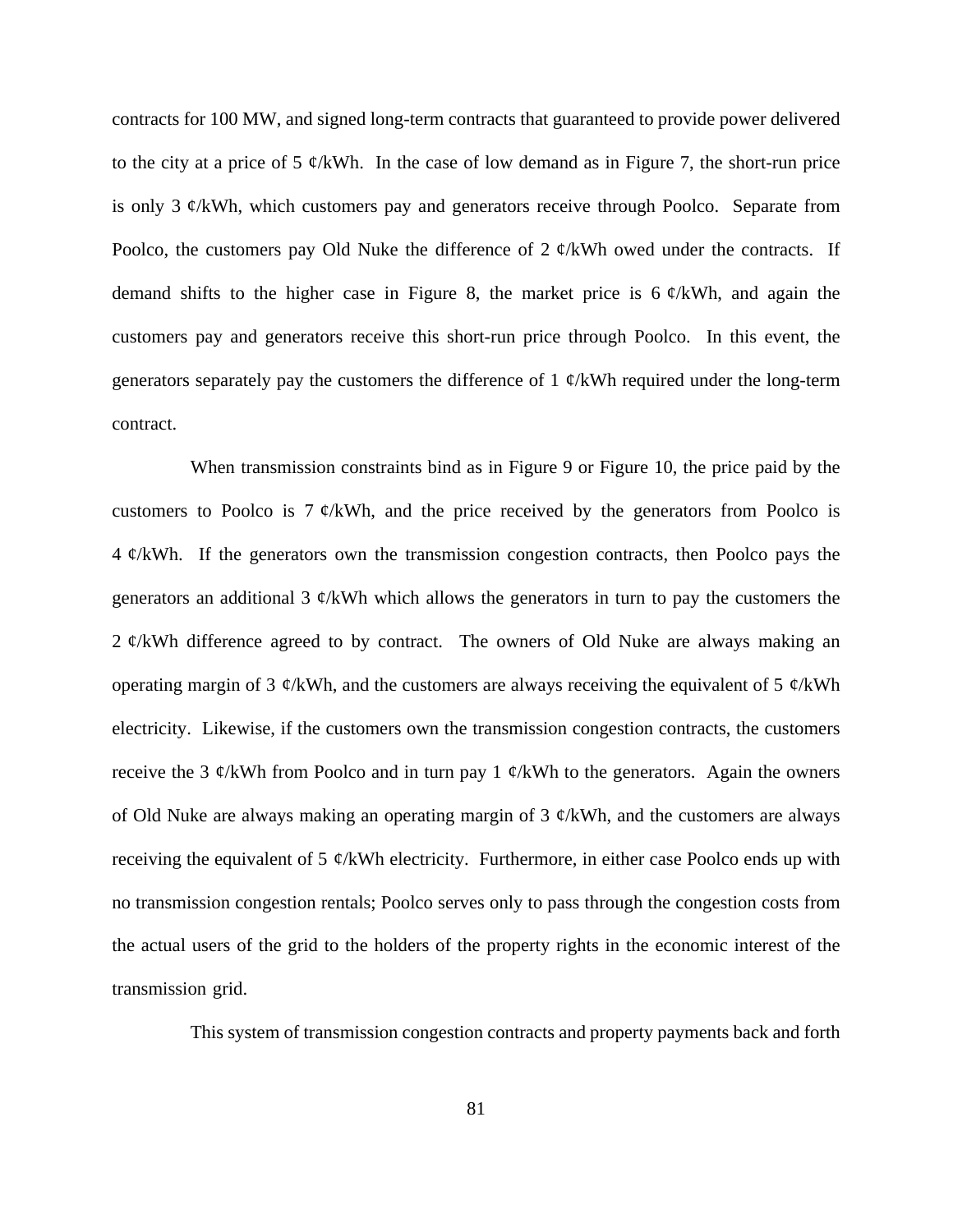may seem unnecessary and cumbersome in the case of the simple system of Figure 7 through Figure 10. After all, couldn't the Poolco dispatchers in effect assign the generation from Old Nuke to the long-term customers in the city? In principle, this specific performance model- assigning particular generation to particular users--is possible in this simple case, but it does not generalize into the more complicated reality of an interconnected grid with many different sites of load and generation, real and reactive power, thermal and voltage limits, and multiple contingencies. The examples in Figure 12 through Figure 15 illustrate the difficulties attendant to the network interactions. It is impossible in a real system to meaningfully assign any particular sources and destination of electricity, and attempts to do so can only serve to compromise the efficiency objective of maintaining an optimal dispatch which may require only partial use of plants in constrained regions, violating the assumptions of specific performance. However, the payments of congestion rentals from Poolco to the holders of point-to-point transmission congestion contracts do generalize to the more complicated case, and allow optimal dispatch for efficiency while accommodating long-run contracts for price differences and congestion rentals, contracts that provide both stability and the essential protection of investment in the network.

### **Transmission Congestion Contracts in a Network**

These examples of efficient pricing and transmission congestion contracts extend beyond the case of two locations to the general case of a network with the complications of electricity system operation and prices at many locations. Electric energy pricing in a pool with economic dispatch is closely connected with transmission pricing. With multiple participants in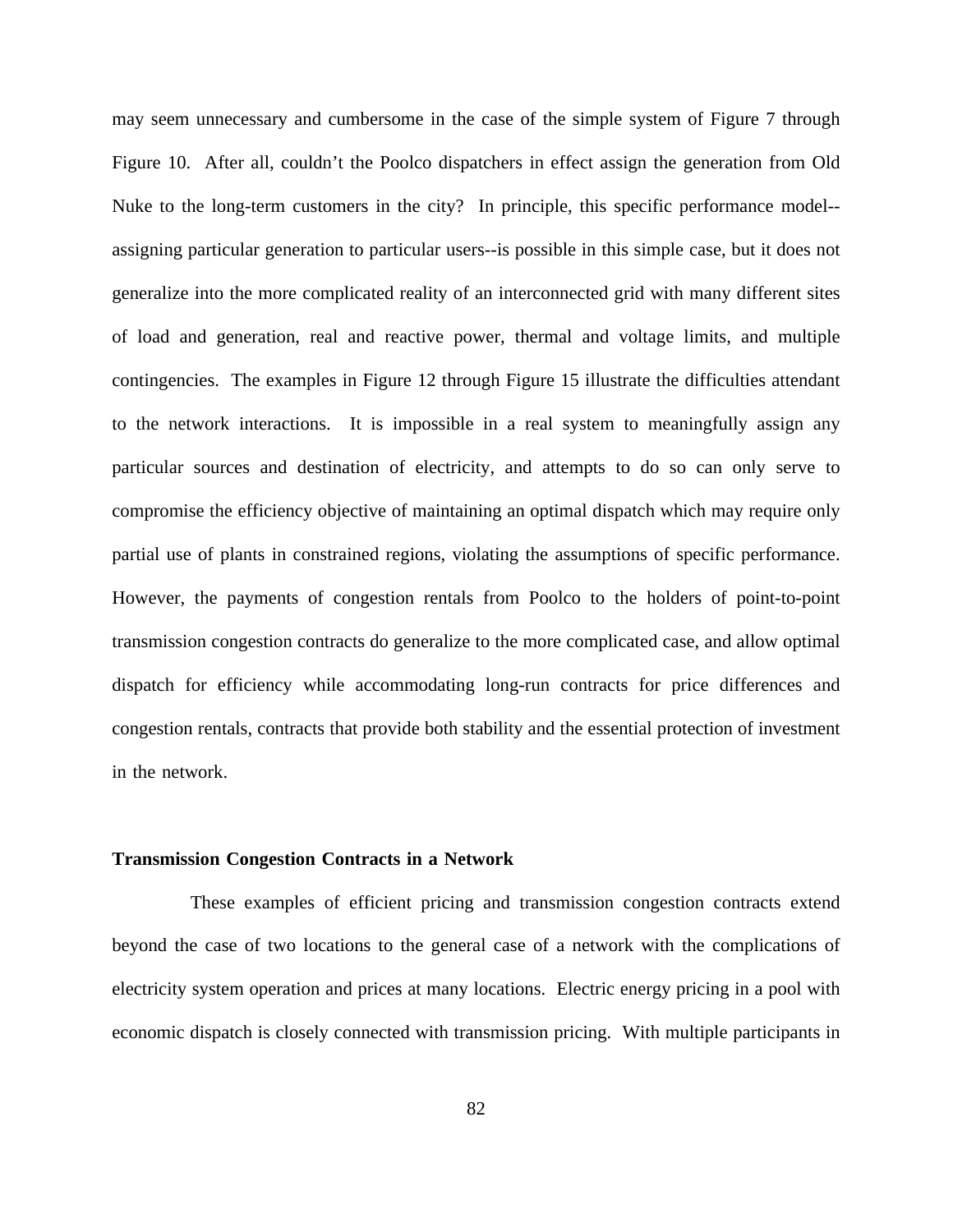a pool the efficient choice is to price power at the short-run marginal cost at each location. With such efficient pricing, transmission use pricing appears automatically in pool pricing: the differences between locational prices are the opportunity cost prices for transmission. At a minimum, locational prices would reflect differences in marginal losses. To the extent that there is congestion in the transmission grid, locational prices would also differ by the cost of congestion induced by "out-of-merit" generation. All users pay or are paid by the pool at these short-run prices. Through these prices the pool would collect congestion rentals.

Changing prices at locations would create an interest in transmission congestion contracts that would protect those who invest in the grid. Because of the effects of network interactions, it is not possible to guarantee simultaneously both specific performance--particular plants operating for particular customers--and constrained economic dispatch. If specific plants must be run for specific customers, then the system operators do not have the freedom to provide the least-cost dispatch. If the operators provide the least-cost dispatch, then constraints may preclude using specific plants and require alternative plants to run.

However, it is possible to define point-to-point transmission congestion contracts that make payments to the right holders in the event of constrained transmission in the grid.<sup>39</sup> These point-to-point price protection transmission contracts defined in alternative equivalent ways, with various advantages for implementation and interpretation. For example:

> **Difference in Congestion Costs.** Receive the difference in congestion costs between two buses for a fixed quantity of

<sup>&</sup>lt;sup>39</sup> The focus here is on the congestion costs. This approach treats losses as operating costs to be paid by the users of the grid without a hedge against changes in the loss component of the price. It is possible to define analogous transmission contracts that protect the holder from changes in marginal losses. The modification is that the quantity of the transmission contract application differs for input and output to account for the amount of marginal loss in the associated transmission contract flows.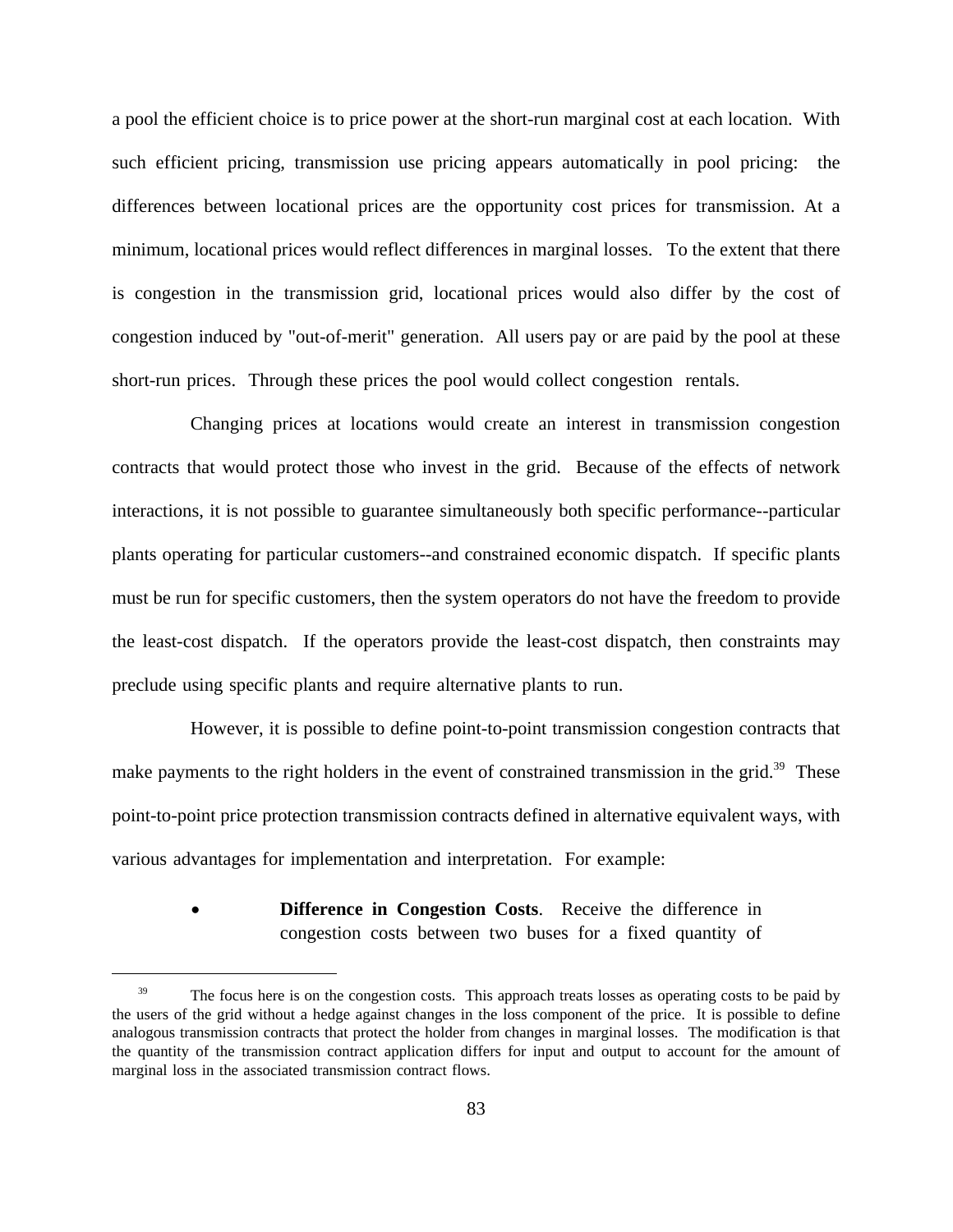power.

- **Purchase at a Distant Location**. Purchase a fixed quantity of power at one location but pay the price applicable at a distant location.
- **Dispatch with No Congestion Payment**. Inject and remove a fixed quantity of power without any congestion payment.

The total quantity of these transmission congestion contracts can be defined for a given configuration of the network, and the congestion contracts guaranteed for any pattern of loads in the network. In a real system, the transmission congestion contracts would respect all the constraints in the grid, including contingency constraints for thermal limits on lines and voltage limits at buses.

The point-to-point congestion contracts can be provided by the pool and allow protection of new investment in generation and transmission. The pool takes no risk in offering these transmission congestion contracts because the revenue collected from users paying at shortrun marginal cost is always great enough to honor the obligations under the congestion contracts. Under certain circumstances, the revenues collected by the grid will be greater than the obligations on the point-to-point congestion contracts, and there will be "excess congestion rentals." For example, if there are no point-to-point contracts assigned, then none of the congestion rental would be paid out under such contracts. In the more interesting cases, if pointto-point congestion contracts are assigned up to the limit of some transmission constraint, it is possible that some other network constraint will be binding in the actual dispatch. In these cases, there will be more than enough revenues to honor the rental or purchase rights, and the pool will face the added task of allocating the excess congestion rentals.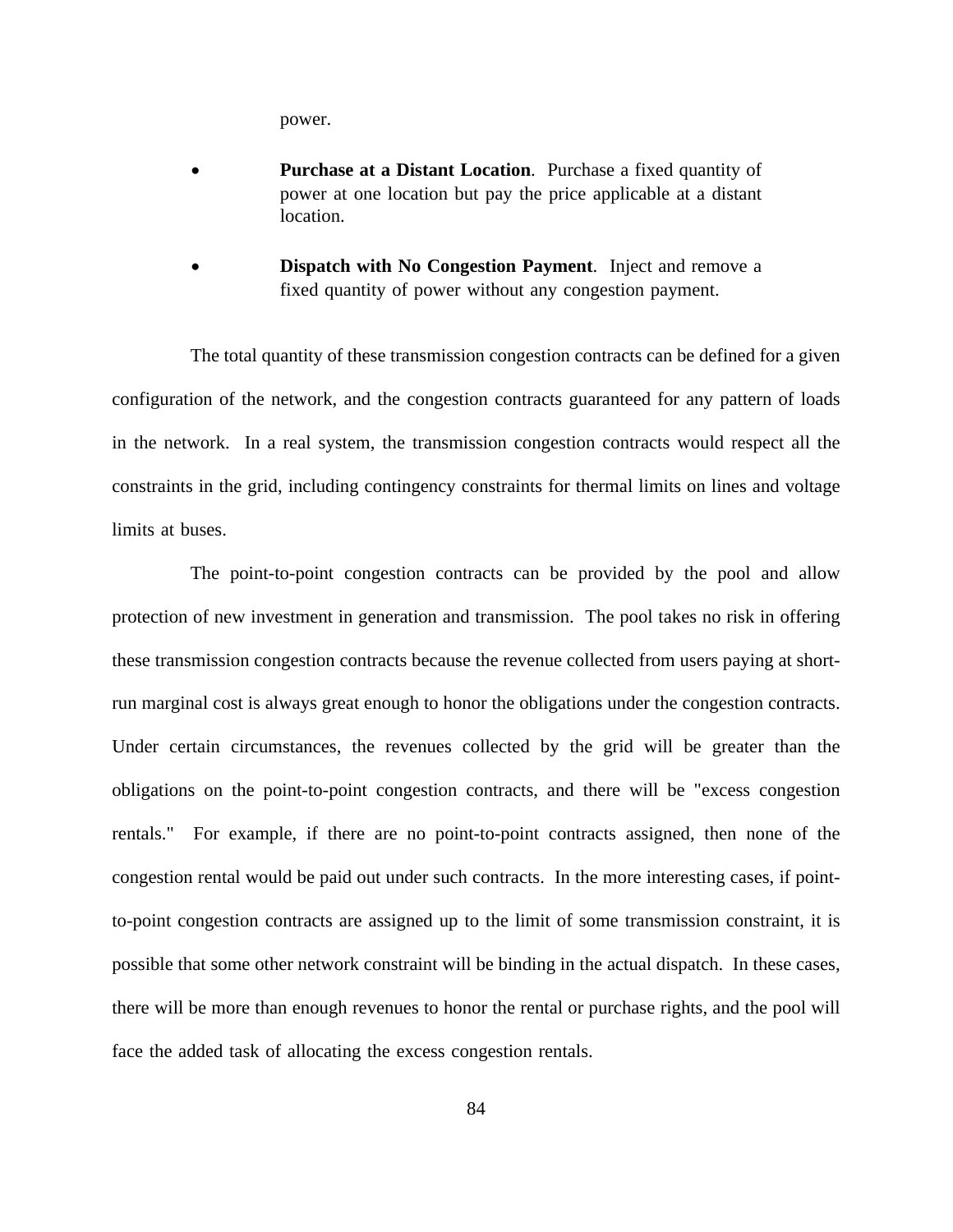The natural assignment of any excess rentals is to those who are paying the fixed charges. There is no single rule for allocating the rights to the excess congestion rentals. The rule examined here is to share the revenues according to the share of the fixed charges. Hence, the owners of the grid who commit to pay the fixed charges have access to two types of well defined and tradeable transmission congestion contracts: the point-to-point rental contract and a share in any excess congestion rentals.

### **Contract Network Examples**

For purposes of further illustration, consider the case of a three bus network with identical lines and identical thermal limits on each line. A three bus network is the minimum case needed to observe the network interaction effects of loop flow. Here we use the DC-Load approximation for real power only, and ignore contingency constraints. Reactive power and contingency constraints can be included without changing any of the fundamental points examined here.<sup>40</sup>

An alternative base case model and an allocation of congestion contracts are shown in Figure 16. Here we assume that the desired transmission congestion contracts are for 800 MW from bus 1 to bus 3, and 200 MW from bus 2 to bus 3. Or, an equivalent definition is that the customer at bus 3 has the contract to purchase 800 MW at bus 1 and 200 MW at bus 2. The simultaneous allocation of these contracts is feasible, but it does hit the thermal transmission constraint of 600 MW on the line between bus 1 and bus 3.

In Figure 16 the prices calculated for this dispatch are shown relative to the price at

<sup>&</sup>lt;sup>40</sup> W. W. Hogan, "Contract Networks for Electric Power Transmission," Journal of Regulatory Economics, Vol. 4, No. 3, September 1992, pp. 211-242.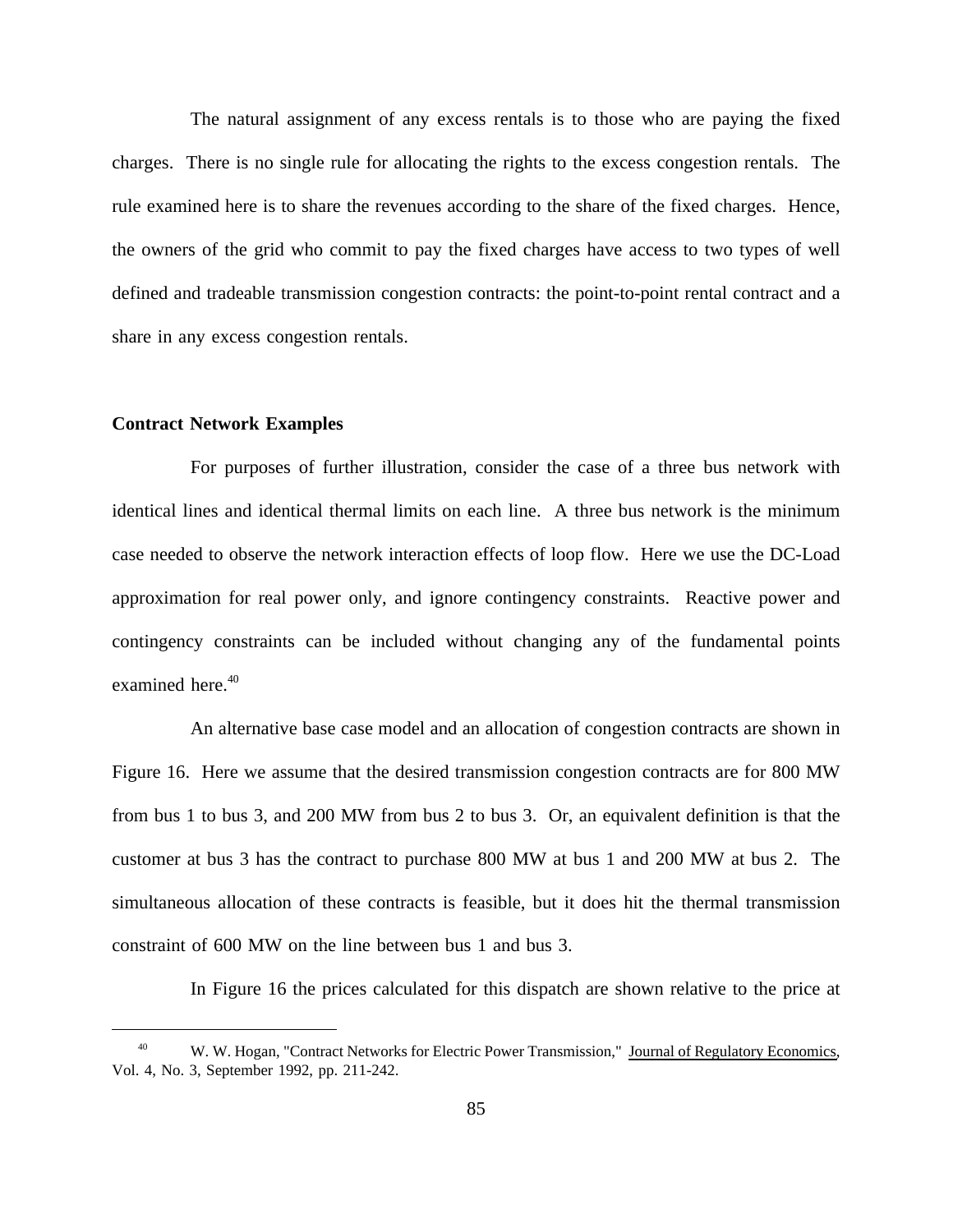bus 1. In this instance there is no congestion and the prices cover only the cost of generation at bus 1 and the marginal cost of losses. In this simplified case, the equilibrium required is that the marginal losses are linear in the flow on any link and are the same along any parallel path. Hence the



marginal loss of one additional megawatt from bus 1 to bus 3 is 0.075, whether by the path  $1\rightarrow3$ or via  $1\rightarrow 2\rightarrow 3$ . There is no additional congestion cost, and hence there is no payment from the pool under the congestion rental contracts. Equivalently, the customers at bus 3 buy their 800 MW from bus 1 and 200 MW from bus 2, just as specified in the transmission congestion contracts.

Of course, a change in the economics of generation could induce transmission congestion with the associated differences in prices across locations. In Figure 16, it was economic to generate power at bus 2 and the actual economic dispatch is the same as the dispatch with simultaneous use of the allocated congestion contracts. In Figure 17, the assumed conditions change with an increase in the running cost of power at bus 2 and the need to use expensive generation at bus 3. If the gross load at bus 3 is still 1000 MW, then part of the load must be met with local generation, which costs 1.3, including a congestion rental of 0.225. At this price for bus 3 and with these loads and flows, the price at bus 2 is determined by the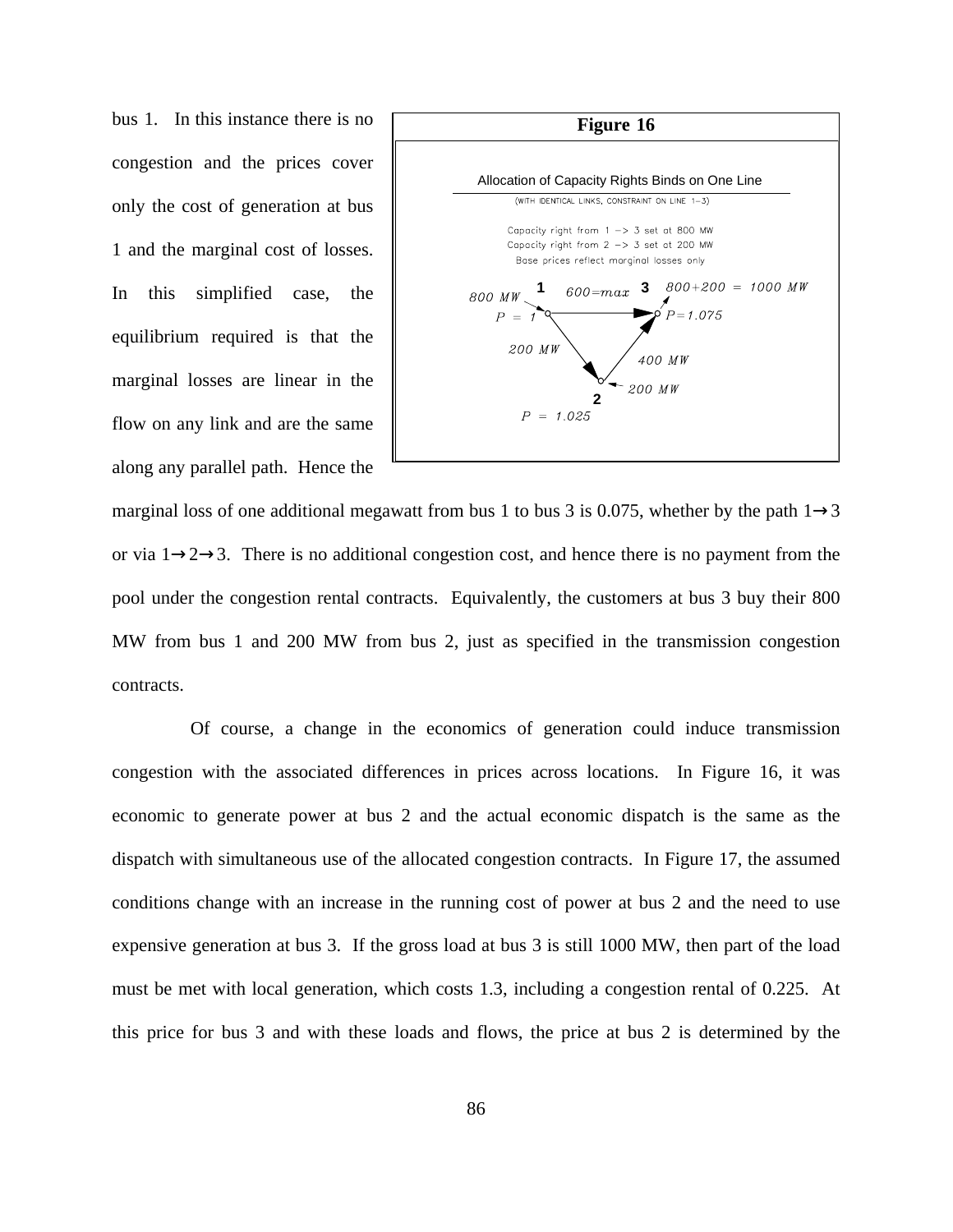equilibrium conditions of optimal economic dispatch. The easiest way to verify the equilibrium prices is to assume that an additional 2 MW of power could be supplied at bus 2. This would allow a reduction of 1 MW at bus 1 and an increase of 1 MW delivered to bus 3 that could



displace the expensive generation at bus 3. The flow from  $1\rightarrow 2$  would reduce by 1 MW, with a corresponding 1 MW increase along  $2\rightarrow 3$ . The flow along  $1\rightarrow 3$  would still be at the limit of 600 MW, and total losses would be the same. Hence the net savings would be 1 unit at bus 1 and 1.3 units at bus 3, for a total of 2.3 units. This implies a price for the incremental generation of 2 MW at bus 2 of  $2.3\div 2 = 1.15$ , which is the equilibrium price. Along with the marginal losses, this total opportunity-cost price implies a bus 2 congestion price of 0.1125.

By assumption, the cost of the generating plant at bus 2 is above 1.15, so the plant does not run. Now all the power transmitted is generated at bus 1, and only 900 MW can be transmitted. The thermal constraint of 600 MW on the line between bus 1 and bus 3 is binding. All the users of the grid pay or are paid these prices for the actual dispatch. In addition, the holders of the point-to-point transmission congestion contracts receive payments from the pool operators.

The resulting payments are shown in Table I. Hence the owner of the 800 MW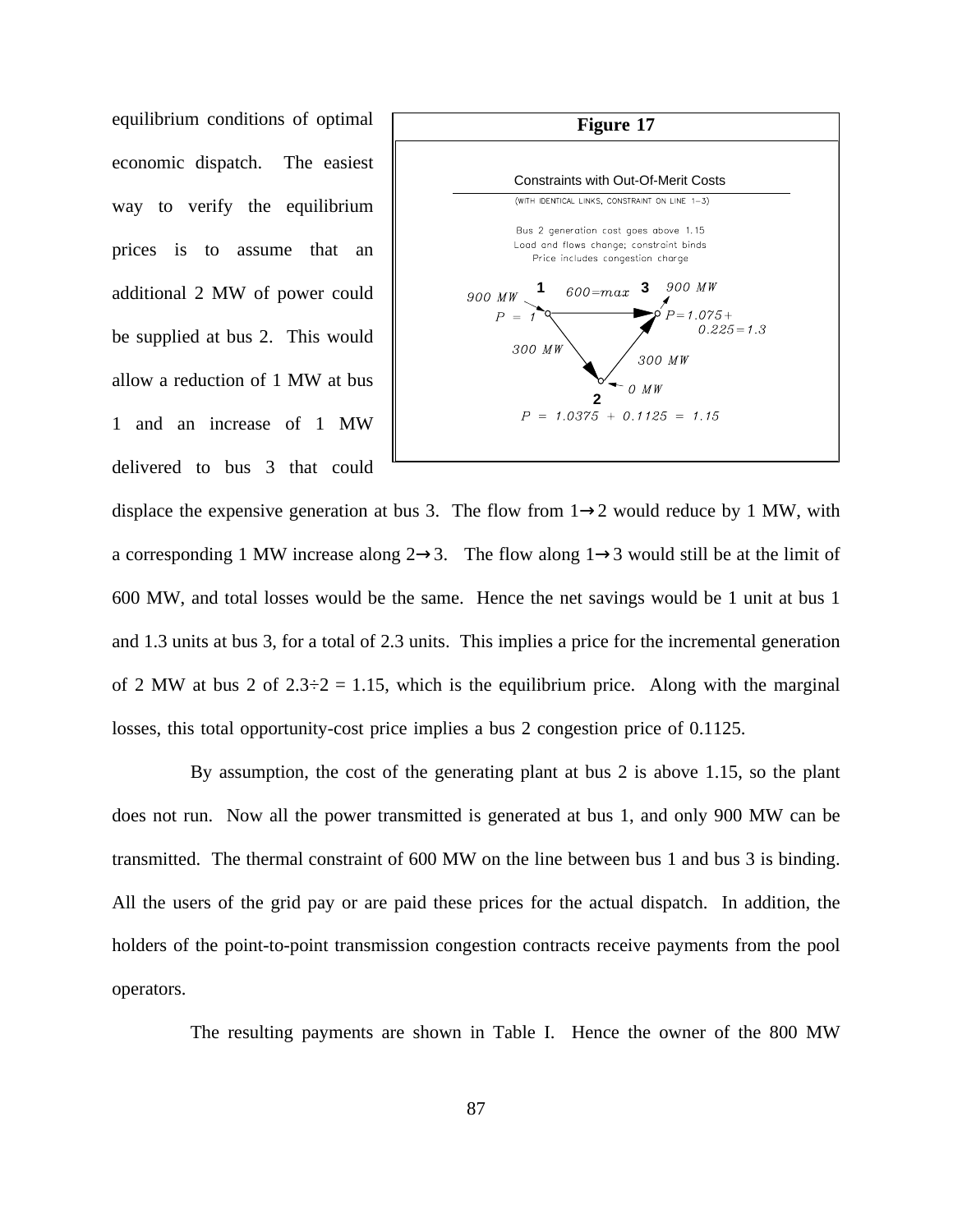contract from bus 1 is paid the congestion rental difference from bus 1 to bus 3 of 0.225 for the full 800 MW, requiring a payment from the pool of 180. Likewise, the owner of the 200 MW contract is paid the difference in the congestion rental between bus 3 and bus 2, or 0.1125, for the full 200 MW contract and a payment of 22.5. Both users actually buy power from the pool at bus 3 for the price of 1.3. For the customer with the 800 MW contract to purchase at bus 1, the payment of 180 is the total value of the congestion price differential between bus 1 and bus 3. And for the customer with the contract for 200 MW at bus 2, the payment of 22.5 is the total value of the congestion price differential between bus 1 and bus 2.

By purchasing 200 MW at bus 3 at a price of 1.3 and then applying the transmission congestion payment of 22.5, the holder of the 200 MW transmission contract can in effect purchase 200 MW at the price at bus 2 and pay only the marginal losses to move the power to bus 3. Although the actual dispatch is different than the simultaneous allocation of congestion contracts, the payments to the congestion contract holders provide the guarantee in effect that the congestion contract holders can purchase power at the price of power at another location. This holds true even if no power was actually generated at that location, as here for bus 2. Furthermore, specific performance to actually generate and transmit the 800 MW and 200 MW according to the congestion contracts would not be feasible under this economic dispatch. Only by foregoing the advantages of the economic dispatch, and increasing total costs, could the specific plants be used for specific customers. The transmission congestion contracts guarantee the economic value of the transmission, but do not determine the actual flows.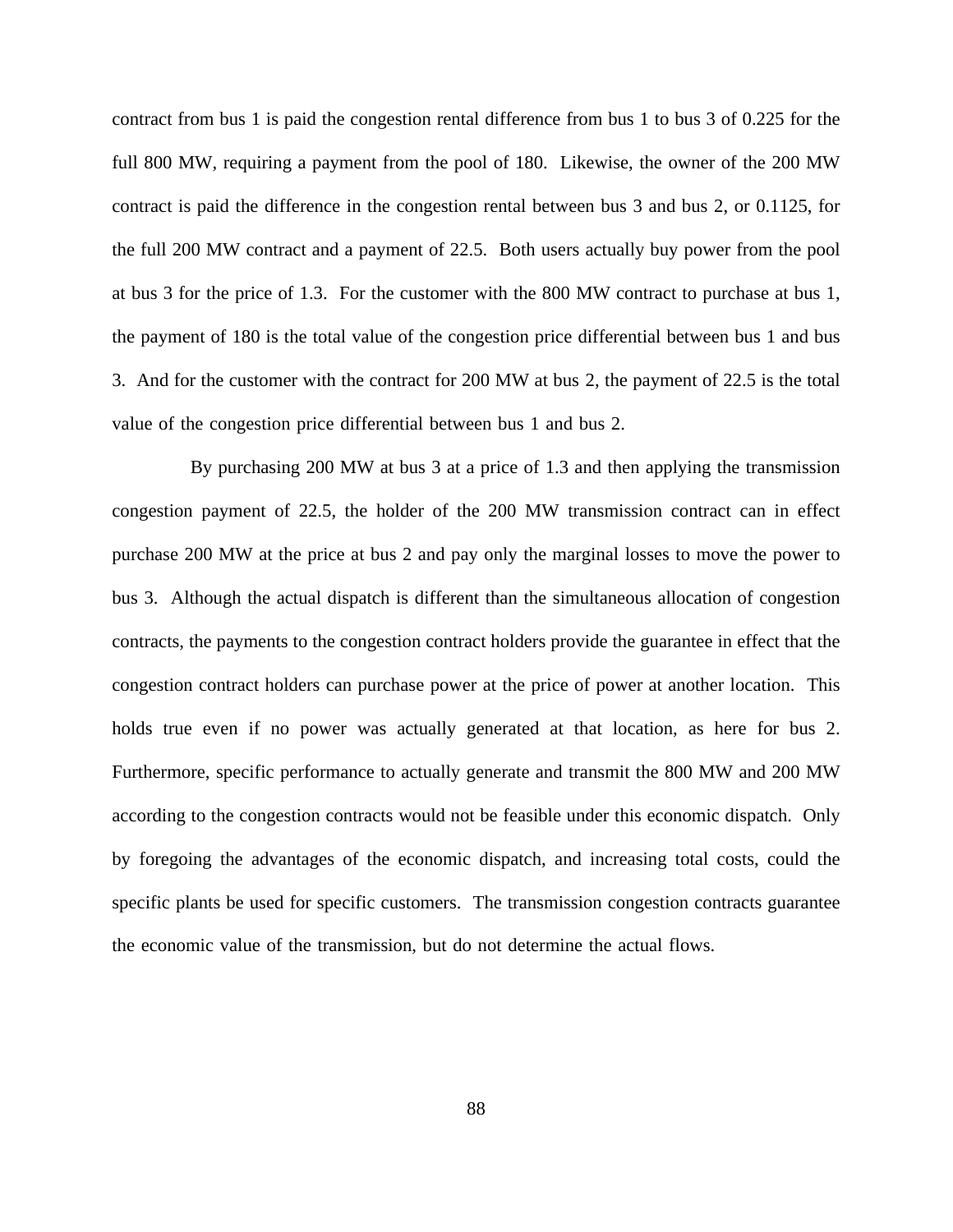| Table I: Congestion with Out-Of-Merit Costs |          |                                   |                    |                        |                   |                        |  |
|---------------------------------------------|----------|-----------------------------------|--------------------|------------------------|-------------------|------------------------|--|
| Congestion<br>Contracts                     | $Q$ (MW) | Congestion<br>Price<br>Difference | Direct<br>Receipts | Excess<br><b>Share</b> | Excess<br>Rentals | <b>Net</b><br>Receipts |  |
| $1 - > 3$                                   | 800      | 0.225                             | 180                | 80.00%                 | $\theta$          | 180                    |  |
| $2 - > 3$                                   | 200      | 0.1125                            | 22.5               | 20.00%                 | 0                 | 22.5                   |  |
| Total                                       |          |                                   | 202.5              |                        | 0                 | 202.5                  |  |

The example in Figure 17 finds the pool dispatcher collecting congestion rentals from the actual users and paying the same rentals to the owners of transmission congestion contracts. Because the same transmission constraint limits both the actual dispatch and the initial allocation of transmission congestion contracts, there are no excess congestion rentals. All the congestion revenue collected is required to compensate the holders of the point-to-point transmission congestion contracts.

An alternative case is shown in Figure 18. In this case the economics of load and dispatch have changed significantly. Power still costs 1.3 at bus 3, but now the net load is reduced to 400 MW. There is a big net load at bus 2, and the equilibrium power cost there is at 1.55. The relatively



cheap generation at bus 1 is used at the level of 1100 MW, which causes a shift in the flows.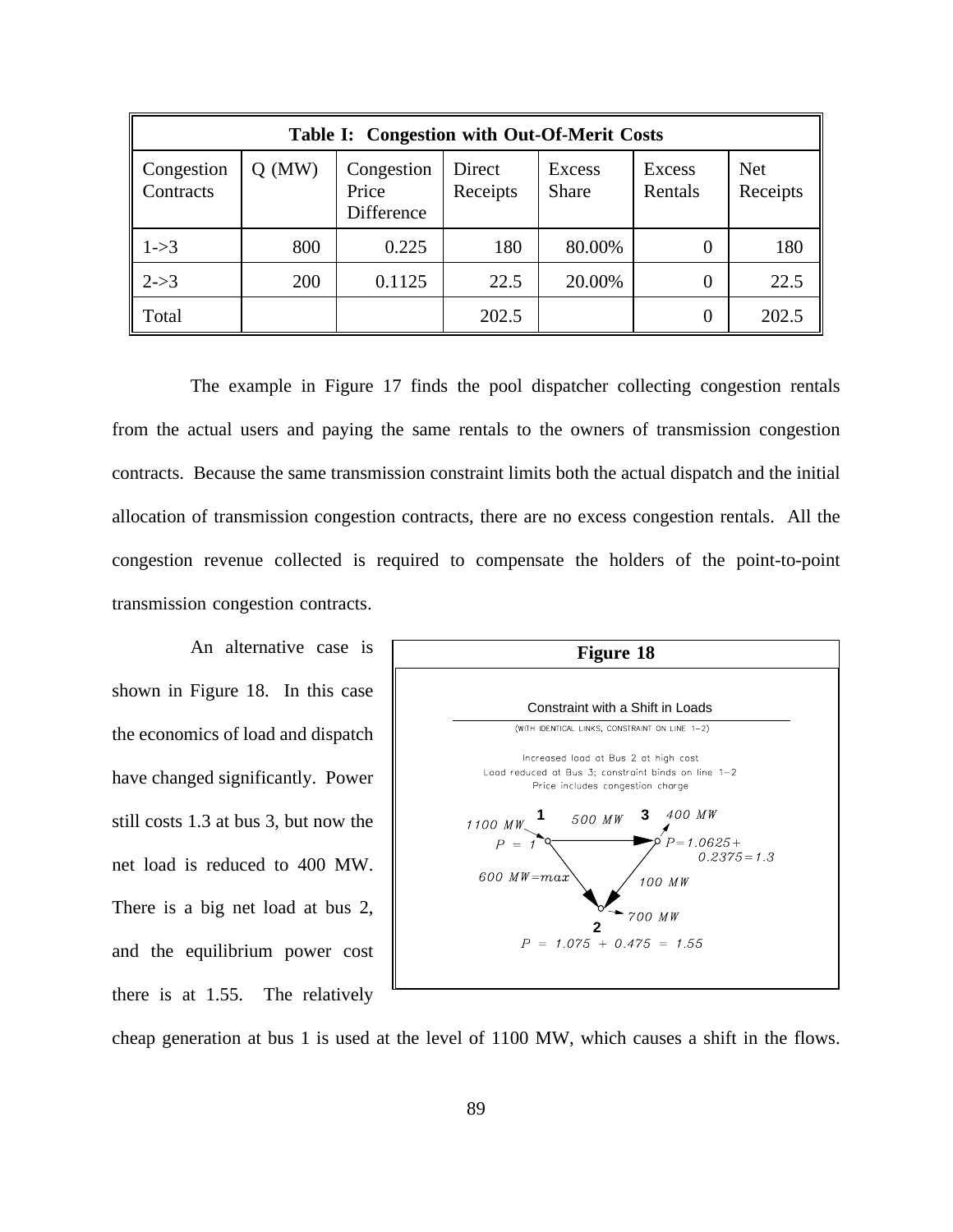Now the dispatcher has no problem with a thermal limit on the line between bus 1 and bus 3, but the line between bus 1 and bus 2 has reached a similar thermal limit at 600 MW. This transmission constraint induces the indicated bus prices and congestion rentals.

Again the pool pays or is paid the short-run prices for power at each of the locations. And again the pool makes payments to the holders of the point-to-point transmission congestion contracts. The summary of the various payments appears in Table II. For the customer with the contract for 800 MW between bus 1 and bus 3, the congestion differential is 0.2375 and the total payment from the pool is 190. This allows the contract holder to purchase 800 MW at bus 3--with some of that power necessarily generated by plants located at bus 3--pay the price of 1.3, and after netting out the payment of 190 from the pool, effectively purchase the 800 MW at bus 1 and pay only marginal losses to move the power to bus 3.

Similarly, the customer with the contract for 200 MW from bus 2 to bus 3 can purchase 200 MW at bus 3 at the price of 1.3. However, this price is lower than the price at bus 2, and the difference in congestion rentals is now negative, at -0.2375. Under the terms of the point-to point contract, this customer must make an added payment of 47.5 to the pool. When coupled with the purchase of 200 MW at bus 3, this is equivalent to purchasing 200 MW at bus 2 at 1.55 and then moving to bus 3 paying only the marginal losses (in this case the marginal losses also would be negative between bus 2 and bus 3). The final effect is as promised under the transmission contract of the customer at bus 3 to purchase 200 MW at bus 2.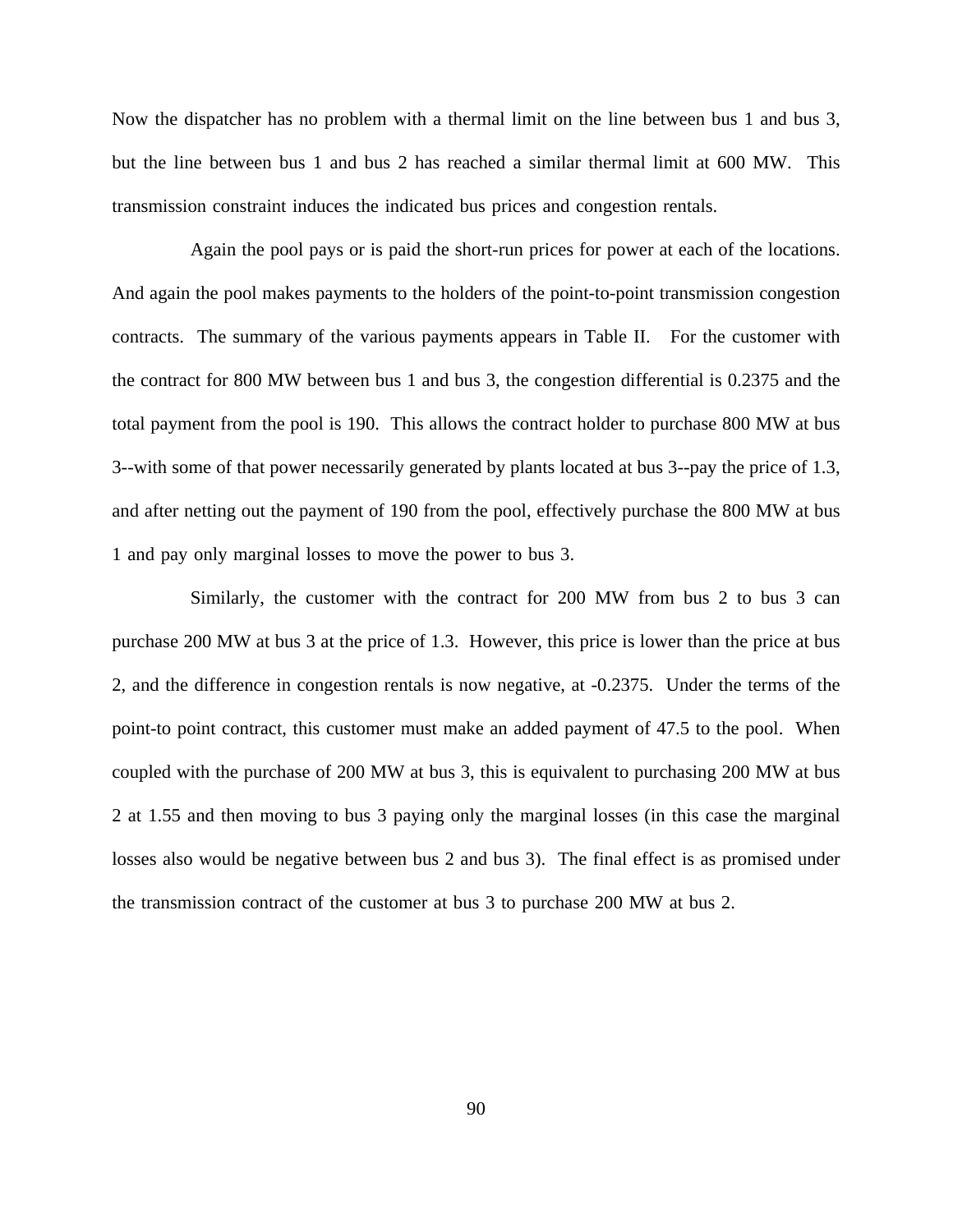| Table II: Constraint with a Shift in Loads |          |                                   |                    |                        |                   |                        |  |
|--------------------------------------------|----------|-----------------------------------|--------------------|------------------------|-------------------|------------------------|--|
| Congestion<br>Contracts                    | $Q$ (MW) | Congestion<br>Price<br>Difference | Direct<br>Receipts | Excess<br><b>Share</b> | Excess<br>Rentals | <b>Net</b><br>Receipts |  |
| $1 - > 3$                                  | 800      | 0.2375                            | 190                | 80.00%                 | 228               | 418                    |  |
| $2 - > 3$                                  | 200      | $-0.2375$                         | $-47.5$            | 20.00%                 | 57                | 9.5                    |  |
| Total                                      |          |                                   | 142.5              |                        | 285               | 427.5                  |  |

In this case of a shift in loads, with a new transmission constraint binding, the pool can make all the necessary payments to the holders of the point-to-point transmission congestion contracts, but the payments out amount to only  $190 - 47.5 = 142.5$ . However, the total for the congestion rentals paid by the users of the grid is  $700*0.475 + 400*0.2375 = 427.5$ . There remain excess congestion rentals of 285. Assuming that the fixed charge payments are proportional to the transmission congestion contracts, one way to dispose of these excess congestion rentals would be to pay them out to the transmission congestion contract holders in the ratio of 80 to 20. Hence the transmission contract holder from bus 1 would receive an additional payment of 228, for total receipts of 418. Likewise, the transmission contract holder from bus 2 would receive 57 from the excess congestion rentals for total receipts of 9.5.

In Figure 18 there is a shift in load and economics, and one of the transmission contract holders, for power from bus 2, is required to make addition congestion payments to the pool. With enough of a change in the loads and transmission flows, it is possible that everyone with a transmission contract holds them in the reverse direction, and in this case the payments under the sharing of excess congestion rentals take on added importance. For example, consider the conditions depicted in Figure 19. Here the economics of the dispatch and load have changed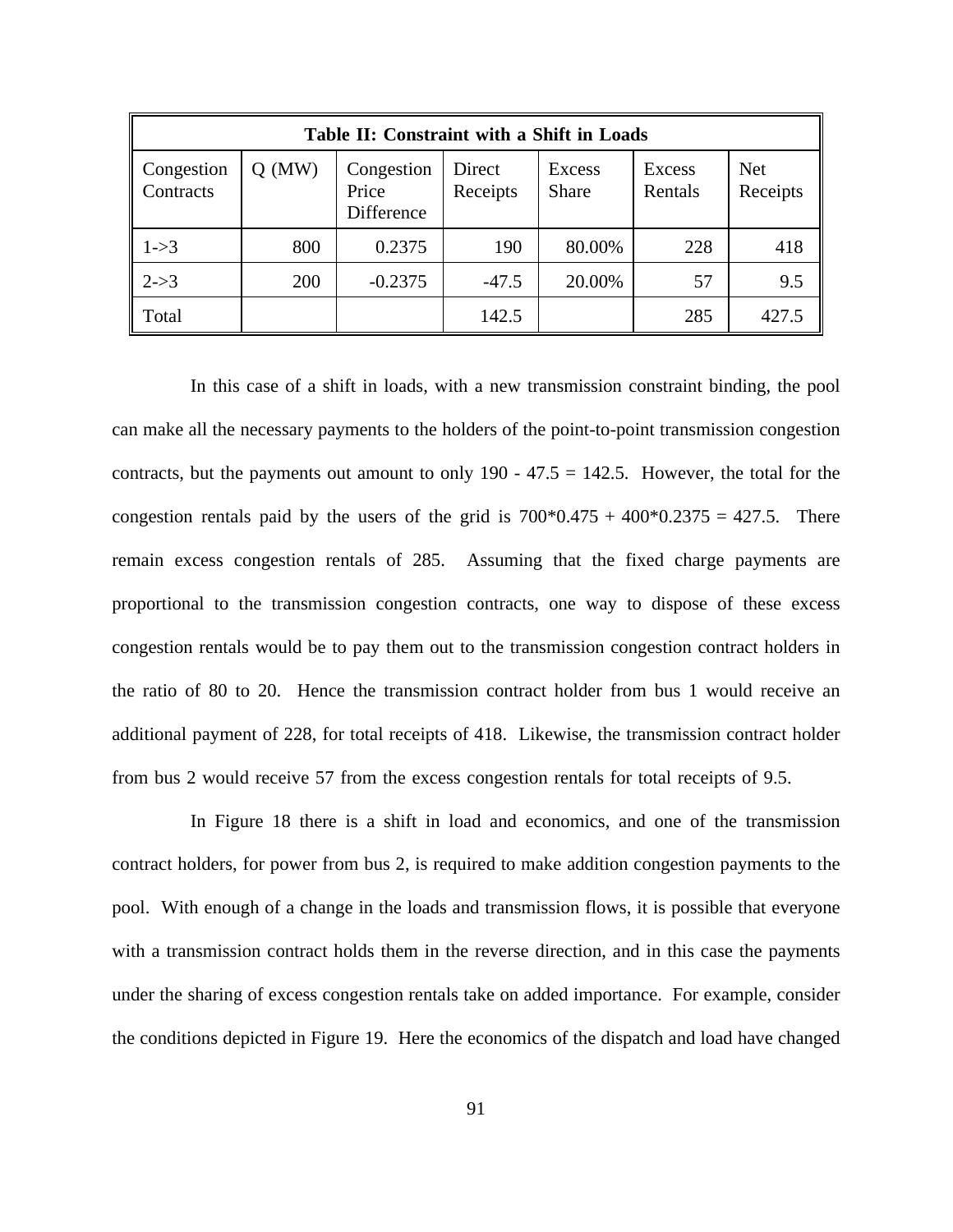even more dramatically compared to the initial allocation of transmission congestion contracts. Now there is low price at bus 3 and a net input of 800 MW, and the higher price is at bus 2 with a net load of 1000 MW. The flows on the links from bus 3 are now reversed.



The prices at the buses include a positive congestion component at bus 2 and a negative congestion impact at bus 3, all relative to bus 1. Once again, the users of the grid pay or are paid according to these short-run marginal cost prices. The pool collects the payments and, in turn, makes the necessary payments to the holders of the transmission congestion contracts. In this case, both the customers with congestion contracts to bus 1 and those with contracts to bus 2 face negative congestion rent differentials. Hence the customer with congestion contracts of 800 MW from bus 1 sees a differential of -0.25, and makes a total additional payment to the pool of 200. With the purchase of 800 MW at bus 3 at the price of 0.725, these combined payments are equivalent to a purchase of 800 MW at bus 1 and then moving to bus 3 at the cost of marginal losses.

For the customer with a 200 MW contract to bus 2, the congestion price difference is -0.5, and the direct payment to the pool is 100. These payments from the contract holders to the pool add to the total congestion rentals collected by the pool from the actual users of the grid,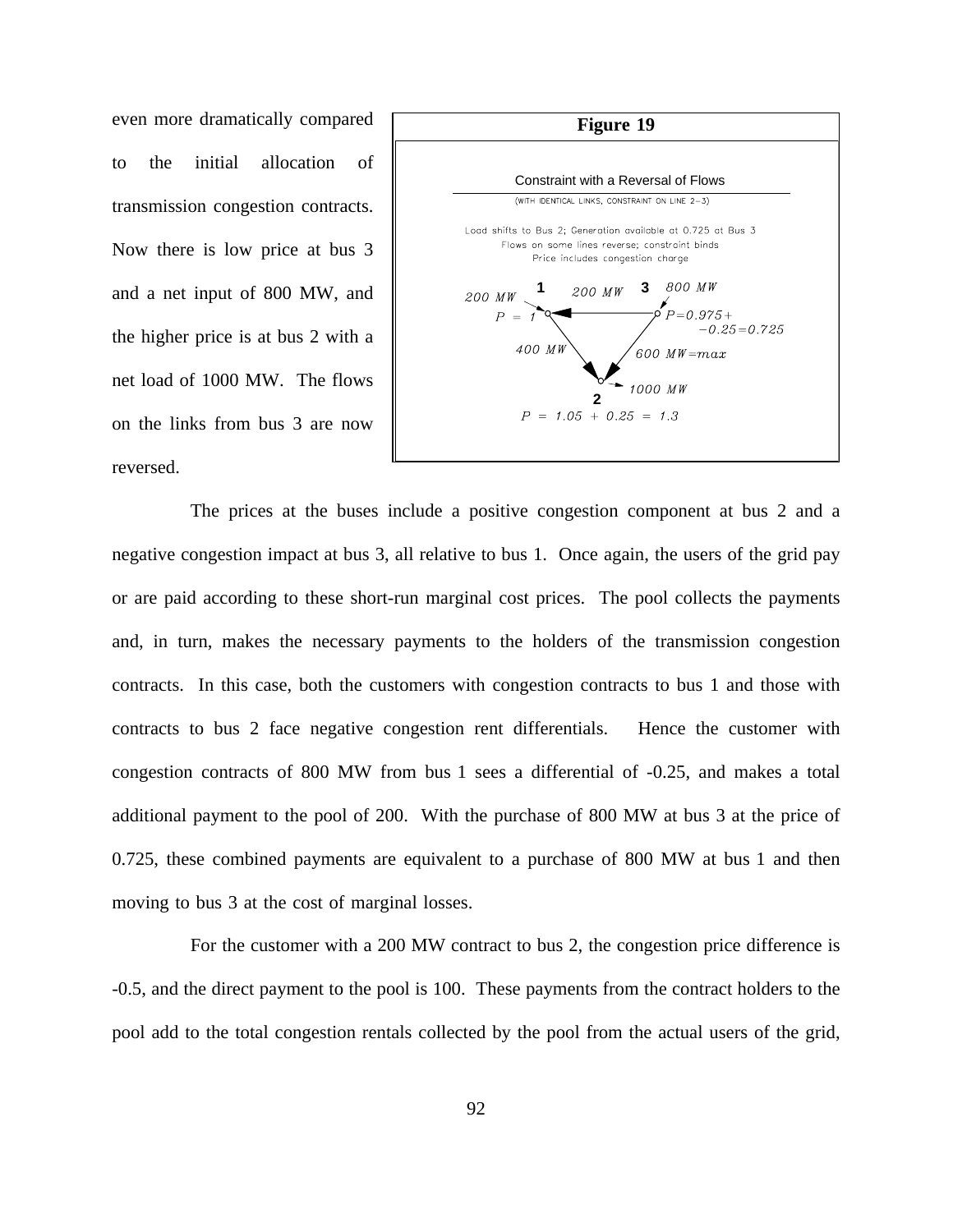who pay  $-800*(-0.25) + 1000*0.25 = 450$ . In all, as summarized in Table III, there are 750 units of excess congestion rentals. As before, these congestion rentals could be distributed according to the share in the fixed cost allocation. In the present example, this would provide a payment of 600 to the customer with transmission congestion contracts of 800 MW from bus 1, for net receipts of 400; and 150 for the customer with contracts of 200 MW at bus 2, for net receipts of 50.

| Table III: Constraint with a Reversal in Loads |          |                                   |                    |                 |                   |                        |  |  |
|------------------------------------------------|----------|-----------------------------------|--------------------|-----------------|-------------------|------------------------|--|--|
| Congestion<br>Contracts                        | $Q$ (MW) | Congestion<br>Price<br>Difference | Direct<br>Receipts | Excess<br>Share | Excess<br>Rentals | <b>Net</b><br>Receipts |  |  |
| $ 1-3 $                                        | 800      | $-0.25$                           | $-200$             | 80.00%          | 600               | 400                    |  |  |
| $2 - > 3$                                      | 200      | $-0.5$                            | $-100$             | 20.00%          | 150               | 50                     |  |  |
| Total                                          |          |                                   | $-300$             |                 | 750               | 450                    |  |  |

In all cases, the net effect of economic dispatch, marginal cost pricing, and assignment of transmission congestion contracts is to collect congestion costs from the actual users of the grid and pay the congestion costs to those who bear the burden of the fixed charges. The transmission congestion contracts based on price differences compromise two forms. First, point-to-point transmission congestion contracts can be offered which provide the economic equivalent of a customer at one location always having the effective contract to buy delivered power at the cost at a distant location plus the marginal losses. Second, to the extent that there are excess congestion rentals, these rentals can be distributed according to some agreed formula. In aggregate, the congestion rentals paid are always adequate to honor the point-to-point transmission congestion contracts, and sometimes there can be additional rents that could be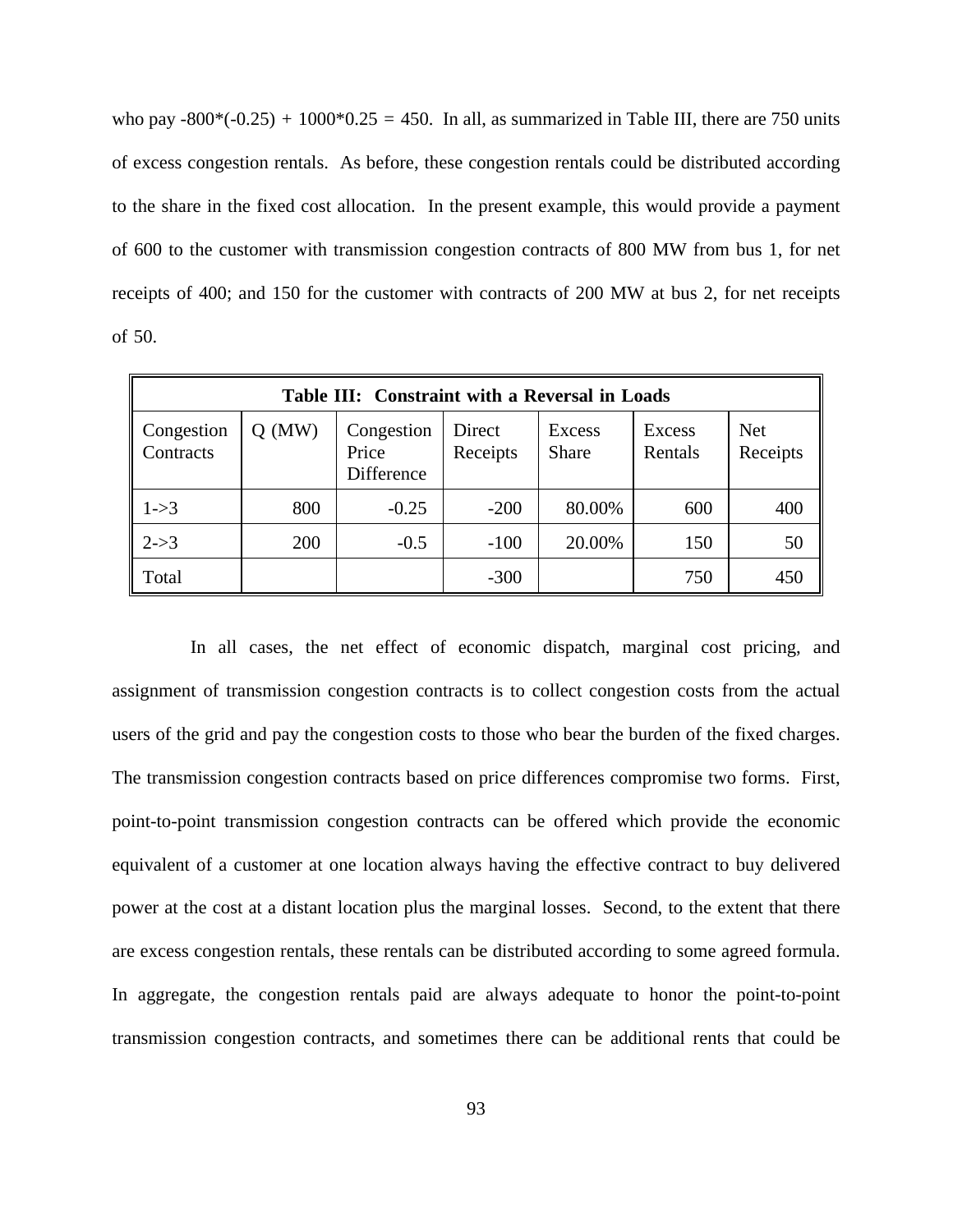dispersed according to a sharing formula. In some instances, the congestion payments under the point-to-point contracts can be negative, but only when the economics of the dispatch have switched to provide the contract holder, who has access to cheap generation, the money from an operating margin through the pool dispatch that can fund the congestion payments. The transmission congestion contract is analogous to a futures contract which provides a perfect hedge for the cash market in transmission. The pool dispatcher and operator of the settlements system is taking no financial risk in providing these price guarantees, and the actual dispatch is not constrained by the transmission congestion contracts. The dispatcher always has the freedom to provide the most economical generation possible given the current costs, bids, and system constraints.

The three bus and three line example is the minimum network needed to illustrate the effects of loop flow and the impact of locational prices in a network. The results for the three link loop can be quite different than those found for a single transmission line or a radial connection.



Analogies built on the case of a single line can be misleading. However, the analysis of the three bus case extends to more complicated networks, with one additional and important amendment. In the three bus case, it may be easy to fall into the trap of assuming that transmission congestion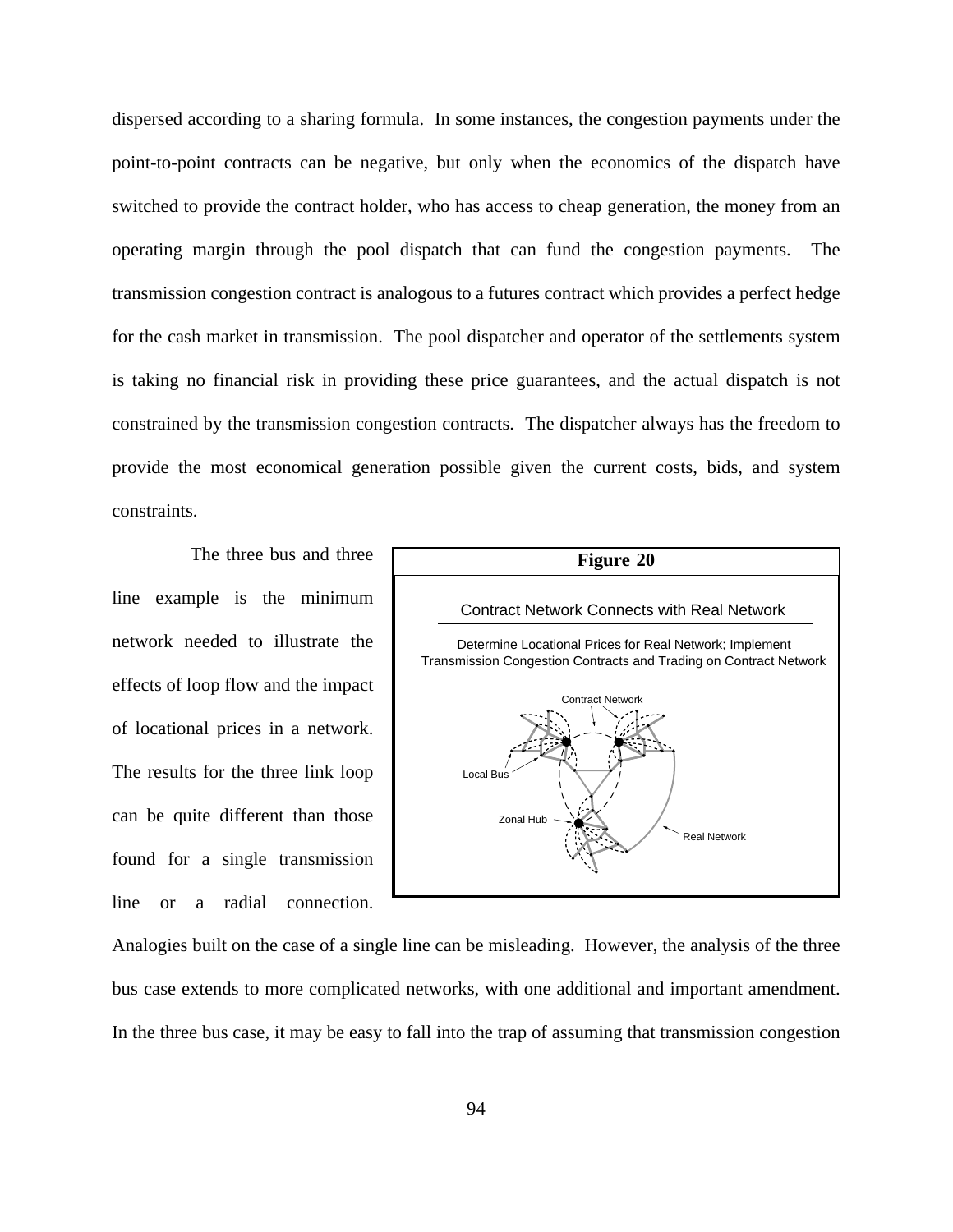contracts are connected with individual lines between buses, since there is no difference in the geography of point-to-point definitions when every bus is connected to every other by a direct line. In a more complicated network, the transmission congestion contracts can be defined quite separately from the map of the individual lines. As shown in Figure 20, for example, the contract network must anchor to the same locations, but the point-to-point contracts can follow a very different geography. Market hubs can arise and be included, with the contract connections in the network following a configuration convenient for contracting and trading. The separation of the physical and the financial flows allows this flexibility with the congestion revenues always sufficient to cover the obligations under transmission congestion contracts, no matter what the resulting pattern that appears in the least-cost dispatch.

To illustrate this conclusion for a more general network, consider again the example network in Figure 15. For this example, consider the extreme case where the market has elected to use bus "O" as the market hub, with transmission congestion contracts all defined relative to this hub. Generators may have the contracts to get to the market at "O". Customers may have similar contracts to get from the market at "O" to their own locations. The individual transmission congestion contracts may embody flows which would never be individually feasible, especially given the limits on the lines connecting "O" and the unusual conditions in this extreme case. As long as the collective flows under the contracts would be feasible, however, the congestion costs collected will always be sufficient to meet obligations under transmission congestion contracts, even in this extreme case.

Here Table IV offers with two feasible sets of transmission congestion contracts (TCCs) for a hub at "O". If the only inputs and outputs in the system consisted of those with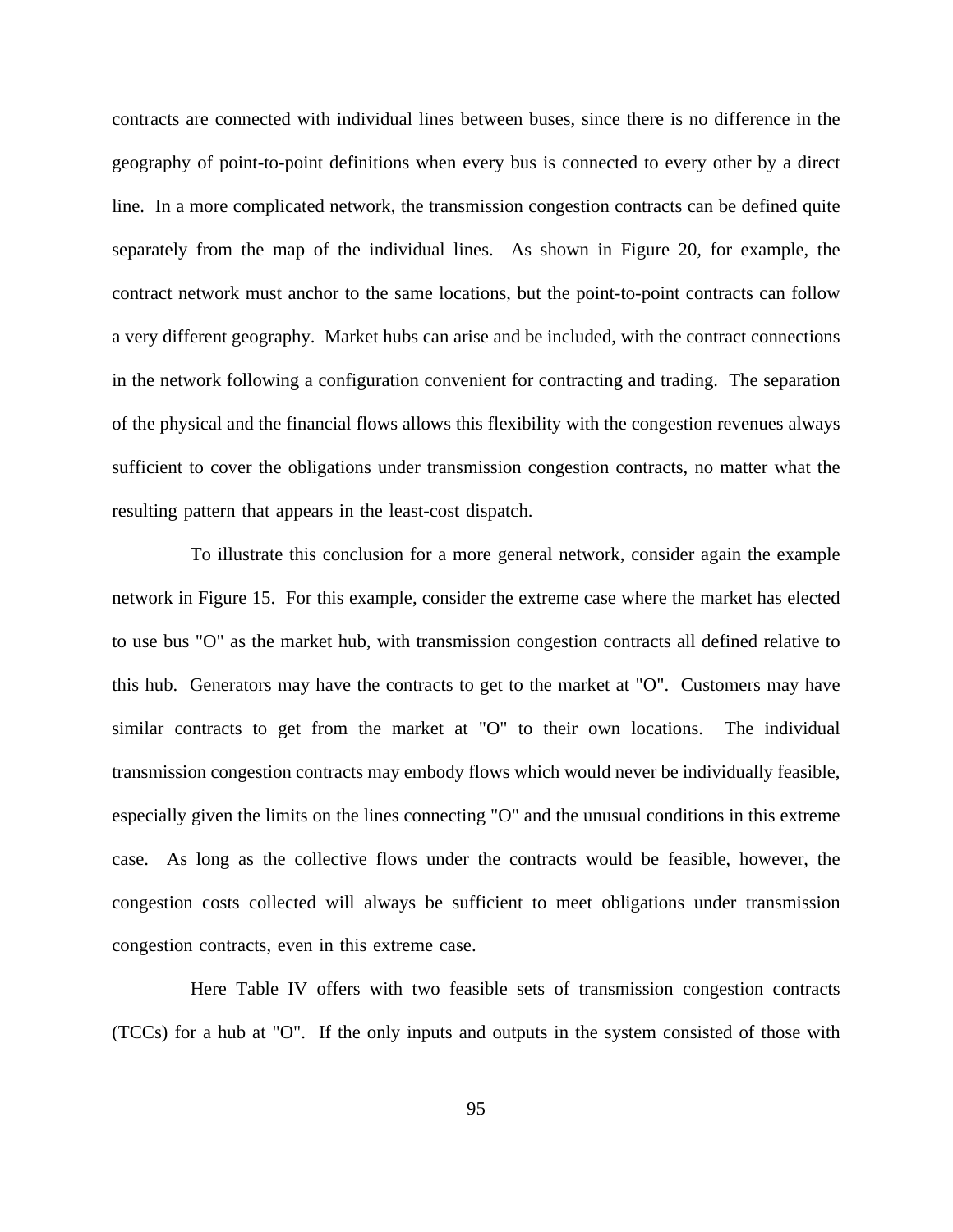TCC 1 at 180 MWs in at "D", 30 MWs in at "M", 30 MWs in at "N", 60 MWs out at "O" and 180 MWs out at "X", the flows would be feasible even though the individual contracts appear to require flows that are not feasible. Similarly for TCC 2. With these feasible transmission congestion contracts, alternative dispatch cases illustrate the impact of the changing congestion payments.

| <b>Table IV: Transmission Contract Allocations</b> |              |            |  |  |  |  |
|----------------------------------------------------|--------------|------------|--|--|--|--|
| From-To                                            | $TCC 1$ (MW) | TCC 2 (MW) |  |  |  |  |
| $"D-O"$                                            | 180          | 160        |  |  |  |  |
| "O-X"                                              | 180          | 160        |  |  |  |  |
| "M-O"                                              | 30           | 10         |  |  |  |  |
| "N-O"                                              | 30           | 70         |  |  |  |  |

The results summarized in Table V capture the outcomes for economic dispatch with the only change being three different assumptions about the load at bus "L" in Figure 15, ranging from 0 MW to 150 MWs, with all other conditions the same. The table shows the corresponding prices at key buses, ignoring losses, and the associated collection of congestion rents. These rents are compared in turn with the obligations under the point-to-point contracts of the two sets of transmission congestion contracts. In the case of no load at "L", the congestion payments amount to \$6300. Under the TCC 1 the obligation is also \$6300; under TCC 2 the point-to-point obligation is \$5750, leaving an excess of congestion payments to be disbursed through a sharing formula.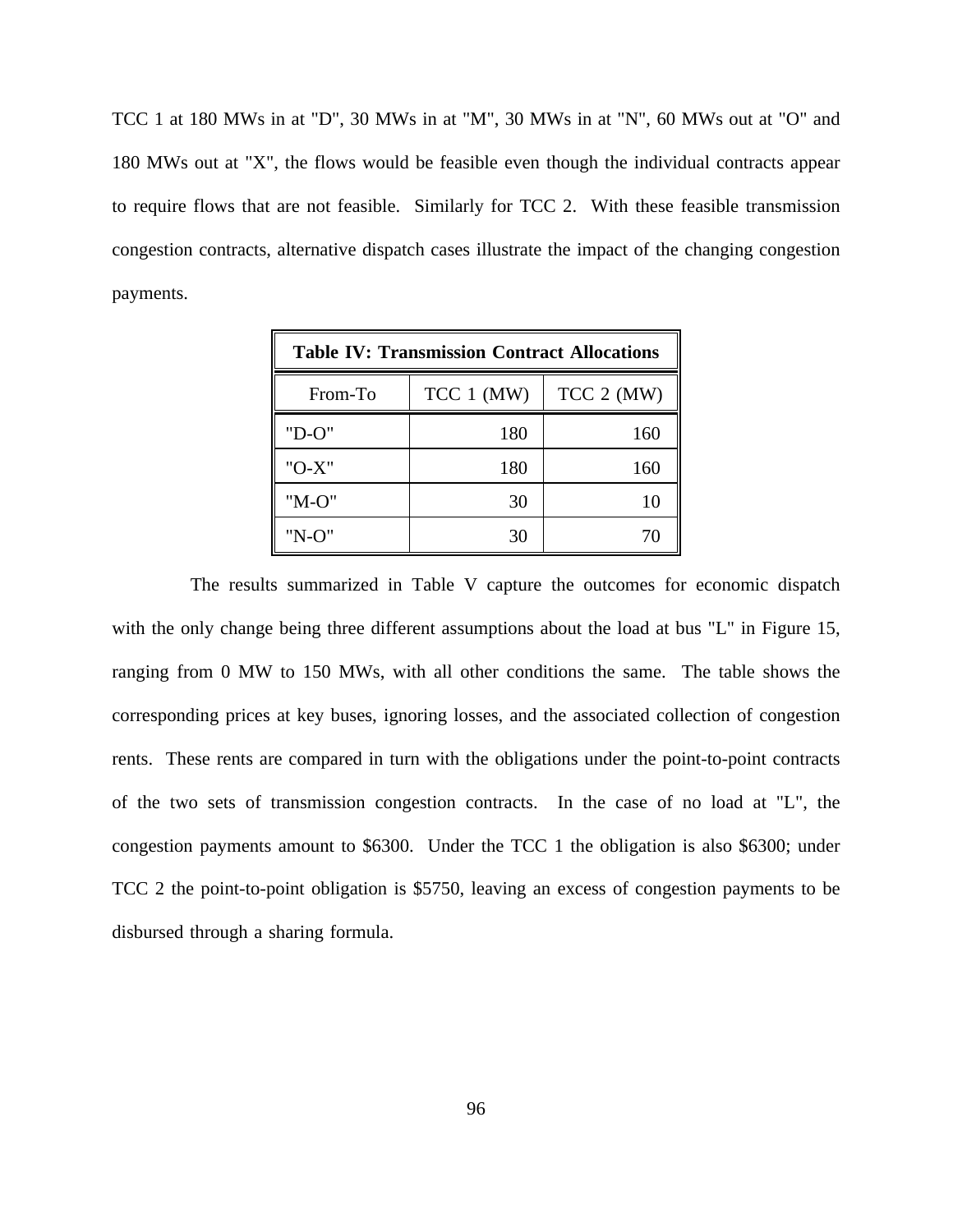| <b>Table V: Transmission Congestion Payments</b> |                                        |       |      |         |                   |       |                  |      |
|--------------------------------------------------|----------------------------------------|-------|------|---------|-------------------|-------|------------------|------|
| Load<br>at "L"                                   | <b>Bus Prices</b><br>$\mathcal{C}/kWh$ |       |      |         | Total<br>Rents \$ | TCC 1 | TCC <sub>2</sub> |      |
| <b>MW</b>                                        | "D"                                    | "M"   | "N"  | "O"     | "X"               |       |                  |      |
| $\overline{0}$                                   | 3.50                                   | 3.75  | 3.25 | 3.50    | 7.00              | 6300  | 6300             | 5750 |
| 50                                               | 3.50                                   | 5.58  | 3.25 | 4.15    | 7.00              | 6300  | 6138             | 6084 |
| 150                                              | 3.50                                   | 10.75 | 3.25 | $-0.75$ | 7.00              | 10950 | 1650             | 1650 |

As the load at bus "L" increases, dispatch reconfigures and prices change. Power flows are different than in the transmission congestion contracts. However, in every case and for each set of TCCs, the congestion rentals equal or exceed the obligations under the point-topoint contracts. The transmission congestion contracts can always be honored, no matter what the pattern of load. In some instances, there will be excess congestion rentals to disburse, but transmission congestion contract holders will always be able to hedge power contracts without requiring physical transmission rights and without compromising the least-cost dispatch.

# **COMMISSION SUMMARY QUESTIONS**

**Question 1:** a. What alternative power pooling institutions might be beneficial? b. What are the strengths and weaknesses of these alternatives? c. What special transmission pricing needs, if any, would such alternative pooling institutions have? d. What specific benefits would an alternative bring that are not available today? e. What specific benefits of existing pools would be lost? f. What, if any, benefits would alternative power pooling institutions provide compared to bilateral trading? g. How would alternative power pooling institutions differ from a regime of bilateral trading?

The Poolco model for a competitive electricity market, as outlined above, will provide a consistent economic, regulatory and business framework for the development of competitive wholesale markets. The Poolco model: (i) Establishes an open and transparent spot price of electricity; (ii) Provides efficient economic dispatch of electricity demand and supply; (iii) Provides truly comparable open access to the transmission grid at cost- based rates that reflect opportunity costs; (iv) Accommodates bilateral contracts and provides least cost balancing of generation and load covered by bilateral contracts; (v) Maintains current reliability standards; (vi)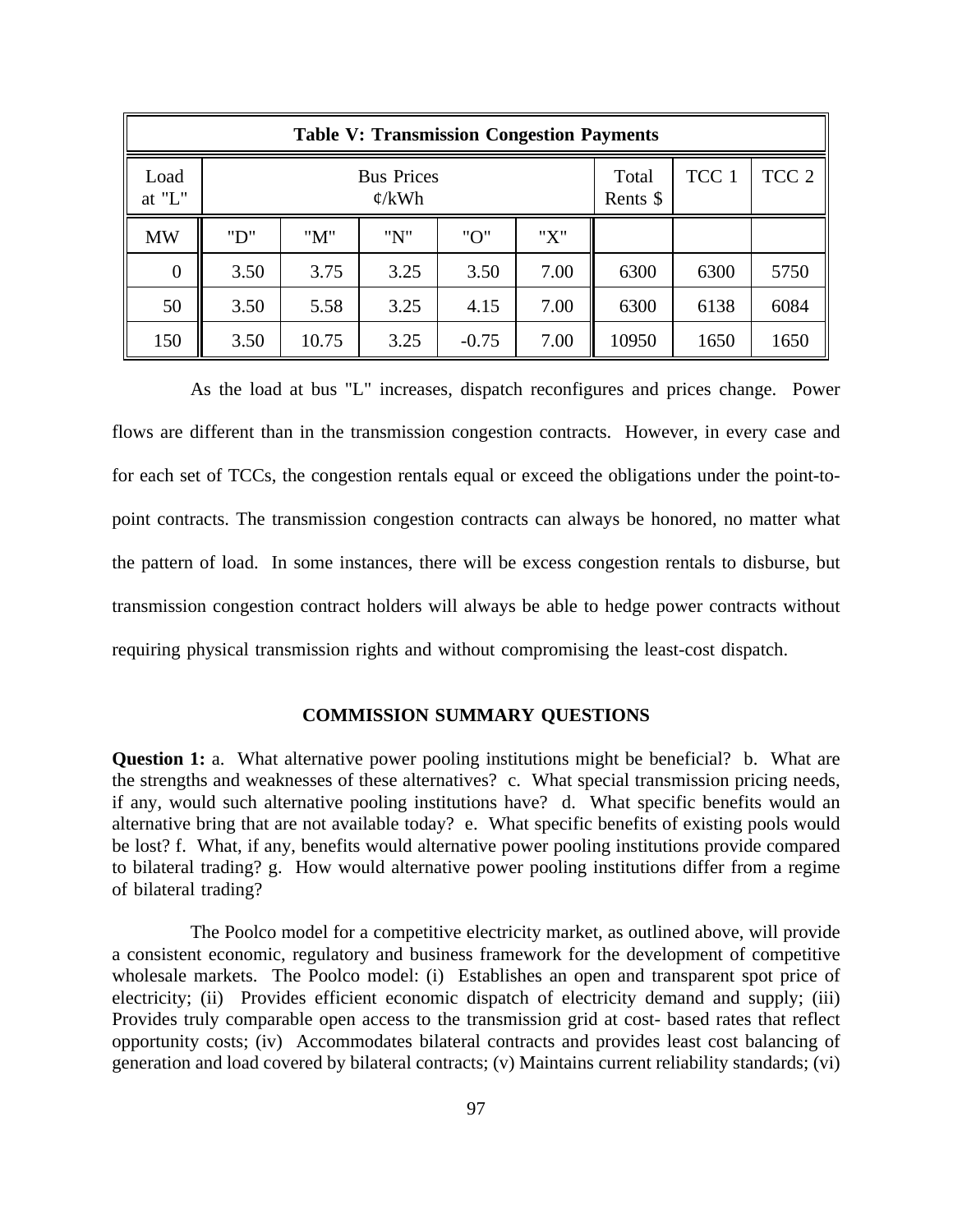Is compatible with many alternative retail competition and pricing policies.

**Question 2:** a. Do any current Commission policies impede the formation of beneficial alternative power pooling institutions? b. What changes in our existing policies, if any, including pricing policies, are needed to encourage pools that facilitate competitive bulk power markets?

The Poolco competitive electricity market is compatible with the Commission's basic policy. The formation of pool-based competitive electricity markets could be facilitated by adoption of policies that explicitly endorse market-based pricing of electric power, short-term transmission service and transmission rights within competitive open access power markets as envisioned in the Poolco system. The differences with existing systems appear in these details but not in the broad goals enunciated by the Commission.

**Question 3:** a. In discussing any alternative power pooling institution, please address how the adequacy of generation and transmission services would be ensured, (e.g.: maintenance of adequate generation and transmission reserves and construction of needed generating and transmission capacity)? b. How would reliability be ensured? (e.g.: control of transmission systems, voltage support, reactive power, loop flow, load following, backup services and other control area services).

The Poolco model outlined above preserves operating reliability standards through the economic dispatch implemented by the system operator. The change in pricing rules provides the incentives for appropriate investment in generation and transmission facilities.

**Question 4:** a. What are the conditions required for alternative power pooling institutions to be beneficial (e.g.: a minimum number of sellers or buyers, a minimum geographic size, maximum market share for any seller or buyer, open membership, appropriate governance rules? b. Should participation by generators in the alternative pool's area be voluntary or mandatory?

The minimum conditions required for the Poolco model are, as today, that the control system be sufficiently extensive and well developed to permit the independent system operator to monitor electrical conditions within the pool area and that the independent system operator have control of sufficient resources (generation; dispatchable demand; and transmission assets, such as capacitors) to maintain system reliability. The precise minimum degree of flexibility is not likely to be constraining, even though participation in the pool dispatch should be voluntary. With consistent pricing as outlined above, the natural incentive will be for voluntary participation.

**Question 5:** Do alternative power pooling institutions have the potential to help resolve or minimize stranded cost issues? If so, how?

The Poolco model by itself does not resolve the stranded asset cost issues. However,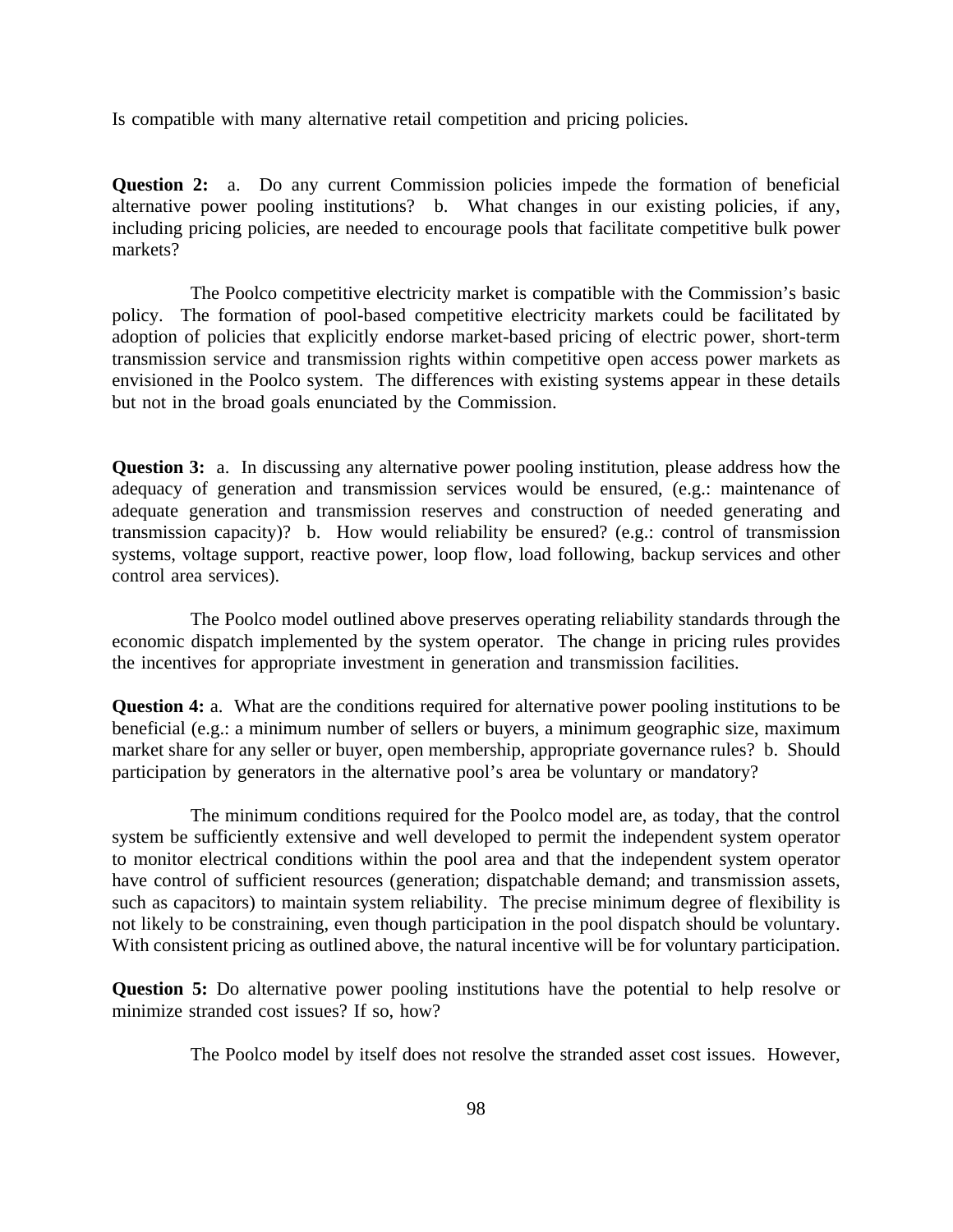the Poolco model is compatible with workable approaches such as Efficient Direct Access for dealing with customer access and recovery of embedded costs.

**Question 6:** a. How would specific alternative power pooling institutions be regulated? b. In particular, can these institutions be designed to fit easily into the existing Federal-State regulatory structure so as to avoid duplicating the regulation of pool functions?

The actual Poolco operations would not require intrusive regulation. For the wholesale market, FERC presumably would have oversight responsibility. Through Efficient Direct Access, a bright line can be maintained between the bulk of state and federal jurisdictional responsibility.

**Question 7:** a. What are the merits of proposals to restructure the electric power industry along functional lines such as the genco-gridco-disco delineation? b. Should the Commission be prepared to proceed with poolco-type proposals in advance of any functional utility restructuring efforts, or should the Commission refuse to act on poolco-type proposals unless the functional restructuring occurs simultaneously? c. Does such a restructuring have merit even if an alternative power pooling arrangement is not adopted? d. Would such a restructuring facilitate the development of a more competitive bulk power market in a way that the current institutional structure of the electric power industry cannot?

Development of a pool-based competitive generation market may lead to many related changes in the structure of the electric power industry. However, it is not necessary to delay the implementation of a pool-based market to await this restructuring except for the necessary establishment of the independence of the system operator. Separation of ownership from control of use makes formal restructuring less necessary or urgent.

**Question 8:** In addition to the proposal mentioned in the preceding question, are there other alternative institutional structures for the electric power industry that warrant the Commission's consideration in this Inquiry?

Understanding the details of the Poolco model and working out the new pricing and access rules sets an ambitious agenda. These issues can be considered in conjunction with other matters, such as the role of RTGs, but the focus should remain on the pooling arrangements.

**Question 9:** a. What are the strengths and weaknesses of today's power pool? We are particularly interested in concrete examples related to existing power pools. b. Should the Commission consider changing any existing power pool practices or policies to facilitate competitive bulk power markets?

Existing power pools integrate the complex issues in economic dispatch and reliability. These strength should be preserved. The principal weaknesses are in pricing and investment rules that are incompatible with a competitive market and access provisions which are closed and discriminatory. The Poolco model described above addresses these weaknesses without compromising the strengths.